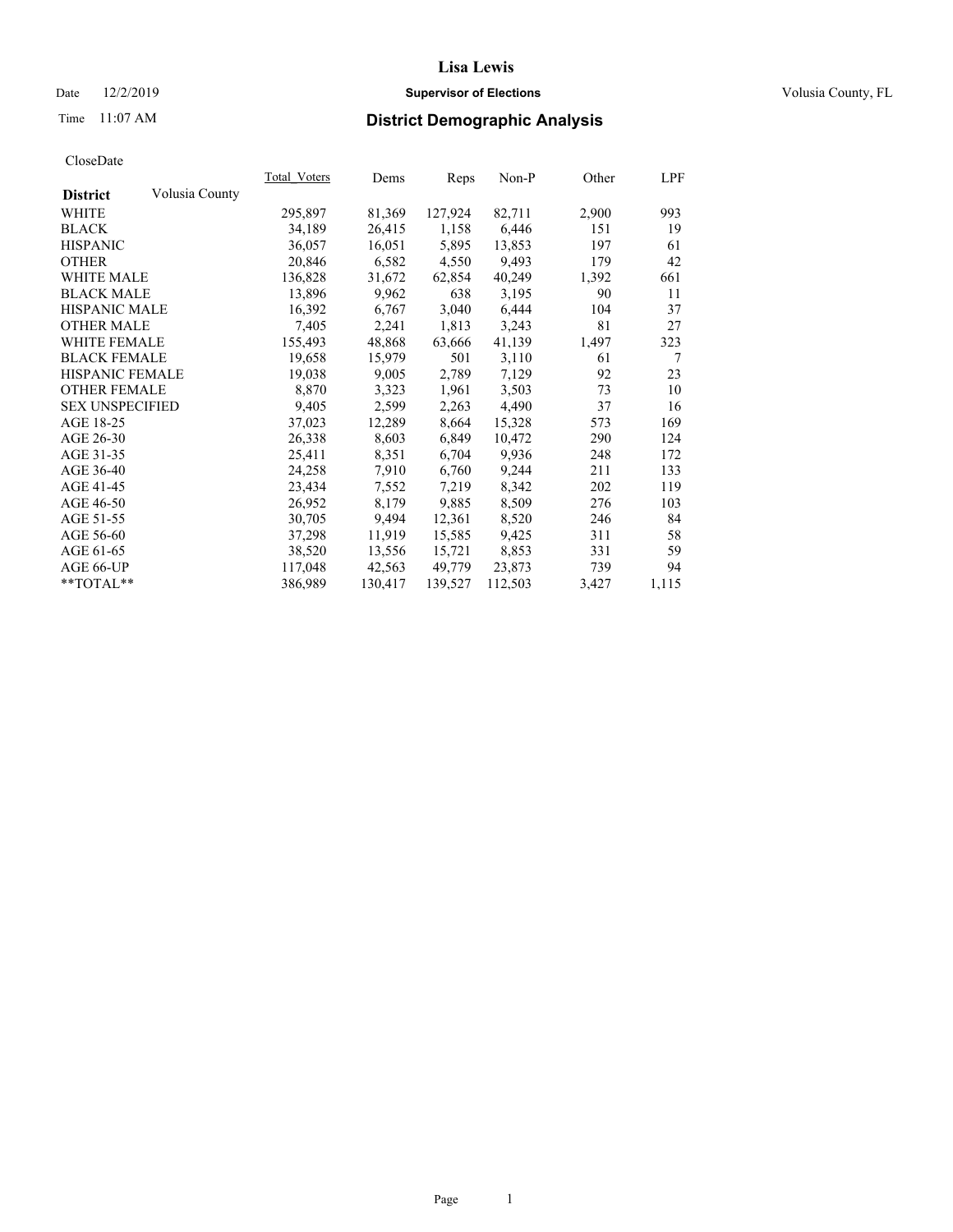## Date 12/2/2019 **Supervisor of Elections Supervisor of Elections** Volusia County, FL

|                                              | Total Voters | Dems   | Reps   | Non-P  | Other | LPF            |
|----------------------------------------------|--------------|--------|--------|--------|-------|----------------|
| County Council District 1<br><b>District</b> |              |        |        |        |       |                |
| WHITE                                        | 59,641       | 16,058 | 27,209 | 15,644 | 499   | 231            |
| <b>BLACK</b>                                 | 5,775        | 4,523  | 182    | 1,041  | 25    | 4              |
| <b>HISPANIC</b>                              | 7,668        | 3,278  | 1,313  | 3,015  | 47    | 15             |
| <b>OTHER</b>                                 | 4,125        | 1,306  | 949    | 1,832  | 29    | 9              |
| <b>WHITE MALE</b>                            | 27,173       | 6,073  | 13,170 | 7,540  | 233   | 157            |
| <b>BLACK MALE</b>                            | 2,322        | 1,703  | 93     | 509    | 14    | 3              |
| <b>HISPANIC MALE</b>                         | 3,305        | 1,312  | 651    | 1,310  | 21    | 11             |
| <b>OTHER MALE</b>                            | 1,474        | 467    | 371    | 619    | 11    | 6              |
| <b>WHITE FEMALE</b>                          | 31,788       | 9,835  | 13,752 | 7,867  | 263   | 71             |
| <b>BLACK FEMALE</b>                          | 3,350        | 2,745  | 83     | 510    | 11    | 1              |
| <b>HISPANIC FEMALE</b>                       | 4,222        | 1,900  | 653    | 1,640  | 25    | $\overline{4}$ |
| <b>OTHER FEMALE</b>                          | 1,725        | 633    | 380    | 696    | 14    | $\overline{c}$ |
| <b>SEX UNSPECIFIED</b>                       | 1,849        | 497    | 499    | 841    | 8     | $\overline{4}$ |
| AGE 18-25                                    | 7,427        | 2,269  | 1,945  | 3,082  | 89    | 42             |
| AGE 26-30                                    | 5,332        | 1,647  | 1,509  | 2,104  | 43    | 29             |
| AGE 31-35                                    | 5,071        | 1,536  | 1,478  | 1,976  | 43    | 38             |
| AGE 36-40                                    | 5,052        | 1,545  | 1,585  | 1,852  | 39    | 31             |
| AGE 41-45                                    | 4,762        | 1,459  | 1,606  | 1,624  | 46    | 27             |
| AGE 46-50                                    | 5,413        | 1,587  | 2,097  | 1,658  | 54    | 17             |
| AGE 51-55                                    | 6,009        | 1,783  | 2,618  | 1,544  | 41    | 23             |
| AGE 56-60                                    | 7,072        | 2,216  | 3,141  | 1,648  | 54    | 13             |
| AGE 61-65                                    | 7,204        | 2,455  | 3,127  | 1,561  | 50    | 11             |
| AGE 66-UP                                    | 23,867       | 8,668  | 10,547 | 4,483  | 141   | 28             |
| **TOTAL**                                    | 77,209       | 25,165 | 29,653 | 21,532 | 600   | 259            |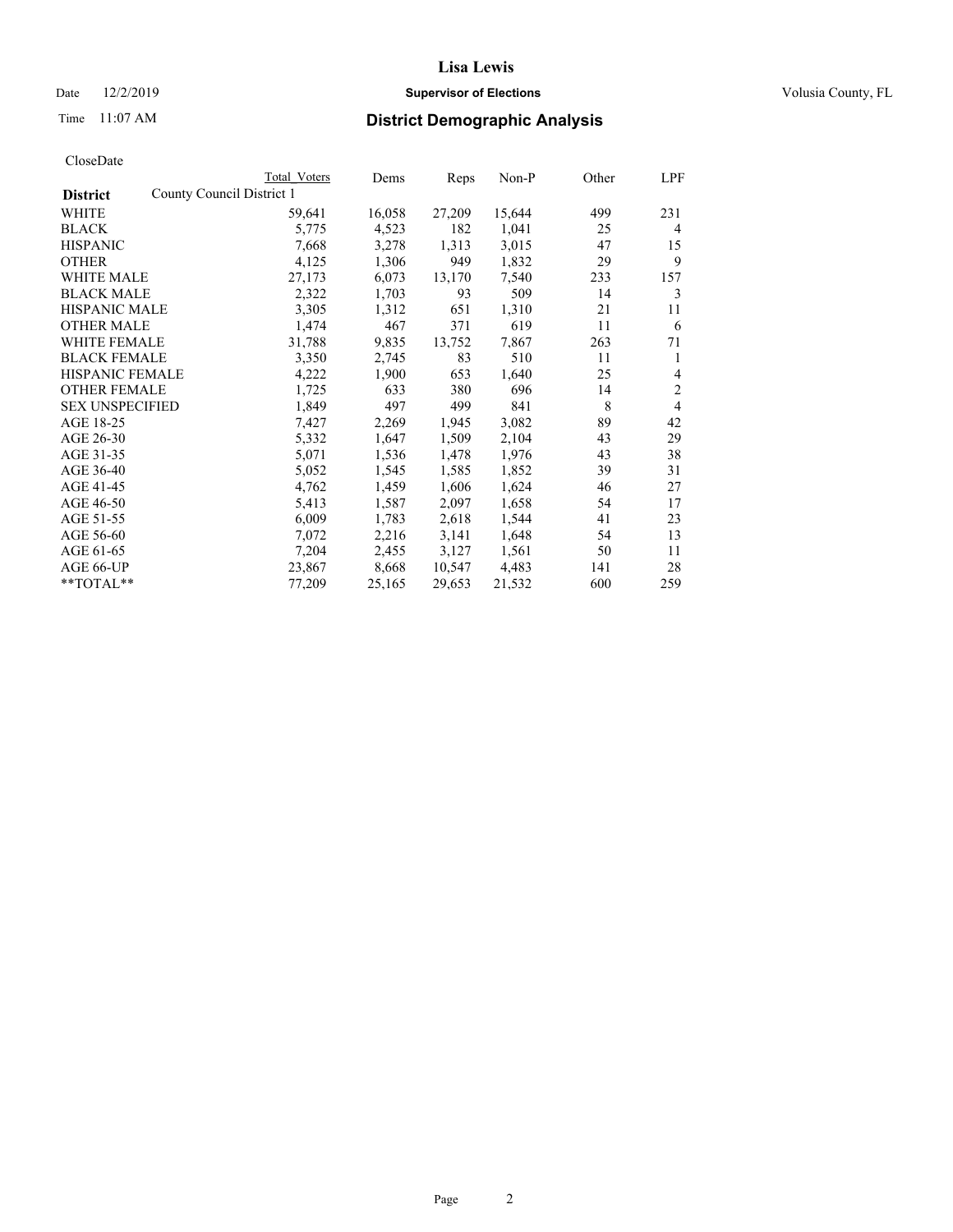## Date 12/2/2019 **Supervisor of Elections Supervisor of Elections** Volusia County, FL

| CloseDate |
|-----------|
|-----------|

|                                              | Total Voters | Dems   | Reps   | Non-P  | Other | LPF            |
|----------------------------------------------|--------------|--------|--------|--------|-------|----------------|
| County Council District 2<br><b>District</b> |              |        |        |        |       |                |
| WHITE                                        | 56,642       | 16,378 | 23,122 | 16,280 | 674   | 188            |
| <b>BLACK</b>                                 | 11,953       | 9,443  | 333    | 2,128  | 45    | 4              |
| <b>HISPANIC</b>                              | 3,083        | 1,313  | 597    | 1,140  | 26    |                |
| <b>OTHER</b>                                 | 4,528        | 1,507  | 883    | 2,078  | 50    | 10             |
| WHITE MALE                                   | 26,440       | 6,458  | 11,494 | 8,022  | 340   | 126            |
| <b>BLACK MALE</b>                            | 4,630        | 3,439  | 175    | 991    | 25    | $\mathbf{0}$   |
| <b>HISPANIC MALE</b>                         | 1,408        | 534    | 321    | 533    | 17    | 3              |
| <b>OTHER MALE</b>                            | 1,587        | 512    | 374    | 678    | 18    | 5              |
| <b>WHITE FEMALE</b>                          | 29,522       | 9,739  | 11,376 | 8,015  | 332   | 60             |
| <b>BLACK FEMALE</b>                          | 7,050        | 5,798  | 155    | 1,074  | 20    | 3              |
| <b>HISPANIC FEMALE</b>                       | 1,606        | 746    | 272    | 575    | 9     | 4              |
| <b>OTHER FEMALE</b>                          | 1,933        | 736    | 382    | 786    | 25    | 4              |
| <b>SEX UNSPECIFIED</b>                       | 2,030        | 679    | 386    | 952    | 9     | $\overline{4}$ |
| AGE 18-25                                    | 8,509        | 3,709  | 1,431  | 3,183  | 156   | 30             |
| AGE 26-30                                    | 5,487        | 2,061  | 1,245  | 2,085  | 71    | 25             |
| AGE 31-35                                    | 4,826        | 1,858  | 1,089  | 1,789  | 53    | 37             |
| AGE 36-40                                    | 4,353        | 1,661  | 1,077  | 1,552  | 43    | 20             |
| AGE 41-45                                    | 3,943        | 1,464  | 1,071  | 1,347  | 37    | 24             |
| AGE 46-50                                    | 4,544        | 1,593  | 1,502  | 1,381  | 50    | 18             |
| AGE 51-55                                    | 5,638        | 1,953  | 1,989  | 1,625  | 56    | 15             |
| AGE 56-60                                    | 7,201        | 2,535  | 2,795  | 1,787  | 74    | 10             |
| AGE 61-65                                    | 7,576        | 2,859  | 2,900  | 1,739  | 70    | 8              |
| AGE 66-UP                                    | 24,128       | 8,948  | 9,836  | 5,137  | 185   | 22             |
| $*$ $TOTAL**$                                | 76,206       | 28,641 | 24,935 | 21,626 | 795   | 209            |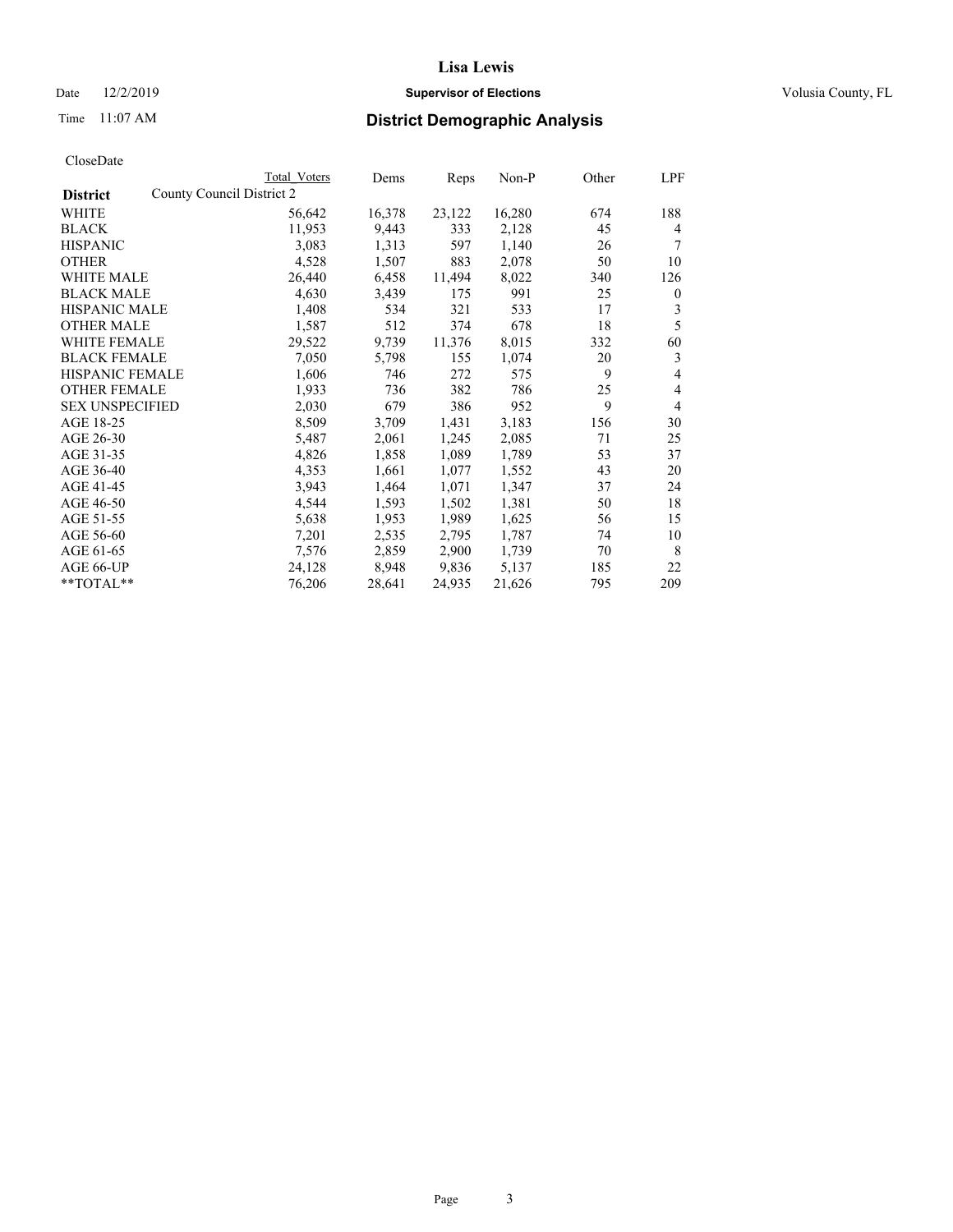## Date 12/2/2019 **Supervisor of Elections Supervisor of Elections** Volusia County, FL

| CloseDate |
|-----------|
|-----------|

|                                              | Total Voters | Dems   | Reps   | $Non-P$ | Other          | LPF            |
|----------------------------------------------|--------------|--------|--------|---------|----------------|----------------|
| County Council District 3<br><b>District</b> |              |        |        |         |                |                |
| WHITE                                        | 74,289       | 19,957 | 32,780 | 20,544  | 791            | 217            |
| <b>BLACK</b>                                 | 2,148        | 1,648  | 91     | 394     | 12             | 3              |
| <b>HISPANIC</b>                              | 2,044        | 718    | 524    | 780     | 20             | 2              |
| <b>OTHER</b>                                 | 3,247        | 929    | 834    | 1,446   | 30             | 8              |
| <b>WHITE MALE</b>                            | 34,583       | 7,851  | 16,216 | 10,010  | 369            | 137            |
| <b>BLACK MALE</b>                            | 968          | 681    | 47     | 227     | 10             | 3              |
| <b>HISPANIC MALE</b>                         | 913          | 286    | 256    | 363     | 7              | 1              |
| <b>OTHER MALE</b>                            | 1,193        | 315    | 343    | 508     | 21             | 6              |
| <b>WHITE FEMALE</b>                          | 38,874       | 11,911 | 16,227 | 10,238  | 420            | 78             |
| <b>BLACK FEMALE</b>                          | 1,150        | 942    | 43     | 163     | $\overline{c}$ | $\mathbf{0}$   |
| <b>HISPANIC FEMALE</b>                       | 1,087        | 416    | 257    | 400     | 13             | 1              |
| <b>OTHER FEMALE</b>                          | 1,366        | 485    | 371    | 499     | 9              | $\overline{c}$ |
| <b>SEX UNSPECIFIED</b>                       | 1,593        | 365    | 469    | 755     | $\overline{2}$ | $\overline{c}$ |
| AGE 18-25                                    | 6,196        | 1,564  | 1,925  | 2,529   | 148            | 30             |
| AGE 26-30                                    | 4,385        | 1,136  | 1,402  | 1,756   | 67             | 24             |
| AGE 31-35                                    | 4,535        | 1,255  | 1,402  | 1,786   | 57             | 35             |
| AGE 36-40                                    | 4,509        | 1,177  | 1,505  | 1,757   | 44             | 26             |
| AGE 41-45                                    | 4,667        | 1,136  | 1,766  | 1,692   | 50             | 23             |
| AGE 46-50                                    | 5,690        | 1,405  | 2,409  | 1,790   | 63             | 23             |
| AGE 51-55                                    | 6,416        | 1,570  | 2,991  | 1,773   | 63             | 19             |
| AGE 56-60                                    | 8,431        | 2,248  | 3,948  | 2,141   | 77             | 17             |
| AGE 61-65                                    | 8,903        | 2,764  | 3,932  | 2,103   | 89             | 15             |
| AGE 66-UP                                    | 27,996       | 8,997  | 12,949 | 5,837   | 195            | 18             |
| $*$ $TOTAL**$                                | 81,728       | 23,252 | 34,229 | 23,164  | 853            | 230            |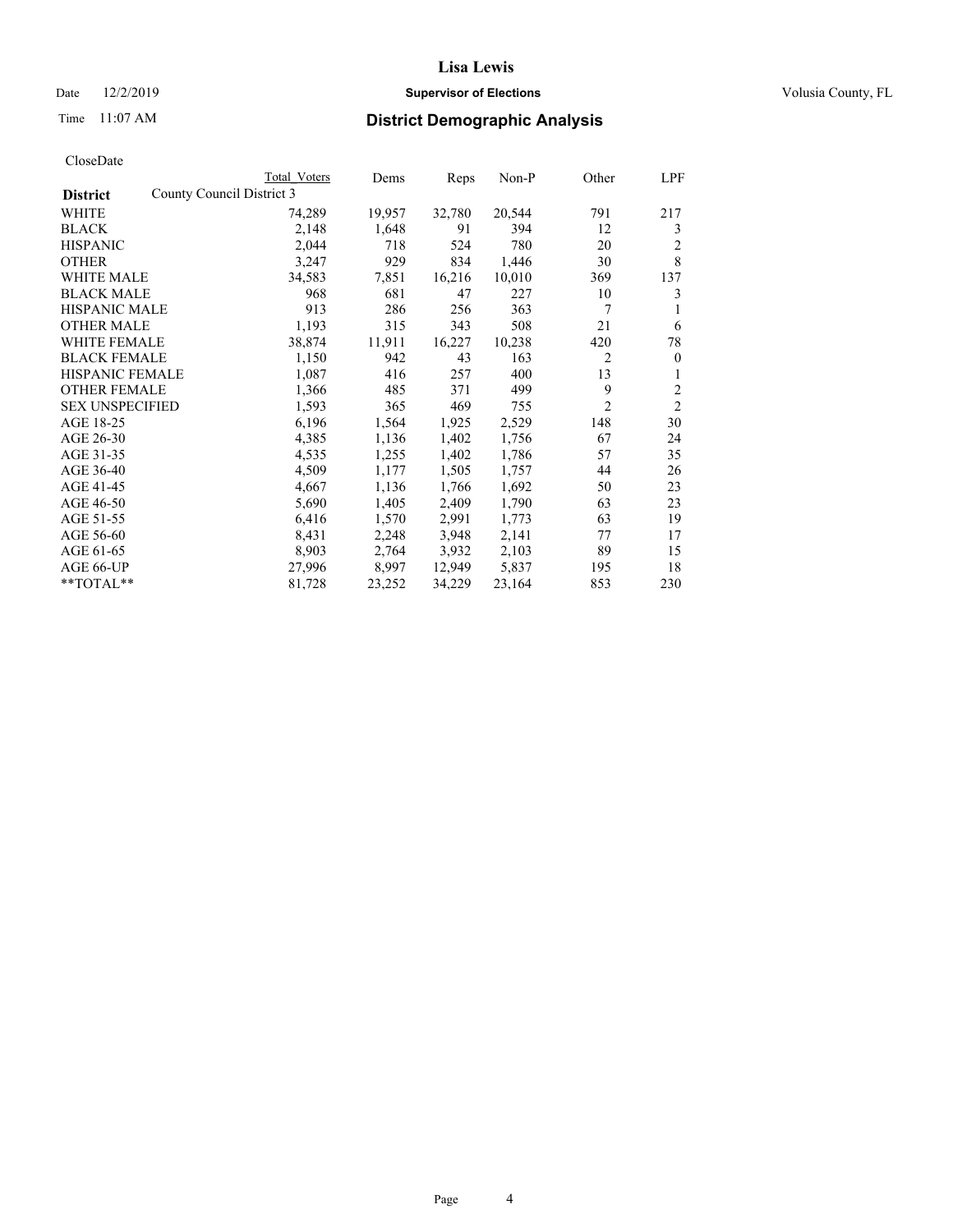## Date 12/2/2019 **Supervisor of Elections Supervisor of Elections** Volusia County, FL

|                                              | Total Voters | Dems   | Reps   | Non-P  | Other | LPF |
|----------------------------------------------|--------------|--------|--------|--------|-------|-----|
| County Council District 4<br><b>District</b> |              |        |        |        |       |     |
| WHITE                                        | 62,230       | 17,668 | 26,758 | 16,994 | 617   | 193 |
| <b>BLACK</b>                                 | 7,544        | 5,852  | 254    | 1,398  | 35    | 5   |
| <b>HISPANIC</b>                              | 2,666        | 1,064  | 574    | 986    | 32    | 10  |
| <b>OTHER</b>                                 | 4,290        | 1,334  | 971    | 1,941  | 37    | 7   |
| WHITE MALE                                   | 28,604       | 6,821  | 13,126 | 8,230  | 294   | 133 |
| <b>BLACK MALE</b>                            | 2,978        | 2,114  | 142    | 698    | 21    | 3   |
| <b>HISPANIC MALE</b>                         | 1,195        | 428    | 290    | 450    | 20    | 7   |
| <b>OTHER MALE</b>                            | 1,550        | 457    | 373    | 699    | 18    | 3   |
| WHITE FEMALE                                 | 32,869       | 10,689 | 13,341 | 8,457  | 322   | 60  |
| <b>BLACK FEMALE</b>                          | 4,429        | 3,634  | 107    | 672    | 14    | 2   |
| <b>HISPANIC FEMALE</b>                       | 1,410        | 615    | 270    | 510    | 12    | 3   |
| <b>OTHER FEMALE</b>                          | 1,778        | 669    | 421    | 672    | 15    | 1   |
| <b>SEX UNSPECIFIED</b>                       | 1,916        | 491    | 486    | 931    | 5     | 3   |
| AGE 18-25                                    | 7,003        | 2,248  | 1,846  | 2,780  | 93    | 36  |
| AGE 26-30                                    | 4,959        | 1,687  | 1,314  | 1,876  | 67    | 15  |
| AGE 31-35                                    | 4,693        | 1,643  | 1,266  | 1,703  | 49    | 32  |
| AGE 36-40                                    | 4,209        | 1,433  | 1,161  | 1,552  | 37    | 26  |
| AGE 41-45                                    | 4,157        | 1,355  | 1,299  | 1,437  | 37    | 29  |
| AGE 46-50                                    | 5,025        | 1,458  | 1,938  | 1,552  | 56    | 21  |
| AGE 51-55                                    | 6,097        | 1,891  | 2,494  | 1,644  | 56    | 12  |
| AGE 56-60                                    | 7,447        | 2,354  | 3,092  | 1,911  | 80    | 10  |
| AGE 61-65                                    | 8,113        | 2,865  | 3,362  | 1,783  | 88    | 15  |
| AGE 66-UP                                    | 25,027       | 8,984  | 10,785 | 5,081  | 158   | 19  |
| $*$ $TOTAL**$                                | 76,730       | 25,918 | 28,557 | 21,319 | 721   | 215 |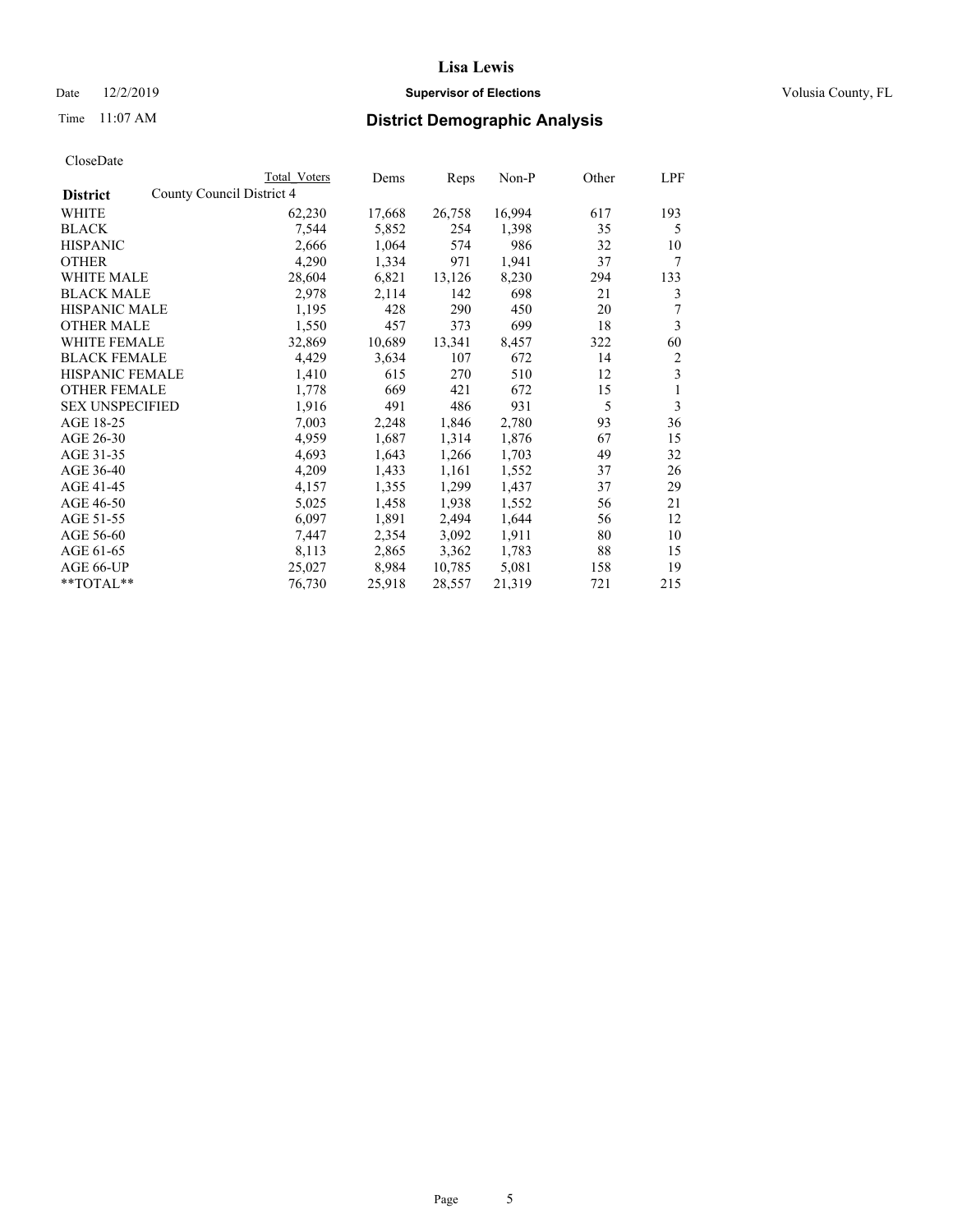## Date 12/2/2019 **Supervisor of Elections Supervisor of Elections** Volusia County, FL

| CloseDate |
|-----------|
|-----------|

|                        | Total Voters              | Dems   | Reps   | Non-P  | Other | LPF            |
|------------------------|---------------------------|--------|--------|--------|-------|----------------|
| <b>District</b>        | County Council District 5 |        |        |        |       |                |
| WHITE                  | 43,095                    | 11,308 | 18,055 | 13,249 | 319   | 164            |
| <b>BLACK</b>           | 6,769                     | 4,949  | 298    | 1,485  | 34    | 3              |
| <b>HISPANIC</b>        | 20,596                    | 9,678  | 2,887  | 7,932  | 72    | 27             |
| <b>OTHER</b>           | 4,656                     | 1,506  | 913    | 2,196  | 33    | 8              |
| <b>WHITE MALE</b>      | 20,028                    | 4,469  | 8,848  | 6,447  | 156   | 108            |
| <b>BLACK MALE</b>      | 2,998                     | 2,025  | 181    | 770    | 20    | $\overline{2}$ |
| <b>HISPANIC MALE</b>   | 9,571                     | 4,207  | 1,522  | 3,788  | 39    | 15             |
| <b>OTHER MALE</b>      | 1,601                     | 490    | 352    | 739    | 13    | 7              |
| WHITE FEMALE           | 22,440                    | 6,694  | 8,970  | 6,562  | 160   | 54             |
| <b>BLACK FEMALE</b>    | 3,679                     | 2,860  | 113    | 691    | 14    | 1              |
| <b>HISPANIC FEMALE</b> | 10,713                    | 5,328  | 1,337  | 4,004  | 33    | 11             |
| <b>OTHER FEMALE</b>    | 2,068                     | 800    | 407    | 850    | 10    | 1              |
| <b>SEX UNSPECIFIED</b> | 2,017                     | 567    | 423    | 1,011  | 13    | 3              |
| AGE 18-25              | 7,888                     | 2,499  | 1,517  | 3,754  | 87    | 31             |
| AGE 26-30              | 6,175                     | 2,072  | 1,379  | 2,651  | 42    | 31             |
| AGE 31-35              | 6,286                     | 2,059  | 1,469  | 2,682  | 46    | 30             |
| AGE 36-40              | 6,135                     | 2,094  | 1,432  | 2,531  | 48    | 30             |
| AGE 41-45              | 5,905                     | 2,138  | 1,477  | 2,242  | 32    | 16             |
| AGE 46-50              | 6,280                     | 2,136  | 1,939  | 2,128  | 53    | 24             |
| AGE 51-55              | 6,545                     | 2,297  | 2,269  | 1,934  | 30    | 15             |
| AGE 56-60              | 7,147                     | 2,566  | 2,609  | 1,938  | 26    | 8              |
| AGE 61-65              | 6,724                     | 2,613  | 2,400  | 1,667  | 34    | 10             |
| AGE 66-UP              | 16,030                    | 6,966  | 5,662  | 3,335  | 60    | 7              |
| **TOTAL**              | 75,116                    | 27,441 | 22,153 | 24,862 | 458   | 202            |
|                        |                           |        |        |        |       |                |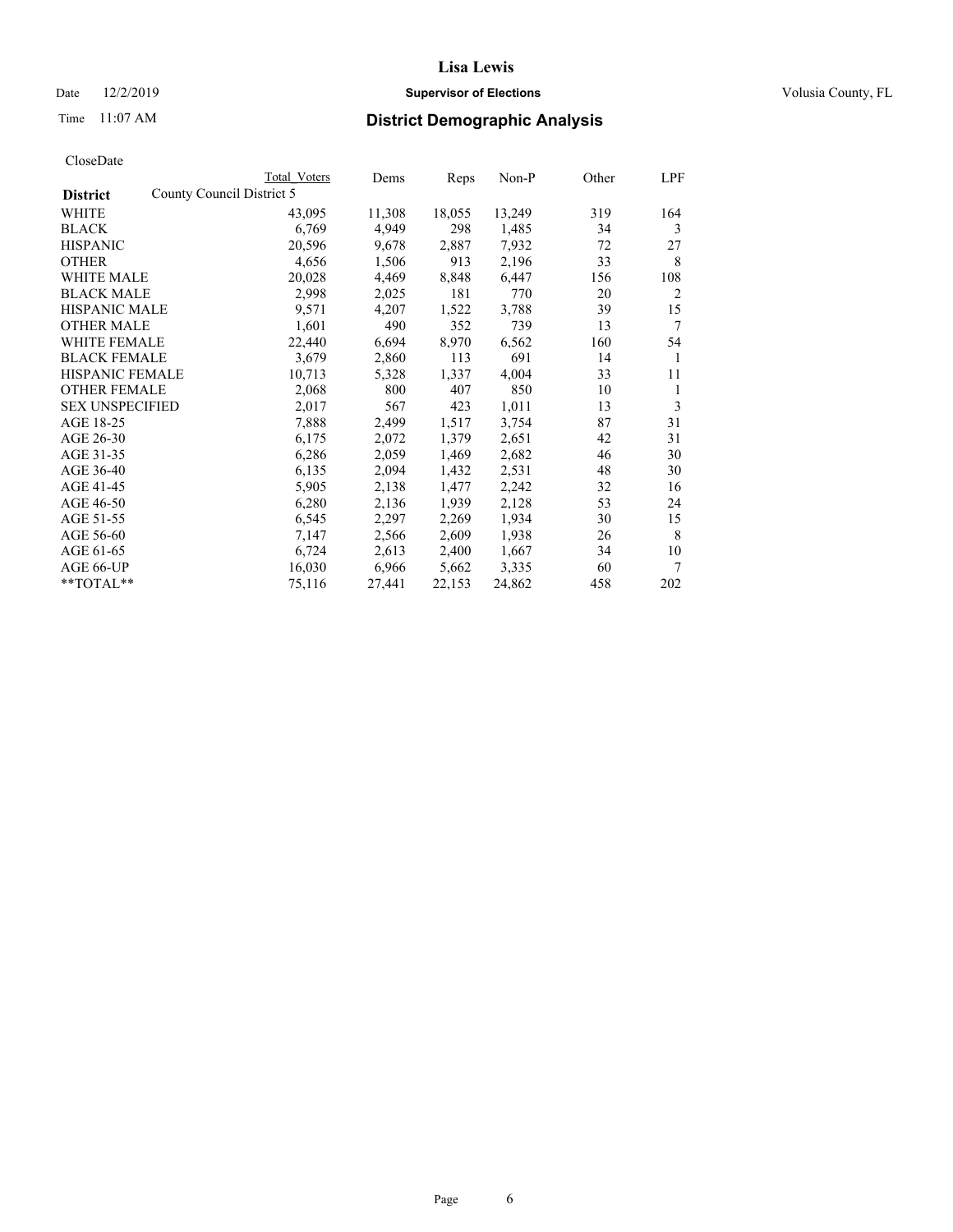## Date 12/2/2019 **Supervisor of Elections Supervisor of Elections** Volusia County, FL

# Time 11:07 AM **District Demographic Analysis**

|                        |                              | Total Voters | Dems | Reps | Non-P | Other          | LPF            |
|------------------------|------------------------------|--------------|------|------|-------|----------------|----------------|
| <b>District</b>        | Indigo Community Development |              |      |      |       |                |                |
| WHITE                  |                              | 1,416        | 311  | 700  | 372   | 25             | 8              |
| <b>BLACK</b>           |                              | 189          | 130  | 14   | 43    | 2              | 0              |
| <b>HISPANIC</b>        |                              | 90           | 29   | 20   | 39    | $\overline{2}$ | 0              |
| <b>OTHER</b>           |                              | 133          | 37   | 35   | 60    | 1              | 0              |
| <b>WHITE MALE</b>      |                              | 703          | 119  | 357  | 202   | 17             | 8              |
| <b>BLACK MALE</b>      |                              | 94           | 53   | 10   | 29    | $\overline{2}$ | 0              |
| <b>HISPANIC MALE</b>   |                              | 36           | 12   | 10   | 14    | $\theta$       | 0              |
| <b>OTHER MALE</b>      |                              | 47           | 11   | 12   | 24    | $\overline{0}$ | 0              |
| <b>WHITE FEMALE</b>    |                              | 701          | 191  | 336  | 166   | 8              | 0              |
| <b>BLACK FEMALE</b>    |                              | 90           | 72   | 4    | 14    | 0              | 0              |
| <b>HISPANIC FEMALE</b> |                              | 54           | 17   | 10   | 25    | 2              | 0              |
| <b>OTHER FEMALE</b>    |                              | 67           | 23   | 16   | 27    | 1              | 0              |
| <b>SEX UNSPECIFIED</b> |                              | 35           | 9    | 13   | 13    | 0              | 0              |
| AGE 18-25              |                              | 152          | 47   | 51   | 50    |                | 3              |
| AGE 26-30              |                              | 131          | 33   | 51   | 45    | 2              | 0              |
| AGE 31-35              |                              | 152          | 43   | 46   | 59    | 3              |                |
| AGE 36-40              |                              | 106          | 37   | 32   | 36    | 1              | 0              |
| AGE 41-45              |                              | 122          | 39   | 35   | 46    | 1              |                |
| AGE 46-50              |                              | 140          | 34   | 62   | 40    | 2              | $\overline{c}$ |
| AGE 51-55              |                              | 135          | 38   | 52   | 43    | 2              | 0              |
| AGE 56-60              |                              | 174          | 38   | 83   | 47    | 6              | 0              |
| AGE 61-65              |                              | 195          | 62   | 93   | 36    | 3              |                |
| AGE 66-UP              |                              | 521          | 136  | 264  | 112   | 9              | 0              |
| **TOTAL**              |                              | 1,828        | 507  | 769  | 514   | 30             | 8              |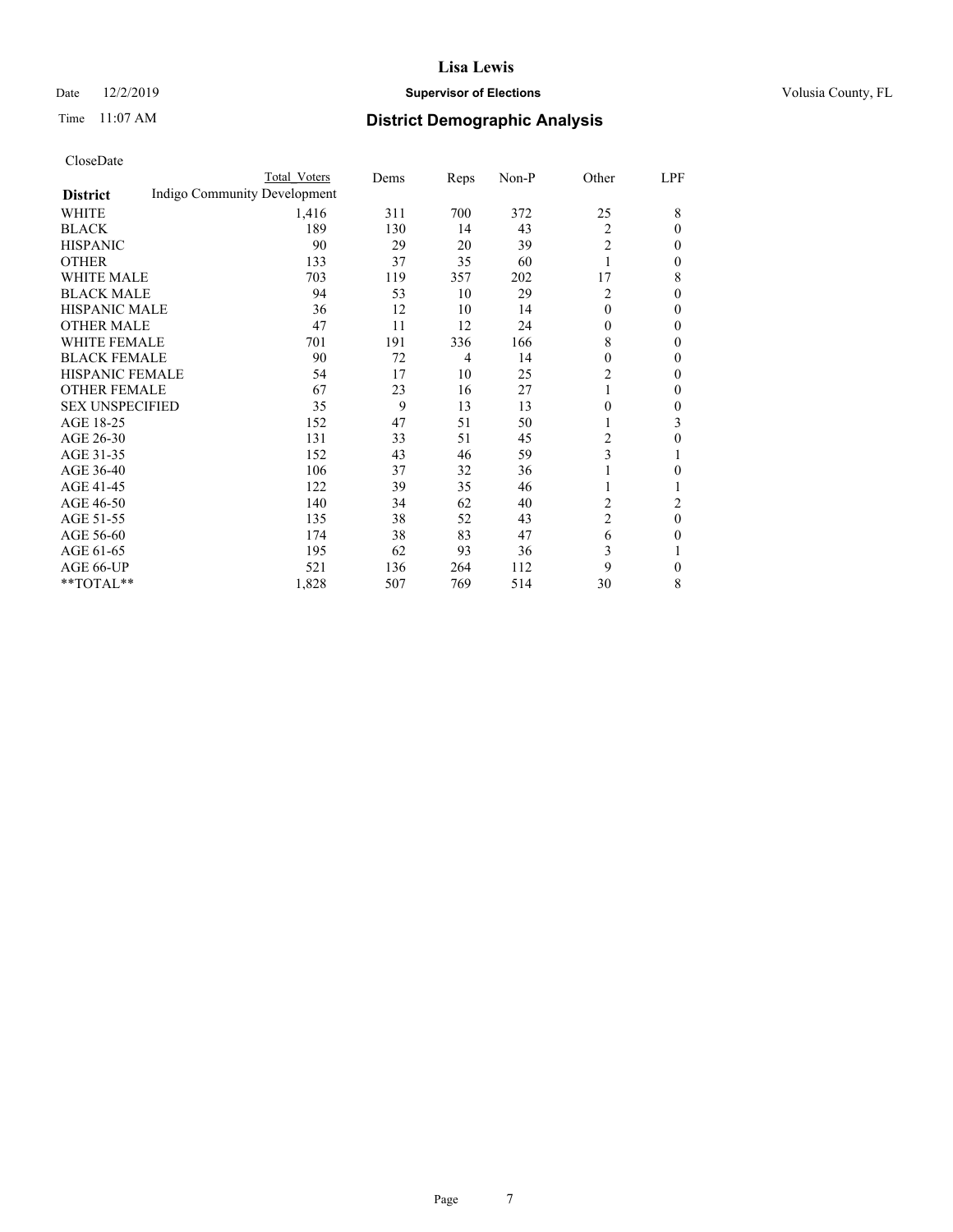## Date 12/2/2019 **Supervisor of Elections Supervisor of Elections** Volusia County, FL

# Time 11:07 AM **District Demographic Analysis**

|                        |                  | Total Voters | Dems           | Reps | Non-P | Other | LPF    |
|------------------------|------------------|--------------|----------------|------|-------|-------|--------|
| <b>District</b>        | Orlandia Heights |              |                |      |       |       |        |
| WHITE                  |                  | 687          | 174            | 320  | 192   |       | $_{0}$ |
| <b>BLACK</b>           |                  | 16           | 8              | 3    | 5     | 0     | 0      |
| <b>HISPANIC</b>        |                  | 38           | 6              | 14   | 18    | 0     | 0      |
| <b>OTHER</b>           |                  | 43           | 10             | 11   | 22    | 0     | 0      |
| <b>WHITE MALE</b>      |                  | 352          | 86             | 163  | 102   |       | 0      |
| <b>BLACK MALE</b>      |                  | 8            | 4              |      | 3     | 0     | 0      |
| <b>HISPANIC MALE</b>   |                  | 16           |                | 7    | 8     | 0     | 0      |
| <b>OTHER MALE</b>      |                  | 14           | $\overline{2}$ | 5    |       | 0     | 0      |
| <b>WHITE FEMALE</b>    |                  | 323          | 86             | 154  | 83    |       | 0      |
| <b>BLACK FEMALE</b>    |                  | 7            | 4              | 2    |       | 0     | 0      |
| <b>HISPANIC FEMALE</b> |                  | 20           | 5              | 6    | 9     | 0     | 0      |
| <b>OTHER FEMALE</b>    |                  | 21           | 8              | 5    | 8     | 0     | 0      |
| <b>SEX UNSPECIFIED</b> |                  | 23           | $\overline{2}$ | 5    | 16    | 0     | 0      |
| AGE 18-25              |                  | 82           | 12             | 26   | 43    |       | 0      |
| AGE 26-30              |                  | 46           | 14             | 15   | 17    | 0     | 0      |
| AGE 31-35              |                  | 62           | 15             | 25   | 22    | 0     | 0      |
| AGE 36-40              |                  | 49           | 5              | 19   | 25    | 0     | 0      |
| AGE 41-45              |                  | 47           | 7              | 21   | 19    | 0     | 0      |
| AGE 46-50              |                  | 62           | 13             | 28   | 21    | 0     | 0      |
| AGE 51-55              |                  | 69           | 12             | 41   | 16    | 0     | 0      |
| AGE 56-60              |                  | 109          | 22             | 58   | 29    | 0     | 0      |
| AGE 61-65              |                  | 90           | 28             | 46   | 16    | 0     | 0      |
| AGE 66-UP              |                  | 168          | 70             | 69   | 29    | 0     | 0      |
| **TOTAL**              |                  | 784          | 198            | 348  | 237   |       | 0      |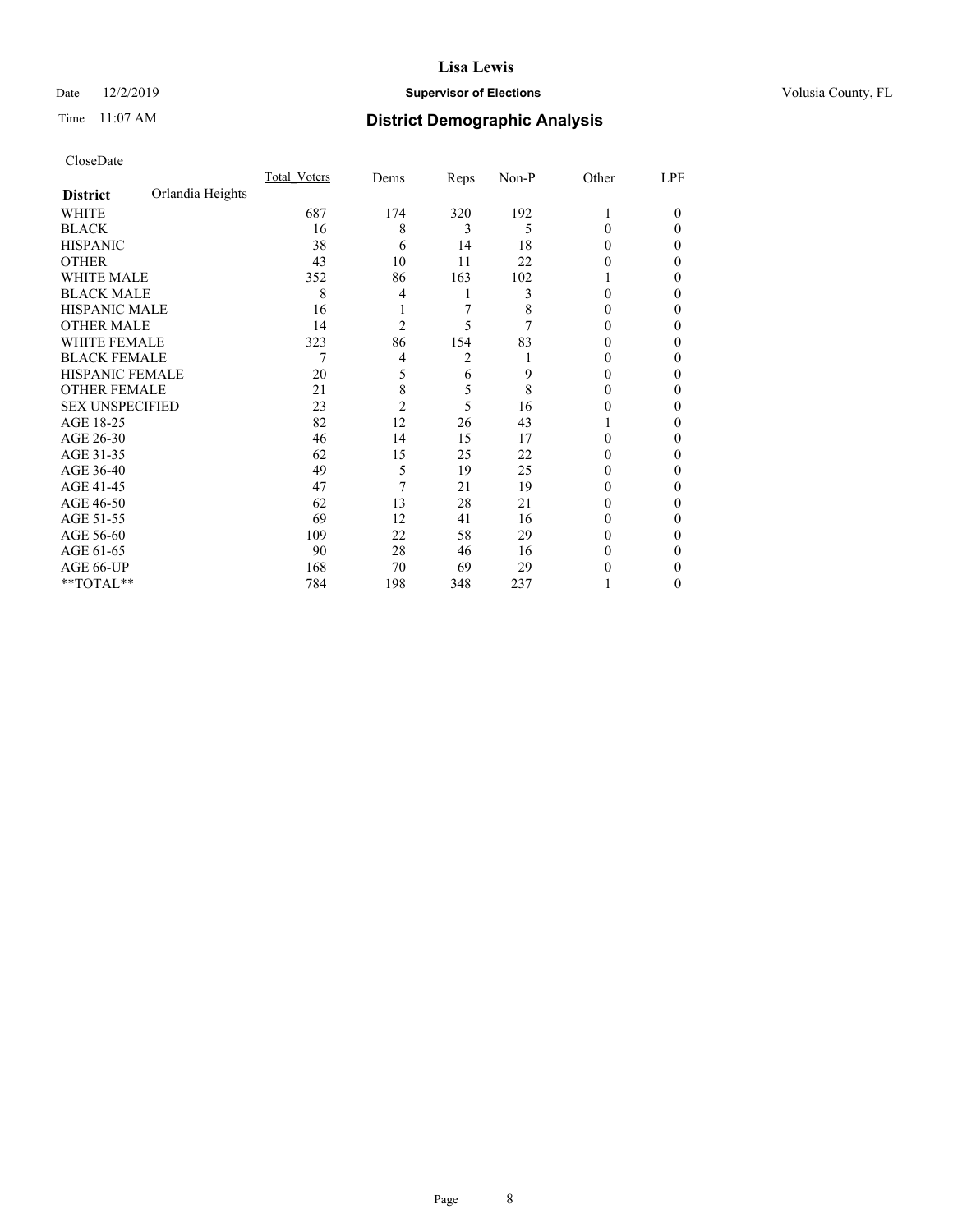Date 12/2/2019 **Supervisor of Elections Supervisor of Elections** Volusia County, FL

# Time 11:07 AM **District Demographic Analysis**

|                        |                          | Total Voters | Dems    | Reps    | Non-P   | Other | LPF   |
|------------------------|--------------------------|--------------|---------|---------|---------|-------|-------|
| <b>District</b>        | Congressional District 6 |              |         |         |         |       |       |
| WHITE                  |                          | 295,897      | 81,369  | 127,924 | 82,711  | 2,900 | 993   |
| <b>BLACK</b>           |                          | 34,189       | 26,415  | 1,158   | 6,446   | 151   | 19    |
| <b>HISPANIC</b>        |                          | 36,057       | 16,051  | 5,895   | 13,853  | 197   | 61    |
| <b>OTHER</b>           |                          | 20,846       | 6,582   | 4,550   | 9,493   | 179   | 42    |
| WHITE MALE             |                          | 136,828      | 31,672  | 62,854  | 40,249  | 1,392 | 661   |
| <b>BLACK MALE</b>      |                          | 13,896       | 9,962   | 638     | 3,195   | 90    | 11    |
| <b>HISPANIC MALE</b>   |                          | 16,392       | 6,767   | 3,040   | 6,444   | 104   | 37    |
| <b>OTHER MALE</b>      |                          | 7,405        | 2,241   | 1,813   | 3,243   | 81    | 27    |
| <b>WHITE FEMALE</b>    |                          | 155,493      | 48,868  | 63,666  | 41,139  | 1,497 | 323   |
| <b>BLACK FEMALE</b>    |                          | 19,658       | 15,979  | 501     | 3,110   | 61    | 7     |
| <b>HISPANIC FEMALE</b> |                          | 19,038       | 9,005   | 2,789   | 7,129   | 92    | 23    |
| <b>OTHER FEMALE</b>    |                          | 8,870        | 3,323   | 1,961   | 3,503   | 73    | 10    |
| <b>SEX UNSPECIFIED</b> |                          | 9,405        | 2,599   | 2,263   | 4,490   | 37    | 16    |
| AGE 18-25              |                          | 37,023       | 12,289  | 8,664   | 15,328  | 573   | 169   |
| AGE 26-30              |                          | 26,338       | 8,603   | 6,849   | 10,472  | 290   | 124   |
| AGE 31-35              |                          | 25,411       | 8,351   | 6,704   | 9,936   | 248   | 172   |
| AGE 36-40              |                          | 24,258       | 7,910   | 6,760   | 9,244   | 211   | 133   |
| AGE 41-45              |                          | 23,434       | 7,552   | 7,219   | 8,342   | 202   | 119   |
| AGE 46-50              |                          | 26,952       | 8,179   | 9,885   | 8,509   | 276   | 103   |
| AGE 51-55              |                          | 30,705       | 9,494   | 12,361  | 8,520   | 246   | 84    |
| AGE 56-60              |                          | 37,298       | 11,919  | 15,585  | 9,425   | 311   | 58    |
| AGE 61-65              |                          | 38,520       | 13,556  | 15,721  | 8,853   | 331   | 59    |
| AGE 66-UP              |                          | 117,048      | 42,563  | 49,779  | 23,873  | 739   | 94    |
| $*$ $TOTAL**$          |                          | 386,989      | 130,417 | 139,527 | 112,503 | 3,427 | 1,115 |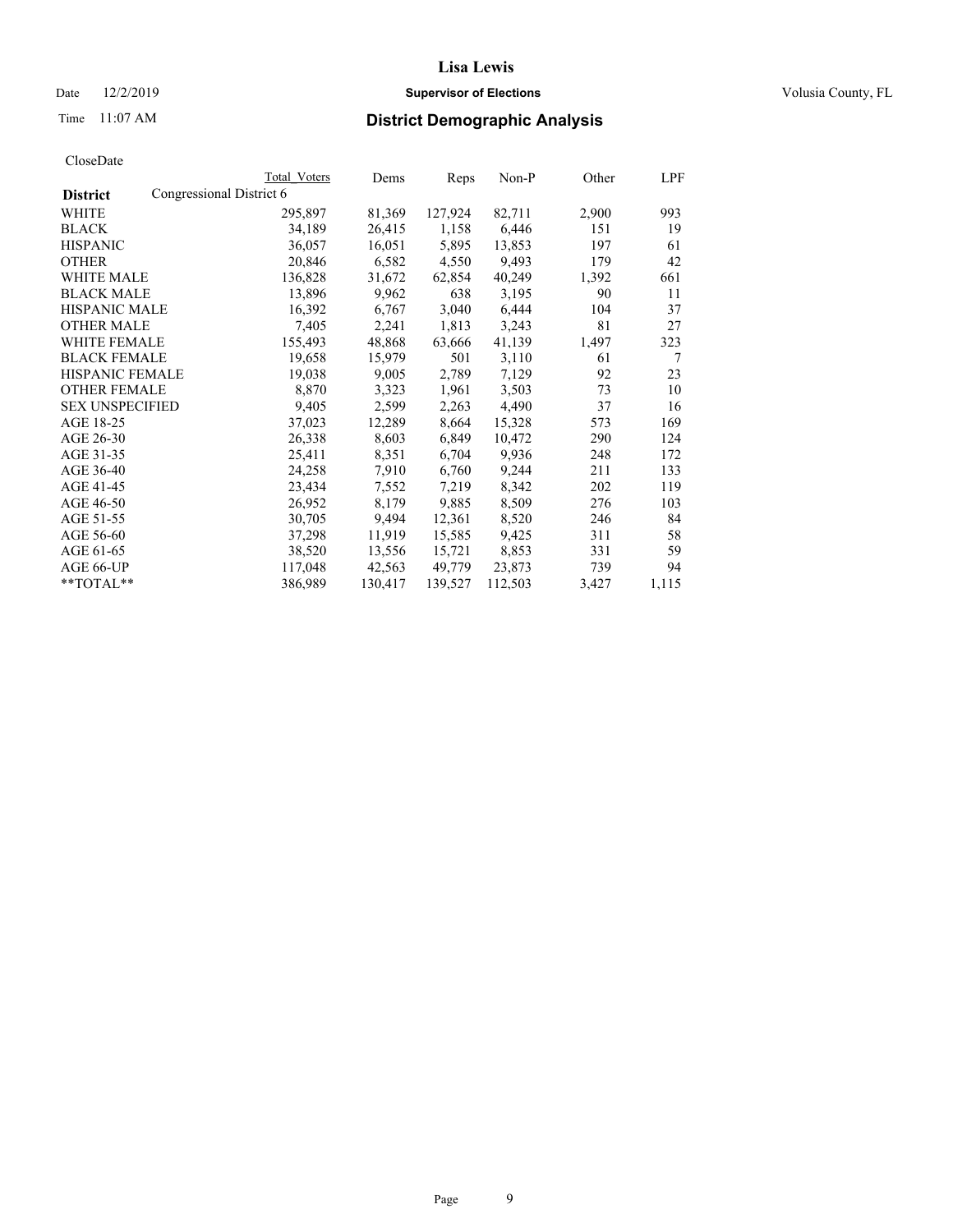## Date 12/2/2019 **Supervisor of Elections Supervisor of Elections** Volusia County, FL

# Time 11:07 AM **District Demographic Analysis**

|                                        | Total Voters | Dems   | Reps   | Non-P  | Other | LPF            |
|----------------------------------------|--------------|--------|--------|--------|-------|----------------|
| Unincorporated Area<br><b>District</b> |              |        |        |        |       |                |
| WHITE                                  | 71,612       | 18,681 | 32,714 | 19,351 | 625   | 241            |
| <b>BLACK</b>                           | 3,040        | 2,315  | 113    | 585    | 26    | 1              |
| <b>HISPANIC</b>                        | 4,422        | 1,751  | 884    | 1,750  | 27    | 10             |
| <b>OTHER</b>                           | 3,704        | 987    | 1,018  | 1,665  | 27    | 7              |
| WHITE MALE                             | 33,839       | 7,419  | 16,441 | 9,528  | 299   | 152            |
| <b>BLACK MALE</b>                      | 1,324        | 932    | 61     | 316    | 14    | 1              |
| <b>HISPANIC MALE</b>                   | 1,998        | 719    | 437    | 823    | 12    | 7              |
| <b>OTHER MALE</b>                      | 1,309        | 330    | 402    | 560    | 11    | 6              |
| WHITE FEMALE                           | 36,893       | 11,087 | 15,890 | 9,503  | 326   | 87             |
| <b>BLACK FEMALE</b>                    | 1,664        | 1,341  | 50     | 261    | 12    | $\mathbf{0}$   |
| <b>HISPANIC FEMALE</b>                 | 2,318        | 985    | 433    | 882    | 15    | 3              |
| <b>OTHER FEMALE</b>                    | 1,513        | 506    | 415    | 578    | 13    | 1              |
| <b>SEX UNSPECIFIED</b>                 | 1,919        | 415    | 600    | 899    | 3     | $\overline{2}$ |
| AGE 18-25                              | 6,935        | 1,719  | 2,184  | 2,888  | 112   | 32             |
| AGE 26-30                              | 5,084        | 1,280  | 1,650  | 2,073  | 57    | 24             |
| AGE 31-35                              | 4,955        | 1,342  | 1,564  | 1,961  | 46    | 42             |
| AGE 36-40                              | 4,625        | 1,222  | 1,531  | 1,817  | 33    | 22             |
| AGE 41-45                              | 4,612        | 1,172  | 1,713  | 1,656  | 39    | 32             |
| AGE 46-50                              | 5,829        | 1,406  | 2,499  | 1,849  | 57    | 18             |
| AGE 51-55                              | 6,915        | 1,723  | 3,262  | 1,852  | 58    | 20             |
| AGE 56-60                              | 8,797        | 2,369  | 4,171  | 2,160  | 79    | 18             |
| AGE 61-65                              | 8,939        | 2,795  | 4,032  | 2,016  | 78    | 18             |
| AGE 66-UP                              | 26,087       | 8,706  | 12,123 | 5,079  | 146   | 33             |
| $*$ $TOTAL**$                          | 82,778       | 23,734 | 34,729 | 23,351 | 705   | 259            |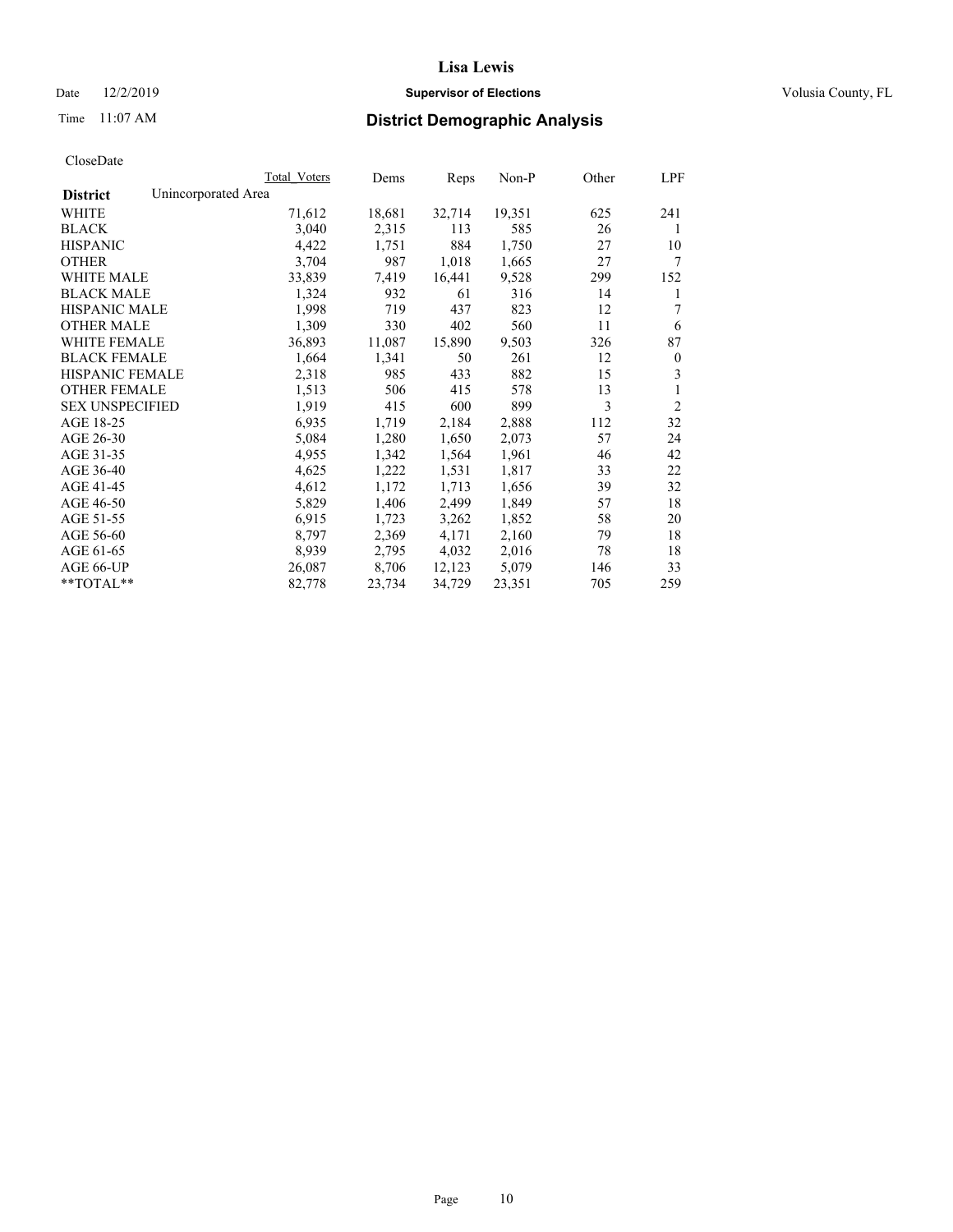## Date 12/2/2019 **Supervisor of Elections Supervisor of Elections** Volusia County, FL

# Time 11:07 AM **District Demographic Analysis**

|                        |               | Total Voters | Dems   | Reps   | $Non-P$ | Other | LPF            |
|------------------------|---------------|--------------|--------|--------|---------|-------|----------------|
| <b>District</b>        | Daytona Beach |              |        |        |         |       |                |
| WHITE                  |               | 25,809       | 7,588  | 10,118 | 7,659   | 343   | 101            |
| <b>BLACK</b>           |               | 14,520       | 11,671 | 364    | 2,439   | 43    | 3              |
| <b>HISPANIC</b>        |               | 2,148        | 989    | 332    | 800     | 25    | $\overline{2}$ |
| <b>OTHER</b>           |               | 3,334        | 1,196  | 513    | 1,583   | 36    | 6              |
| <b>WHITE MALE</b>      |               | 12,401       | 3,066  | 5,204  | 3,902   | 162   | 67             |
| <b>BLACK MALE</b>      |               | 5,581        | 4,201  | 199    | 1,151   | 29    | 1              |
| <b>HISPANIC MALE</b>   |               | 986          | 408    | 180    | 382     | 15    | 1              |
| <b>OTHER MALE</b>      |               | 1,134        | 405    | 218    | 493     | 16    | $\overline{2}$ |
| WHITE FEMALE           |               | 13,047       | 4,429  | 4,795  | 3,609   | 180   | 34             |
| <b>BLACK FEMALE</b>    |               | 8,611        | 7,217  | 161    | 1,217   | 14    | 2              |
| HISPANIC FEMALE        |               | 1,107        | 552    | 148    | 396     | 10    | 1              |
| <b>OTHER FEMALE</b>    |               | 1,326        | 563    | 195    | 550     | 16    | $\overline{2}$ |
| <b>SEX UNSPECIFIED</b> |               | 1,617        | 603    | 226    | 781     | 5     | $\overline{2}$ |
| AGE 18-25              |               | 7,211        | 3,667  | 912    | 2,528   | 83    | 21             |
| AGE 26-30              |               | 3,924        | 1,858  | 639    | 1,369   | 47    | 11             |
| AGE 31-35              |               | 3,274        | 1,560  | 537    | 1,123   | 34    | 20             |
| AGE 36-40              |               | 2,764        | 1,361  | 498    | 873     | 23    | 9              |
| AGE 41-45              |               | 2,560        | 1,229  | 508    | 800     | 13    | 10             |
| AGE 46-50              |               | 2,827        | 1,230  | 745    | 801     | 40    | 11             |
| AGE 51-55              |               | 3,379        | 1,505  | 925    | 901     | 43    | 5              |
| AGE 56-60              |               | 4,004        | 1,752  | 1,248  | 962     | 37    | 5              |
| AGE 61-65              |               | 4,253        | 1,979  | 1,341  | 886     | 38    | 9              |
| AGE 66-UP              |               | 11,614       | 5,303  | 3,974  | 2,237   | 89    | 11             |
| **TOTAL**              |               | 45,811       | 21,444 | 11,327 | 12,481  | 447   | 112            |
|                        |               |              |        |        |         |       |                |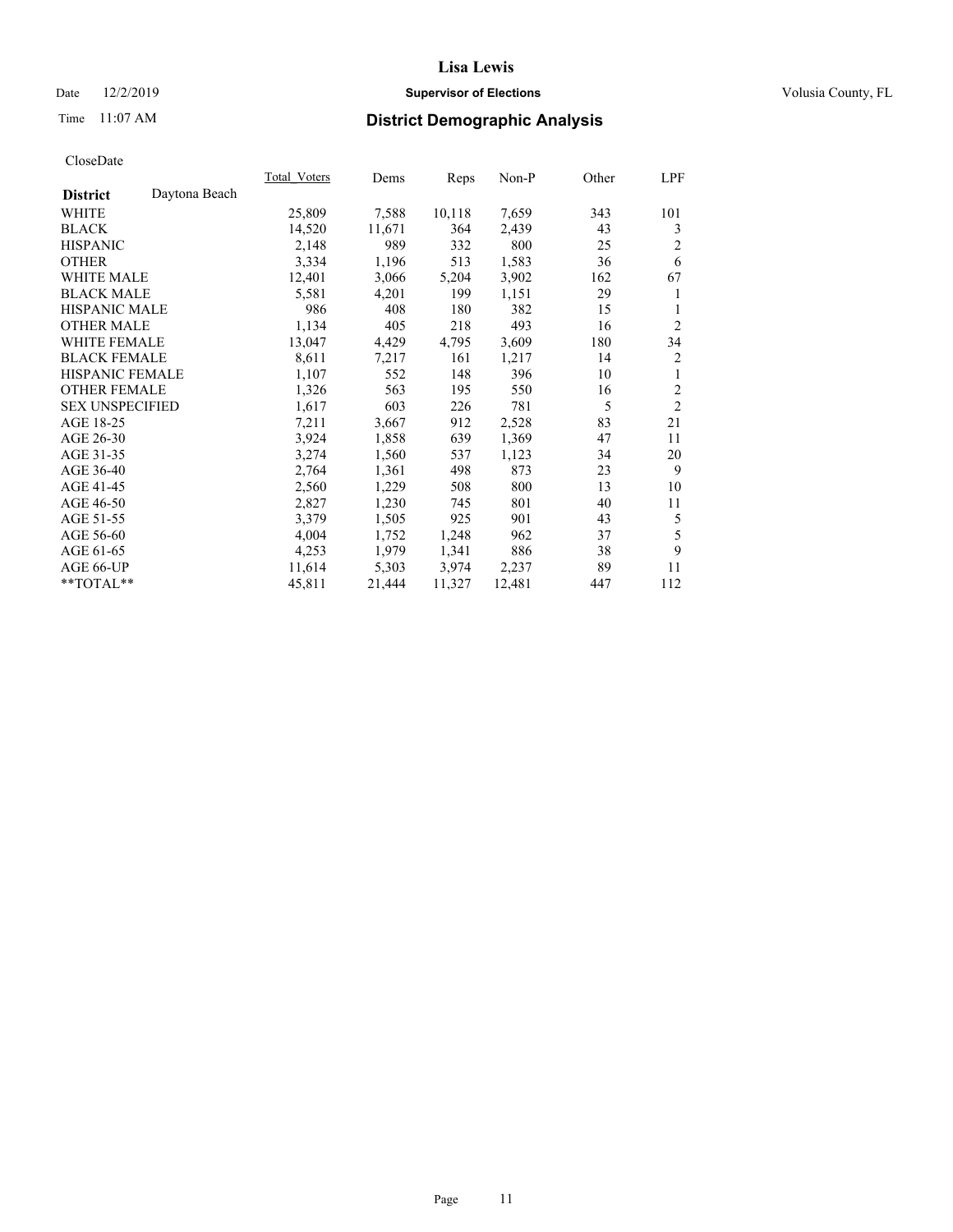## Date 12/2/2019 **Supervisor of Elections Supervisor of Elections** Volusia County, FL

# Time 11:07 AM **District Demographic Analysis**

|                        |                      | Total Voters | Dems  | Reps             | Non-P | Other          | LPF          |
|------------------------|----------------------|--------------|-------|------------------|-------|----------------|--------------|
| <b>District</b>        | Daytona Beach Shores |              |       |                  |       |                |              |
| WHITE                  |                      | 4,170        | 968   | 2,096            | 1,045 | 52             | 9            |
| <b>BLACK</b>           |                      | 72           | 45    | 2                | 22    | $\overline{2}$ |              |
| <b>HISPANIC</b>        |                      | 123          | 41    | 42               | 39    | 1              | 0            |
| <b>OTHER</b>           |                      | 268          | 78    | 81               | 106   | $\overline{2}$ |              |
| <b>WHITE MALE</b>      |                      | 1,963        | 392   | 1,005            | 529   | 31             | 6            |
| <b>BLACK MALE</b>      |                      | 30           | 15    | $\boldsymbol{0}$ | 14    |                | $\Omega$     |
| <b>HISPANIC MALE</b>   |                      | 55           | 12    | 21               | 21    |                | $\mathbf{0}$ |
| <b>OTHER MALE</b>      |                      | 107          | 33    | 34               | 40    | $\theta$       | $\mathbf{0}$ |
| WHITE FEMALE           |                      | 2,161        | 563   | 1,071            | 504   | 20             | 3            |
| <b>BLACK FEMALE</b>    |                      | 41           | 30    | $\overline{2}$   | 7     |                |              |
| <b>HISPANIC FEMALE</b> |                      | 67           | 29    | 20               | 18    | $\theta$       | 0            |
| <b>OTHER FEMALE</b>    |                      | 124          | 37    | 34               | 50    | 2              |              |
| <b>SEX UNSPECIFIED</b> |                      | 85           | 21    | 34               | 29    |                | $\theta$     |
| AGE 18-25              |                      | 157          | 41    | 52               | 56    | 8              | $\mathbf{0}$ |
| AGE 26-30              |                      | 106          | 24    | 37               | 41    |                | 3            |
| AGE 31-35              |                      | 114          | 28    | 38               | 44    |                | 3            |
| AGE 36-40              |                      | 114          | 25    | 40               | 49    | 0              | $\theta$     |
| AGE 41-45              |                      | 115          | 35    | 40               | 35    | 3              | 2            |
| AGE 46-50              |                      | 169          | 37    | 71               | 60    |                | $\theta$     |
| AGE 51-55              |                      | 288          | 71    | 121              | 93    | $\overline{2}$ |              |
| AGE 56-60              |                      | 448          | 92    | 241              | 109   | 6              | 0            |
| AGE 61-65              |                      | 585          | 130   | 292              | 151   | 11             |              |
| AGE 66-UP              |                      | 2,537        | 649   | 1,289            | 574   | 24             |              |
| **TOTAL**              |                      | 4,633        | 1,132 | 2,221            | 1,212 | 57             | 11           |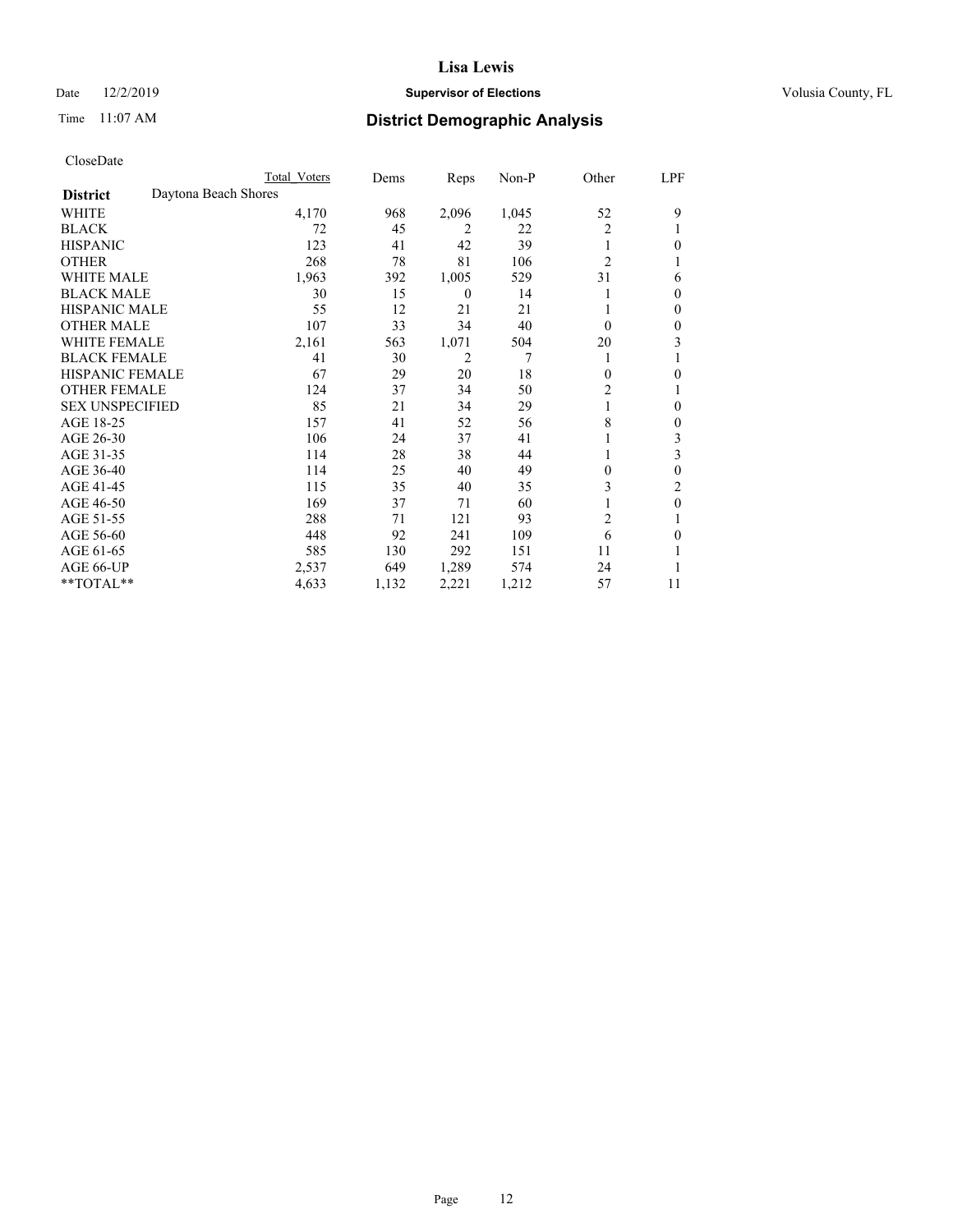## Date 12/2/2019 **Supervisor of Elections Supervisor of Elections** Volusia County, FL

# Time 11:07 AM **District Demographic Analysis**

|                        |        | Total Voters | Dems  | Reps  | Non-P | Other          | LPF              |
|------------------------|--------|--------------|-------|-------|-------|----------------|------------------|
| <b>District</b>        | DeBary |              |       |       |       |                |                  |
| WHITE                  |        | 13,060       | 3,001 | 6,406 | 3,502 | 100            | 51               |
| <b>BLACK</b>           |        | 696          | 506   | 33    | 155   | 2              | $\boldsymbol{0}$ |
| <b>HISPANIC</b>        |        | 1,570        | 646   | 355   | 554   | 12             | 3                |
| <b>OTHER</b>           |        | 945          | 250   | 244   | 445   | 5              | 1                |
| WHITE MALE             |        | 6,104        | 1,170 | 3,165 | 1,690 | 44             | 35               |
| <b>BLACK MALE</b>      |        | 321          | 210   | 15    | 94    | 2              | $\theta$         |
| <b>HISPANIC MALE</b>   |        | 722          | 270   | 184   | 261   | 6              | 1                |
| <b>OTHER MALE</b>      |        | 325          | 78    | 93    | 150   | 3              | 1                |
| <b>WHITE FEMALE</b>    |        | 6,788        | 1,801 | 3,176 | 1,742 | 54             | 15               |
| <b>BLACK FEMALE</b>    |        | 364          | 287   | 18    | 59    | $\overline{0}$ | $\boldsymbol{0}$ |
| <b>HISPANIC FEMALE</b> |        | 826          | 368   | 168   | 282   | 6              | $\mathfrak{2}$   |
| <b>OTHER FEMALE</b>    |        | 426          | 139   | 107   | 178   | $\overline{c}$ | $\mathbf{0}$     |
| <b>SEX UNSPECIFIED</b> |        | 395          | 80    | 112   | 200   | $\overline{c}$ | 1                |
| AGE 18-25              |        | 1,309        | 318   | 389   | 570   | 20             | 12               |
| AGE 26-30              |        | 989          | 244   | 368   | 365   | 8              | $\overline{4}$   |
| AGE 31-35              |        | 1,052        | 265   | 368   | 408   | 7              | $\overline{4}$   |
| AGE 36-40              |        | 1,086        | 244   | 394   | 426   | 7              | 15               |
| AGE 41-45              |        | 1,044        | 288   | 382   | 362   | 7              | 5                |
| AGE 46-50              |        | 1,224        | 284   | 525   | 398   | 10             | 7                |
| AGE 51-55              |        | 1,398        | 352   | 671   | 360   | 11             | 4                |
| AGE 56-60              |        | 1,578        | 405   | 773   | 385   | 13             | $\mathbf{2}$     |
| AGE 61-65              |        | 1,642        | 459   | 793   | 377   | 13             | $\mathbf{0}$     |
| AGE 66-UP              |        | 4,948        | 1,543 | 2,375 | 1,005 | 23             | $\overline{2}$   |
| **TOTAL**              |        | 16,271       | 4,403 | 7,038 | 4,656 | 119            | 55               |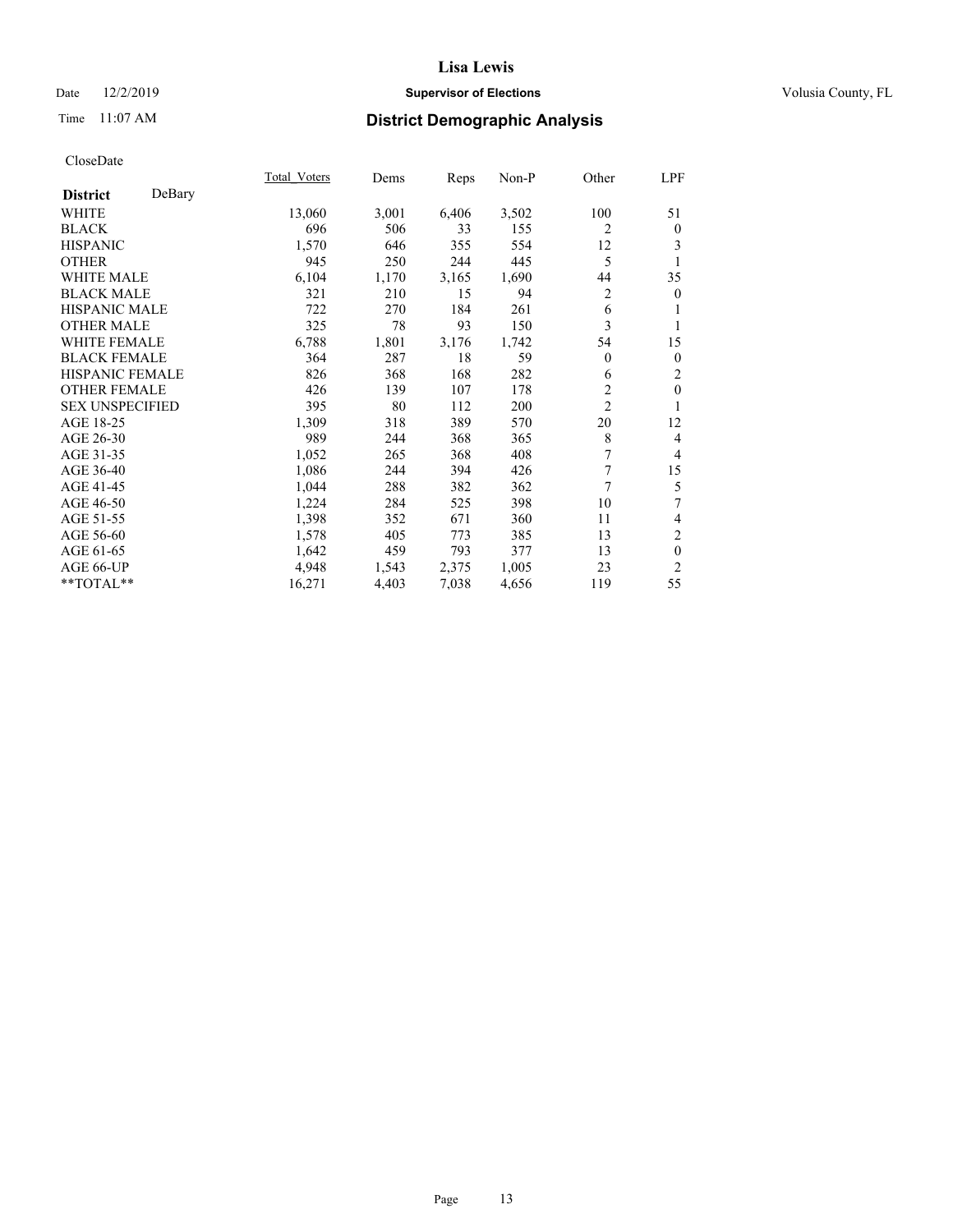## Date 12/2/2019 **Supervisor of Elections Supervisor of Elections** Volusia County, FL

# Time 11:07 AM **District Demographic Analysis**

|                        |        | Total Voters | Dems  | Reps  | Non-P | Other          | LPF            |
|------------------------|--------|--------------|-------|-------|-------|----------------|----------------|
| <b>District</b>        | DeLand |              |       |       |       |                |                |
| WHITE                  |        | 16,213       | 4,797 | 6,988 | 4,193 | 162            | 73             |
| <b>BLACK</b>           |        | 3,054        | 2,384 | 100   | 555   | 12             | 3              |
| <b>HISPANIC</b>        |        | 2,379        | 1,054 | 417   | 884   | 17             | 7              |
| <b>OTHER</b>           |        | 1,447        | 532   | 261   | 641   | 10             | 3              |
| WHITE MALE             |        | 7,125        | 1,764 | 3,246 | 1,986 | 78             | 51             |
| <b>BLACK MALE</b>      |        | 1,177        | 862   | 50    | 257   | 6              | $\overline{c}$ |
| <b>HISPANIC MALE</b>   |        | 973          | 393   | 197   | 372   | 6              | 5              |
| <b>OTHER MALE</b>      |        | 538          | 198   | 111   | 224   | 5              | $\theta$       |
| <b>WHITE FEMALE</b>    |        | 8,915        | 2,979 | 3,684 | 2,149 | 83             | 20             |
| <b>BLACK FEMALE</b>    |        | 1,815        | 1,476 | 45    | 287   | 6              | 1              |
| <b>HISPANIC FEMALE</b> |        | 1,371        | 643   | 219   | 497   | 10             | 2              |
| <b>OTHER FEMALE</b>    |        | 619          | 246   | 103   | 263   | 5              | $\mathfrak{2}$ |
| <b>SEX UNSPECIFIED</b> |        | 560          | 206   | 111   | 238   | $\overline{2}$ | 3              |
| AGE 18-25              |        | 2,487        | 953   | 520   | 964   | 32             | 18             |
| AGE 26-30              |        | 1,684        | 640   | 391   | 631   | 10             | 12             |
| AGE 31-35              |        | 1,626        | 601   | 403   | 592   | 16             | 14             |
| AGE 36-40              |        | 1,657        | 625   | 450   | 556   | 17             | 9              |
| AGE 41-45              |        | 1,532        | 550   | 457   | 503   | 18             | $\overline{4}$ |
| AGE 46-50              |        | 1,571        | 580   | 517   | 453   | 15             | 6              |
| AGE 51-55              |        | 1,634        | 583   | 631   | 403   | 10             | 7              |
| AGE 56-60              |        | 1,804        | 673   | 716   | 399   | 13             | 3              |
| AGE 61-65              |        | 1,931        | 771   | 722   | 419   | 16             | 3              |
| AGE 66-UP              |        | 7,167        | 2,791 | 2,959 | 1,353 | 54             | 10             |
| **TOTAL**              |        | 23,093       | 8,767 | 7,766 | 6,273 | 201            | 86             |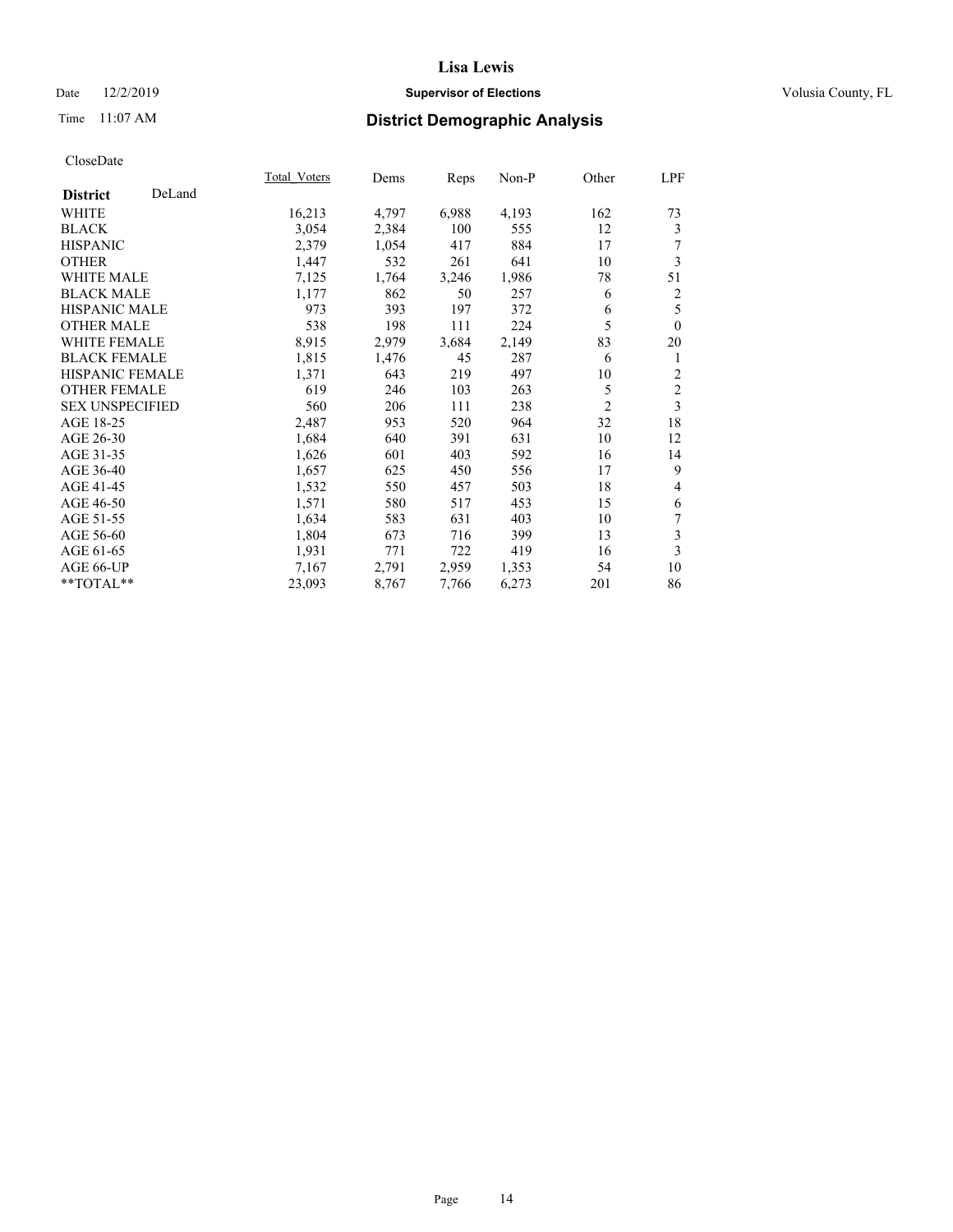## Date 12/2/2019 **Supervisor of Elections Supervisor of Elections** Volusia County, FL

# Time 11:07 AM **District Demographic Analysis**

|                        |         | Total Voters | Dems   | Reps   | Non-P  | Other | LPF            |
|------------------------|---------|--------------|--------|--------|--------|-------|----------------|
| <b>District</b>        | Deltona |              |        |        |        |       |                |
| WHITE                  |         | 33,445       | 9,084  | 13,434 | 10,549 | 254   | 124            |
| <b>BLACK</b>           |         | 6,252        | 4,585  | 269    | 1,365  | 30    | 3              |
| <b>HISPANIC</b>        |         | 19,418       | 9,207  | 2,613  | 7,506  | 67    | 25             |
| <b>OTHER</b>           |         | 3,991        | 1,328  | 735    | 1,891  | 31    | 6              |
| WHITE MALE             |         | 15,444       | 3,589  | 6,534  | 5,111  | 127   | 83             |
| <b>BLACK MALE</b>      |         | 2,768        | 1,879  | 165    | 705    | 17    | $\overline{2}$ |
| <b>HISPANIC MALE</b>   |         | 9,002        | 3,993  | 1,379  | 3,579  | 36    | 15             |
| <b>OTHER MALE</b>      |         | 1,385        | 437    | 289    | 643    | 11    | 5              |
| <b>WHITE FEMALE</b>    |         | 17,530       | 5,384  | 6,721  | 5,260  | 125   | 40             |
| <b>BLACK FEMALE</b>    |         | 3,397        | 2,646  | 100    | 637    | 13    | 1              |
| HISPANIC FEMALE        |         | 10,120       | 5,075  | 1,211  | 3,794  | 31    | 9              |
| <b>OTHER FEMALE</b>    |         | 1,763        | 695    | 323    | 734    | 10    | 1              |
| <b>SEX UNSPECIFIED</b> |         | 1,696        | 505    | 329    | 848    | 12    | $\overline{2}$ |
| AGE 18-25              |         | 6,829        | 2,251  | 1,207  | 3,276  | 74    | 21             |
| AGE 26-30              |         | 5,331        | 1,874  | 1,052  | 2,341  | 38    | 26             |
| AGE 31-35              |         | 5,360        | 1,821  | 1,145  | 2,328  | 42    | 24             |
| AGE 36-40              |         | 5,248        | 1,879  | 1,137  | 2,169  | 43    | 20             |
| AGE 41-45              |         | 5,048        | 1,918  | 1,149  | 1,942  | 26    | 13             |
| AGE 46-50              |         | 5,253        | 1,887  | 1,509  | 1,794  | 45    | 18             |
| AGE 51-55              |         | 5,482        | 2,053  | 1,728  | 1,664  | 23    | 14             |
| AGE 56-60              |         | 5,900        | 2,256  | 1,998  | 1,619  | 20    | $\tau$         |
| AGE 61-65              |         | 5,518        | 2,241  | 1,841  | 1,399  | 27    | 10             |
| AGE 66-UP              |         | 13,137       | 6,024  | 4,285  | 2,779  | 44    | 5              |
| $*$ $TOTAL**$          |         | 63,106       | 24,204 | 17,051 | 21,311 | 382   | 158            |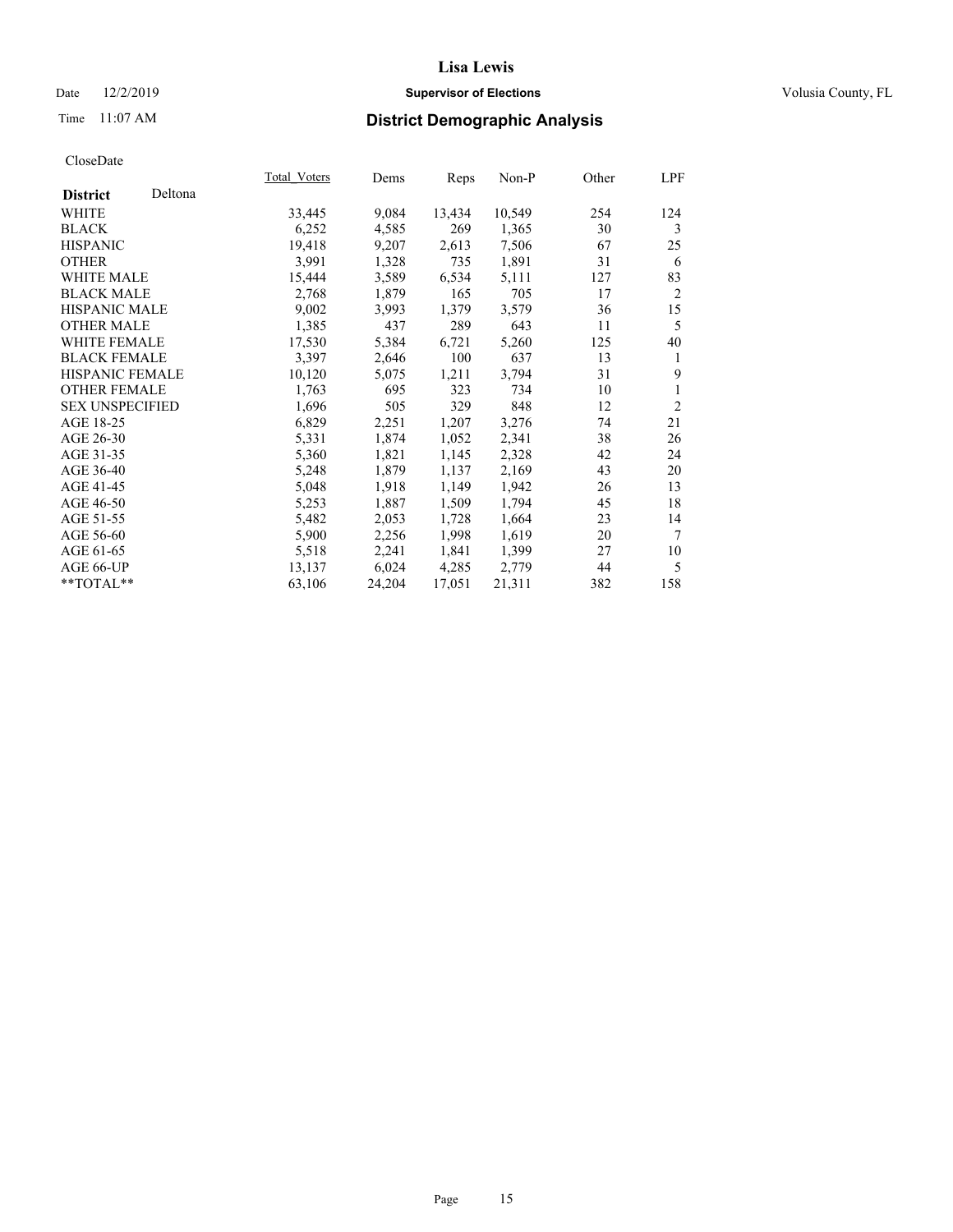## Date 12/2/2019 **Supervisor of Elections Supervisor of Elections** Volusia County, FL

# Time 11:07 AM **District Demographic Analysis**

|                        |           | Total Voters | Dems  | Reps  | Non-P | Other    | LPF              |
|------------------------|-----------|--------------|-------|-------|-------|----------|------------------|
| <b>District</b>        | Edgewater |              |       |       |       |          |                  |
| WHITE                  |           | 15,566       | 4,452 | 6,232 | 4,684 | 151      | 47               |
| <b>BLACK</b>           |           | 372          | 273   | 19    | 74    | 6        | $\mathbf{0}$     |
| <b>HISPANIC</b>        |           | 332          | 129   | 68    | 129   | 6        | $\theta$         |
| <b>OTHER</b>           |           | 564          | 170   | 126   | 262   | 6        | $\theta$         |
| <b>WHITE MALE</b>      |           | 7,068        | 1,700 | 3,071 | 2,203 | 65       | 29               |
| <b>BLACK MALE</b>      |           | 176          | 118   | 11    | 42    | 5        | $\overline{0}$   |
| <b>HISPANIC MALE</b>   |           | 149          | 46    | 34    | 66    | 3        | $\mathbf{0}$     |
| <b>OTHER MALE</b>      |           | 200          | 62    | 51    | 84    | 3        | $\mathbf{0}$     |
| <b>WHITE FEMALE</b>    |           | 8,328        | 2,713 | 3,091 | 2,420 | 86       | 18               |
| <b>BLACK FEMALE</b>    |           | 190          | 150   | 8     | 31    | 1        | $\boldsymbol{0}$ |
| HISPANIC FEMALE        |           | 177          | 79    | 33    | 62    | 3        | $\mathbf{0}$     |
| <b>OTHER FEMALE</b>    |           | 220          | 76    | 57    | 84    | 3        | $\mathbf{0}$     |
| <b>SEX UNSPECIFIED</b> |           | 326          | 80    | 89    | 157   | $\theta$ | $\mathbf{0}$     |
| AGE 18-25              |           | 1,237        | 314   | 341   | 548   | 26       | 8                |
| AGE 26-30              |           | 1,016        | 269   | 306   | 421   | 16       | 4                |
| AGE 31-35              |           | 1,019        | 284   | 307   | 405   | 10       | 13               |
| AGE 36-40              |           | 929          | 236   | 290   | 395   | 5        | 3                |
| AGE 41-45              |           | 1,003        | 265   | 359   | 367   | 7        | 5                |
| AGE 46-50              |           | 1,134        | 274   | 440   | 399   | 15       | 6                |
| AGE 51-55              |           | 1,235        | 333   | 528   | 359   | 12       | 3                |
| AGE 56-60              |           | 1,679        | 494   | 709   | 459   | 16       | 1                |
| AGE 61-65              |           | 1,786        | 551   | 739   | 479   | 16       | 1                |
| AGE 66-UP              |           | 5,796        | 2,004 | 2,426 | 1,317 | 46       | 3                |
| **TOTAL**              |           | 16,834       | 5,024 | 6,445 | 5,149 | 169      | 47               |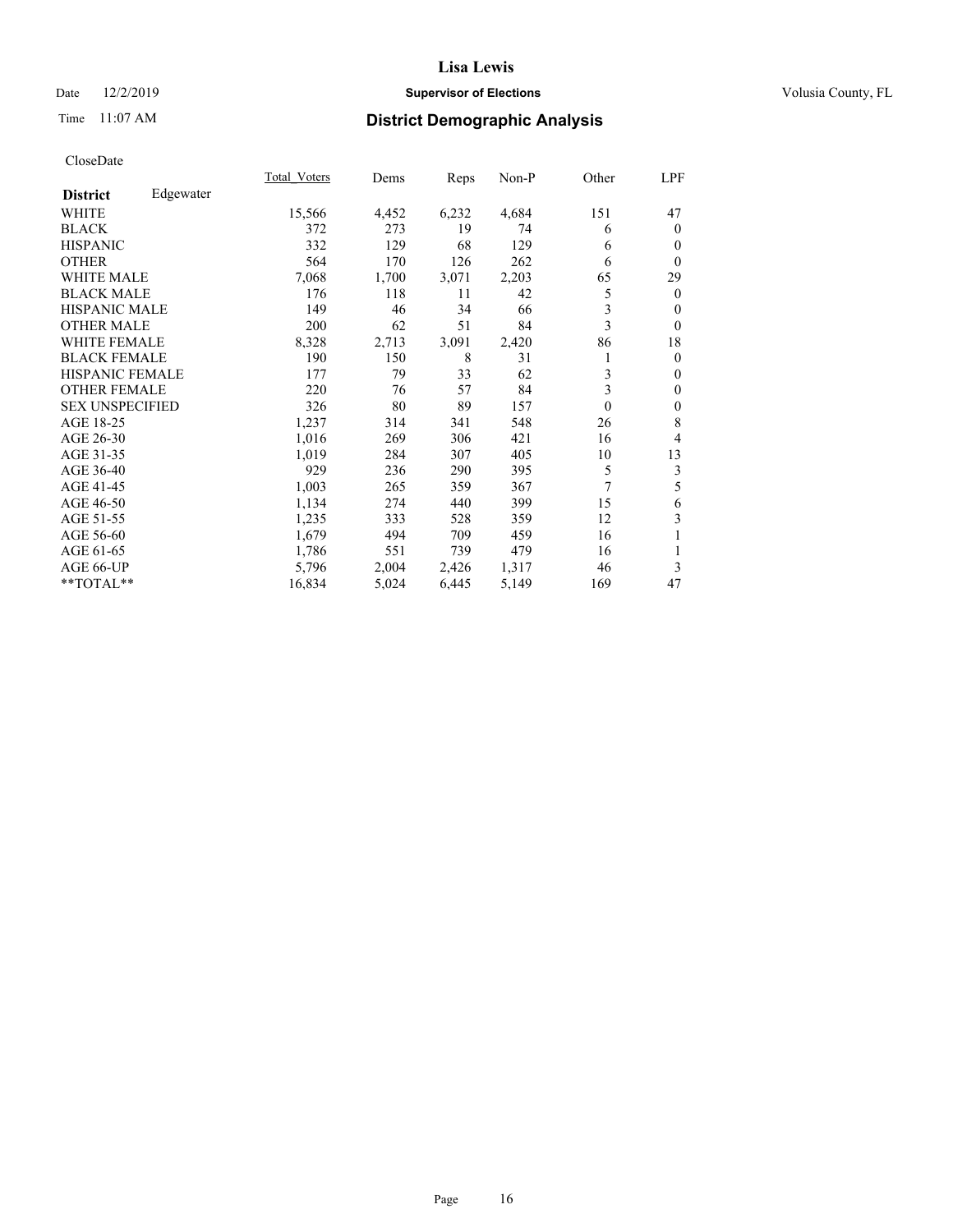## Date 12/2/2019 **Supervisor of Elections Supervisor of Elections** Volusia County, FL

# Time 11:07 AM **District Demographic Analysis**

|                        |            | Total Voters | Dems  | Reps  | Non-P | Other          | LPF              |
|------------------------|------------|--------------|-------|-------|-------|----------------|------------------|
| <b>District</b>        | Holly Hill |              |       |       |       |                |                  |
| WHITE                  |            | 6,280        | 2,015 | 2,239 | 1,932 | 62             | 32               |
| <b>BLACK</b>           |            | 1,125        | 820   | 38    | 261   | 4              | 2                |
| <b>HISPANIC</b>        |            | 335          | 147   | 50    | 134   | 3              |                  |
| <b>OTHER</b>           |            | 434          | 152   | 80    | 200   | $\overline{2}$ | $\Omega$         |
| <b>WHITE MALE</b>      |            | 2,884        | 779   | 1,107 | 948   | 29             | 21               |
| <b>BLACK MALE</b>      |            | 418          | 273   | 20    | 122   | $\overline{2}$ | 1                |
| <b>HISPANIC MALE</b>   |            | 171          | 69    | 28    | 70    | 3              | 1                |
| <b>OTHER MALE</b>      |            | 143          | 49    | 33    | 61    | $\mathbf{0}$   | $\mathbf{0}$     |
| <b>WHITE FEMALE</b>    |            | 3,326        | 1,219 | 1,110 | 953   | 33             | 11               |
| <b>BLACK FEMALE</b>    |            | 691          | 536   | 18    | 134   | 2              | 1                |
| <b>HISPANIC FEMALE</b> |            | 160          | 77    | 21    | 62    | $\mathbf{0}$   | $\mathbf{0}$     |
| <b>OTHER FEMALE</b>    |            | 177          | 81    | 34    | 62    | $\mathbf{0}$   | $\theta$         |
| <b>SEX UNSPECIFIED</b> |            | 204          | 51    | 36    | 115   | 2              | $\theta$         |
| AGE 18-25              |            | 728          | 246   | 135   | 334   | 5              | $\,$ 8 $\,$      |
| AGE 26-30              |            | 629          | 251   | 132   | 239   | 7              | $\boldsymbol{0}$ |
| AGE 31-35              |            | 598          | 221   | 124   | 241   | 5              | 7                |
| AGE 36-40              |            | 519          | 209   | 100   | 199   | 7              | 4                |
| AGE 41-45              |            | 476          | 178   | 114   | 177   | 6              | 1                |
| AGE 46-50              |            | 570          | 191   | 162   | 210   | 4              | 3                |
| AGE 51-55              |            | 680          | 251   | 214   | 208   | $\overline{2}$ | 5                |
| AGE 56-60              |            | 854          | 318   | 284   | 239   | 8              | 5                |
| AGE 61-65              |            | 814          | 328   | 270   | 203   | 11             | $\mathfrak{2}$   |
| AGE 66-UP              |            | 2,306        | 941   | 872   | 477   | 16             | $\theta$         |
| **TOTAL**              |            | 8,174        | 3,134 | 2,407 | 2,527 | 71             | 35               |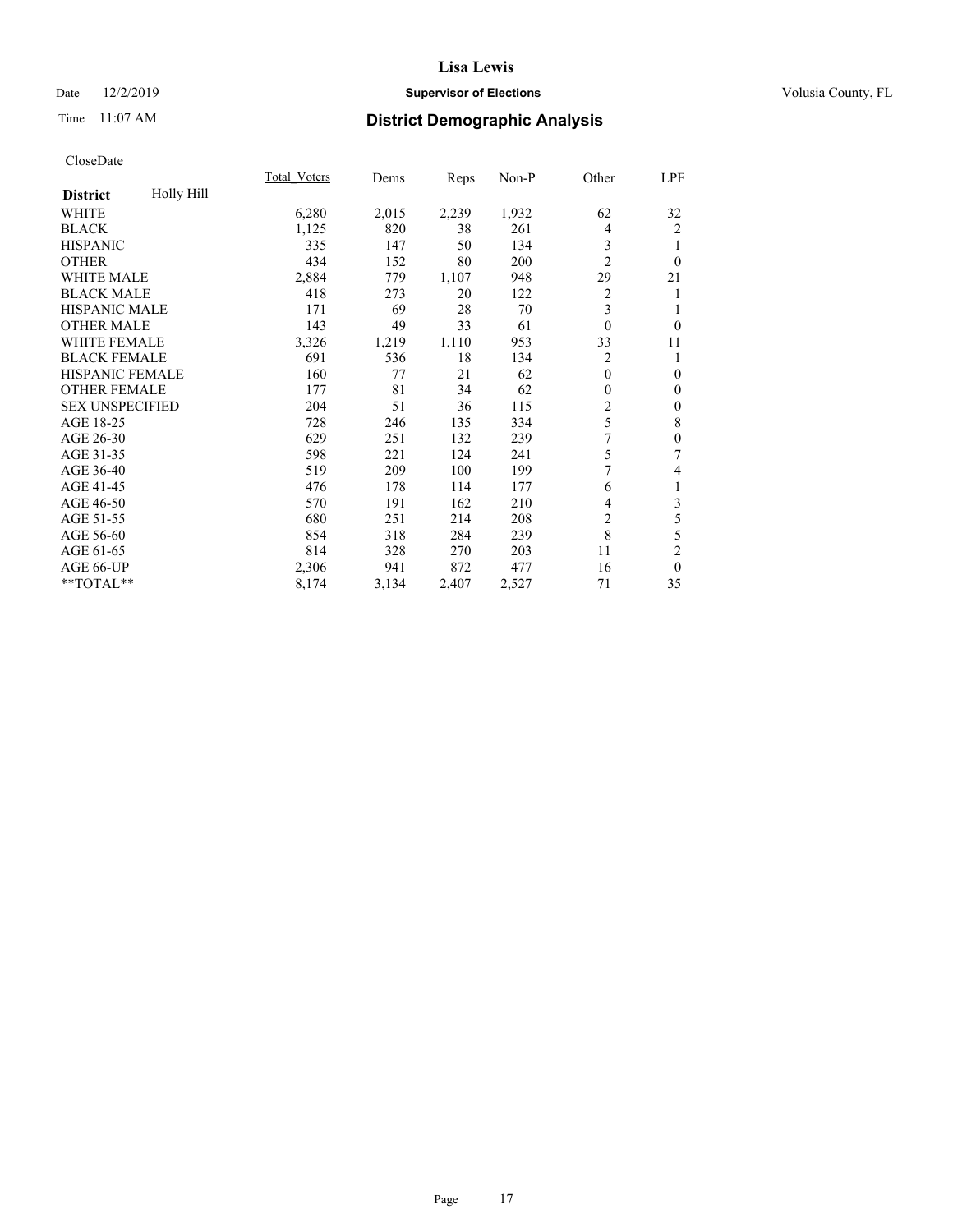## Date 12/2/2019 **Supervisor of Elections Supervisor of Elections** Volusia County, FL

# Time 11:07 AM **District Demographic Analysis**

|                        |            | Total Voters | Dems | Reps | Non-P | Other    | LPF |
|------------------------|------------|--------------|------|------|-------|----------|-----|
| <b>District</b>        | Lake Helen |              |      |      |       |          |     |
| WHITE                  |            | 1,852        | 516  | 792  | 522   | 18       | 4   |
| <b>BLACK</b>           |            | 168          | 140  | 6    | 22    | $\Omega$ | 0   |
| <b>HISPANIC</b>        |            | 74           | 28   | 19   | 25    | 1        |     |
| <b>OTHER</b>           |            | 72           | 26   | 17   | 28    | 0        |     |
| <b>WHITE MALE</b>      |            | 842          | 199  | 385  | 249   | 5        | 4   |
| <b>BLACK MALE</b>      |            | 75           | 64   | 3    | 8     | 0        | 0   |
| <b>HISPANIC MALE</b>   |            | 32           | 15   | 7    | 9     | 0        |     |
| <b>OTHER MALE</b>      |            | 22           | 11   | 4    | 6     | $\Omega$ |     |
| <b>WHITE FEMALE</b>    |            | 989          | 315  | 396  | 265   | 13       | 0   |
| <b>BLACK FEMALE</b>    |            | 89           | 75   | 2    | 12    | $\theta$ | 0   |
| <b>HISPANIC FEMALE</b> |            | 41           | 12   | 12   | 16    |          | 0   |
| <b>OTHER FEMALE</b>    |            | 33           | 14   | 5    | 14    | 0        | 0   |
| <b>SEX UNSPECIFIED</b> |            | 43           | 5    | 20   | 18    | 0        | 0   |
| AGE 18-25              |            | 174          | 40   | 57   | 72    | 4        |     |
| AGE 26-30              |            | 139          | 28   | 54   | 56    | 0        |     |
| AGE 31-35              |            | 147          | 41   | 43   | 60    | 3        | 0   |
| AGE 36-40              |            | 141          | 42   | 42   | 56    |          | 0   |
| AGE 41-45              |            | 133          | 34   | 39   | 58    | 1        |     |
| AGE 46-50              |            | 153          | 40   | 59   | 49    | 2        | 3   |
| AGE 51-55              |            | 178          | 47   | 84   | 45    | 2        | 0   |
| AGE 56-60              |            | 239          | 77   | 108  | 51    | 3        | 0   |
| AGE 61-65              |            | 229          | 85   | 98   | 44    | 2        | 0   |
| AGE 66-UP              |            | 633          | 276  | 250  | 106   |          | 0   |
| **TOTAL**              |            | 2,166        | 710  | 834  | 597   | 19       | 6   |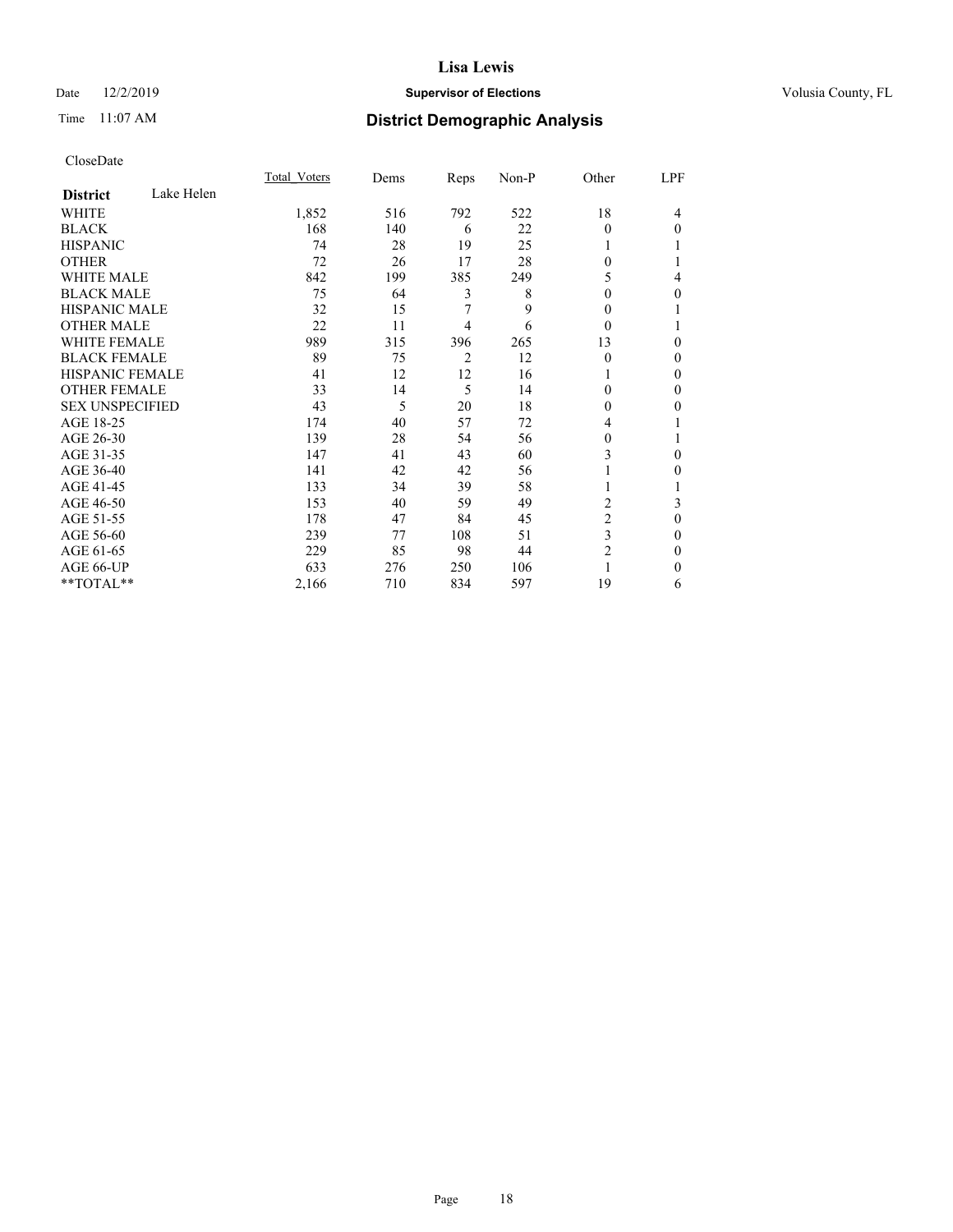## Date 12/2/2019 **Supervisor of Elections Supervisor of Elections** Volusia County, FL

# Time 11:07 AM **District Demographic Analysis**

| New Smyrna Beach<br><b>District</b><br>5,367<br>282<br>WHITE<br>20,927<br>5,737<br>9,483<br><b>BLACK</b><br>770<br>623<br>22<br>121<br>2<br>142<br>142<br><b>HISPANIC</b><br>438<br>150<br>4<br>5<br>785<br><b>OTHER</b><br>225<br>213<br>338<br><b>WHITE MALE</b><br>9,597<br>2,623<br>2,207<br>4,587<br>142<br><b>BLACK MALE</b><br>313<br>237<br>9<br>2<br>63<br>$\overline{2}$<br><b>HISPANIC MALE</b><br>211<br>73<br>66<br>70<br>287<br>4<br><b>OTHER MALE</b><br>86<br>118<br>76<br>WHITE FEMALE<br>11,146<br>2,689<br>3,481<br>4,817<br>140<br><b>BLACK FEMALE</b><br>446<br>12<br>57<br>377<br>0<br>2<br>HISPANIC FEMALE<br>218<br>83<br>69<br>64<br><b>OTHER FEMALE</b><br>117<br>97<br>1<br>325<br>109<br><b>SEX UNSPECIFIED</b><br>91<br>$\theta$<br>377<br>113<br>172<br>AGE 18-25<br>1,361<br>428<br>31<br>371<br>524<br>AGE 26-30<br>1,016<br>403<br>20<br>273<br>313<br>19<br>AGE 31-35<br>1,102<br>311<br>340<br>424<br>AGE 36-40<br>330<br>409<br>1,133<br>367<br>17<br>AGE 41-45<br>1,073<br>281<br>400<br>372<br>15<br>AGE 46-50<br>1,358<br>369<br>568<br>393<br>24<br>AGE 51-55<br>1,647<br>399<br>784<br>438<br>22<br>2,376<br>30<br>AGE 56-60<br>617<br>1,164<br>561<br>AGE 61-65<br>2,700<br>859<br>1,191<br>608<br>34 | Total Voters | Dems | Reps | $Non-P$ | Other | LPF          |
|-------------------------------------------------------------------------------------------------------------------------------------------------------------------------------------------------------------------------------------------------------------------------------------------------------------------------------------------------------------------------------------------------------------------------------------------------------------------------------------------------------------------------------------------------------------------------------------------------------------------------------------------------------------------------------------------------------------------------------------------------------------------------------------------------------------------------------------------------------------------------------------------------------------------------------------------------------------------------------------------------------------------------------------------------------------------------------------------------------------------------------------------------------------------------------------------------------------------------------------------------|--------------|------|------|---------|-------|--------------|
|                                                                                                                                                                                                                                                                                                                                                                                                                                                                                                                                                                                                                                                                                                                                                                                                                                                                                                                                                                                                                                                                                                                                                                                                                                                 |              |      |      |         |       |              |
|                                                                                                                                                                                                                                                                                                                                                                                                                                                                                                                                                                                                                                                                                                                                                                                                                                                                                                                                                                                                                                                                                                                                                                                                                                                 |              |      |      |         |       | 58           |
|                                                                                                                                                                                                                                                                                                                                                                                                                                                                                                                                                                                                                                                                                                                                                                                                                                                                                                                                                                                                                                                                                                                                                                                                                                                 |              |      |      |         |       | 2            |
|                                                                                                                                                                                                                                                                                                                                                                                                                                                                                                                                                                                                                                                                                                                                                                                                                                                                                                                                                                                                                                                                                                                                                                                                                                                 |              |      |      |         |       | $\theta$     |
|                                                                                                                                                                                                                                                                                                                                                                                                                                                                                                                                                                                                                                                                                                                                                                                                                                                                                                                                                                                                                                                                                                                                                                                                                                                 |              |      |      |         |       | 4            |
|                                                                                                                                                                                                                                                                                                                                                                                                                                                                                                                                                                                                                                                                                                                                                                                                                                                                                                                                                                                                                                                                                                                                                                                                                                                 |              |      |      |         |       | 38           |
|                                                                                                                                                                                                                                                                                                                                                                                                                                                                                                                                                                                                                                                                                                                                                                                                                                                                                                                                                                                                                                                                                                                                                                                                                                                 |              |      |      |         |       | 2            |
|                                                                                                                                                                                                                                                                                                                                                                                                                                                                                                                                                                                                                                                                                                                                                                                                                                                                                                                                                                                                                                                                                                                                                                                                                                                 |              |      |      |         |       | $\mathbf{0}$ |
|                                                                                                                                                                                                                                                                                                                                                                                                                                                                                                                                                                                                                                                                                                                                                                                                                                                                                                                                                                                                                                                                                                                                                                                                                                                 |              |      |      |         |       | 3            |
|                                                                                                                                                                                                                                                                                                                                                                                                                                                                                                                                                                                                                                                                                                                                                                                                                                                                                                                                                                                                                                                                                                                                                                                                                                                 |              |      |      |         |       | 19           |
|                                                                                                                                                                                                                                                                                                                                                                                                                                                                                                                                                                                                                                                                                                                                                                                                                                                                                                                                                                                                                                                                                                                                                                                                                                                 |              |      |      |         |       | $\mathbf{0}$ |
|                                                                                                                                                                                                                                                                                                                                                                                                                                                                                                                                                                                                                                                                                                                                                                                                                                                                                                                                                                                                                                                                                                                                                                                                                                                 |              |      |      |         |       | $\mathbf{0}$ |
|                                                                                                                                                                                                                                                                                                                                                                                                                                                                                                                                                                                                                                                                                                                                                                                                                                                                                                                                                                                                                                                                                                                                                                                                                                                 |              |      |      |         |       | 1            |
|                                                                                                                                                                                                                                                                                                                                                                                                                                                                                                                                                                                                                                                                                                                                                                                                                                                                                                                                                                                                                                                                                                                                                                                                                                                 |              |      |      |         |       | 1            |
|                                                                                                                                                                                                                                                                                                                                                                                                                                                                                                                                                                                                                                                                                                                                                                                                                                                                                                                                                                                                                                                                                                                                                                                                                                                 |              |      |      |         |       | 7            |
|                                                                                                                                                                                                                                                                                                                                                                                                                                                                                                                                                                                                                                                                                                                                                                                                                                                                                                                                                                                                                                                                                                                                                                                                                                                 |              |      |      |         |       | 7            |
|                                                                                                                                                                                                                                                                                                                                                                                                                                                                                                                                                                                                                                                                                                                                                                                                                                                                                                                                                                                                                                                                                                                                                                                                                                                 |              |      |      |         |       | 8            |
|                                                                                                                                                                                                                                                                                                                                                                                                                                                                                                                                                                                                                                                                                                                                                                                                                                                                                                                                                                                                                                                                                                                                                                                                                                                 |              |      |      |         |       | 10           |
|                                                                                                                                                                                                                                                                                                                                                                                                                                                                                                                                                                                                                                                                                                                                                                                                                                                                                                                                                                                                                                                                                                                                                                                                                                                 |              |      |      |         |       | 5            |
|                                                                                                                                                                                                                                                                                                                                                                                                                                                                                                                                                                                                                                                                                                                                                                                                                                                                                                                                                                                                                                                                                                                                                                                                                                                 |              |      |      |         |       | 4            |
|                                                                                                                                                                                                                                                                                                                                                                                                                                                                                                                                                                                                                                                                                                                                                                                                                                                                                                                                                                                                                                                                                                                                                                                                                                                 |              |      |      |         |       | 4            |
|                                                                                                                                                                                                                                                                                                                                                                                                                                                                                                                                                                                                                                                                                                                                                                                                                                                                                                                                                                                                                                                                                                                                                                                                                                                 |              |      |      |         |       | 4            |
|                                                                                                                                                                                                                                                                                                                                                                                                                                                                                                                                                                                                                                                                                                                                                                                                                                                                                                                                                                                                                                                                                                                                                                                                                                                 |              |      |      |         |       | 8            |
| 4,305<br>AGE 66-UP<br>9,154<br>2,925<br>1,836<br>81                                                                                                                                                                                                                                                                                                                                                                                                                                                                                                                                                                                                                                                                                                                                                                                                                                                                                                                                                                                                                                                                                                                                                                                             |              |      |      |         |       | 7            |
| **TOTAL**<br>22,920<br>6,735<br>9,860<br>5,968<br>293                                                                                                                                                                                                                                                                                                                                                                                                                                                                                                                                                                                                                                                                                                                                                                                                                                                                                                                                                                                                                                                                                                                                                                                           |              |      |      |         |       | 64           |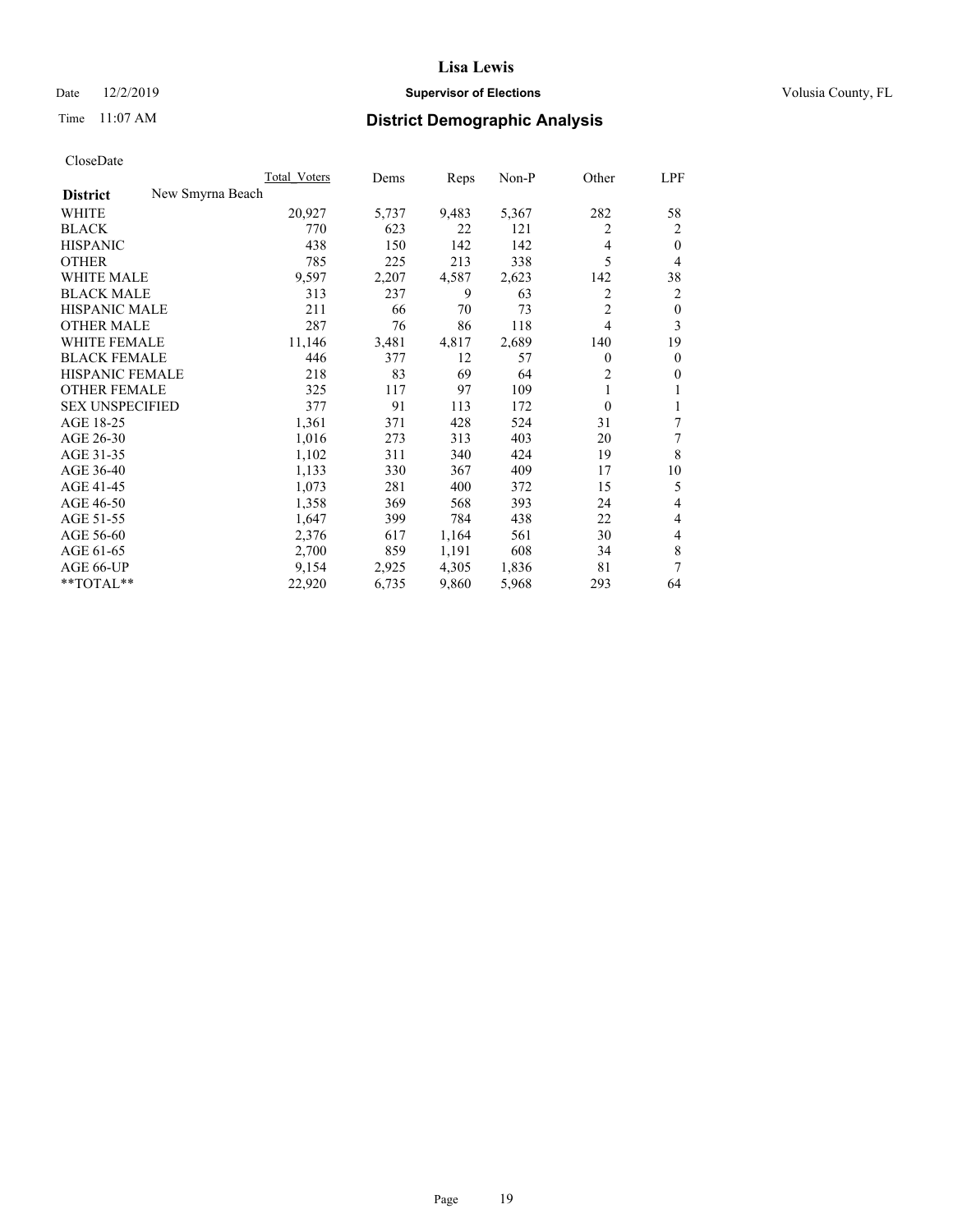## Date 12/2/2019 **Supervisor of Elections Supervisor of Elections** Volusia County, FL

# Time 11:07 AM **District Demographic Analysis**

|                        |          | Total Voters | Dems | Reps | Non-P | Other    | LPF      |
|------------------------|----------|--------------|------|------|-------|----------|----------|
| <b>District</b>        | Oak Hill |              |      |      |       |          |          |
| WHITE                  |          | 1,361        | 334  | 632  | 376   | 16       | 3        |
| <b>BLACK</b>           |          | 151          | 129  | 4    | 18    | 0        | 0        |
| <b>HISPANIC</b>        |          | 14           | 6    | 2    | 6     | $\theta$ | 0        |
| <b>OTHER</b>           |          | 43           | 12   | 14   | 17    | $\Omega$ | 0        |
| WHITE MALE             |          | 678          | 149  | 326  | 197   | 4        | 2        |
| <b>BLACK MALE</b>      |          | 68           | 53   | 2    | 13    | $\theta$ | $\theta$ |
| <b>HISPANIC MALE</b>   |          | 5            |      | 1    | 3     | $\theta$ | 0        |
| <b>OTHER MALE</b>      |          | 16           | 3    | 7    | 6     | $\Omega$ | 0        |
| WHITE FEMALE           |          | 665          | 183  | 295  | 174   | 12       |          |
| <b>BLACK FEMALE</b>    |          | 83           | 76   | 2    | 5     | $\Omega$ | 0        |
| <b>HISPANIC FEMALE</b> |          | 9            | 5    | 1    | 3     | $\Omega$ | 0        |
| <b>OTHER FEMALE</b>    |          | 17           | 8    | 5    | 4     | $\Omega$ | 0        |
| <b>SEX UNSPECIFIED</b> |          | 28           | 3    | 13   | 12    | 0        | 0        |
| AGE 18-25              |          | 101          | 31   | 24   | 41    | 5        | 0        |
| AGE 26-30              |          | 72           | 23   | 22   | 25    | 2        | 0        |
| AGE 31-35              |          | 58           | 18   | 20   | 19    |          | 0        |
| AGE 36-40              |          | 81           | 27   | 28   | 25    | 0        |          |
| AGE 41-45              |          | 77           | 25   | 19   | 33    | $\theta$ | 0        |
| AGE 46-50              |          | 80           | 24   | 32   | 23    |          | 0        |
| AGE 51-55              |          | 125          | 38   | 54   | 32    |          | 0        |
| AGE 56-60              |          | 180          | 54   | 83   | 40    | 3        | 0        |
| AGE 61-65              |          | 190          | 61   | 88   | 39    | $\theta$ | 2        |
| AGE 66-UP              |          | 605          | 180  | 282  | 140   | 3        | 0        |
| **TOTAL**              |          | 1,569        | 481  | 652  | 417   | 16       | 3        |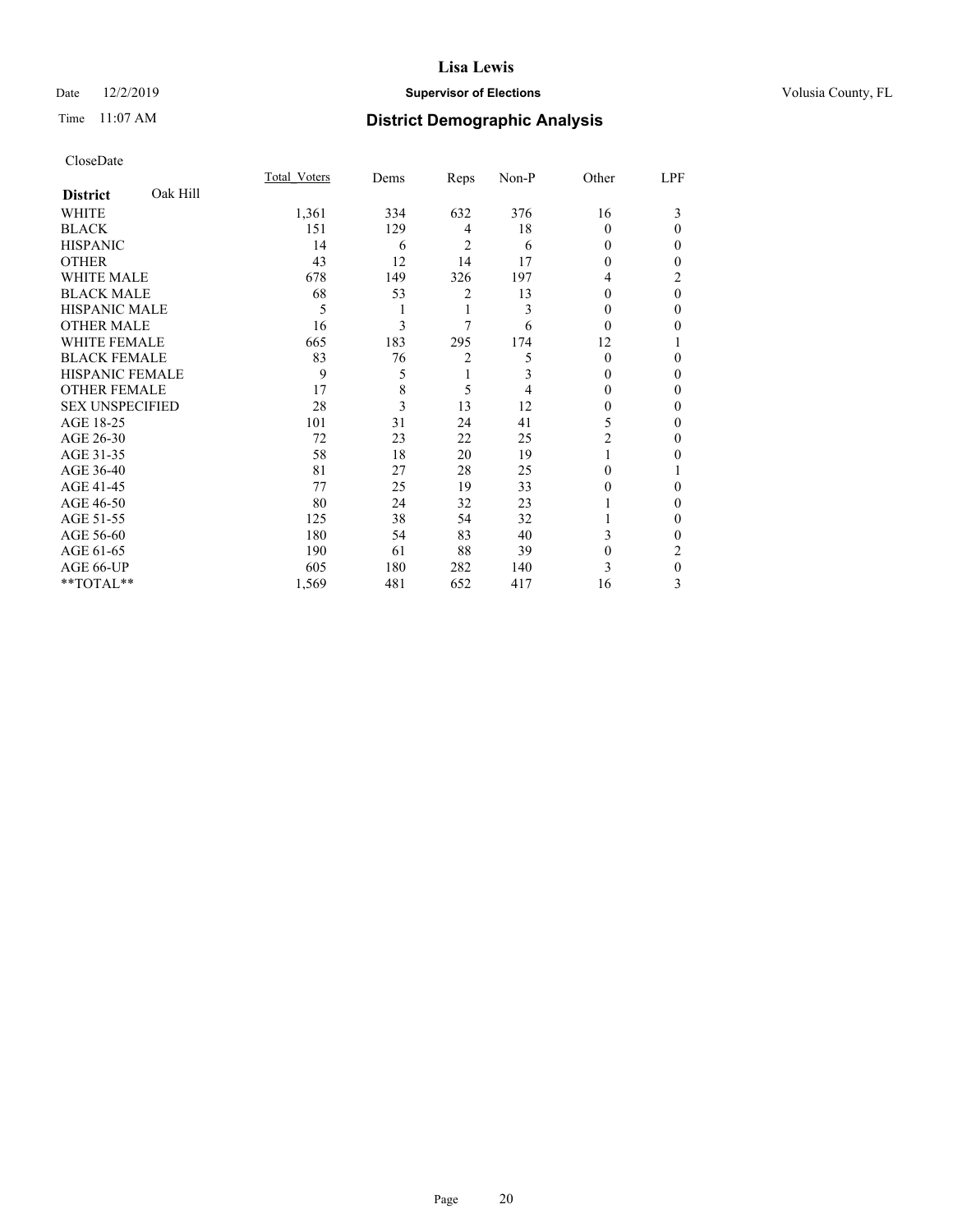## Date 12/2/2019 **Supervisor of Elections Supervisor of Elections** Volusia County, FL

# Time 11:07 AM **District Demographic Analysis**

|                        |             | Total Voters | Dems  | Reps  | Non-P | Other          | LPF                      |
|------------------------|-------------|--------------|-------|-------|-------|----------------|--------------------------|
| <b>District</b>        | Orange City |              |       |       |       |                |                          |
| WHITE                  |             | 5,996        | 1,671 | 2,612 | 1,648 | 45             | 20                       |
| <b>BLACK</b>           |             | 515          | 390   | 20    | 104   |                | $\mathbf{0}$             |
| <b>HISPANIC</b>        |             | 1,447        | 645   | 221   | 574   |                | $\theta$                 |
| <b>OTHER</b>           |             | 405          | 133   | 87    | 181   | 3              | 1                        |
| WHITE MALE             |             | 2,559        | 573   | 1,181 | 767   | 24             | 14                       |
| <b>BLACK MALE</b>      |             | 195          | 135   | 12    | 48    | $\theta$       | $\mathbf{0}$             |
| HISPANIC MALE          |             | 606          | 256   | 121   | 223   | 6              | $\mathbf{0}$             |
| <b>OTHER MALE</b>      |             | 141          | 44    | 36    | 59    |                | 1                        |
| <b>WHITE FEMALE</b>    |             | 3,383        | 1,089 | 1,408 | 860   | 20             | 6                        |
| <b>BLACK FEMALE</b>    |             | 312          | 250   | 8     | 53    |                | $\boldsymbol{0}$         |
| <b>HISPANIC FEMALE</b> |             | 818          | 380   | 99    | 338   |                | $\mathbf{0}$             |
| <b>OTHER FEMALE</b>    |             | 183          | 76    | 39    | 67    |                | $\mathbf{0}$             |
| <b>SEX UNSPECIFIED</b> |             | 165          | 36    | 35    | 92    | $\overline{c}$ | $\boldsymbol{0}$         |
| AGE 18-25              |             | 710          | 223   | 163   | 316   | 5              | 3                        |
| AGE 26-30              |             | 535          | 173   | 125   | 227   | 6              | $\overline{\mathcal{L}}$ |
| AGE 31-35              |             | 499          | 175   | 120   | 199   | 3              | 2                        |
| AGE 36-40              |             | 515          | 177   | 146   | 187   | $\overline{2}$ | 3                        |
| AGE 41-45              |             | 511          | 171   | 138   | 193   | 6              | 3                        |
| AGE 46-50              |             | 577          | 171   | 205   | 193   | 8              | $\boldsymbol{0}$         |
| AGE 51-55              |             | 570          | 175   | 206   | 186   | $\overline{c}$ | 1                        |
| AGE 56-60              |             | 684          | 233   | 245   | 198   | 7              | 1                        |
| AGE 61-65              |             | 714          | 247   | 281   | 181   | 4              | 1                        |
| AGE 66-UP              |             | 3,048        | 1,094 | 1,311 | 627   | 13             | 3                        |
| **TOTAL**              |             | 8,363        | 2,839 | 2,940 | 2,507 | 56             | 21                       |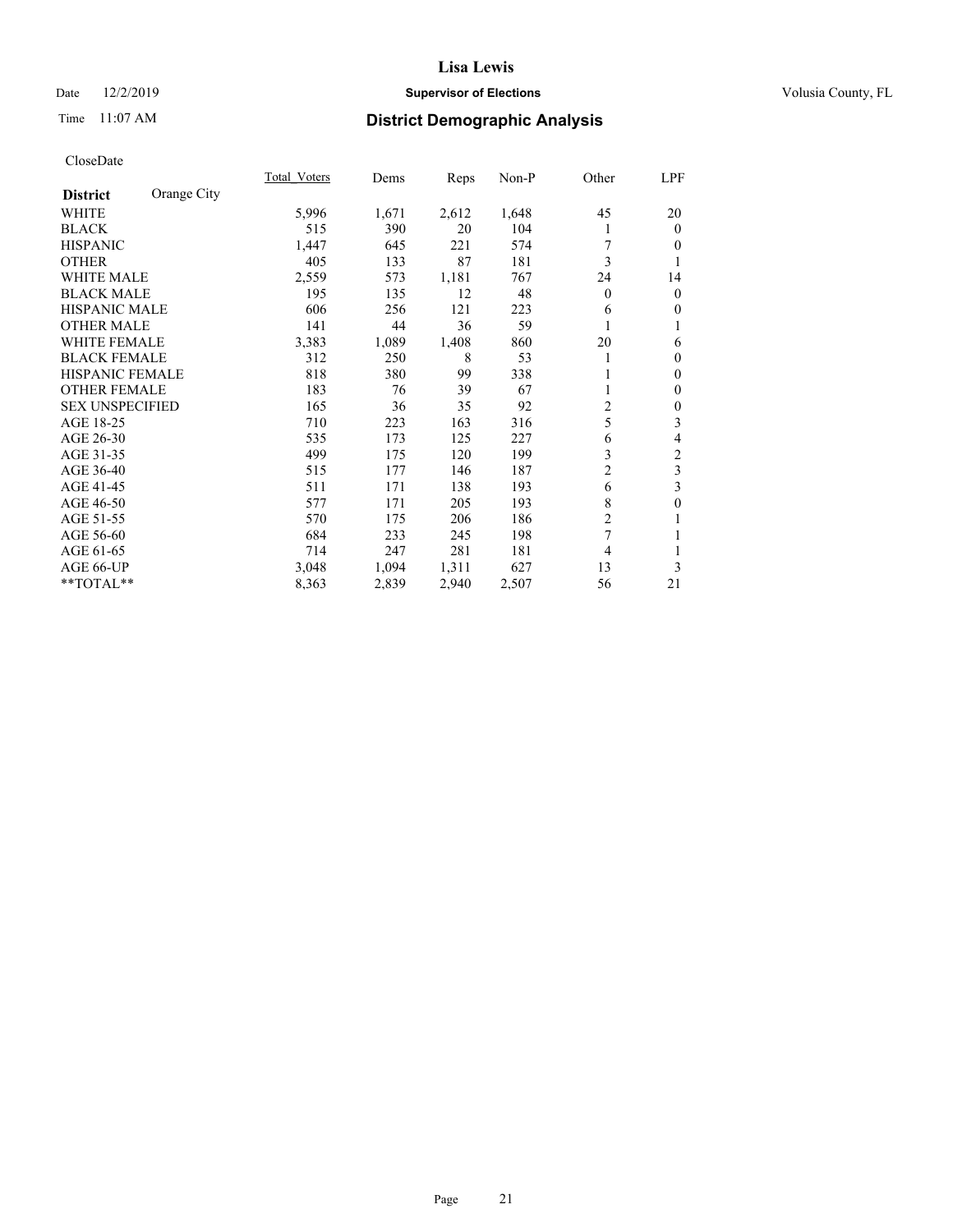## Date 12/2/2019 **Supervisor of Elections Supervisor of Elections** Volusia County, FL

# Time 11:07 AM **District Demographic Analysis**

|                        |              | Total Voters | Dems   | Reps   | Non-P | Other          | LPF              |
|------------------------|--------------|--------------|--------|--------|-------|----------------|------------------|
| <b>District</b>        | Ormond Beach |              |        |        |       |                |                  |
| WHITE                  |              | 29,294       | 8,344  | 13,051 | 7,585 | 242            | 72               |
| <b>BLACK</b>           |              | 1,151        | 860    | 57     | 224   | 9              | 1                |
| <b>HISPANIC</b>        |              | 981          | 379    | 236    | 350   | 12             | $\overline{4}$   |
| <b>OTHER</b>           |              | 1,871        | 570    | 460    | 820   | 17             | $\overline{4}$   |
| <b>WHITE MALE</b>      |              | 13,250       | 3,188  | 6,285  | 3,617 | 106            | 54               |
| <b>BLACK MALE</b>      |              | 496          | 339    | 26     | 125   | 5              | 1                |
| <b>HISPANIC MALE</b>   |              | 413          | 146    | 117    | 142   | 6              | $\overline{2}$   |
| <b>OTHER MALE</b>      |              | 699          | 196    | 166    | 325   | 10             | $\overline{2}$   |
| WHITE FEMALE           |              | 15,728       | 5,076  | 6,656  | 3,843 | 135            | 18               |
| <b>BLACK FEMALE</b>    |              | 636          | 507    | 30     | 95    | $\overline{4}$ | $\theta$         |
| HISPANIC FEMALE        |              | 550          | 230    | 114    | 198   | 6              | $\overline{2}$   |
| <b>OTHER FEMALE</b>    |              | 824          | 288    | 223    | 308   | 5              | $\boldsymbol{0}$ |
| <b>SEX UNSPECIFIED</b> |              | 701          | 183    | 187    | 326   | 3              | $\overline{2}$   |
| AGE 18-25              |              | 2,699        | 717    | 868    | 1,062 | 40             | 12               |
| AGE 26-30              |              | 1,889        | 537    | 617    | 703   | 24             | 8                |
| AGE 31-35              |              | 1,954        | 583    | 642    | 704   | 16             | 9                |
| AGE 36-40              |              | 1,826        | 479    | 621    | 694   | 18             | 14               |
| AGE 41-45              |              | 1,804        | 484    | 675    | 612   | 18             | 15               |
| AGE 46-50              |              | 2,233        | 571    | 962    | 670   | 21             | 9                |
| AGE 51-55              |              | 2,729        | 728    | 1,272  | 701   | 24             | 4                |
| AGE 56-60              |              | 3,096        | 909    | 1,378  | 783   | 24             | $\sqrt{2}$       |
| AGE 61-65              |              | 3,451        | 1,131  | 1,559  | 725   | 34             | $\overline{2}$   |
| AGE 66-UP              |              | 11,616       | 4,014  | 5,210  | 2,325 | 61             | 6                |
| **TOTAL**              |              | 33,297       | 10,153 | 13,804 | 8,979 | 280            | 81               |
|                        |              |              |        |        |       |                |                  |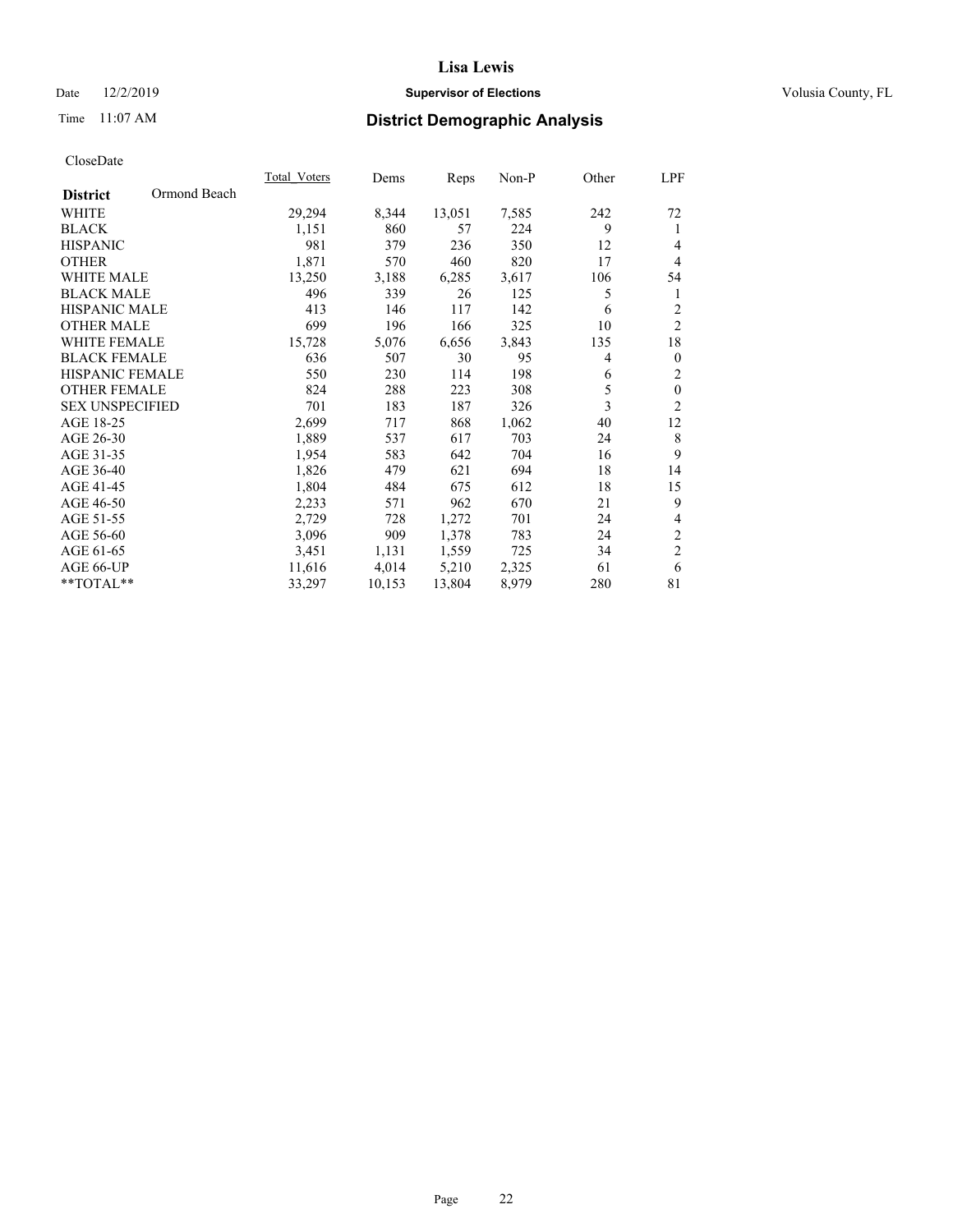## Date 12/2/2019 **Supervisor of Elections Supervisor of Elections** Volusia County, FL

# Time 11:07 AM **District Demographic Analysis**

|                        |         | Total Voters | Dems | Reps         | Non-P | Other    | LPF      |
|------------------------|---------|--------------|------|--------------|-------|----------|----------|
| <b>District</b>        | Pierson |              |      |              |       |          |          |
| WHITE                  |         | 584          | 158  | 300          | 115   | 5        | 6        |
| <b>BLACK</b>           |         | 43           | 36   | 1            | 6     | $\theta$ | $\Omega$ |
| <b>HISPANIC</b>        |         | 182          | 84   | 11           | 87    | 0        | 0        |
| <b>OTHER</b>           |         | 35           | 8    | 6            | 21    | 0        | 0        |
| WHITE MALE             |         | 290          | 73   | 148          | 60    | 4        | 5        |
| <b>BLACK MALE</b>      |         | 21           | 18   | 1            | 2     | $\Omega$ | 0        |
| <b>HISPANIC MALE</b>   |         | 93           | 46   | 6            | 41    | $\theta$ | 0        |
| <b>OTHER MALE</b>      |         | 17           | 2    | 5            | 10    | $\theta$ | 0        |
| WHITE FEMALE           |         | 288          | 84   | 148          | 54    |          |          |
| <b>BLACK FEMALE</b>    |         | 22           | 18   | $\mathbf{0}$ | 4     | $\Omega$ | 0        |
| <b>HISPANIC FEMALE</b> |         | 86           | 36   | 5            | 45    | 0        | $\Omega$ |
| <b>OTHER FEMALE</b>    |         | 11           | 5    | 1            | 5     | $\Omega$ | $\Omega$ |
| <b>SEX UNSPECIFIED</b> |         | 16           | 4    | 4            | 8     | $\Omega$ | 0        |
| AGE 18-25              |         | 115          | 35   | 22           | 57    | $\Omega$ |          |
| AGE 26-30              |         | 79           | 31   | 18           | 28    | 0        | 2        |
| AGE 31-35              |         | 57           | 18   | 20           | 19    | 0        | 0        |
| AGE 36-40              |         | 64           | 15   | 22           | 26    | 0        |          |
| AGE 41-45              |         | 51           | 11   | 21           | 17    | 0        | 2        |
| AGE 46-50              |         | 60           | 17   | 24           | 19    | 0        | $\Omega$ |
| AGE 51-55              |         | 51           | 19   | 20           | 11    |          | $\Omega$ |
| AGE 56-60              |         | 81           | 28   | 35           | 17    |          | 0        |
| AGE 61-65              |         | 98           | 32   | 45           | 20    |          | 0        |
| AGE 66-UP              |         | 188          | 80   | 91           | 15    | 2        | 0        |
| **TOTAL**              |         | 844          | 286  | 318          | 229   | 5        | 6        |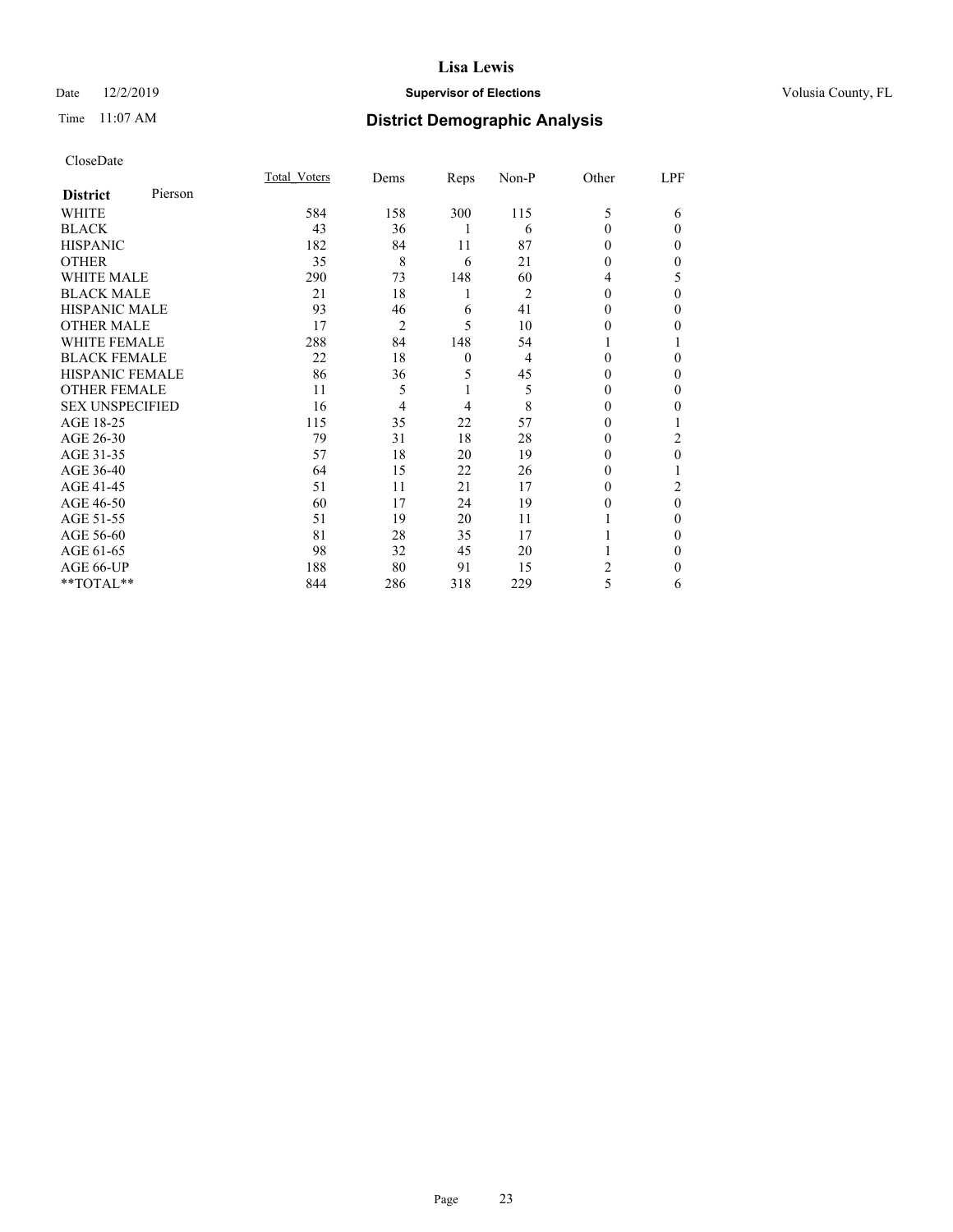## Date 12/2/2019 **Supervisor of Elections Supervisor of Elections** Volusia County, FL

# Time 11:07 AM **District Demographic Analysis**

|                        |             | Total Voters | Dems | Reps           | Non-P | Other    | LPF            |
|------------------------|-------------|--------------|------|----------------|-------|----------|----------------|
| <b>District</b>        | Ponce Inlet |              |      |                |       |          |                |
| WHITE                  |             | 3,023        | 683  | 1,587          | 704   | 41       | 8              |
| <b>BLACK</b>           |             | 13           | 3    | 4              | 6     | $\Omega$ | $\theta$       |
| <b>HISPANIC</b>        |             | 63           | 11   | 26             | 25    | 0        |                |
| <b>OTHER</b>           |             | 112          | 29   | 43             | 40    | 0        | $\theta$       |
| WHITE MALE             |             | 1,450        | 272  | 788            | 364   | 20       | 6              |
| <b>BLACK MALE</b>      |             | 7            | 1    | 2              | 4     | $\Omega$ | $\mathbf{0}$   |
| <b>HISPANIC MALE</b>   |             | 24           | 4    | 11             | 9     | 0        | $\mathbf{0}$   |
| <b>OTHER MALE</b>      |             | 42           | 12   | 17             | 13    | $\theta$ | $\mathbf{0}$   |
| <b>WHITE FEMALE</b>    |             | 1,548        | 404  | 791            | 330   | 21       | $\overline{2}$ |
| <b>BLACK FEMALE</b>    |             | 6            | 2    | $\overline{2}$ | 2     | $\Omega$ | $\theta$       |
| <b>HISPANIC FEMALE</b> |             | 39           | 7    | 15             | 16    | 0        | 1              |
| <b>OTHER FEMALE</b>    |             | 46           | 13   | 16             | 17    | 0        | $\theta$       |
| <b>SEX UNSPECIFIED</b> |             | 49           | 11   | 18             | 20    | 0        | $\theta$       |
| AGE 18-25              |             | 158          | 31   | 56             | 63    | 6        | 2              |
| AGE 26-30              |             | 97           | 19   | 37             | 38    | 2        | 1              |
| AGE 31-35              |             | 78           | 19   | 27             | 31    | 0        | 1              |
| AGE 36-40              |             | 80           | 22   | 31             | 27    | 0        | $\mathbf{0}$   |
| AGE 41-45              |             | 101          | 14   | 50             | 36    |          | $\mathbf{0}$   |
| AGE 46-50              |             | 160          | 37   | 75             | 43    | 3        | 2              |
| AGE 51-55              |             | 217          | 33   | 118            | 65    | 0        | 1              |
| AGE 56-60              |             | 353          | 87   | 188            | 73    | 4        |                |
| AGE 61-65              |             | 432          | 93   | 239            | 88    | 12       | $\theta$       |
| AGE 66-UP              |             | 1,535        | 371  | 839            | 311   | 13       | 1              |
| **TOTAL**              |             | 3,211        | 726  | 1,660          | 775   | 41       | 9              |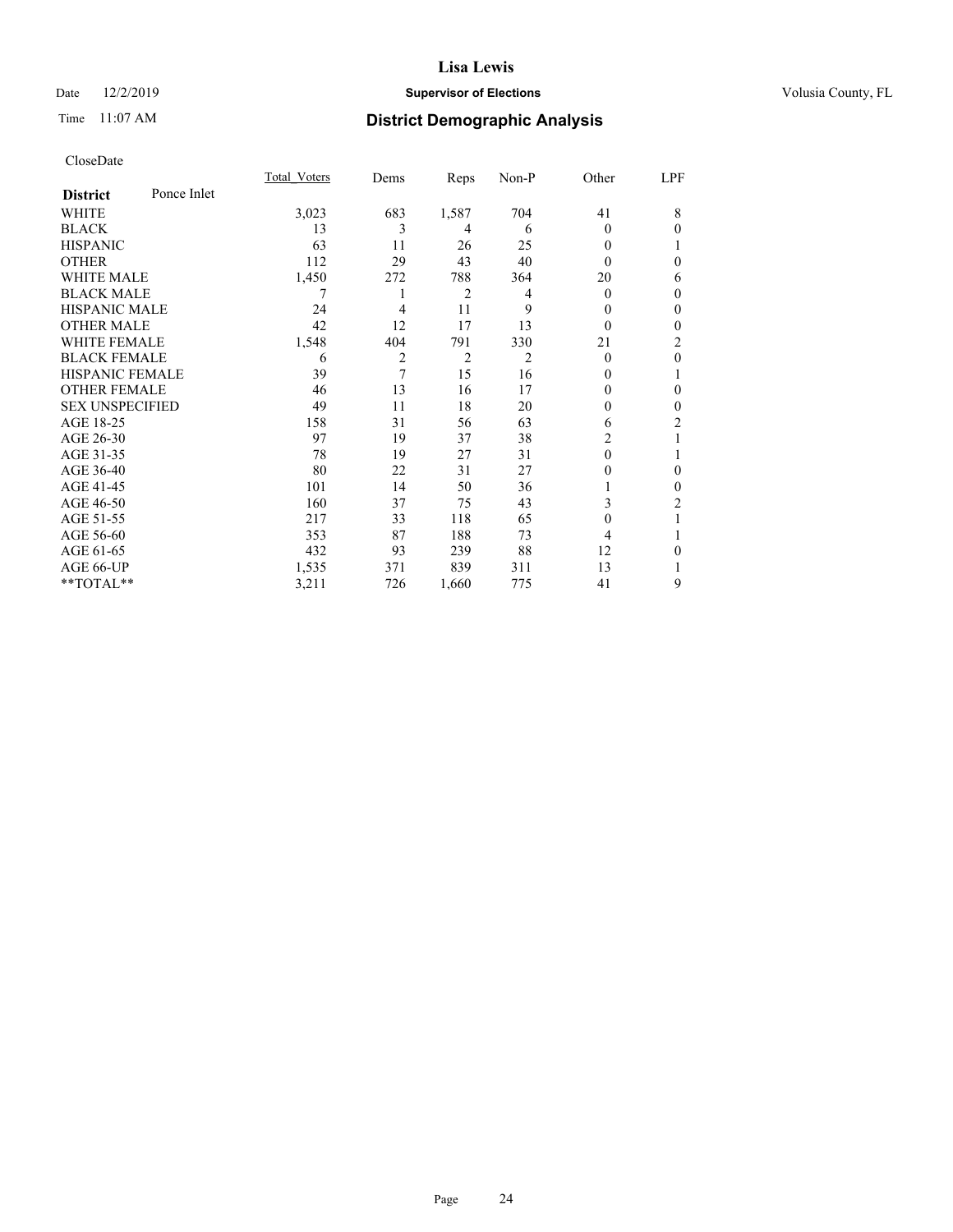## Date 12/2/2019 **Supervisor of Elections Supervisor of Elections** Volusia County, FL

# Time 11:07 AM **District Demographic Analysis**

|                                | <b>Total Voters</b> | Dems   | Reps   | Non-P  | Other | LPF            |
|--------------------------------|---------------------|--------|--------|--------|-------|----------------|
| Port Orange<br><b>District</b> |                     |        |        |        |       |                |
| WHITE                          | 39,479              | 11,072 | 16,478 | 11,396 | 411   | 122            |
| <b>BLACK</b>                   | 1,492               | 1,073  | 83     | 323    | 10    | 3              |
| <b>HISPANIC</b>                | 1,800               | 645    | 409    | 729    | 11    | 6              |
| <b>OTHER</b>                   | 2,396               | 733    | 561    | 1,063  | 33    | 6              |
| <b>WHITE MALE</b>              | 18,060              | 4,276  | 8,022  | 5,474  | 207   | 81             |
| <b>BLACK MALE</b>              | 644                 | 425    | 50     | 163    | 5     | 1              |
| <b>HISPANIC MALE</b>           | 808                 | 276    | 210    | 313    | 6     | 3              |
| <b>OTHER MALE</b>              | 901                 | 258    | 226    | 395    | 16    | 6              |
| WHITE FEMALE                   | 20,893              | 6,668  | 8,242  | 5,741  | 202   | 40             |
| <b>BLACK FEMALE</b>            | 827                 | 633    | 33     | 155    | 5     | 1              |
| <b>HISPANIC FEMALE</b>         | 955                 | 358    | 190    | 399    | 5     | 3              |
| <b>OTHER FEMALE</b>            | 1,052               | 374    | 258    | 406    | 14    | $\mathbf{0}$   |
| <b>SEX UNSPECIFIED</b>         | 1,027               | 255    | 300    | 465    | 5     | $\overline{2}$ |
| AGE 18-25                      | 4,048               | 1,105  | 1,127  | 1,697  | 102   | 17             |
| AGE 26-30                      | 3,081               | 863    | 937    | 1,225  | 43    | 13             |
| AGE 31-35                      | 2,895               | 842    | 855    | 1,139  | 35    | 24             |
| AGE 36-40                      | 2,922               | 810    | 934    | 1,127  | 33    | 18             |
| AGE 41-45                      | 2,806               | 748    | 1,016  | 990    | 33    | 19             |
| AGE 46-50                      | 3,164               | 867    | 1,270  | 986    | 28    | 13             |
| AGE 51-55                      | 3,473               | 942    | 1,471  | 1,019  | 29    | 12             |
| AGE 56-60                      | 4,298               | 1,239  | 1,873  | 1,138  | 39    | 9              |
| AGE 61-65                      | 4,317               | 1,449  | 1,846  | 996    | 24    | $\overline{2}$ |
| AGE 66-UP                      | 14,163              | 4,658  | 6,202  | 3,194  | 99    | 10             |
| $*$ $TOTAL**$                  | 45,167              | 13,523 | 17,531 | 13,511 | 465   | 137            |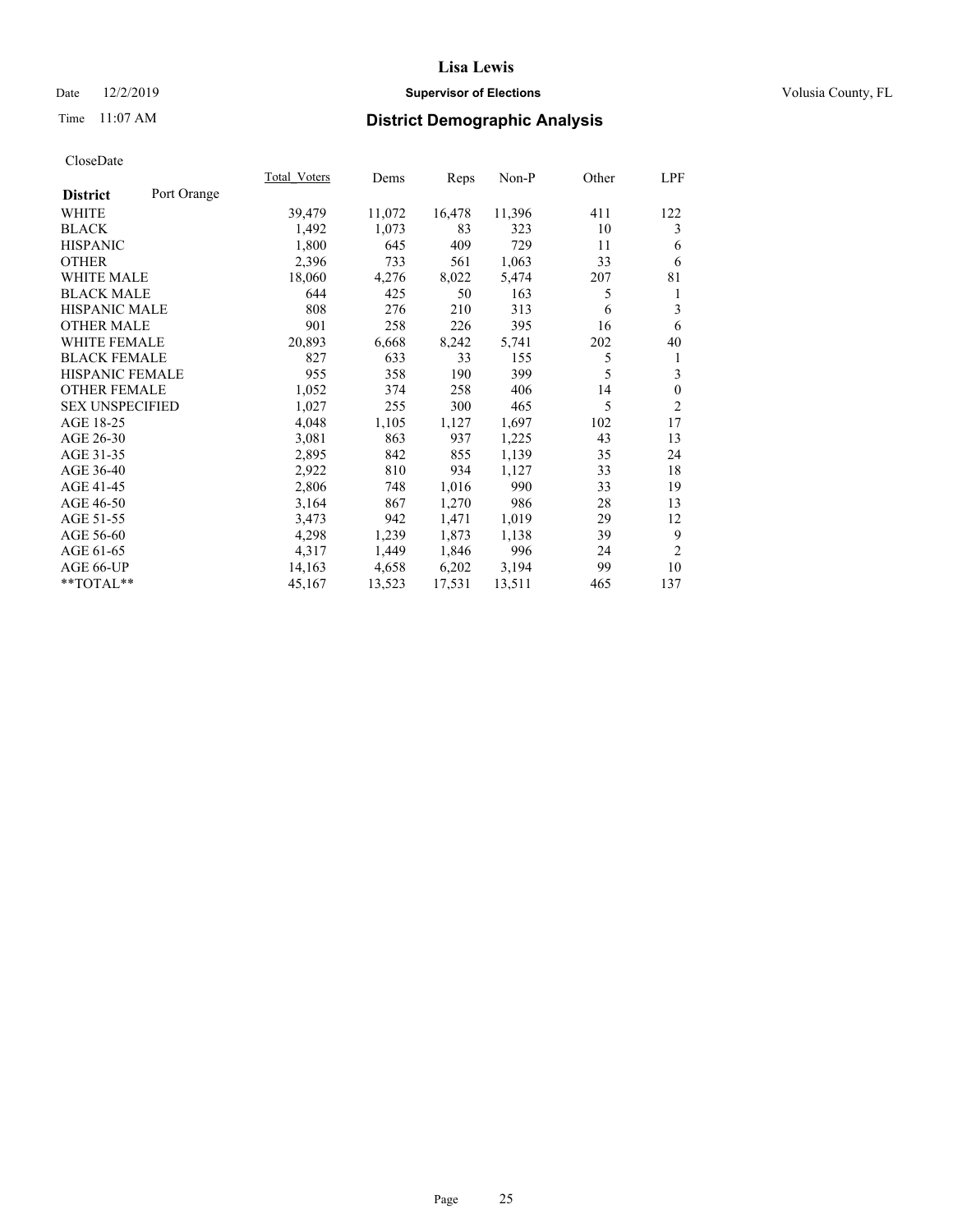## Date 12/2/2019 **Supervisor of Elections Supervisor of Elections** Volusia County, FL

# Time 11:07 AM **District Demographic Analysis**

|                        |               | <b>Total Voters</b> | Dems  | Reps  | $Non-P$ | Other            | LPF            |
|------------------------|---------------|---------------------|-------|-------|---------|------------------|----------------|
| <b>District</b>        | South Daytona |                     |       |       |         |                  |                |
| WHITE                  |               | 7,170               | 2,243 | 2,744 | 2,071   | 90               | 22             |
| <b>BLACK</b>           |               | 755                 | 562   | 23    | 166     | 4                | $\theta$       |
| <b>HISPANIC</b>        |               | 331                 | 139   | 68    | 119     | 4                |                |
| <b>OTHER</b>           |               | 439                 | 152   | 91    | 192     | $\overline{2}$   | $\overline{2}$ |
| <b>WHITE MALE</b>      |               | 3,252               | 850   | 1,350 | 995     | 44               | 13             |
| <b>BLACK MALE</b>      |               | 282                 | 200   | 12    | 68      | 2                | $\theta$       |
| <b>HISPANIC MALE</b>   |               | 144                 | 47    | 37    | 57      | $\overline{2}$   | 1              |
| <b>OTHER MALE</b>      |               | 138                 | 46    | 35    | 56      | 1                | $\theta$       |
| <b>WHITE FEMALE</b>    |               | 3,832               | 1,374 | 1,366 | 1,038   | 46               | 8              |
| <b>BLACK FEMALE</b>    |               | 464                 | 358   | 10    | 94      | $\overline{2}$   | $\theta$       |
| <b>HISPANIC FEMALE</b> |               | 176                 | 86    | 31    | 57      | $\overline{c}$   | $\theta$       |
| <b>OTHER FEMALE</b>    |               | 211                 | 85    | 49    | 74      | 1                | 2              |
| <b>SEX UNSPECIFIED</b> |               | 196                 | 50    | 36    | 109     | $\boldsymbol{0}$ | 1              |
| AGE 18-25              |               | 763                 | 227   | 179   | 332     | 19               | 6              |
| AGE 26-30              |               | 667                 | 216   | 151   | 287     | 9                | 4              |
| AGE 31-35              |               | 622                 | 222   | 151   | 238     | 10               | 1              |
| AGE 36-40              |               | 554                 | 207   | 129   | 209     | 5                | 4              |
| AGE 41-45              |               | 488                 | 149   | 139   | 189     | 9                | $\mathfrak{2}$ |
| AGE 46-50              |               | 589                 | 193   | 222   | 169     | $\overline{c}$   | 3              |
| AGE 51-55              |               | 702                 | 242   | 271   | 182     | 4                | 3              |
| AGE 56-60              |               | 919                 | 312   | 370   | 229     | 8                | $\theta$       |
| AGE 61-65              |               | 920                 | 345   | 343   | 222     | 10               | 0              |
| AGE 66-UP              |               | 2,471               | 983   | 971   | 491     | 24               | $\overline{2}$ |
| $*$ TOTAL $*$          |               | 8,695               | 3,096 | 2,926 | 2,548   | 100              | 25             |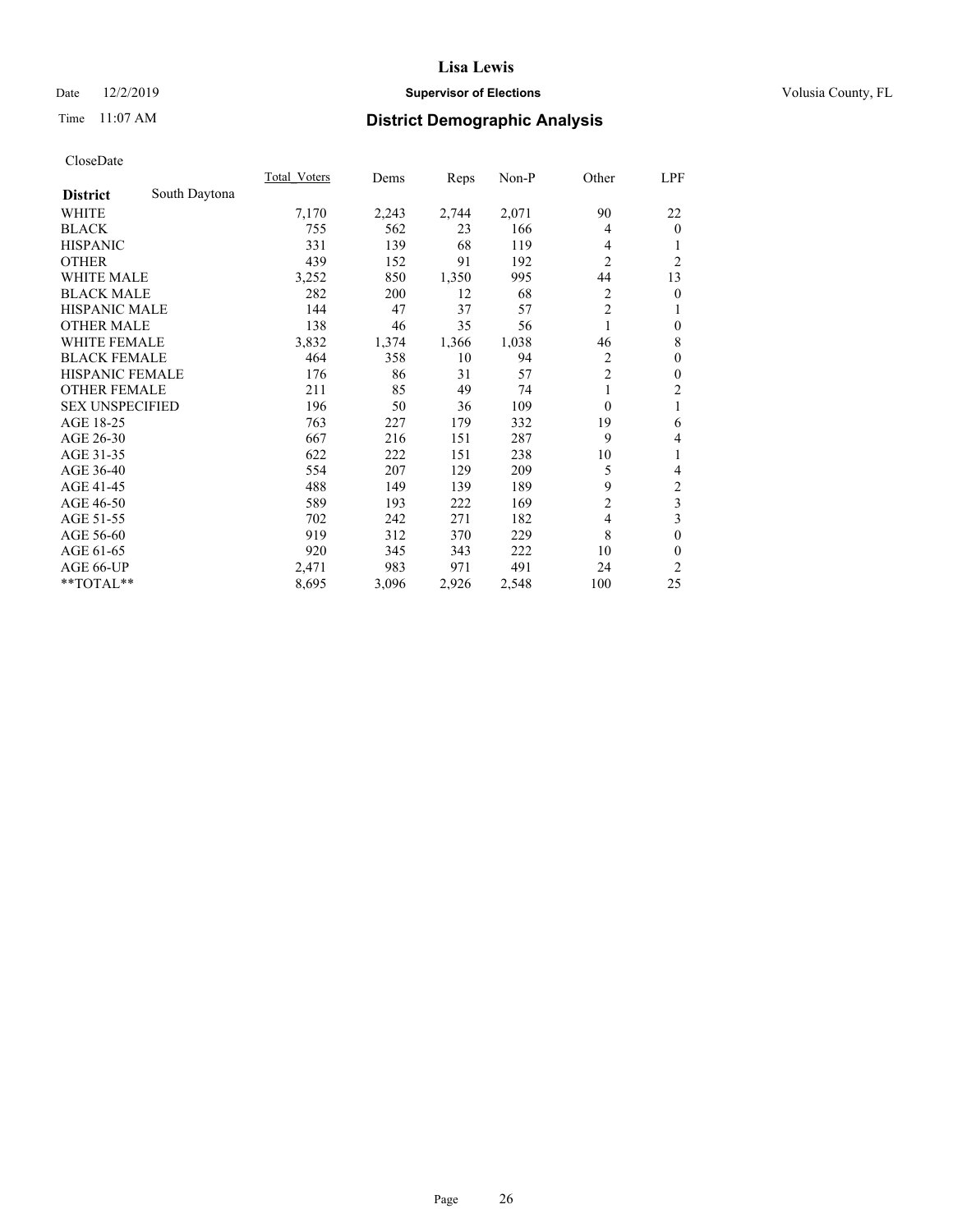## Date 12/2/2019 **Supervisor of Elections Supervisor of Elections** Volusia County, FL

# Time 11:07 AM **District Demographic Analysis**

|                        |               | Total Voters | Dems | Reps     | Non-P        | Other | LPF |
|------------------------|---------------|--------------|------|----------|--------------|-------|-----|
| <b>District</b>        | Flagler Beach |              |      |          |              |       |     |
| WHITE                  |               | 56           | 25   | 18       | 12           |       |     |
| <b>BLACK</b>           |               | 0            | 0    | $\Omega$ | 0            | 0     |     |
| <b>HISPANIC</b>        |               |              |      | 0        | $\mathbf{0}$ |       |     |
| <b>OTHER</b>           |               |              |      |          |              |       |     |
| <b>WHITE MALE</b>      |               | 22           |      | 9        |              |       |     |
| <b>BLACK MALE</b>      |               | 0            |      | 0        |              |       |     |
| <b>HISPANIC MALE</b>   |               |              |      |          |              |       |     |
| <b>OTHER MALE</b>      |               |              |      | 0        |              |       |     |
| <b>WHITE FEMALE</b>    |               | 33           | 19   | 9        |              |       |     |
| <b>BLACK FEMALE</b>    |               | 0            | 0    | 0        |              |       |     |
| <b>HISPANIC FEMALE</b> |               |              |      |          |              |       |     |
| <b>OTHER FEMALE</b>    |               |              |      |          |              |       |     |
| <b>SEX UNSPECIFIED</b> |               |              |      |          |              |       |     |
| AGE 18-25              |               |              |      |          |              |       |     |
| AGE 26-30              |               |              |      |          |              |       |     |
| AGE 31-35              |               |              |      |          |              |       |     |
| AGE 36-40              |               |              |      | 0        |              |       |     |
| AGE 41-45              |               |              |      |          |              |       |     |
| AGE 46-50              |               |              |      |          |              |       |     |
| AGE 51-55              |               |              |      |          |              |       |     |
| AGE 56-60              |               |              |      |          |              |       |     |
| AGE 61-65              |               |              |      |          |              |       |     |
| AGE 66-UP              |               | 43           | 21   | 15       |              |       |     |
| **TOTAL**              |               | 57           | 26   | 18       | 12           |       | 0   |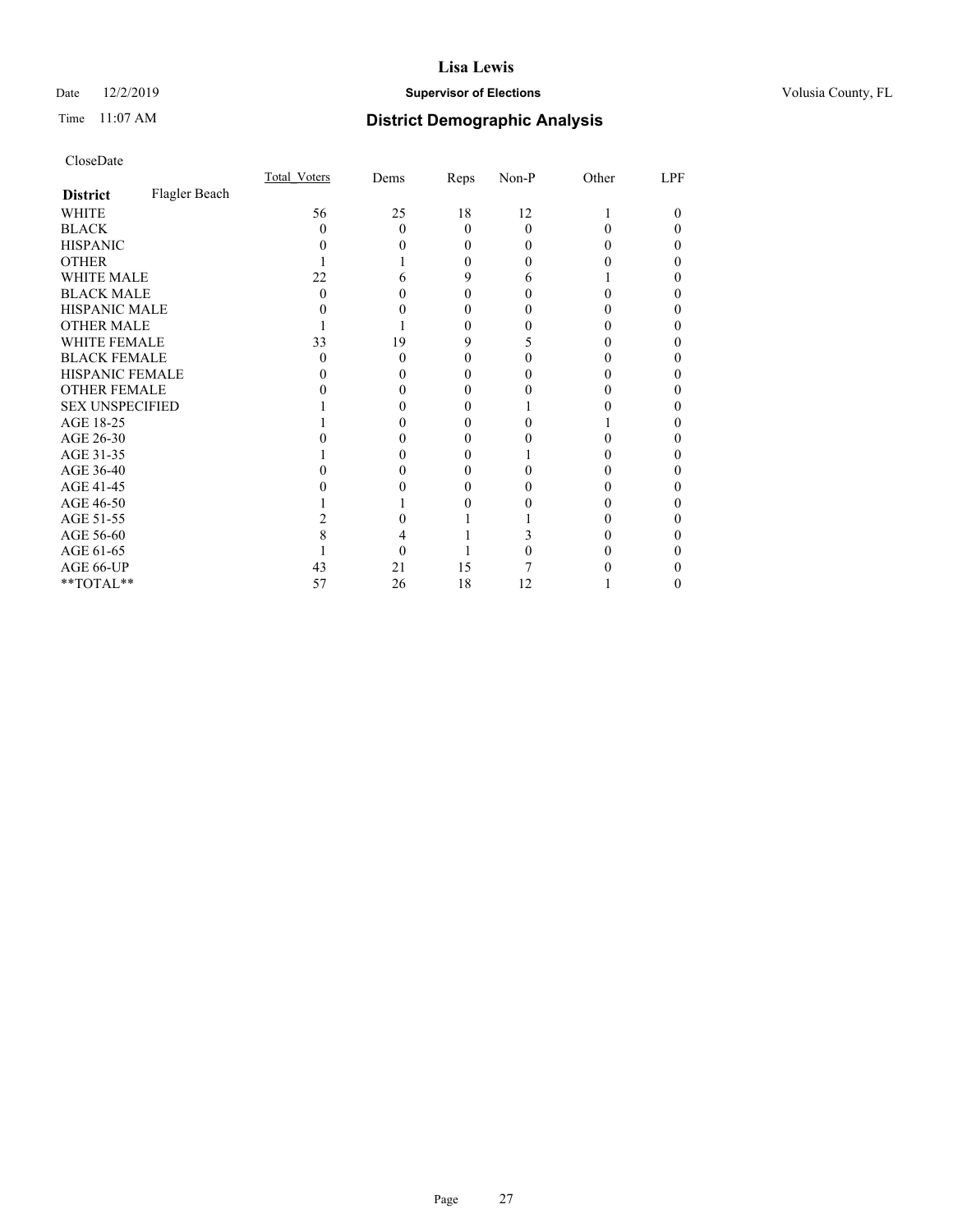## Date 12/2/2019 **Supervisor of Elections Supervisor of Elections** Volusia County, FL

# Time 11:07 AM **District Demographic Analysis**

|                        |                           | Total Voters | Dems   | Reps   | Non-P  | Other | LPF            |
|------------------------|---------------------------|--------------|--------|--------|--------|-------|----------------|
| <b>District</b>        | <b>Hospital Authority</b> |              |        |        |        |       |                |
| WHITE                  |                           | 108,112      | 28,575 | 47,832 | 30,436 | 852   | 417            |
| <b>BLACK</b>           |                           | 12,695       | 9,578  | 483    | 2,568  | 59    | 7              |
| <b>HISPANIC</b>        |                           | 28,610       | 13,105 | 4,259  | 11,080 | 123   | 43             |
| <b>OTHER</b>           |                           | 9,085        | 2,881  | 1,945  | 4,180  | 62    | 17             |
| WHITE MALE             |                           | 49,782       | 11,048 | 23,330 | 14,725 | 402   | 277            |
| <b>BLACK MALE</b>      |                           | 5,382        | 3,768  | 276    | 1,299  | 34    | 5              |
| <b>HISPANIC MALE</b>   |                           | 13,038       | 5,586  | 2,207  | 5,157  | 62    | 26             |
| <b>OTHER MALE</b>      |                           | 3,178        | 979    | 757    | 1,405  | 24    | 13             |
| <b>WHITE FEMALE</b>    |                           | 56,959       | 17,225 | 23,945 | 15,210 | 444   | 135            |
| <b>BLACK FEMALE</b>    |                           | 7,115        | 5,668  | 197    | 1,223  | 25    | $\overline{c}$ |
| <b>HISPANIC FEMALE</b> |                           | 15,110       | 7,306  | 2,014  | 5,714  | 60    | 16             |
| <b>OTHER FEMALE</b>    |                           | 3,929        | 1,475  | 821    | 1,606  | 24    | 3              |
| <b>SEX UNSPECIFIED</b> |                           | 4,007        | 1,083  | 971    | 1,925  | 21    | 7              |
| AGE 18-25              |                           | 15,927       | 4,881  | 3,701  | 7,083  | 186   | 76             |
| AGE 26-30              |                           | 12,015       | 3,817  | 3,070  | 4,972  | 91    | 65             |
| AGE 31-35              |                           | 11,825       | 3,723  | 3,102  | 4,835  | 94    | 71             |
| AGE 36-40              |                           | 11,604       | 3,730  | 3,170  | 4,554  | 87    | 63             |
| AGE 41-45              |                           | 11,110       | 3,688  | 3,244  | 4,053  | 79    | 46             |
| AGE 46-50              |                           | 12,207       | 3,824  | 4,297  | 3,934  | 110   | 42             |
| AGE 51-55              |                           | 13,161       | 4,225  | 5,208  | 3,616  | 72    | 40             |
| AGE 56-60              |                           | 14,949       | 4,963  | 6,097  | 3,782  | 84    | 23             |
| AGE 61-65              |                           | 14,543       | 5,239  | 5,829  | 3,365  | 88    | 22             |
| AGE 66-UP              |                           | 41,160       | 16,048 | 16,801 | 8,070  | 205   | 36             |
| $*$ TOTAL $*$          |                           | 158,502      | 54,139 | 54,519 | 48,264 | 1,096 | 484            |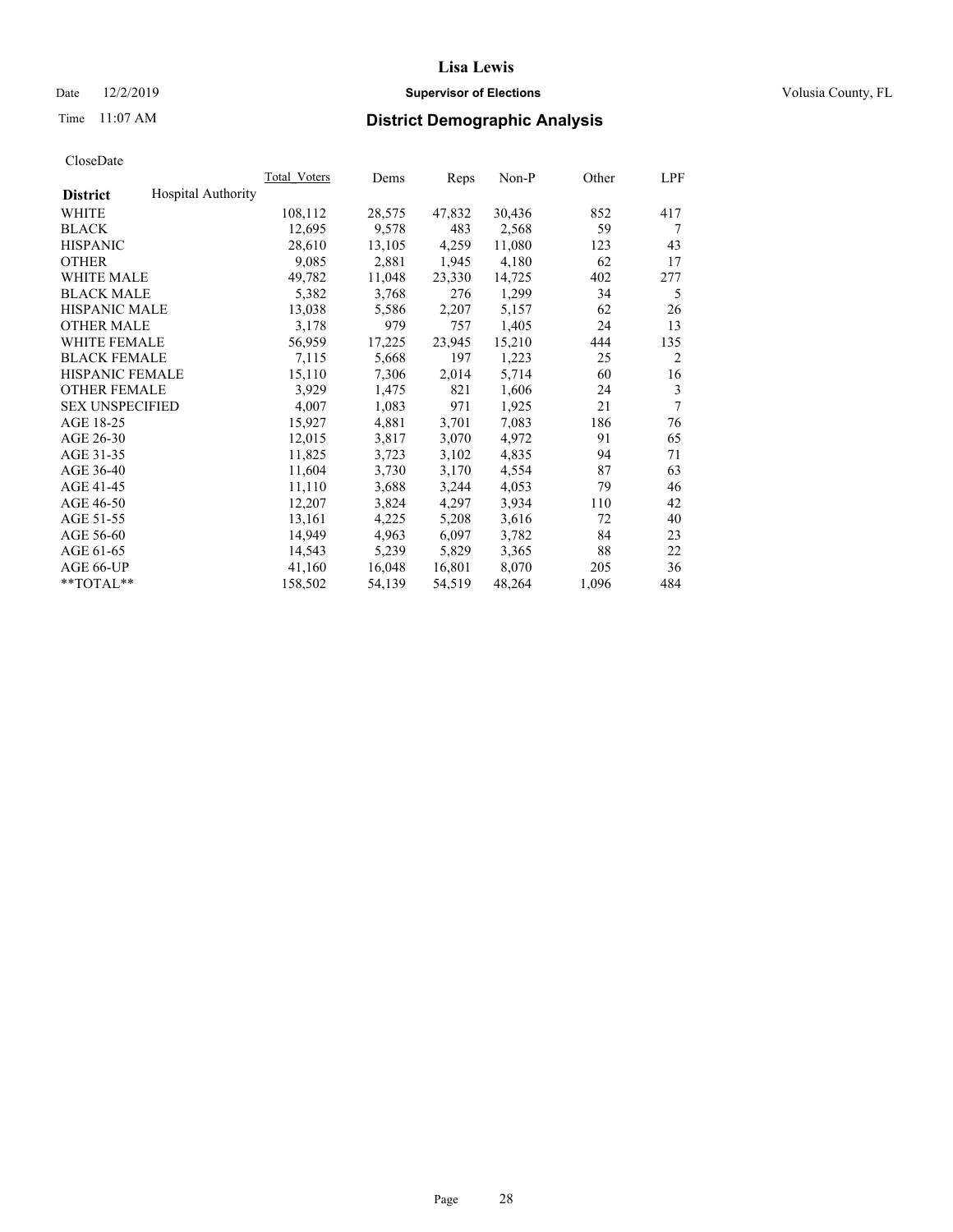## Date 12/2/2019 **Supervisor of Elections Supervisor of Elections** Volusia County, FL

| Total Voters | Dems                      | Reps   | $Non-P$ | Other          | LPF            |
|--------------|---------------------------|--------|---------|----------------|----------------|
|              |                           |        |         |                |                |
| 20,100       | 5,174                     | 9,645  | 5,056   | 165            | 60             |
| 536          | 410                       | 17     | 103     | 5              | 1              |
| 1,493        | 585                       | 270    | 631     | 7              | $\Omega$       |
| 974          | 249                       | 297    | 416     | 10             | $\overline{c}$ |
| 9,391        | 2,031                     | 4,727  | 2,504   | 86             | 43             |
| 240          | 168                       | 13     | 55      | 3              | 1              |
| 678          | 258                       | 126    | 290     | 4              | $\overline{0}$ |
| 321          | 70                        | 109    | 137     | 3              | 2              |
| 10,504       | 3,112                     | 4,817  | 2,479   | 79             | 17             |
| 288          | 234                       | 4      | 48      | $\overline{c}$ | $\overline{0}$ |
| 786          | 316                       | 140    | 327     | 3              | $\theta$       |
| 407          | 126                       | 131    | 144     | 6              | 0              |
| 488          | 103                       | 162    | 222     | 1              | 0              |
| 1,753        | 417                       | 585    | 719     | 24             | 8              |
| 1,176        | 312                       | 379    | 463     | 16             | 6              |
| 1,095        | 282                       | 371    | 426     | 10             | 6              |
| 1,025        | 268                       | 368    | 379     | 5              | 5              |
| 1,043        | 246                       | 424    | 358     | 6              | 9              |
| 1,286        | 274                       | 600    | 399     | 10             | 3              |
| 1,682        | 368                       | 832    | 461     | 16             | 5              |
| 2,408        | 643                       | 1,194  | 542     | 25             | 4              |
| 2,655        | 773                       | 1,261  | 591     | 23             | 7              |
| 8,980        | 2,835                     | 4,215  | 1,868   | 52             | 10             |
| 23,103       | 6,418                     | 10,229 | 6,206   | 187            | 63             |
|              | Florida House District 24 |        |         |                |                |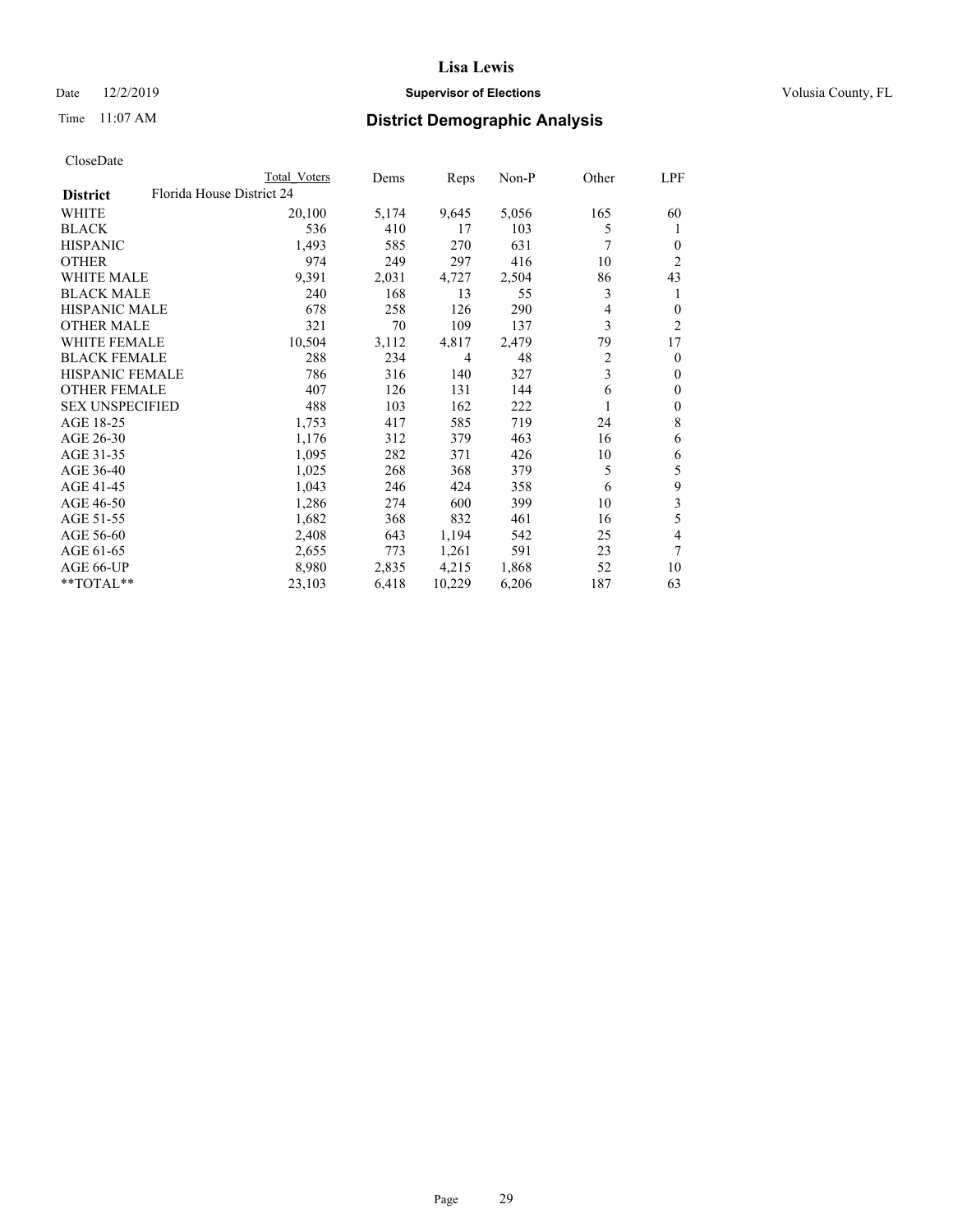## Date 12/2/2019 **Supervisor of Elections Supervisor of Elections** Volusia County, FL

# Time 11:07 AM **District Demographic Analysis**

|                        |                           | Total Voters | Dems   | Reps   | Non-P  | Other | LPF            |
|------------------------|---------------------------|--------------|--------|--------|--------|-------|----------------|
| <b>District</b>        | Florida House District 25 |              |        |        |        |       |                |
| WHITE                  |                           | 117,467      | 32,552 | 51,723 | 31,580 | 1,266 | 346            |
| <b>BLACK</b>           |                           | 3,770        | 2,758  | 196    | 776    | 33    | 7              |
| <b>HISPANIC</b>        |                           | 3,941        | 1,429  | 986    | 1,478  | 35    | 13             |
| <b>OTHER</b>           |                           | 6,402        | 1,888  | 1,607  | 2,821  | 70    | 16             |
| WHITE MALE             |                           | 54,389       | 12,777 | 25,330 | 15,431 | 620   | 231            |
| <b>BLACK MALE</b>      |                           | 1,666        | 1,107  | 103    | 431    | 21    | 4              |
| <b>HISPANIC MALE</b>   |                           | 1,756        | 587    | 488    | 656    | 19    | 6              |
| <b>OTHER MALE</b>      |                           | 2,419        | 672    | 643    | 1,059  | 33    | 12             |
| WHITE FEMALE           |                           | 61,739       | 19,434 | 25,866 | 15,685 | 642   | 112            |
| <b>BLACK FEMALE</b>    |                           | 2,051        | 1,611  | 90     | 336    | 12    | $\overline{2}$ |
| <b>HISPANIC FEMALE</b> |                           | 2,110        | 819    | 479    | 789    | 16    | 7              |
| <b>OTHER FEMALE</b>    |                           | 2,782        | 966    | 726    | 1,058  | 30    | $\mathfrak{2}$ |
| <b>SEX UNSPECIFIED</b> |                           | 2,668        | 654    | 787    | 1,210  | 11    | 6              |
| AGE 18-25              |                           | 9,957        | 2,623  | 3,034  | 4,028  | 224   | 48             |
| AGE 26-30              |                           | 7,357        | 1,998  | 2,340  | 2,863  | 113   | 43             |
| AGE 31-35              |                           | 7,329        | 2,125  | 2,259  | 2,796  | 91    | 58             |
| AGE 36-40              |                           | 7,172        | 1,958  | 2,344  | 2,732  | 88    | 50             |
| AGE 41-45              |                           | 7,048        | 1,853  | 2,595  | 2,462  | 86    | 52             |
| AGE 46-50              |                           | 8,647        | 2,266  | 3,576  | 2,661  | 108   | 36             |
| AGE 51-55              |                           | 10,350       | 2,631  | 4,667  | 2,917  | 112   | 23             |
| AGE 56-60              |                           | 13,067       | 3,575  | 6,055  | 3,295  | 121   | 21             |
| AGE 61-65              |                           | 14,108       | 4,470  | 6,277  | 3,203  | 141   | 17             |
| AGE 66-UP              |                           | 46,545       | 15,128 | 21,365 | 9,698  | 320   | 34             |
| $*$ $TOTAL**$          |                           | 131,580      | 38,627 | 54,512 | 36,655 | 1,404 | 382            |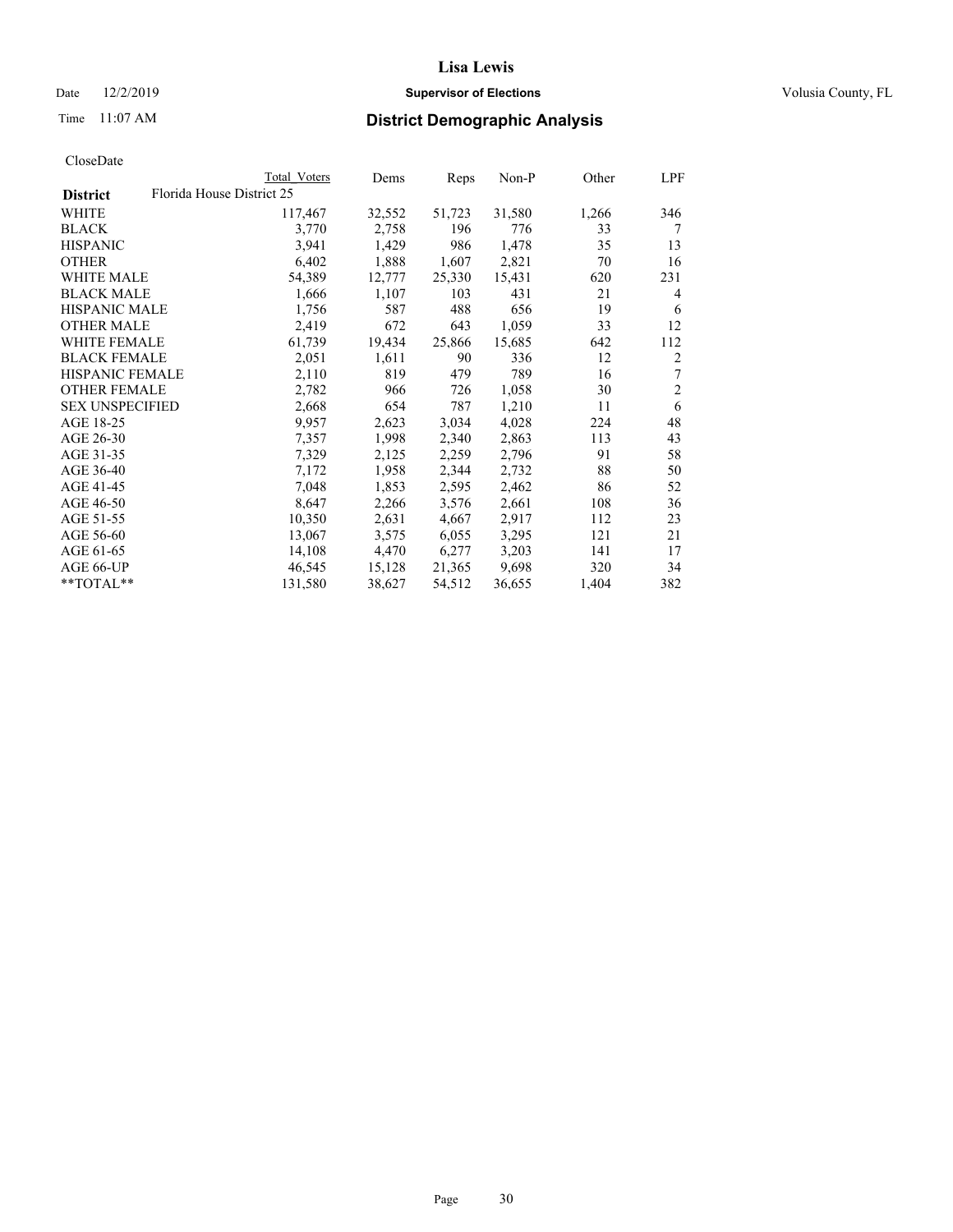## Date 12/2/2019 **Supervisor of Elections Supervisor of Elections** Volusia County, FL

| CloseDate |
|-----------|
|-----------|

|                  |                           | Total Voters | Dems   | Reps   | Non-P  | Other | LPF            |
|------------------|---------------------------|--------------|--------|--------|--------|-------|----------------|
| <b>District</b>  | Florida House District 26 |              |        |        |        |       |                |
| WHITE            |                           | 77,738       | 22,521 | 31,759 | 22,326 | 821   | 311            |
| BLACK            |                           | 21,663       | 17,197 | 594    | 3,791  | 73    | 8              |
| HISPANIC         |                           | 7,151        | 3,132  | 1,207  | 2,736  | 59    | 17             |
| OTHER            |                           | 6,991        | 2,414  | 1,284  | 3,225  | 56    | 12             |
| WHITE MALE       |                           | 35,782       | 8,583  | 15,690 | 10,909 | 395   | 205            |
| BLACK MALE       |                           | 8,361        | 6,218  | 317    | 1,780  | 42    | 4              |
| HISPANIC MALE    |                           | 3,149        | 1,239  | 615    | 1,254  | 29    | 12             |
| OTHER MALE       |                           | 2,406        | 830    | 523    | 1,022  | 28    | 3              |
| WHITE FEMALE     |                           | 40,960       | 13,709 | 15,704 | 11,021 | 424   | 102            |
| BLACK FEMALE     |                           | 12,839       | 10,633 | 265    | 1,906  | 31    | $\overline{4}$ |
| HISPANIC FEMALE  |                           | 3,842        | 1,818  | 579    | 1,411  | 29    | 5              |
| OTHER FEMALE     |                           | 2,845        | 1,155  | 516    | 1,146  | 22    | 6              |
| SEX UNSPECIFIED  |                           | 3,357        | 1,079  | 633    | 1,629  | 9     | 7              |
| AGE 18-25        |                           | 14,137       | 5,913  | 2,572  | 5,404  | 180   | 68             |
| AGE 26-30        |                           | 9,109        | 3,557  | 1,948  | 3,481  | 90    | 33             |
| AGE 31-35        |                           | 8,273        | 3,253  | 1,840  | 3,039  | 84    | 57             |
| AGE 36-40        |                           | 7,523        | 2,987  | 1,808  | 2,638  | 55    | 35             |
| AGE 41-45        |                           | 6,936        | 2,657  | 1,816  | 2,375  | 62    | 26             |
| AGE 46-50        |                           | 7,723        | 2,789  | 2,527  | 2,308  | 73    | 26             |
| AGE 51-55        |                           | 8,693        | 3,287  | 3,031  | 2,283  | 60    | 32             |
| AGE 56-60        |                           | 10,404       | 3,907  | 3,828  | 2,558  | 92    | 19             |
| AGE 61-65        |                           | 10,491       | 4,339  | 3,769  | 2,277  | 88    | 18             |
| AGE 66-UP        |                           | 30,253       | 12,575 | 11,705 | 5,714  | 225   | 34             |
| $*$ *TOTAL $*$ * |                           | 113,543      | 45,264 | 34,844 | 32,078 | 1,009 | 348            |
|                  |                           |              |        |        |        |       |                |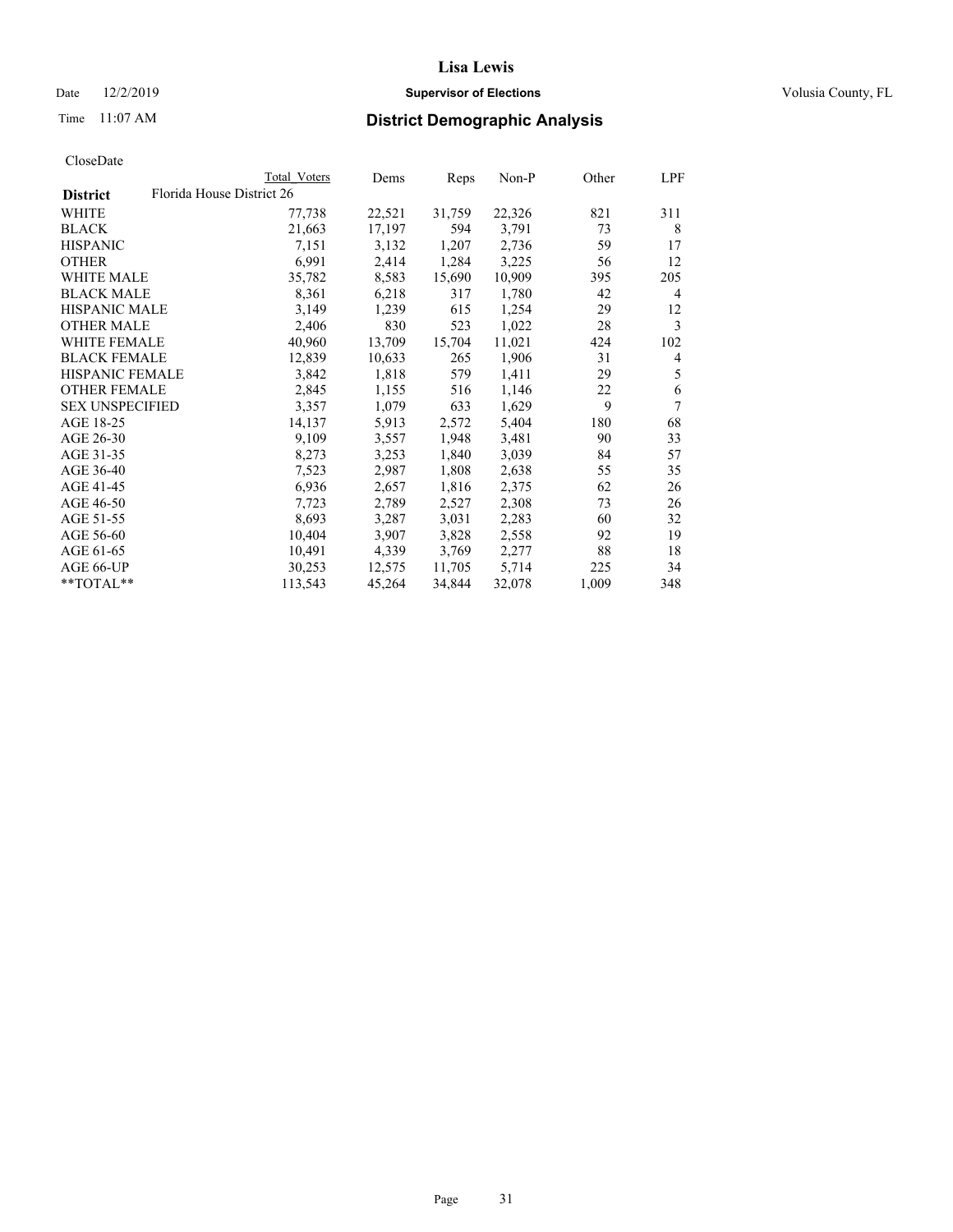## Date 12/2/2019 **Supervisor of Elections Supervisor of Elections** Volusia County, FL

| Florida House District 27<br><b>District</b><br>WHITE<br>80,592<br>21,122<br>34,797<br>23,749<br>648<br>8,220<br>6,050<br>40<br><b>BLACK</b><br>351<br>1,776<br>3,432<br><b>HISPANIC</b><br>23,472<br>10,905<br>9,008<br>96<br>6,479<br>2,031<br>1,362<br>3,031<br>43<br><b>OTHER</b><br><b>WHITE MALE</b><br>37,266<br>8,281<br>17,107<br>11,405<br>291<br>205<br>929<br><b>BLACK MALE</b><br>3,629<br>2,469<br>24<br><b>HISPANIC MALE</b><br>10,809<br>1,811<br>4,244<br>4,683<br>52<br>2,259<br>669<br>538<br>1,025<br><b>OTHER MALE</b><br>17<br><b>WHITE FEMALE</b><br>42,290<br>12,613<br>17,279<br>11,954<br>352<br><b>BLACK FEMALE</b><br>4,480<br>3,501<br>142<br>820<br>16<br>4,602<br><b>HISPANIC FEMALE</b><br>12,300<br>6,052<br>1,591<br>44<br><b>OTHER FEMALE</b><br>2,836<br>588<br>1,076<br>1,155<br>15<br>681<br>1,429<br><b>SEX UNSPECIFIED</b><br>2,892<br>763<br>16<br>AGE 18-25<br>11,176<br>3,336<br>2,473<br>5,177<br>145<br>2,182<br>AGE 26-30<br>8,696<br>2,736<br>3,665<br>71<br>2,234<br>AGE 31-35<br>8,714<br>2,691<br>63<br>3,675<br>2,240<br>AGE 36-40<br>8,538<br>2,697<br>3,495<br>63<br>AGE 41-45<br>2,384<br>8,407<br>2,796<br>3,147<br>48<br>AGE 46-50<br>3,182<br>9,296<br>2,850<br>3,141<br>85<br>2,859<br>AGE 51-55<br>9,980<br>3,208<br>3,831<br>58<br>AGE 56-60<br>3,030<br>11,419<br>3,794<br>4,508<br>73<br>4,414<br>AGE 61-65<br>11,266<br>3,974<br>2,782<br>79<br>6,593<br>AGE 66-UP<br>31,270<br>12,494<br>142<br>12,025<br>**TOTAL**<br>39,942<br>827<br>118,763<br>40,108<br>37,564 |  | Total Voters | Dems | Reps | Non-P | Other | LPF |
|-------------------------------------------------------------------------------------------------------------------------------------------------------------------------------------------------------------------------------------------------------------------------------------------------------------------------------------------------------------------------------------------------------------------------------------------------------------------------------------------------------------------------------------------------------------------------------------------------------------------------------------------------------------------------------------------------------------------------------------------------------------------------------------------------------------------------------------------------------------------------------------------------------------------------------------------------------------------------------------------------------------------------------------------------------------------------------------------------------------------------------------------------------------------------------------------------------------------------------------------------------------------------------------------------------------------------------------------------------------------------------------------------------------------------------------------------------------------------------------------------------------------------------------|--|--------------|------|------|-------|-------|-----|
|                                                                                                                                                                                                                                                                                                                                                                                                                                                                                                                                                                                                                                                                                                                                                                                                                                                                                                                                                                                                                                                                                                                                                                                                                                                                                                                                                                                                                                                                                                                                     |  |              |      |      |       |       |     |
|                                                                                                                                                                                                                                                                                                                                                                                                                                                                                                                                                                                                                                                                                                                                                                                                                                                                                                                                                                                                                                                                                                                                                                                                                                                                                                                                                                                                                                                                                                                                     |  |              |      |      |       |       | 276 |
|                                                                                                                                                                                                                                                                                                                                                                                                                                                                                                                                                                                                                                                                                                                                                                                                                                                                                                                                                                                                                                                                                                                                                                                                                                                                                                                                                                                                                                                                                                                                     |  |              |      |      |       |       | 3   |
|                                                                                                                                                                                                                                                                                                                                                                                                                                                                                                                                                                                                                                                                                                                                                                                                                                                                                                                                                                                                                                                                                                                                                                                                                                                                                                                                                                                                                                                                                                                                     |  |              |      |      |       |       | 31  |
|                                                                                                                                                                                                                                                                                                                                                                                                                                                                                                                                                                                                                                                                                                                                                                                                                                                                                                                                                                                                                                                                                                                                                                                                                                                                                                                                                                                                                                                                                                                                     |  |              |      |      |       |       | 12  |
|                                                                                                                                                                                                                                                                                                                                                                                                                                                                                                                                                                                                                                                                                                                                                                                                                                                                                                                                                                                                                                                                                                                                                                                                                                                                                                                                                                                                                                                                                                                                     |  |              |      |      |       |       | 182 |
|                                                                                                                                                                                                                                                                                                                                                                                                                                                                                                                                                                                                                                                                                                                                                                                                                                                                                                                                                                                                                                                                                                                                                                                                                                                                                                                                                                                                                                                                                                                                     |  |              |      |      |       |       | 2   |
|                                                                                                                                                                                                                                                                                                                                                                                                                                                                                                                                                                                                                                                                                                                                                                                                                                                                                                                                                                                                                                                                                                                                                                                                                                                                                                                                                                                                                                                                                                                                     |  |              |      |      |       |       | 19  |
|                                                                                                                                                                                                                                                                                                                                                                                                                                                                                                                                                                                                                                                                                                                                                                                                                                                                                                                                                                                                                                                                                                                                                                                                                                                                                                                                                                                                                                                                                                                                     |  |              |      |      |       |       | 10  |
|                                                                                                                                                                                                                                                                                                                                                                                                                                                                                                                                                                                                                                                                                                                                                                                                                                                                                                                                                                                                                                                                                                                                                                                                                                                                                                                                                                                                                                                                                                                                     |  |              |      |      |       |       | 92  |
|                                                                                                                                                                                                                                                                                                                                                                                                                                                                                                                                                                                                                                                                                                                                                                                                                                                                                                                                                                                                                                                                                                                                                                                                                                                                                                                                                                                                                                                                                                                                     |  |              |      |      |       |       | 1   |
|                                                                                                                                                                                                                                                                                                                                                                                                                                                                                                                                                                                                                                                                                                                                                                                                                                                                                                                                                                                                                                                                                                                                                                                                                                                                                                                                                                                                                                                                                                                                     |  |              |      |      |       |       | 11  |
|                                                                                                                                                                                                                                                                                                                                                                                                                                                                                                                                                                                                                                                                                                                                                                                                                                                                                                                                                                                                                                                                                                                                                                                                                                                                                                                                                                                                                                                                                                                                     |  |              |      |      |       |       | 2   |
|                                                                                                                                                                                                                                                                                                                                                                                                                                                                                                                                                                                                                                                                                                                                                                                                                                                                                                                                                                                                                                                                                                                                                                                                                                                                                                                                                                                                                                                                                                                                     |  |              |      |      |       |       | 3   |
|                                                                                                                                                                                                                                                                                                                                                                                                                                                                                                                                                                                                                                                                                                                                                                                                                                                                                                                                                                                                                                                                                                                                                                                                                                                                                                                                                                                                                                                                                                                                     |  |              |      |      |       |       | 45  |
|                                                                                                                                                                                                                                                                                                                                                                                                                                                                                                                                                                                                                                                                                                                                                                                                                                                                                                                                                                                                                                                                                                                                                                                                                                                                                                                                                                                                                                                                                                                                     |  |              |      |      |       |       | 42  |
|                                                                                                                                                                                                                                                                                                                                                                                                                                                                                                                                                                                                                                                                                                                                                                                                                                                                                                                                                                                                                                                                                                                                                                                                                                                                                                                                                                                                                                                                                                                                     |  |              |      |      |       |       | 51  |
|                                                                                                                                                                                                                                                                                                                                                                                                                                                                                                                                                                                                                                                                                                                                                                                                                                                                                                                                                                                                                                                                                                                                                                                                                                                                                                                                                                                                                                                                                                                                     |  |              |      |      |       |       | 43  |
|                                                                                                                                                                                                                                                                                                                                                                                                                                                                                                                                                                                                                                                                                                                                                                                                                                                                                                                                                                                                                                                                                                                                                                                                                                                                                                                                                                                                                                                                                                                                     |  |              |      |      |       |       | 32  |
|                                                                                                                                                                                                                                                                                                                                                                                                                                                                                                                                                                                                                                                                                                                                                                                                                                                                                                                                                                                                                                                                                                                                                                                                                                                                                                                                                                                                                                                                                                                                     |  |              |      |      |       |       | 38  |
|                                                                                                                                                                                                                                                                                                                                                                                                                                                                                                                                                                                                                                                                                                                                                                                                                                                                                                                                                                                                                                                                                                                                                                                                                                                                                                                                                                                                                                                                                                                                     |  |              |      |      |       |       | 24  |
|                                                                                                                                                                                                                                                                                                                                                                                                                                                                                                                                                                                                                                                                                                                                                                                                                                                                                                                                                                                                                                                                                                                                                                                                                                                                                                                                                                                                                                                                                                                                     |  |              |      |      |       |       | 14  |
|                                                                                                                                                                                                                                                                                                                                                                                                                                                                                                                                                                                                                                                                                                                                                                                                                                                                                                                                                                                                                                                                                                                                                                                                                                                                                                                                                                                                                                                                                                                                     |  |              |      |      |       |       | 17  |
|                                                                                                                                                                                                                                                                                                                                                                                                                                                                                                                                                                                                                                                                                                                                                                                                                                                                                                                                                                                                                                                                                                                                                                                                                                                                                                                                                                                                                                                                                                                                     |  |              |      |      |       |       | 16  |
|                                                                                                                                                                                                                                                                                                                                                                                                                                                                                                                                                                                                                                                                                                                                                                                                                                                                                                                                                                                                                                                                                                                                                                                                                                                                                                                                                                                                                                                                                                                                     |  |              |      |      |       |       | 322 |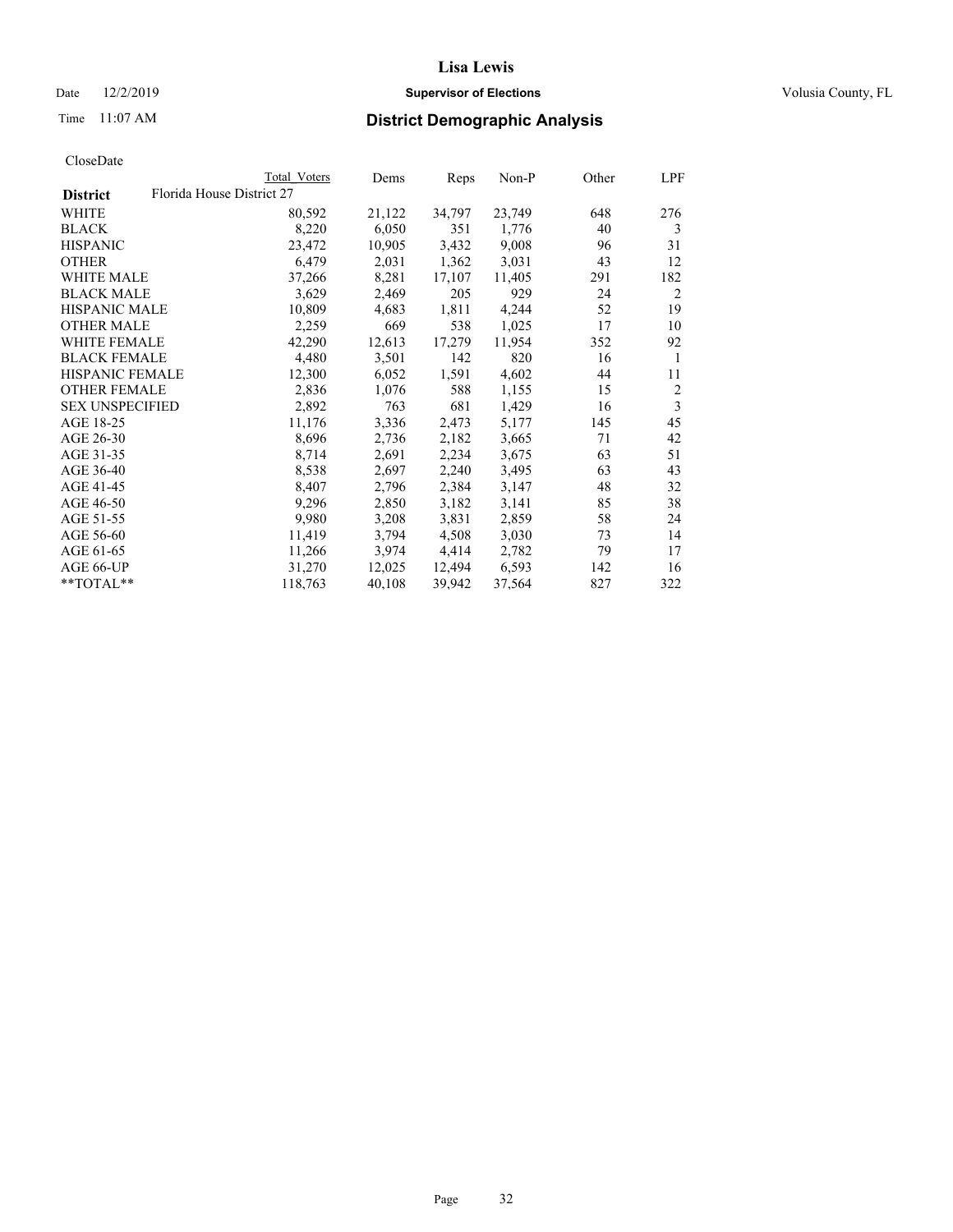## Date 12/2/2019 **Supervisor of Elections Supervisor of Elections** Volusia County, FL

# Time 11:07 AM **District Demographic Analysis**

|                        |                         | Total Voters | Dems   | Reps   | Non-P  | Other | LPF            |
|------------------------|-------------------------|--------------|--------|--------|--------|-------|----------------|
| <b>District</b>        | School Board District 1 |              |        |        |        |       |                |
| WHITE                  |                         | 62,327       | 16,540 | 28,492 | 16,526 | 517   | 252            |
| <b>BLACK</b>           |                         | 5,927        | 4,606  | 198    | 1,095  | 25    | 3              |
| <b>HISPANIC</b>        |                         | 7,938        | 3,359  | 1,439  | 3,074  | 49    | 17             |
| <b>OTHER</b>           |                         | 4,373        | 1,367  | 1,012  | 1,957  | 29    | 8              |
| WHITE MALE             |                         | 28,472       | 6,255  | 13,832 | 7,974  | 241   | 170            |
| <b>BLACK MALE</b>      |                         | 2,396        | 1,743  | 98     | 539    | 14    | 2              |
| <b>HISPANIC MALE</b>   |                         | 3,456        | 1,350  | 718    | 1,354  | 23    | 11             |
| <b>OTHER MALE</b>      |                         | 1,559        | 488    | 392    | 662    | 12    | 5              |
| WHITE FEMALE           |                         | 33,116       | 10,124 | 14,357 | 8,285  | 272   | 78             |
| <b>BLACK FEMALE</b>    |                         | 3,427        | 2,788  | 94     | 533    | 11    | 1              |
| <b>HISPANIC FEMALE</b> |                         | 4,345        | 1,946  | 710    | 1,658  | 25    | 6              |
| <b>OTHER FEMALE</b>    |                         | 1,854        | 669    | 416    | 753    | 14    | $\mathfrak{2}$ |
| <b>SEX UNSPECIFIED</b> |                         | 1,939        | 509    | 523    | 894    | 8     | 5              |
| AGE 18-25              |                         | 7,741        | 2,336  | 2,030  | 3,232  | 94    | 49             |
| AGE 26-30              |                         | 5,562        | 1,691  | 1,618  | 2,178  | 44    | 31             |
| AGE 31-35              |                         | 5,407        | 1,619  | 1,594  | 2,111  | 43    | 40             |
| AGE 36-40              |                         | 5,435        | 1,632  | 1,710  | 2,016  | 40    | 37             |
| AGE 41-45              |                         | 5,134        | 1,559  | 1,730  | 1,770  | 48    | 27             |
| AGE 46-50              |                         | 5,836        | 1,687  | 2,258  | 1,811  | 59    | 21             |
| AGE 51-55              |                         | 6,376        | 1,848  | 2,812  | 1,648  | 45    | 23             |
| AGE 56-60              |                         | 7,392        | 2,281  | 3,309  | 1,736  | 53    | 13             |
| AGE 61-65              |                         | 7,542        | 2,548  | 3,284  | 1,646  | 53    | 11             |
| AGE 66-UP              |                         | 24,139       | 8,670  | 10,796 | 4,504  | 141   | 28             |
| $*$ $TOTAL**$          |                         | 80,565       | 25,872 | 31,141 | 22,652 | 620   | 280            |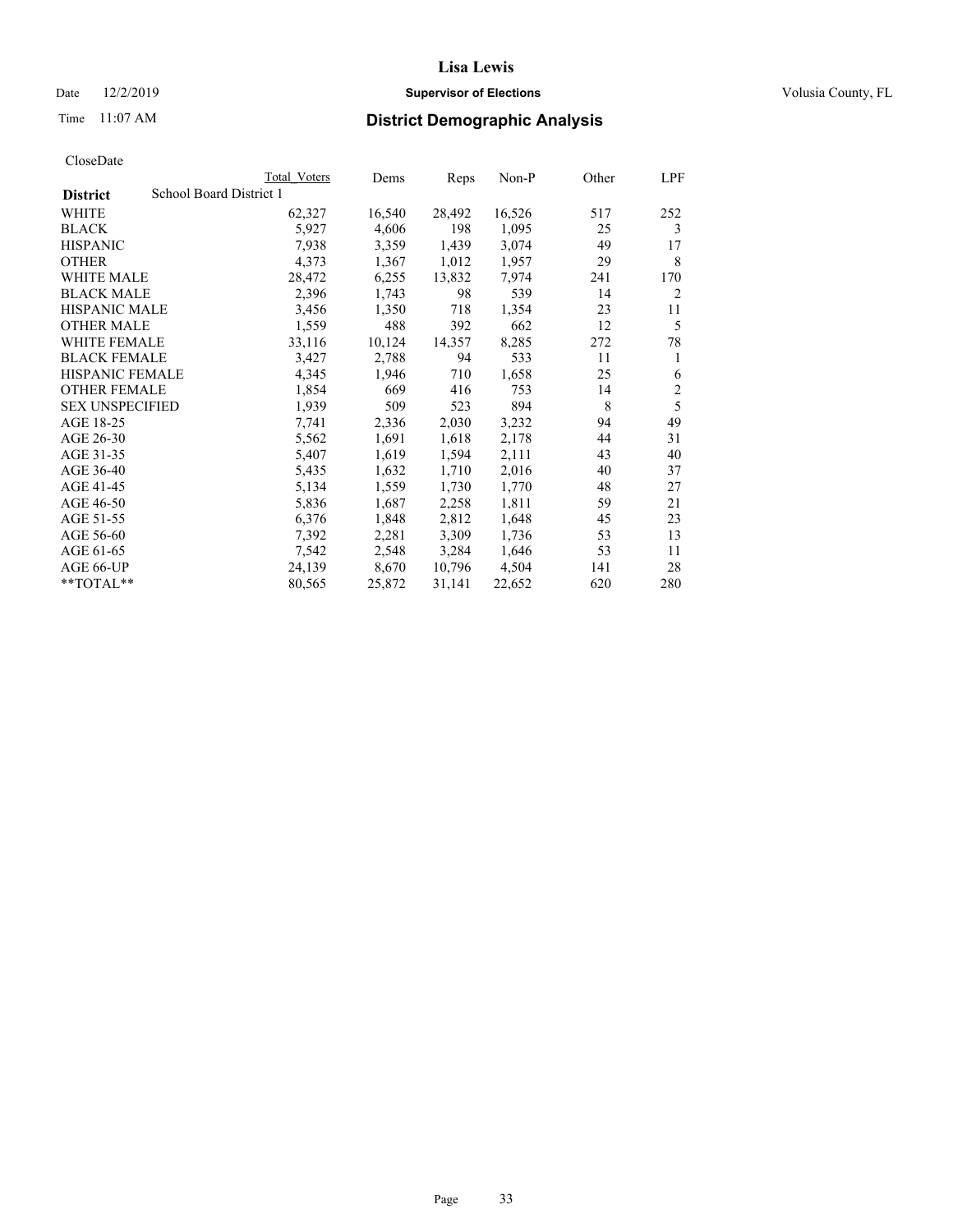## Date 12/2/2019 **Supervisor of Elections Supervisor of Elections** Volusia County, FL

# Time 11:07 AM **District Demographic Analysis**

|                        |                         | Total Voters | Dems   | Reps   | Non-P  | Other | LPF            |
|------------------------|-------------------------|--------------|--------|--------|--------|-------|----------------|
| <b>District</b>        | School Board District 2 |              |        |        |        |       |                |
| WHITE                  |                         | 52,327       | 15,258 | 21,026 | 15,231 | 633   | 179            |
| <b>BLACK</b>           |                         | 13,349       | 10,570 | 361    | 2,367  | 46    | 5              |
| <b>HISPANIC</b>        |                         | 3,055        | 1,329  | 557    | 1,136  | 29    | 4              |
| <b>OTHER</b>           |                         | 4,531        | 1,547  | 829    | 2,092  | 52    | 11             |
| WHITE MALE             |                         | 24,531       | 6,027  | 10,567 | 7,512  | 307   | 118            |
| <b>BLACK MALE</b>      |                         | 5,101        | 3,784  | 192    | 1,098  | 27    | $\mathbf{0}$   |
| <b>HISPANIC MALE</b>   |                         | 1,390        | 534    | 294    | 540    | 20    | $\overline{2}$ |
| <b>OTHER MALE</b>      |                         | 1,586        | 521    | 353    | 688    | 19    | 5              |
| <b>WHITE FEMALE</b>    |                         | 27,098       | 9,052  | 10,214 | 7,448  | 324   | 60             |
| <b>BLACK FEMALE</b>    |                         | 7,941        | 6,554  | 166    | 1,198  | 19    | 4              |
| <b>HISPANIC FEMALE</b> |                         | 1,586        | 755    | 257    | 563    | 9     | $\overline{c}$ |
| <b>OTHER FEMALE</b>    |                         | 1,858        | 743    | 336    | 749    | 26    | 4              |
| <b>SEX UNSPECIFIED</b> |                         | 2,171        | 734    | 394    | 1,030  | 9     | 4              |
| AGE 18-25              |                         | 9,016        | 3,998  | 1,447  | 3,381  | 158   | 32             |
| AGE 26-30              |                         | 5,516        | 2,192  | 1,148  | 2,079  | 74    | 23             |
| AGE 31-35              |                         | 4,761        | 1,932  | 981    | 1,763  | 51    | 34             |
| AGE 36-40              |                         | 4,162        | 1,682  | 953    | 1,465  | 41    | 21             |
| AGE 41-45              |                         | 3,776        | 1,471  | 963    | 1,289  | 32    | 21             |
| AGE 46-50              |                         | 4,383        | 1,613  | 1,379  | 1,322  | 50    | 19             |
| AGE 51-55              |                         | 5,468        | 2,000  | 1,844  | 1,558  | 52    | 14             |
| AGE 56-60              |                         | 6,977        | 2,563  | 2,595  | 1,742  | 68    | 9              |
| AGE 61-65              |                         | 7,197        | 2,806  | 2,699  | 1,618  | 67    | 7              |
| AGE 66-UP              |                         | 22,005       | 8,447  | 8,764  | 4,608  | 167   | 19             |
| $*$ $TOTAL**$          |                         | 73,262       | 28,704 | 22,773 | 20,826 | 760   | 199            |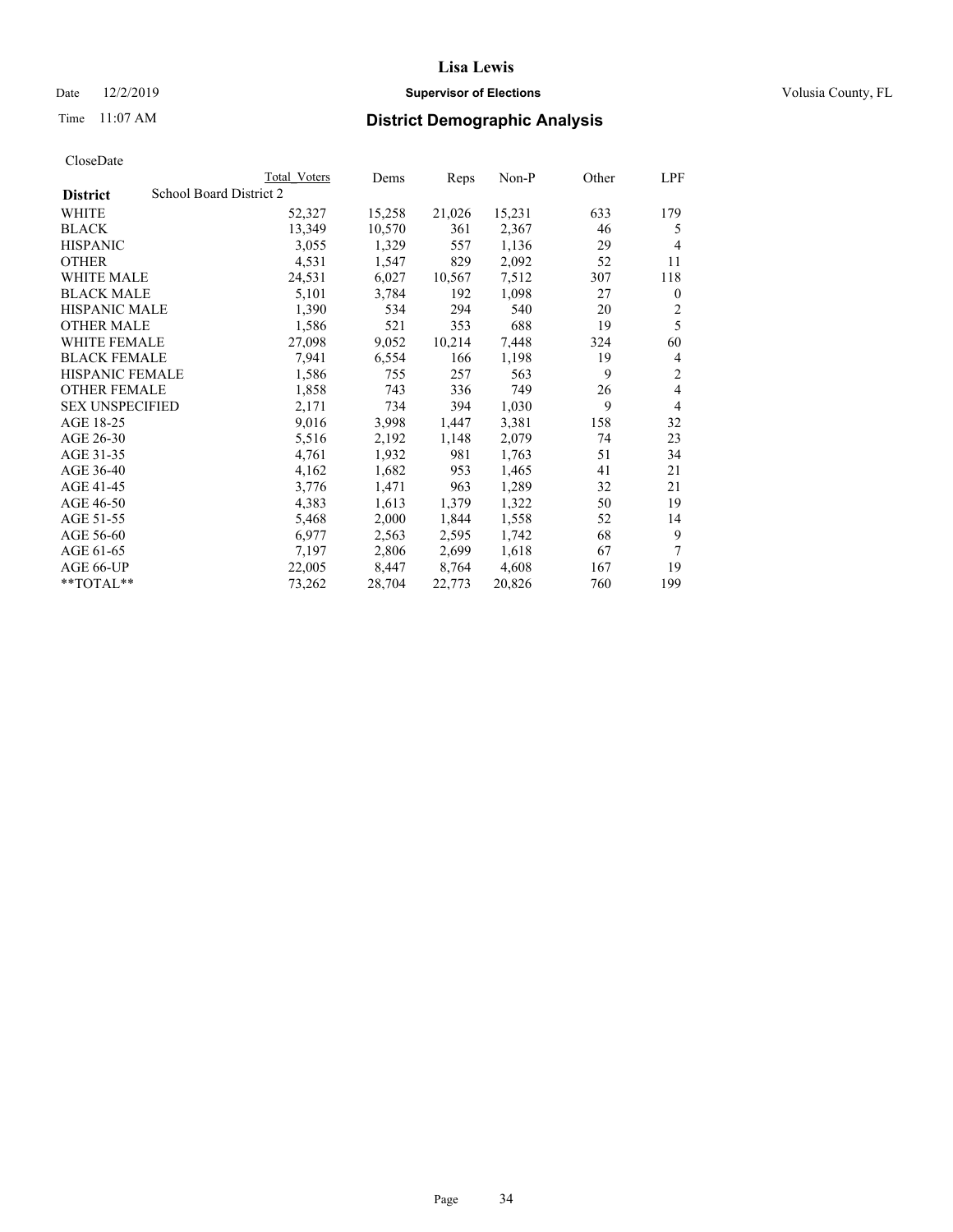## Date 12/2/2019 **Supervisor of Elections Supervisor of Elections** Volusia County, FL

# Time 11:07 AM **District Demographic Analysis**

|                        | Total Voters            | Dems   | Reps   | Non-P  | Other          | LPF            |
|------------------------|-------------------------|--------|--------|--------|----------------|----------------|
| <b>District</b>        | School Board District 3 |        |        |        |                |                |
| WHITE                  | 75,975                  | 20,621 | 33,439 | 20,869 | 830            | 216            |
| <b>BLACK</b>           | 2,267                   | 1,728  | 98     | 425    | 13             | 3              |
| <b>HISPANIC</b>        | 2,056                   | 699    | 551    | 782    | 18             | 6              |
| <b>OTHER</b>           | 3,373                   | 967    | 879    | 1,487  | 32             | 8              |
| WHITE MALE             | 35,224                  | 8,088  | 16,428 | 10,167 | 399            | 142            |
| <b>BLACK MALE</b>      | 1,016                   | 716    | 50     | 237    | 10             | 3              |
| <b>HISPANIC MALE</b>   | 924                     | 288    | 272    | 354    | 7              | 3              |
| <b>OTHER MALE</b>      | 1,237                   | 337    | 356    | 516    | 22             | 6              |
| <b>WHITE FEMALE</b>    | 39,897                  | 12,328 | 16,665 | 10,404 | 429            | 71             |
| <b>BLACK FEMALE</b>    | 1,218                   | 985    | 47     | 183    | 3              | $\mathbf{0}$   |
| <b>HISPANIC FEMALE</b> | 1,088                   | 398    | 267    | 409    | 11             | 3              |
| <b>OTHER FEMALE</b>    | 1,435                   | 501    | 405    | 517    | 10             | $\overline{c}$ |
| <b>SEX UNSPECIFIED</b> | 1,631                   | 374    | 477    | 775    | $\overline{2}$ | 3              |
| AGE 18-25              | 6,198                   | 1,609  | 1,887  | 2,525  | 146            | 31             |
| AGE 26-30              | 4,453                   | 1,184  | 1,418  | 1,762  | 65             | 24             |
| AGE 31-35              | 4,563                   | 1,253  | 1,431  | 1,780  | 61             | 38             |
| AGE 36-40              | 4,615                   | 1,218  | 1,547  | 1,779  | 47             | 24             |
| AGE 41-45              | 4,687                   | 1,189  | 1,768  | 1,651  | 54             | 25             |
| AGE 46-50              | 5,640                   | 1,425  | 2,363  | 1,768  | 62             | 22             |
| AGE 51-55              | 6,359                   | 1,558  | 2,931  | 1,783  | 69             | 18             |
| AGE 56-60              | 8,385                   | 2,255  | 3,943  | 2,089  | 82             | 16             |
| AGE 61-65              | 9,056                   | 2,825  | 3,967  | 2,158  | 91             | 15             |
| AGE 66-UP              | 29,715                  | 9,499  | 13,712 | 6,268  | 216            | 20             |
| $*$ TOTAL $*$          | 83,671                  | 24,015 | 34,967 | 23,563 | 893            | 233            |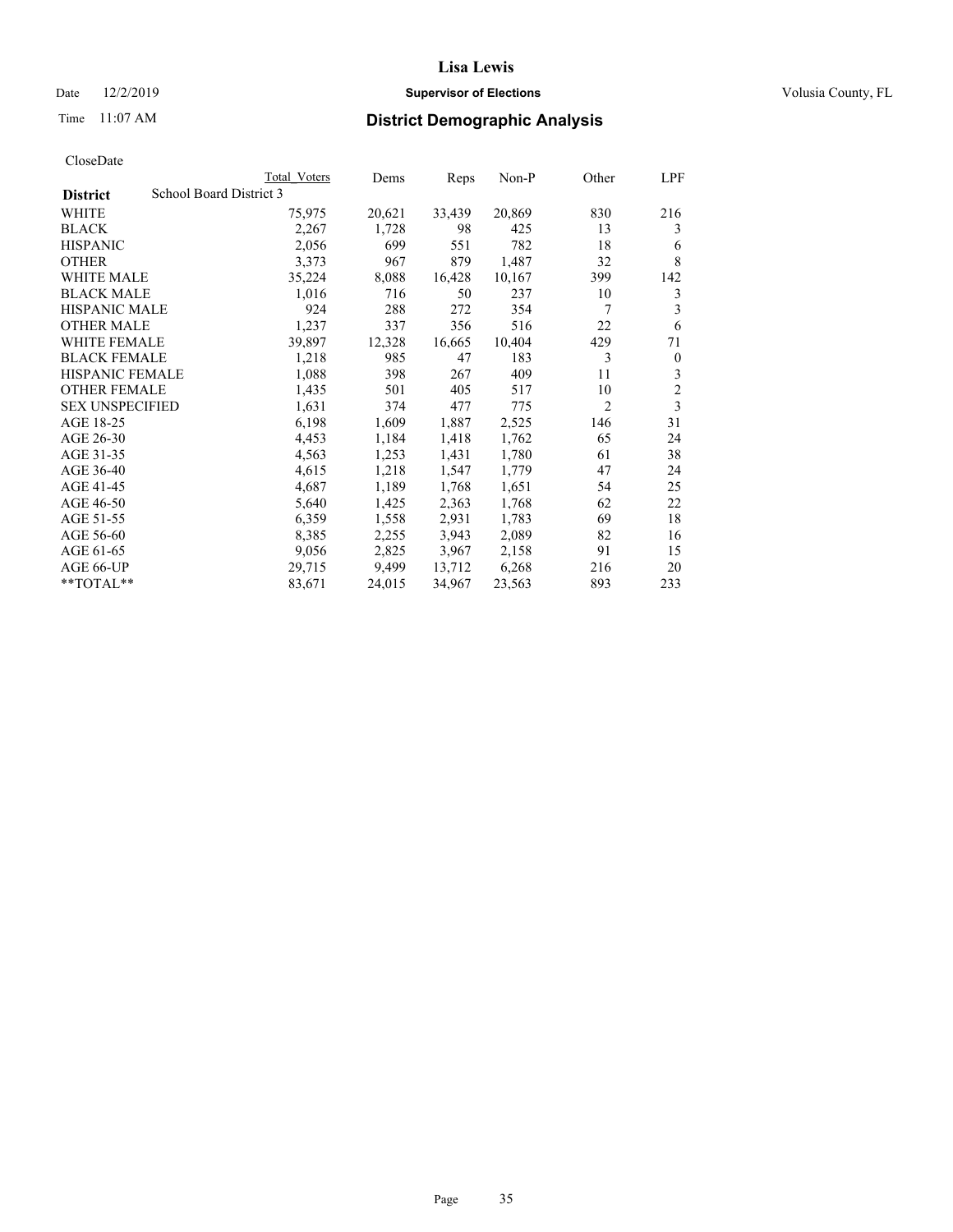## Date 12/2/2019 **Supervisor of Elections Supervisor of Elections** Volusia County, FL

# Time 11:07 AM **District Demographic Analysis**

|                        |                         | Total Voters | Dems   | Reps   | Non-P  | Other | LPF            |
|------------------------|-------------------------|--------------|--------|--------|--------|-------|----------------|
| <b>District</b>        | School Board District 4 |              |        |        |        |       |                |
| WHITE                  |                         | 64,174       | 18,160 | 27,809 | 17,398 | 615   | 192            |
| <b>BLACK</b>           |                         | 6,051        | 4,673  | 221    | 1,118  | 34    | 5              |
| <b>HISPANIC</b>        |                         | 2,895        | 1,152  | 595    | 1,109  | 30    | 9              |
| <b>OTHER</b>           |                         | 4,123        | 1,255  | 971    | 1,855  | 35    | 7              |
| WHITE MALE             |                         | 29,483       | 7,018  | 13,596 | 8,443  | 296   | 130            |
| <b>BLACK MALE</b>      |                         | 2,468        | 1,742  | 125    | 577    | 20    | 4              |
| <b>HISPANIC MALE</b>   |                         | 1,293        | 468    | 300    | 502    | 17    | 6              |
| <b>OTHER MALE</b>      |                         | 1,488        | 420    | 377    | 670    | 17    | 4              |
| <b>WHITE FEMALE</b>    |                         | 33,986       | 10,988 | 13,935 | 8,683  | 318   | 62             |
| <b>BLACK FEMALE</b>    |                         | 3,482        | 2,854  | 91     | 522    | 14    | 1              |
| <b>HISPANIC FEMALE</b> |                         | 1,546        | 666    | 283    | 581    | 13    | 3              |
| <b>OTHER FEMALE</b>    |                         | 1,761        | 645    | 428    | 674    | 13    | 1              |
| <b>SEX UNSPECIFIED</b> |                         | 1,735        | 439    | 460    | 828    | 6     | $\overline{2}$ |
| AGE 18-25              |                         | 6,385        | 1,921  | 1,799  | 2,545  | 89    | 31             |
| AGE 26-30              |                         | 4,785        | 1,519  | 1,349  | 1,837  | 64    | 16             |
| AGE 31-35              |                         | 4,634        | 1,537  | 1,314  | 1,703  | 49    | 31             |
| AGE 36-40              |                         | 4,188        | 1,363  | 1,197  | 1,563  | 38    | 27             |
| AGE 41-45              |                         | 4,151        | 1,276  | 1,352  | 1,455  | 38    | 30             |
| AGE 46-50              |                         | 5,053        | 1,386  | 2,019  | 1,574  | 54    | 20             |
| AGE 51-55              |                         | 6,166        | 1,835  | 2,593  | 1,670  | 55    | 13             |
| AGE 56-60              |                         | 7,617        | 2,316  | 3,239  | 1,970  | 81    | 11             |
| AGE 61-65              |                         | 8,284        | 2,854  | 3,492  | 1,837  | 86    | 15             |
| AGE 66-UP              |                         | 25,980       | 9,233  | 11,242 | 5,326  | 160   | 19             |
| $*$ $TOTAL**$          |                         | 77,243       | 25,240 | 29,596 | 21,480 | 714   | 213            |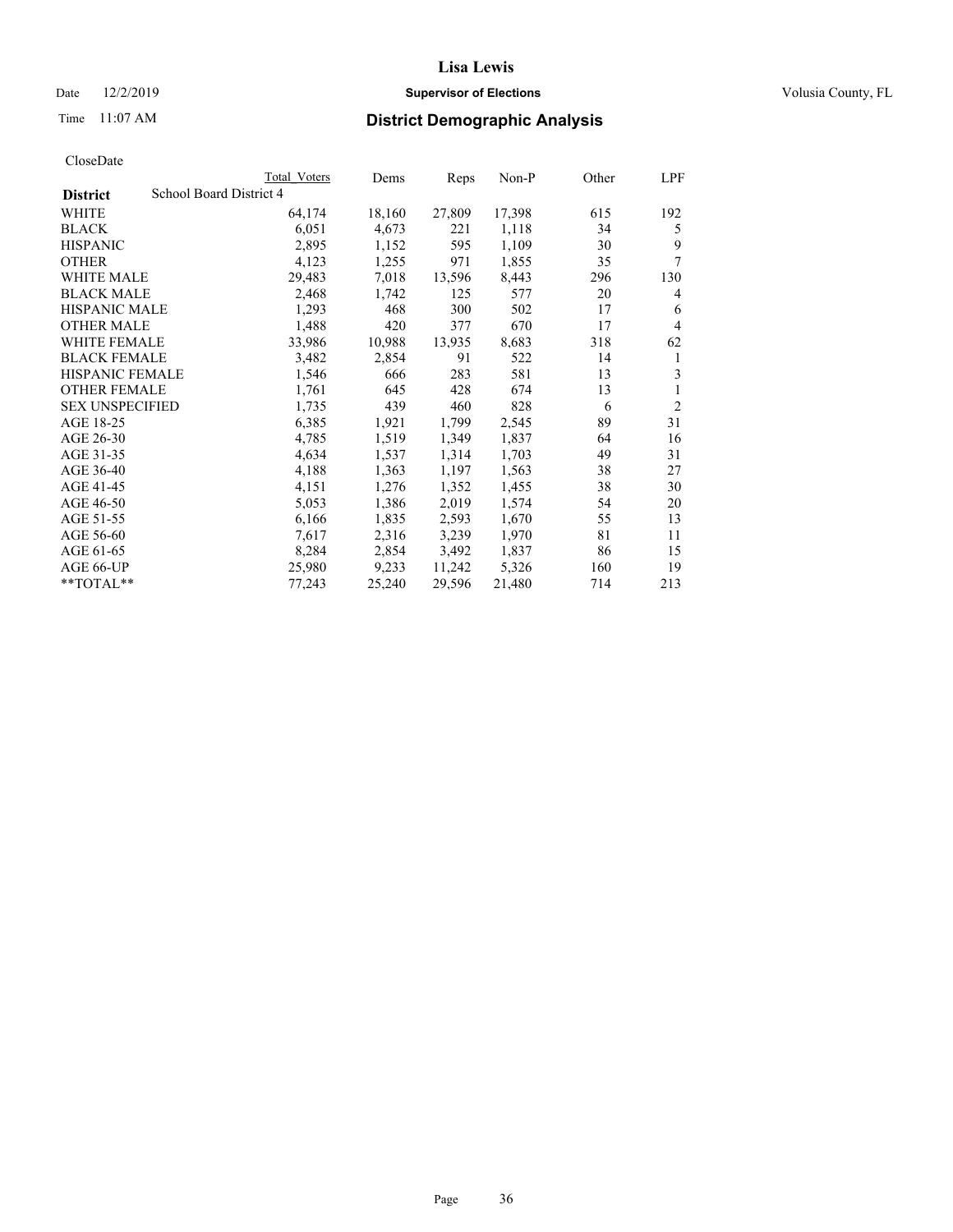## Date 12/2/2019 **Supervisor of Elections Supervisor of Elections** Volusia County, FL

# Time 11:07 AM **District Demographic Analysis**

|                        |                         | Total Voters | Dems   | Reps   | Non-P  | Other | LPF            |
|------------------------|-------------------------|--------------|--------|--------|--------|-------|----------------|
| <b>District</b>        | School Board District 5 |              |        |        |        |       |                |
| WHITE                  |                         | 41,094       | 10,790 | 17,158 | 12,687 | 305   | 154            |
| <b>BLACK</b>           |                         | 6,595        | 4,838  | 280    | 1,441  | 33    | 3              |
| <b>HISPANIC</b>        |                         | 20,113       | 9,512  | 2,753  | 7,752  | 71    | 25             |
| <b>OTHER</b>           |                         | 4,446        | 1,446  | 859    | 2,102  | 31    | 8              |
| WHITE MALE             |                         | 19,118       | 4,284  | 8,431  | 6,153  | 149   | 101            |
| <b>BLACK MALE</b>      |                         | 2,915        | 1,977  | 173    | 744    | 19    | 2              |
| <b>HISPANIC MALE</b>   |                         | 9,329        | 4,127  | 1,456  | 3,694  | 37    | 15             |
| <b>OTHER MALE</b>      |                         | 1,535        | 475    | 335    | 707    | 11    | 7              |
| WHITE FEMALE           |                         | 21,396       | 6,376  | 8,495  | 6,319  | 154   | 52             |
| <b>BLACK FEMALE</b>    |                         | 3,590        | 2,798  | 103    | 674    | 14    | 1              |
| <b>HISPANIC FEMALE</b> |                         | 10,473       | 5,240  | 1,272  | 3,918  | 34    | 9              |
| <b>OTHER FEMALE</b>    |                         | 1,962        | 765    | 376    | 810    | 10    | 1              |
| <b>SEX UNSPECIFIED</b> |                         | 1,929        | 543    | 409    | 963    | 12    | $\overline{2}$ |
| AGE 18-25              |                         | 7,683        | 2,425  | 1,501  | 3,645  | 86    | 26             |
| AGE 26-30              |                         | 6,022        | 2,017  | 1,316  | 2,616  | 43    | 30             |
| AGE 31-35              |                         | 6,046        | 2,010  | 1,384  | 2,579  | 44    | 29             |
| AGE 36-40              |                         | 5,858        | 2,015  | 1,353  | 2,421  | 45    | 24             |
| AGE 41-45              |                         | 5,686        | 2,057  | 1,406  | 2,177  | 30    | 16             |
| AGE 46-50              |                         | 6,040        | 2,068  | 1,866  | 2,034  | 51    | 21             |
| AGE 51-55              |                         | 6,336        | 2,253  | 2,181  | 1,861  | 25    | 16             |
| AGE 56-60              |                         | 6,927        | 2,504  | 2,499  | 1,888  | 27    | 9              |
| AGE 61-65              |                         | 6,441        | 2,523  | 2,279  | 1,594  | 34    | 11             |
| AGE 66-UP              |                         | 15,209       | 6,714  | 5,265  | 3,167  | 55    | 8              |
| $*$ $TOTAL**$          |                         | 72,248       | 26,586 | 21,050 | 23,982 | 440   | 190            |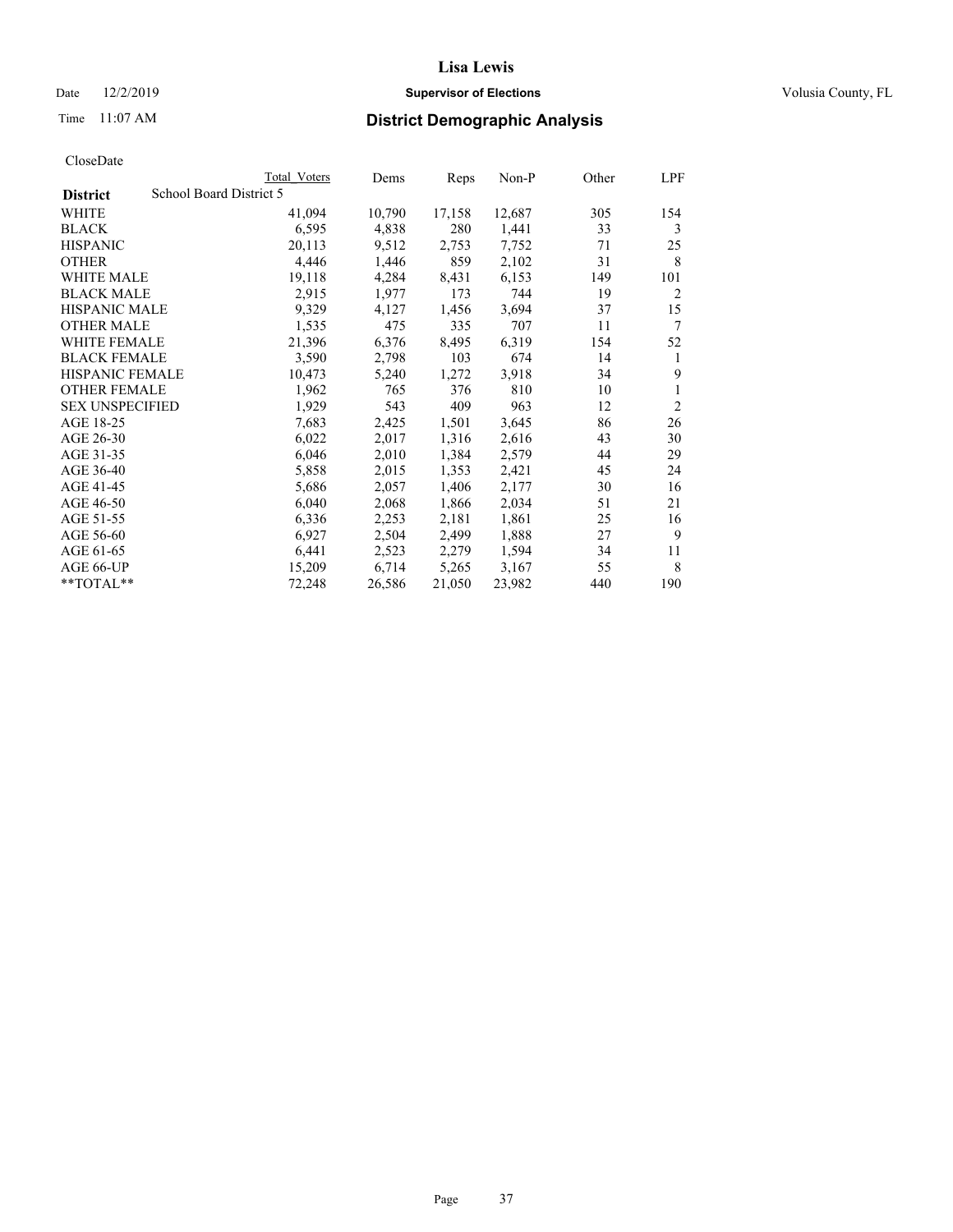## Date 12/2/2019 **Supervisor of Elections Supervisor of Elections** Volusia County, FL

# Time 11:07 AM **District Demographic Analysis**

|                                              | Total Voters | Dems   | Reps   | $Non-P$ | Other | LPF            |
|----------------------------------------------|--------------|--------|--------|---------|-------|----------------|
| Florida Senate District 7<br><b>District</b> |              |        |        |         |       |                |
| WHITE                                        | 107,643      | 30,613 | 46,026 | 29,537  | 1,117 | 350            |
| <b>BLACK</b>                                 | 18,911       | 14,910 | 537    | 3,381   | 75    | 8              |
| <b>HISPANIC</b>                              | 6,053        | 2,531  | 1,126  | 2,328   | 56    | 12             |
| <b>OTHER</b>                                 | 8,115        | 2,613  | 1,717  | 3,693   | 77    | 15             |
| WHITE MALE                                   | 50,033       | 11,978 | 22,776 | 14,504  | 535   | 240            |
| <b>BLACK MALE</b>                            | 7,391        | 5,420  | 294    | 1,628   | 45    | 4              |
| <b>HISPANIC MALE</b>                         | 2,731        | 1,033  | 572    | 1,085   | 34    | 7              |
| <b>OTHER MALE</b>                            | 2,841        | 872    | 681    | 1,247   | 35    | 6              |
| <b>WHITE FEMALE</b>                          | 56,337       | 18,347 | 22,766 | 14,536  | 579   | 109            |
| <b>BLACK FEMALE</b>                          | 11,120       | 9,185  | 235    | 1,666   | 30    | $\overline{4}$ |
| HISPANIC FEMALE                              | 3,187        | 1,440  | 536    | 1,184   | 22    | 5              |
| <b>OTHER FEMALE</b>                          | 3,380        | 1,289  | 737    | 1,317   | 32    | 5              |
| <b>SEX UNSPECIFIED</b>                       | 3,701        | 1,103  | 808    | 1,772   | 13    | 5              |
| AGE 18-25                                    | 14,739       | 5,689  | 3,143  | 5,641   | 206   | 60             |
| AGE 26-30                                    | 9,454        | 3,467  | 2,271  | 3,559   | 119   | 38             |
| AGE 31-35                                    | 8,713        | 3,224  | 2,169  | 3,173   | 90    | 57             |
| AGE 36-40                                    | 7,759        | 2,855  | 2,007  | 2,787   | 68    | 42             |
| AGE 41-45                                    | 7,455        | 2,606  | 2,206  | 2,531   | 64    | 48             |
| AGE 46-50                                    | 8,879        | 2,803  | 3,231  | 2,715   | 96    | 34             |
| AGE 51-55                                    | 10,957       | 3,588  | 4,261  | 2,974   | 106   | 28             |
| AGE 56-60                                    | 13,557       | 4,536  | 5,495  | 3,379   | 130   | 17             |
| AGE 61-65                                    | 14,504       | 5,307  | 5,836  | 3,197   | 142   | 22             |
| AGE 66-UP                                    | 44,704       | 16,592 | 18,787 | 8,982   | 304   | 39             |
| $*$ $TOTAL**$                                | 140,722      | 50,667 | 49,406 | 38,939  | 1,325 | 385            |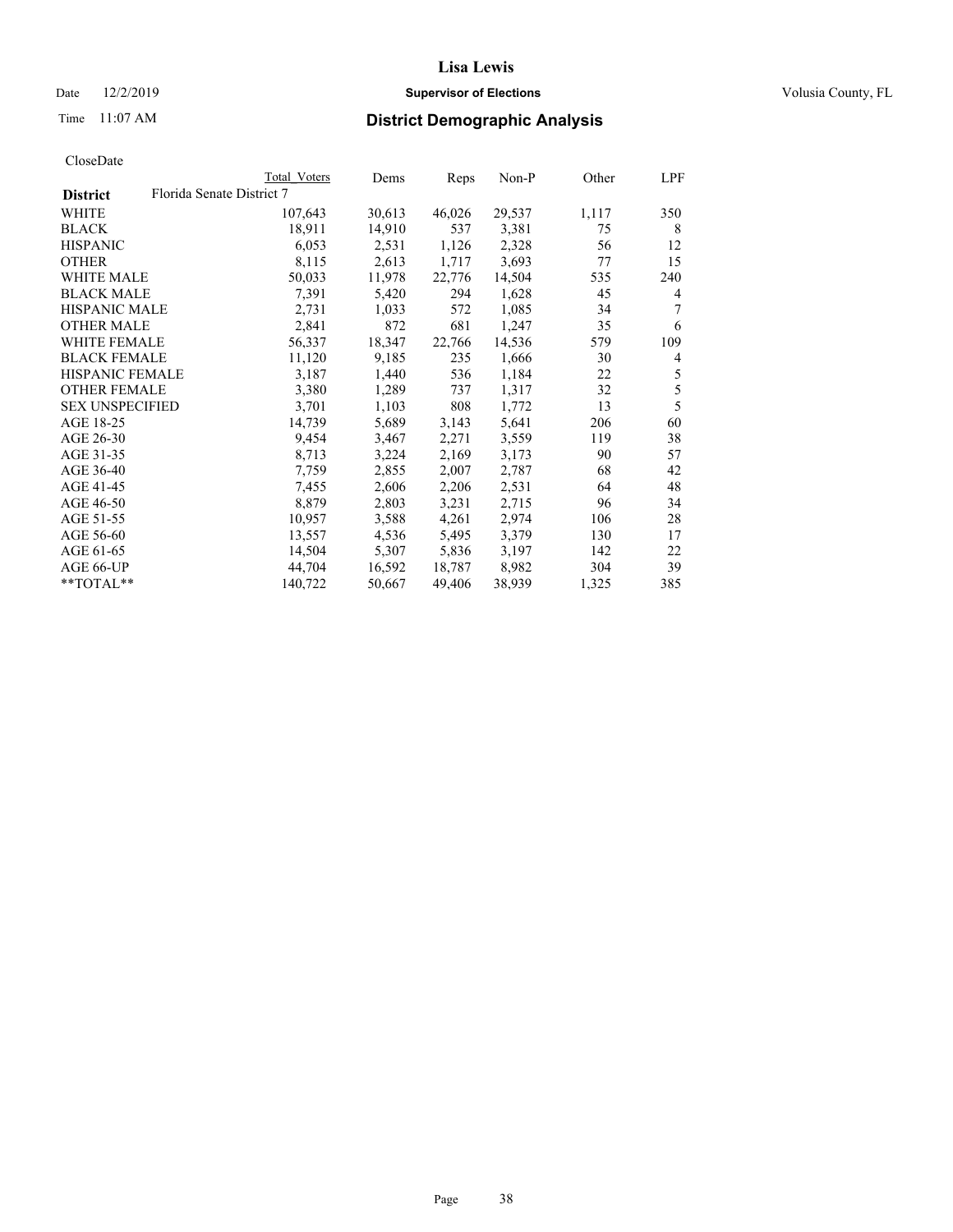## Date 12/2/2019 **Supervisor of Elections Supervisor of Elections** Volusia County, FL

# Time 11:07 AM **District Demographic Analysis**

|                        |                           | Total Voters | Dems   | Reps   | Non-P  | Other | LPF            |
|------------------------|---------------------------|--------------|--------|--------|--------|-------|----------------|
| <b>District</b>        | Florida Senate District 9 |              |        |        |        |       |                |
| WHITE                  |                           | 27,858       | 6,777  | 13,031 | 7,744  | 204   | 102            |
| <b>BLACK</b>           |                           | 1,665        | 1,234  | 69     | 353    | 9     | $\mathbf{0}$   |
| <b>HISPANIC</b>        |                           | 4,294        | 1,831  | 802    | 1,633  | 22    | 6              |
| <b>OTHER</b>           |                           | 1,942        | 561    | 491    | 875    | 10    | 5              |
| WHITE MALE             |                           | 12,822       | 2,568  | 6,369  | 3,715  | 97    | 73             |
| <b>BLACK MALE</b>      |                           | 712          | 482    | 36     | 189    | 5     | $\overline{0}$ |
| <b>HISPANIC MALE</b>   |                           | 1,921        | 760    | 427    | 716    | 14    | 4              |
| <b>OTHER MALE</b>      |                           | 675          | 197    | 182    | 287    | 4     | 5              |
| WHITE FEMALE           |                           | 14,674       | 4,138  | 6,514  | 3,890  | 104   | 28             |
| <b>BLACK FEMALE</b>    |                           | 929          | 735    | 33     | 157    | 4     | $\mathbf{0}$   |
| HISPANIC FEMALE        |                           | 2,302        | 1,041  | 368    | 883    | 8     | $\overline{2}$ |
| <b>OTHER FEMALE</b>    |                           | 838          | 301    | 208    | 324    | 5     | $\theta$       |
| <b>SEX UNSPECIFIED</b> |                           | 885          | 181    | 255    | 444    | 4     |                |
| AGE 18-25              |                           | 3,138        | 822    | 880    | 1,380  | 36    | 20             |
| AGE 26-30              |                           | 2,444        | 642    | 794    | 978    | 19    | 11             |
| AGE 31-35              |                           | 2,444        | 673    | 763    | 981    | 13    | 14             |
| AGE 36-40              |                           | 2,434        | 624    | 817    | 960    | 13    | 20             |
| AGE 41-45              |                           | 2,308        | 648    | 805    | 820    | 21    | 14             |
| AGE 46-50              |                           | 2,771        | 730    | 1,096  | 905    | 30    | 10             |
| AGE 51-55              |                           | 3,008        | 799    | 1,379  | 804    | 18    | 8              |
| AGE 56-60              |                           | 3,425        | 946    | 1,552  | 896    | 27    | 4              |
| AGE 61-65              |                           | 3,395        | 1,027  | 1,563  | 781    | 21    | 3              |
| AGE 66-UP              |                           | 10,391       | 3,491  | 4,744  | 2,100  | 47    | 9              |
| **TOTAL**              |                           | 35,759       | 10,403 | 14,393 | 10,605 | 245   | 113            |
|                        |                           |              |        |        |        |       |                |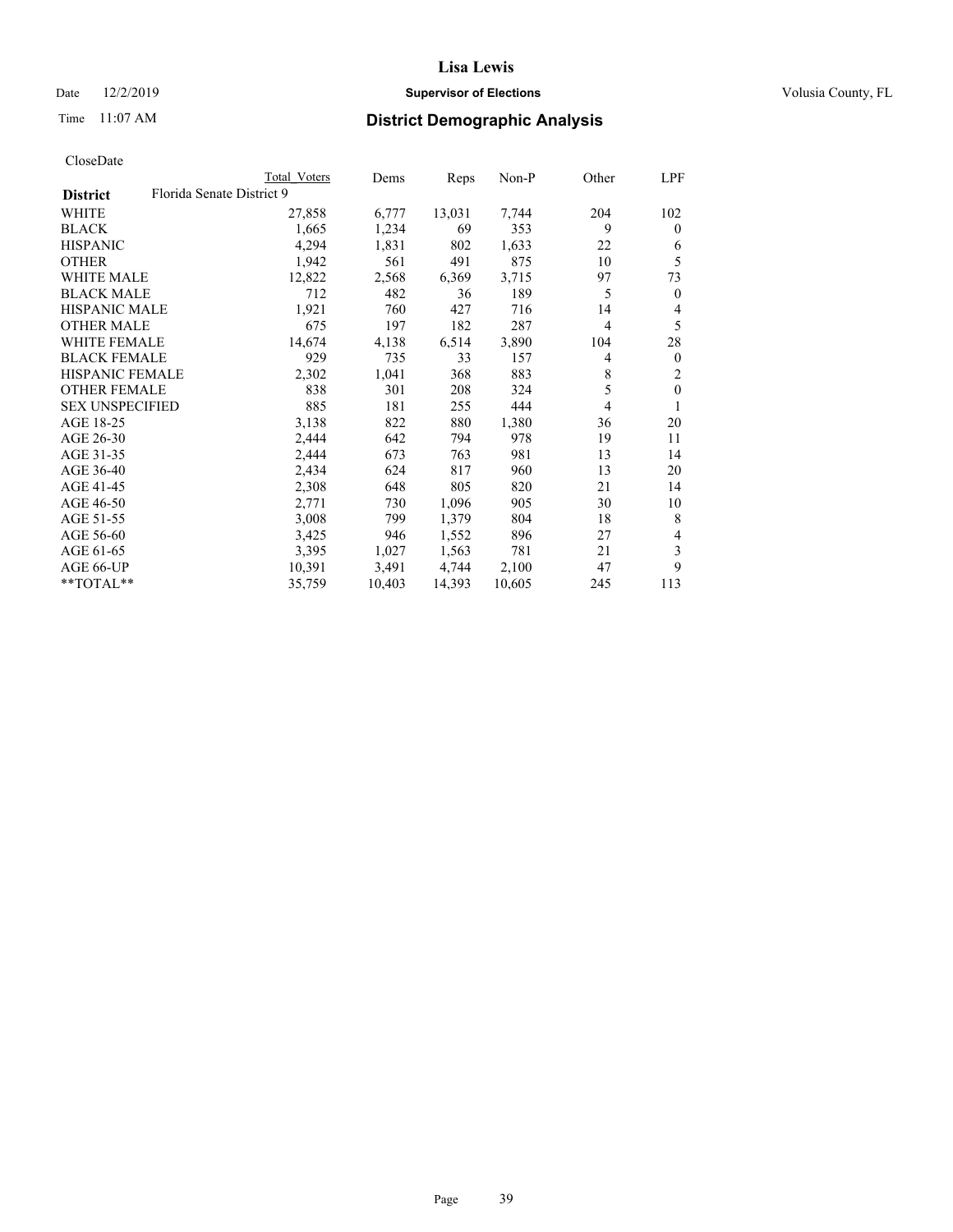## Date 12/2/2019 **Supervisor of Elections Supervisor of Elections** Volusia County, FL

| CloseDate |
|-----------|
|-----------|

|                        |                            | Total Voters | Dems   | Reps   | $Non-P$ | Other | LPF |
|------------------------|----------------------------|--------------|--------|--------|---------|-------|-----|
| <b>District</b>        | Florida Senate District 14 |              |        |        |         |       |     |
| WHITE                  |                            | 160,396      | 43,979 | 68,867 | 45,430  | 1,579 | 541 |
| <b>BLACK</b>           |                            | 13,613       | 10,271 | 552    | 2,712   | 67    | 11  |
| <b>HISPANIC</b>        |                            | 25,710       | 11,689 | 3,967  | 9,892   | 119   | 43  |
| <b>OTHER</b>           |                            | 10,789       | 3,408  | 2,342  | 4,925   | 92    | 22  |
| <b>WHITE MALE</b>      |                            | 73,973       | 17,126 | 33,709 | 22,030  | 760   | 348 |
| <b>BLACK MALE</b>      |                            | 5,793        | 4,060  | 308    | 1,378   | 40    | 7   |
| <b>HISPANIC MALE</b>   |                            | 11,740       | 4,974  | 2,041  | 4,643   | 56    | 26  |
| <b>OTHER MALE</b>      |                            | 3,889        | 1,172  | 950    | 1,709   | 42    | 16  |
| <b>WHITE FEMALE</b>    |                            | 84,482       | 26,383 | 34,386 | 22,713  | 814   | 186 |
| <b>BLACK FEMALE</b>    |                            | 7,609        | 6,059  | 233    | 1,287   | 27    | 3   |
| HISPANIC FEMALE        |                            | 13,549       | 6,524  | 1,885  | 5,062   | 62    | 16  |
| <b>OTHER FEMALE</b>    |                            | 4,652        | 1,733  | 1,016  | 1,862   | 36    | 5   |
| <b>SEX UNSPECIFIED</b> |                            | 4,819        | 1,315  | 1,200  | 2,274   | 20    | 10  |
| AGE 18-25              |                            | 19,146       | 5,778  | 4,641  | 8,307   | 331   | 89  |
| AGE 26-30              |                            | 14,440       | 4,494  | 3,784  | 5,935   | 152   | 75  |
| AGE 31-35              |                            | 14,254       | 4,454  | 3,772  | 5,782   | 145   | 101 |
| AGE 36-40              |                            | 14,065       | 4,431  | 3,936  | 5,497   | 130   | 71  |
| AGE 41-45              |                            | 13,671       | 4,298  | 4,208  | 4,991   | 117   | 57  |
| AGE 46-50              |                            | 15,302       | 4,646  | 5,558  | 4,889   | 150   | 59  |
| AGE 51-55              |                            | 16,740       | 5,107  | 6,721  | 4,742   | 122   | 48  |
| AGE 56-60              |                            | 20,316       | 6,437  | 8,538  | 5,150   | 154   | 37  |
| AGE 61-65              |                            | 20,621       | 7,222  | 8,322  | 4,875   | 168   | 34  |
| AGE 66-UP              |                            | 61,953       | 22,480 | 26,248 | 12,791  | 388   | 46  |
| $*$ $TOTAL**$          |                            | 210,508      | 69,347 | 75,728 | 62,959  | 1,857 | 617 |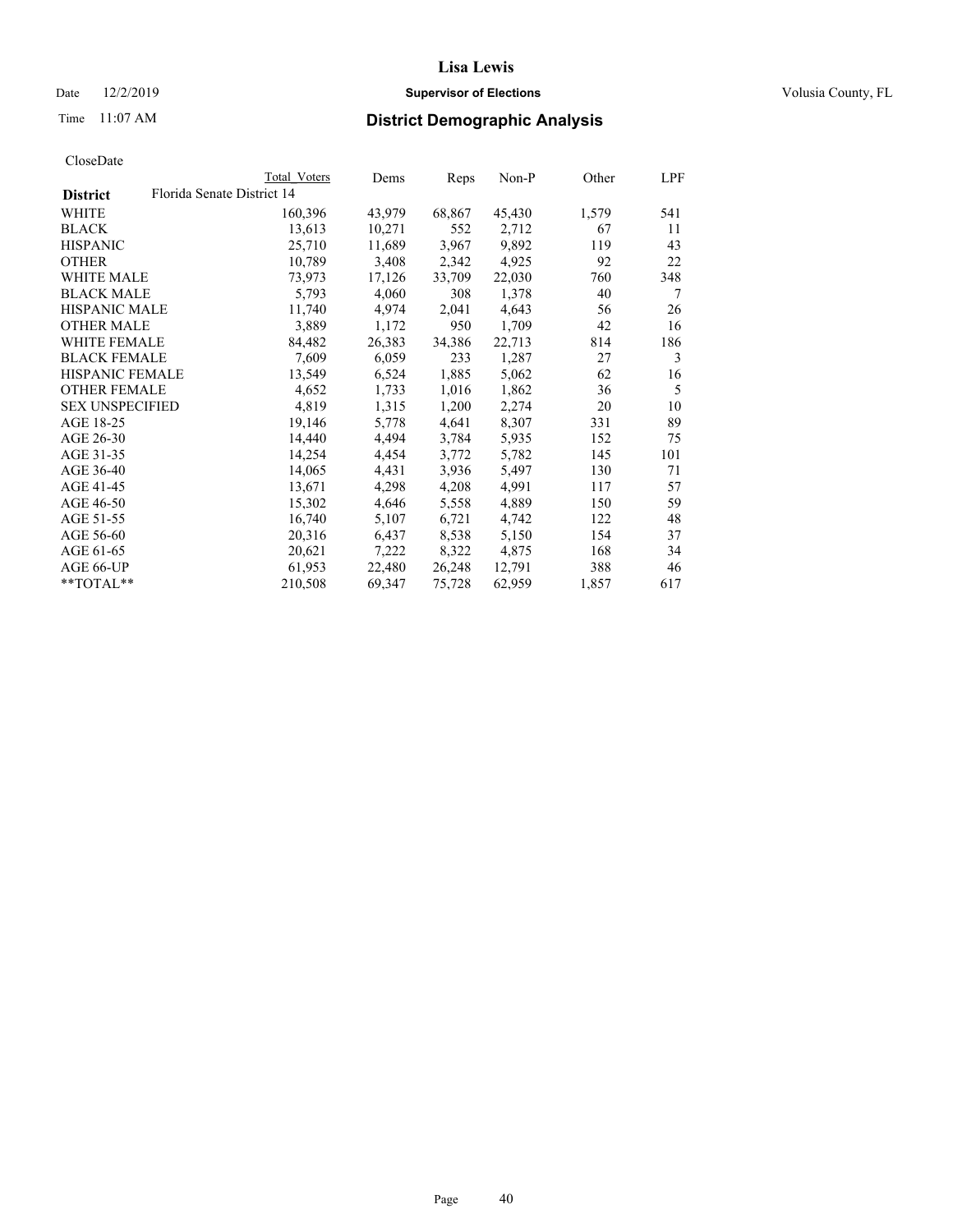## Date 12/2/2019 **Supervisor of Elections Supervisor of Elections** Volusia County, FL

# Time 11:07 AM **District Demographic Analysis**

|                        | Total Voters         | Dems  | Reps  | Non-P | Other          | LPF            |
|------------------------|----------------------|-------|-------|-------|----------------|----------------|
| <b>District</b>        | Daytona Beach Zone 1 |       |       |       |                |                |
| WHITE                  | 5,262                | 1,569 | 1,985 | 1,614 | 81             | 13             |
| <b>BLACK</b>           | 1,253                | 977   | 36    | 233   | 6              |                |
| <b>HISPANIC</b>        | 357                  | 155   | 55    | 140   | 7              | $\Omega$       |
| <b>OTHER</b>           | 501                  | 158   | 100   | 231   | 10             | $\overline{2}$ |
| <b>WHITE MALE</b>      | 2,577                | 643   | 1,054 | 828   | 43             | 9              |
| <b>BLACK MALE</b>      | 501                  | 363   | 20    | 114   | 4              | $\theta$       |
| <b>HISPANIC MALE</b>   | 172                  | 56    | 33    | 77    | 6              | $\theta$       |
| <b>OTHER MALE</b>      | 175                  | 55    | 37    | 80    | 3              | $\theta$       |
| <b>WHITE FEMALE</b>    | 2,607                | 903   | 909   | 753   | 38             | 4              |
| <b>BLACK FEMALE</b>    | 740                  | 605   | 16    | 116   | $\overline{2}$ |                |
| <b>HISPANIC FEMALE</b> | 176                  | 95    | 22    | 58    | 1              | 0              |
| <b>OTHER FEMALE</b>    | 214                  | 81    | 43    | 84    | 5              |                |
| <b>SEX UNSPECIFIED</b> | 211                  | 58    | 42    | 108   | $\overline{2}$ |                |
| AGE 18-25              | 942                  | 359   | 170   | 385   | 25             | 3              |
| AGE 26-30              | 621                  | 262   | 118   | 233   | 8              | $\theta$       |
| AGE 31-35              | 480                  | 182   | 96    | 192   | 6              | 4              |
| AGE 36-40              | 388                  | 173   | 82    | 129   | 4              | $\theta$       |
| AGE 41-45              | 407                  | 169   | 91    | 141   | 4              | 2              |
| AGE 46-50              | 476                  | 160   | 150   | 157   | 8              | 1              |
| AGE 51-55              | 628                  | 223   | 213   | 181   | 10             |                |
| AGE 56-60              | 665                  | 260   | 230   | 163   | 11             |                |
| AGE 61-65              | 719                  | 273   | 263   | 175   | 7              | 1              |
| AGE 66-UP              | 2,047                | 798   | 763   | 462   | 21             | 3              |
| **TOTAL**              | 7,373                | 2,859 | 2,176 | 2,218 | 104            | 16             |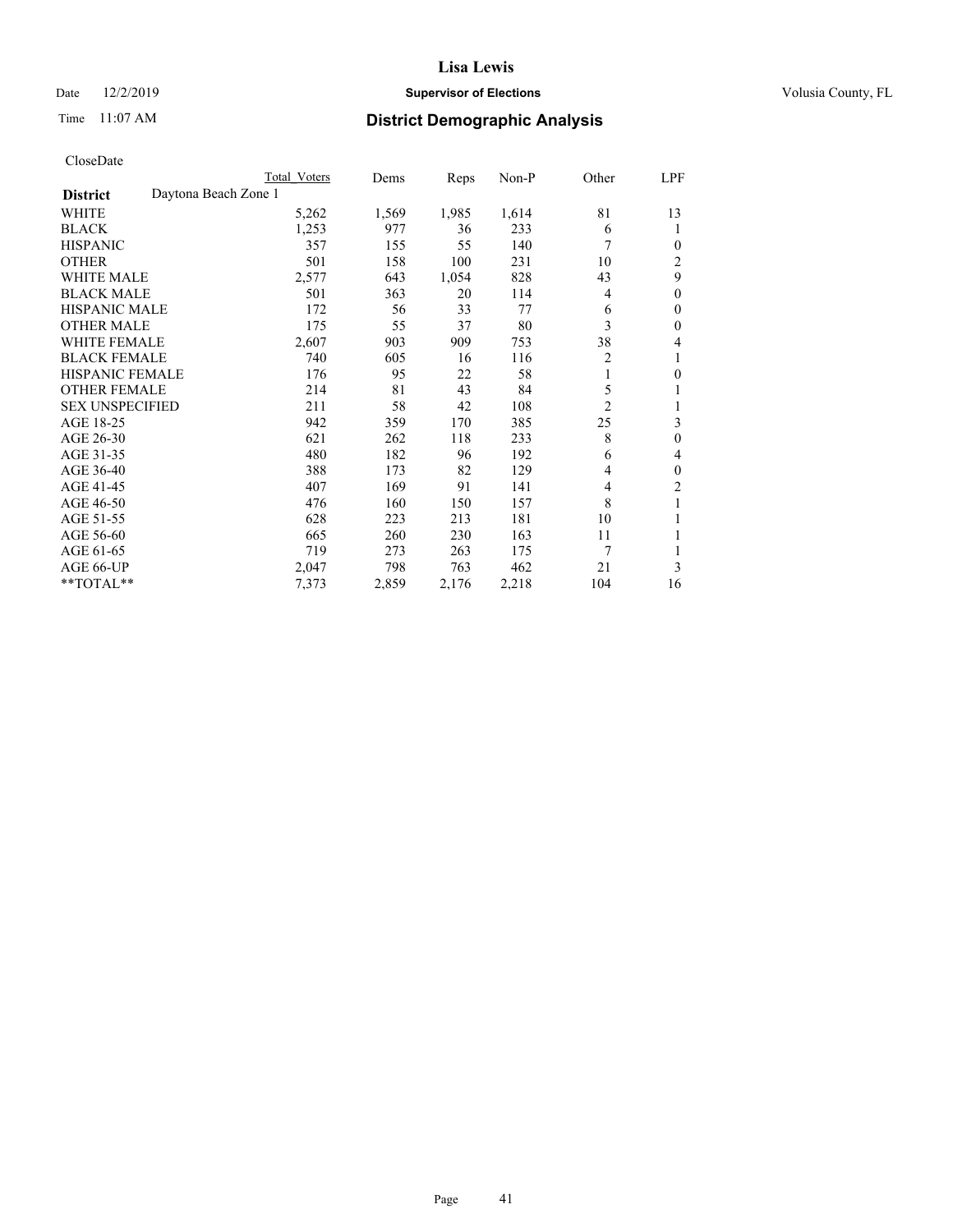## Date 12/2/2019 **Supervisor of Elections Supervisor of Elections** Volusia County, FL

# Time 11:07 AM **District Demographic Analysis**

|                        | Total Voters         | Dems  | Reps  | Non-P | Other          | LPF            |
|------------------------|----------------------|-------|-------|-------|----------------|----------------|
| <b>District</b>        | Daytona Beach Zone 2 |       |       |       |                |                |
| WHITE                  | 4,587                | 1,457 | 1,773 | 1,292 | 44             | 21             |
| <b>BLACK</b>           | 1,479                | 1,168 | 45    | 263   | 3              | $\mathbf{0}$   |
| <b>HISPANIC</b>        | 267                  | 121   | 40    | 106   | $\Omega$       | $\Omega$       |
| <b>OTHER</b>           | 406                  | 146   | 72    | 182   | 4              | $\overline{2}$ |
| <b>WHITE MALE</b>      | 2,243                | 637   | 919   | 654   | 18             | 15             |
| <b>BLACK MALE</b>      | 599                  | 436   | 25    | 136   | 2              | $\theta$       |
| <b>HISPANIC MALE</b>   | 115                  | 54    | 19    | 42    | $\theta$       | $\theta$       |
| <b>OTHER MALE</b>      | 138                  | 43    | 34    | 57    | $\overline{2}$ | $\overline{c}$ |
| <b>WHITE FEMALE</b>    | 2,293                | 801   | 838   | 622   | 26             | 6              |
| <b>BLACK FEMALE</b>    | 865                  | 720   | 20    | 124   |                | $\theta$       |
| <b>HISPANIC FEMALE</b> | 146                  | 63    | 20    | 63    | $\theta$       | $\theta$       |
| <b>OTHER FEMALE</b>    | 183                  | 84    | 29    | 68    | $\overline{2}$ | $\theta$       |
| <b>SEX UNSPECIFIED</b> | 157                  | 54    | 26    | 77    | $\mathbf{0}$   | $\theta$       |
| AGE 18-25              | 603                  | 245   | 101   | 249   | 7              |                |
| AGE 26-30              | 444                  | 203   | 84    | 150   | 3              | 4              |
| AGE 31-35              | 454                  | 218   | 76    | 153   | 3              | 4              |
| AGE 36-40              | 384                  | 181   | 80    | 116   | 5              | 2              |
| AGE 41-45              | 365                  | 147   | 86    | 125   | 3              | 4              |
| AGE 46-50              | 463                  | 189   | 130   | 134   | 8              | 2              |
| AGE 51-55              | 609                  | 208   | 203   | 192   | 6              | $\mathbf{0}$   |
| AGE 56-60              | 734                  | 290   | 256   | 184   | $\overline{c}$ | $\overline{c}$ |
| AGE 61-65              | 718                  | 332   | 225   | 157   | 3              | 1              |
| AGE 66-UP              | 1,965                | 879   | 689   | 383   | 11             | 3              |
| **TOTAL**              | 6,739                | 2,892 | 1,930 | 1,843 | 51             | 23             |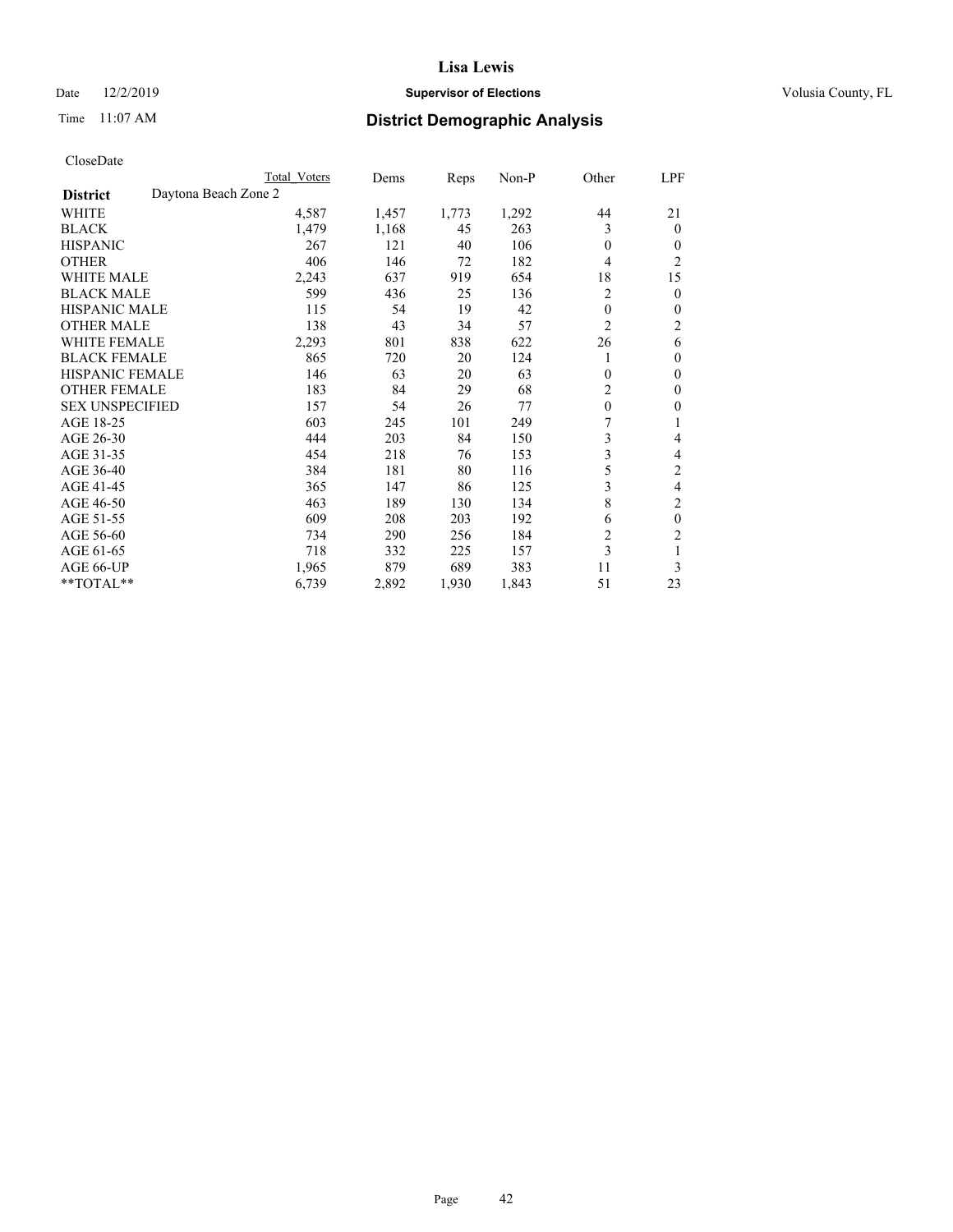## Date 12/2/2019 **Supervisor of Elections Supervisor of Elections** Volusia County, FL

# Time 11:07 AM **District Demographic Analysis**

|                        |                      | Total Voters | Dems  | Reps  | Non-P | Other    | LPF              |
|------------------------|----------------------|--------------|-------|-------|-------|----------|------------------|
| <b>District</b>        | Daytona Beach Zone 3 |              |       |       |       |          |                  |
| WHITE                  |                      | 4,013        | 1,282 | 1,402 | 1,257 | 53       | 19               |
| <b>BLACK</b>           |                      | 2,227        | 1,751 | 46    | 420   | 10       | $\mathbf{0}$     |
| <b>HISPANIC</b>        |                      | 332          | 176   | 52    | 100   | 3        | 1                |
| <b>OTHER</b>           |                      | 701          | 250   | 73    | 371   | 7        | $\theta$         |
| <b>WHITE MALE</b>      |                      | 2,037        | 552   | 774   | 677   | 21       | 13               |
| <b>BLACK MALE</b>      |                      | 837          | 634   | 23    | 174   | 6        | $\mathbf{0}$     |
| <b>HISPANIC MALE</b>   |                      | 152          | 72    | 29    | 50    |          | $\mathbf{0}$     |
| <b>OTHER MALE</b>      |                      | 220          | 89    | 37    | 91    | 3        | $\mathbf{0}$     |
| WHITE FEMALE           |                      | 1,939        | 723   | 613   | 565   | 32       | 6                |
| <b>BLACK FEMALE</b>    |                      | 1,266        | 1,028 | 23    | 211   | 4        | $\theta$         |
| <b>HISPANIC FEMALE</b> |                      | 169          | 97    | 23    | 46    | 2        | 1                |
| <b>OTHER FEMALE</b>    |                      | 230          | 86    | 23    | 117   | 4        | 0                |
| <b>SEX UNSPECIFIED</b> |                      | 423          | 178   | 28    | 217   | $\theta$ | $\boldsymbol{0}$ |
| AGE 18-25              |                      | 2,046        | 1,326 | 96    | 612   | 11       | 1                |
| AGE 26-30              |                      | 492          | 219   | 74    | 190   | 6        | 3                |
| AGE 31-35              |                      | 376          | 148   | 71    | 147   | 6        | 4                |
| AGE 36-40              |                      | 346          | 119   | 73    | 144   | 8        | 2                |
| AGE 41-45              |                      | 335          | 134   | 79    | 119   | 2        | 1                |
| AGE 46-50              |                      | 344          | 122   | 94    | 120   | 6        | 2                |
| AGE 51-55              |                      | 471          | 175   | 137   | 148   | 10       | 1                |
| AGE 56-60              |                      | 570          | 203   | 184   | 177   | 5        |                  |
| AGE 61-65              |                      | 622          | 267   | 207   | 136   | 10       | $\overline{2}$   |
| AGE 66-UP              |                      | 1,671        | 746   | 558   | 355   | 9        | 3                |
| **TOTAL**              |                      | 7,273        | 3,459 | 1,573 | 2,148 | 73       | 20               |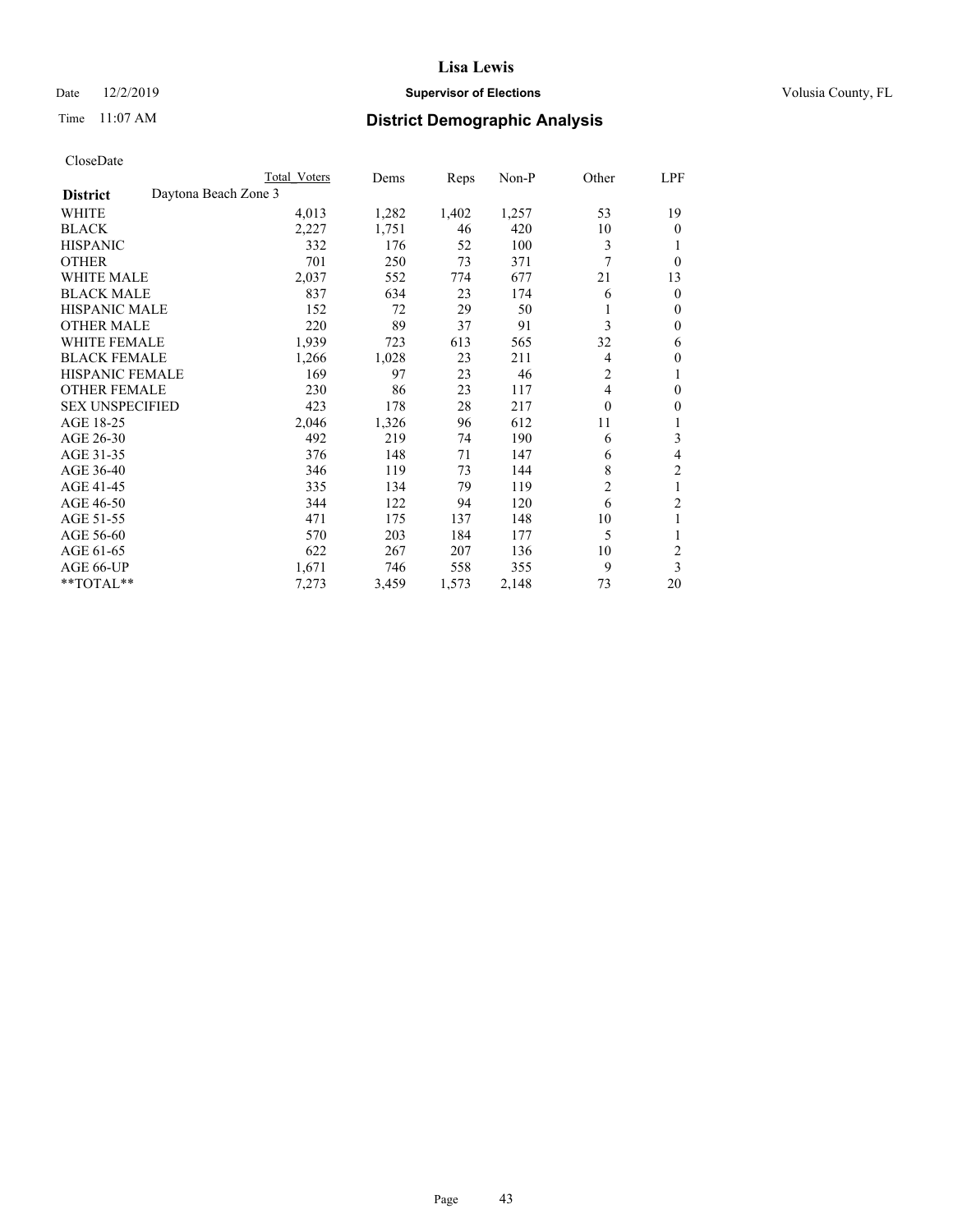## Date 12/2/2019 **Supervisor of Elections Supervisor of Elections** Volusia County, FL

# Time 11:07 AM **District Demographic Analysis**

|                        | Total Voters         | Dems  | Reps  | Non-P | Other          | LPF            |
|------------------------|----------------------|-------|-------|-------|----------------|----------------|
| <b>District</b>        | Daytona Beach Zone 4 |       |       |       |                |                |
| WHITE                  | 7,769                | 1,958 | 3,541 | 2,131 | 112            | 27             |
| <b>BLACK</b>           | 1,231                | 914   | 46    | 259   | 11             |                |
| <b>HISPANIC</b>        | 421                  | 169   | 91    | 153   | 8              | $\Omega$       |
| <b>OTHER</b>           | 670                  | 179   | 153   | 333   | 5              | 0              |
| <b>WHITE MALE</b>      | 3,633                | 732   | 1,719 | 1,106 | 58             | 18             |
| <b>BLACK MALE</b>      | 505                  | 329   | 31    | 136   | 8              | 1              |
| <b>HISPANIC MALE</b>   | 184                  | 69    | 49    | 64    | $\overline{2}$ | $\theta$       |
| <b>OTHER MALE</b>      | 243                  | 59    | 61    | 121   | $\overline{c}$ | $\mathbf{0}$   |
| <b>WHITE FEMALE</b>    | 4,062                | 1,203 | 1,798 | 999   | 53             | 9              |
| <b>BLACK FEMALE</b>    | 703                  | 564   | 14    | 122   | 3              | $\theta$       |
| <b>HISPANIC FEMALE</b> | 231                  | 98    | 42    | 85    | 6              | $\theta$       |
| <b>OTHER FEMALE</b>    | 313                  | 97    | 68    | 145   | 3              | $\theta$       |
| <b>SEX UNSPECIFIED</b> | 216                  | 69    | 48    | 98    |                | $\theta$       |
| AGE 18-25              | 960                  | 334   | 238   | 364   | 18             | 6              |
| AGE 26-30              | 827                  | 274   | 205   | 329   | 15             | 4              |
| AGE 31-35              | 666                  | 237   | 159   | 256   | 12             | $\overline{c}$ |
| AGE 36-40              | 558                  | 205   | 148   | 199   | 4              | 2              |
| AGE 41-45              | 498                  | 185   | 154   | 154   | 2              | 3              |
| AGE 46-50              | 587                  | 161   | 230   | 183   | 9              | 4              |
| AGE 51-55              | 647                  | 191   | 253   | 190   | 12             | 1              |
| AGE 56-60              | 880                  | 240   | 404   | 220   | 16             | $\theta$       |
| AGE 61-65              | 1,095                | 355   | 471   | 251   | 14             | 4              |
| AGE 66-UP              | 3,373                | 1,038 | 1,569 | 730   | 34             | $\overline{c}$ |
| **TOTAL**              | 10,091               | 3,220 | 3,831 | 2,876 | 136            | 28             |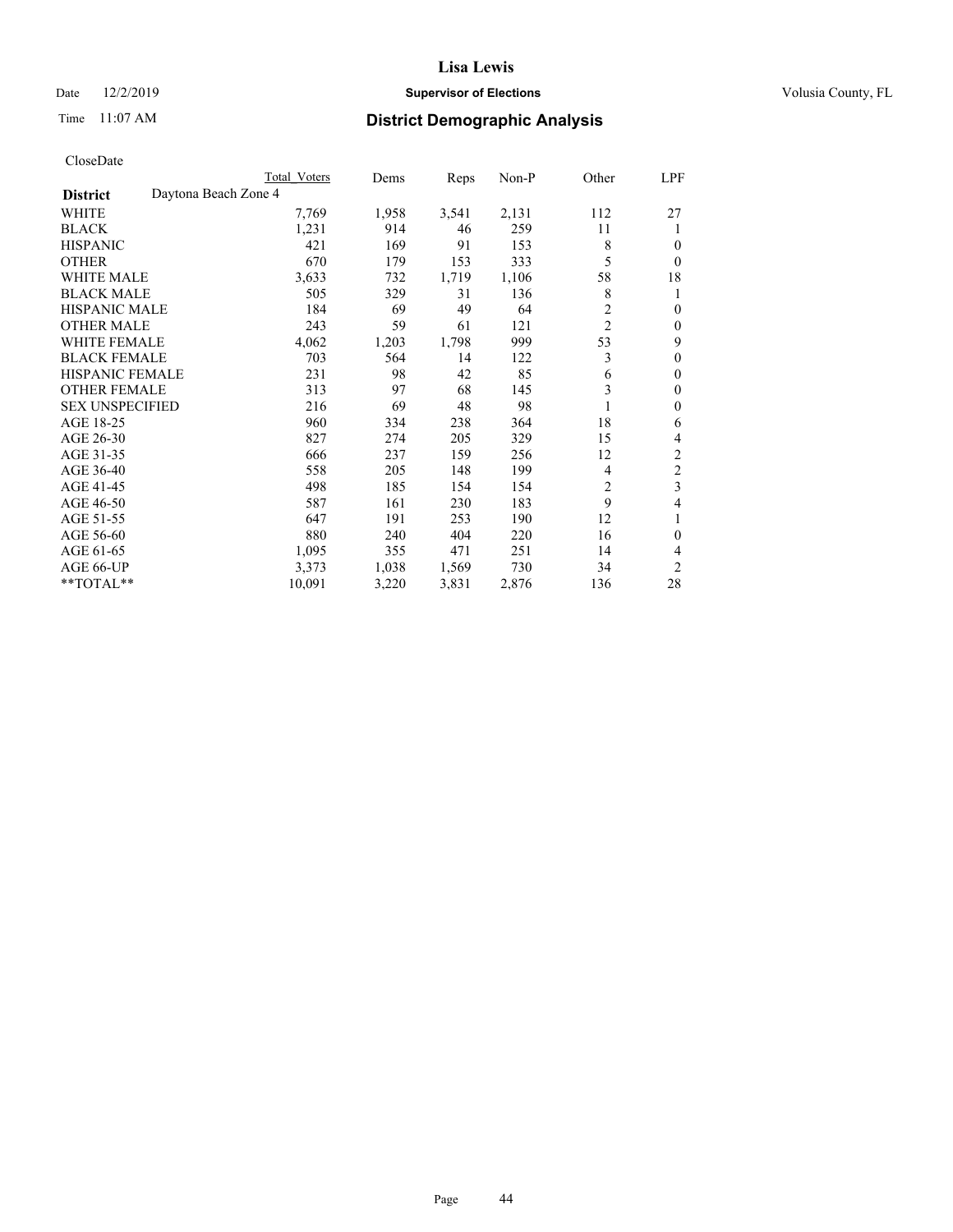## Date 12/2/2019 **Supervisor of Elections Supervisor of Elections** Volusia County, FL

# Time 11:07 AM **District Demographic Analysis**

| Total Voters | Dems                 | Reps  | $Non-P$ | Other          | LPF              |
|--------------|----------------------|-------|---------|----------------|------------------|
|              |                      |       |         |                |                  |
| 2,670        | 848                  | 944   | 825     | 40             | 13               |
| 4,442        | 3,678                | 98    | 655     | 10             | 1                |
| 420          | 184                  | 62    | 168     | 5              |                  |
| 542          | 251                  | 58    | 227     | 4              | $\overline{c}$   |
| 1,228        | 325                  | 492   | 389     | 14             | $\,$ 8 $\,$      |
| 1,667        | 1,293                | 57    | 309     | 8              | $\boldsymbol{0}$ |
| 192          | 75                   | 34    | 78      | 4              | 1                |
| 196          | 92                   | 21    | 81      | $\overline{c}$ | $\theta$         |
| 1,413        | 516                  | 444   | 422     | 26             | 5                |
| 2,712        | 2,336                | 39    | 334     | 2              | 1                |
| 223          | 107                  | 27    | 88      | 1              | 0                |
| 221          | 118                  | 21    | 80      |                | 1                |
| 222          | 99                   | 27    | 94      |                |                  |
| 1,239        | 670                  | 155   | 394     | 12             | 8                |
| 931          | 501                  | 124   | 293     | 13             | 0                |
| 745          | 429                  | 82    | 225     | 5              | 4                |
| 622          | 385                  | 71    | 163     |                | $\overline{2}$   |
| 549          | 331                  | 66    | 150     | 2              | $\theta$         |
| 569          | 348                  | 92    | 119     |                | $\overline{c}$   |
| 578          | 404                  | 68    | 103     | 3              | $\theta$         |
| 664          | 431                  | 107   | 123     | 3              | 0                |
| 629          | 420                  | 110   | 96      | $\overline{2}$ |                  |
| 1,548        | 1,042                | 287   | 209     | 10             | $\theta$         |
| 8,074        | 4,961                | 1,162 | 1,875   | 59             | 17               |
|              | Daytona Beach Zone 5 |       |         |                | $\,8\,$          |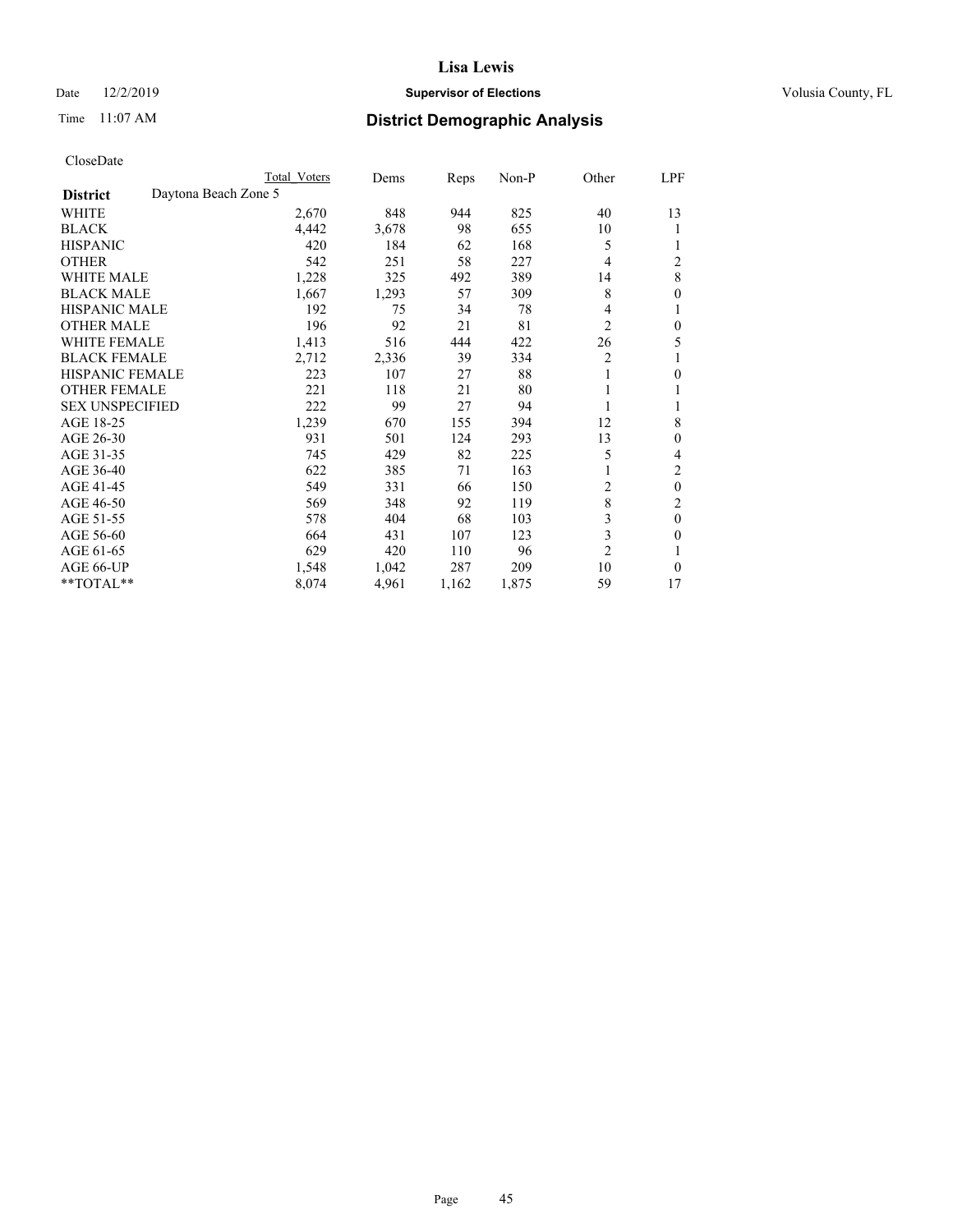## Date 12/2/2019 **Supervisor of Elections Supervisor of Elections** Volusia County, FL

# Time 11:07 AM **District Demographic Analysis**

|                        |                      | Total Voters | Dems  | Reps | Non-P | Other          | LPF            |
|------------------------|----------------------|--------------|-------|------|-------|----------------|----------------|
| <b>District</b>        | Daytona Beach Zone 6 |              |       |      |       |                |                |
| WHITE                  |                      | 1,508        | 474   | 473  | 540   | 13             | 8              |
| <b>BLACK</b>           |                      | 3,888        | 3,183 | 93   | 609   | 3              | $\theta$       |
| <b>HISPANIC</b>        |                      | 351          | 184   | 32   | 133   | $\overline{c}$ | $\theta$       |
| <b>OTHER</b>           |                      | 514          | 212   | 57   | 239   | 6              | $\Omega$       |
| WHITE MALE             |                      | 683          | 177   | 246  | 248   | 8              | 4              |
| <b>BLACK MALE</b>      |                      | 1,472        | 1,146 | 43   | 282   |                | $\theta$       |
| <b>HISPANIC MALE</b>   |                      | 171          | 82    | 16   | 71    | 2              | $\Omega$       |
| <b>OTHER MALE</b>      |                      | 162          | 67    | 28   | 63    | $\overline{4}$ | 0              |
| WHITE FEMALE           |                      | 733          | 283   | 193  | 248   | 5              | 4              |
| <b>BLACK FEMALE</b>    |                      | 2,325        | 1,964 | 49   | 310   | 2              | $\Omega$       |
| <b>HISPANIC FEMALE</b> |                      | 162          | 92    | 14   | 56    | $\theta$       | $\Omega$       |
| <b>OTHER FEMALE</b>    |                      | 165          | 97    | 11   | 56    | 1              | 0              |
| <b>SEX UNSPECIFIED</b> |                      | 388          | 145   | 55   | 187   |                | $\Omega$       |
| AGE 18-25              |                      | 1,421        | 733   | 152  | 524   | 10             | 2              |
| AGE 26-30              |                      | 609          | 399   | 34   | 174   | 2              | $\mathbf{0}$   |
| AGE 31-35              |                      | 553          | 346   | 53   | 150   | $\overline{c}$ | $\overline{c}$ |
| AGE 36-40              |                      | 466          | 298   | 44   | 122   |                |                |
| AGE 41-45              |                      | 406          | 263   | 32   | 111   | $\theta$       | $\Omega$       |
| AGE 46-50              |                      | 388          | 250   | 49   | 88    |                | $\theta$       |
| AGE 51-55              |                      | 446          | 304   | 51   | 87    | 2              | 2              |
| AGE 56-60              |                      | 491          | 328   | 67   | 95    | $\theta$       |                |
| AGE 61-65              |                      | 470          | 332   | 65   | 71    | $\overline{c}$ | $\theta$       |
| AGE 66-UP              |                      | 1,010        | 800   | 108  | 98    | 4              | $\Omega$       |
| **TOTAL**              |                      | 6,261        | 4,053 | 655  | 1,521 | 24             | 8              |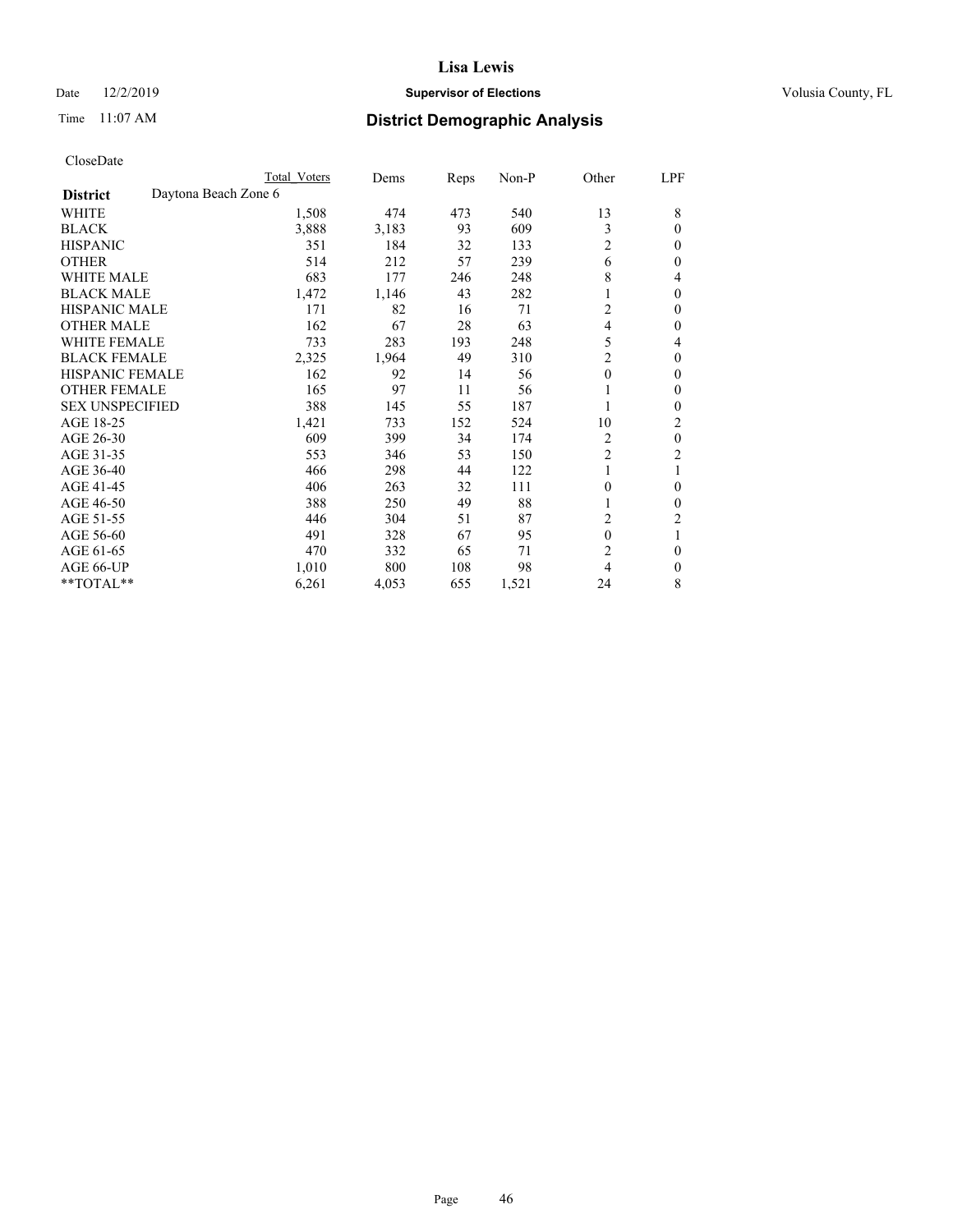## Date 12/2/2019 **Supervisor of Elections Supervisor of Elections** Volusia County, FL

# Time 11:07 AM **District Demographic Analysis**

|                        |                      | Total Voters | Dems  | Reps             | Non-P | Other          | LPF          |
|------------------------|----------------------|--------------|-------|------------------|-------|----------------|--------------|
| <b>District</b>        | Daytona Beach Shores |              |       |                  |       |                |              |
| WHITE                  |                      | 4,170        | 968   | 2,096            | 1,045 | 52             | 9            |
| <b>BLACK</b>           |                      | 72           | 45    | 2                | 22    | $\overline{2}$ |              |
| <b>HISPANIC</b>        |                      | 123          | 41    | 42               | 39    | 1              | 0            |
| <b>OTHER</b>           |                      | 268          | 78    | 81               | 106   | $\overline{2}$ |              |
| <b>WHITE MALE</b>      |                      | 1,963        | 392   | 1,005            | 529   | 31             | 6            |
| <b>BLACK MALE</b>      |                      | 30           | 15    | $\boldsymbol{0}$ | 14    |                | $\Omega$     |
| <b>HISPANIC MALE</b>   |                      | 55           | 12    | 21               | 21    |                | $\mathbf{0}$ |
| <b>OTHER MALE</b>      |                      | 107          | 33    | 34               | 40    | $\theta$       | $\mathbf{0}$ |
| WHITE FEMALE           |                      | 2,161        | 563   | 1,071            | 504   | 20             | 3            |
| <b>BLACK FEMALE</b>    |                      | 41           | 30    | $\overline{2}$   | 7     |                |              |
| <b>HISPANIC FEMALE</b> |                      | 67           | 29    | 20               | 18    | $\theta$       | 0            |
| <b>OTHER FEMALE</b>    |                      | 124          | 37    | 34               | 50    | 2              |              |
| <b>SEX UNSPECIFIED</b> |                      | 85           | 21    | 34               | 29    |                | $\theta$     |
| AGE 18-25              |                      | 157          | 41    | 52               | 56    | 8              | $\mathbf{0}$ |
| AGE 26-30              |                      | 106          | 24    | 37               | 41    |                | 3            |
| AGE 31-35              |                      | 114          | 28    | 38               | 44    |                | 3            |
| AGE 36-40              |                      | 114          | 25    | 40               | 49    | 0              | $\theta$     |
| AGE 41-45              |                      | 115          | 35    | 40               | 35    | 3              | 2            |
| AGE 46-50              |                      | 169          | 37    | 71               | 60    |                | $\theta$     |
| AGE 51-55              |                      | 288          | 71    | 121              | 93    | $\overline{2}$ |              |
| AGE 56-60              |                      | 448          | 92    | 241              | 109   | 6              | 0            |
| AGE 61-65              |                      | 585          | 130   | 292              | 151   | 11             |              |
| AGE 66-UP              |                      | 2,537        | 649   | 1,289            | 574   | 24             |              |
| **TOTAL**              |                      | 4,633        | 1,132 | 2,221            | 1,212 | 57             | 11           |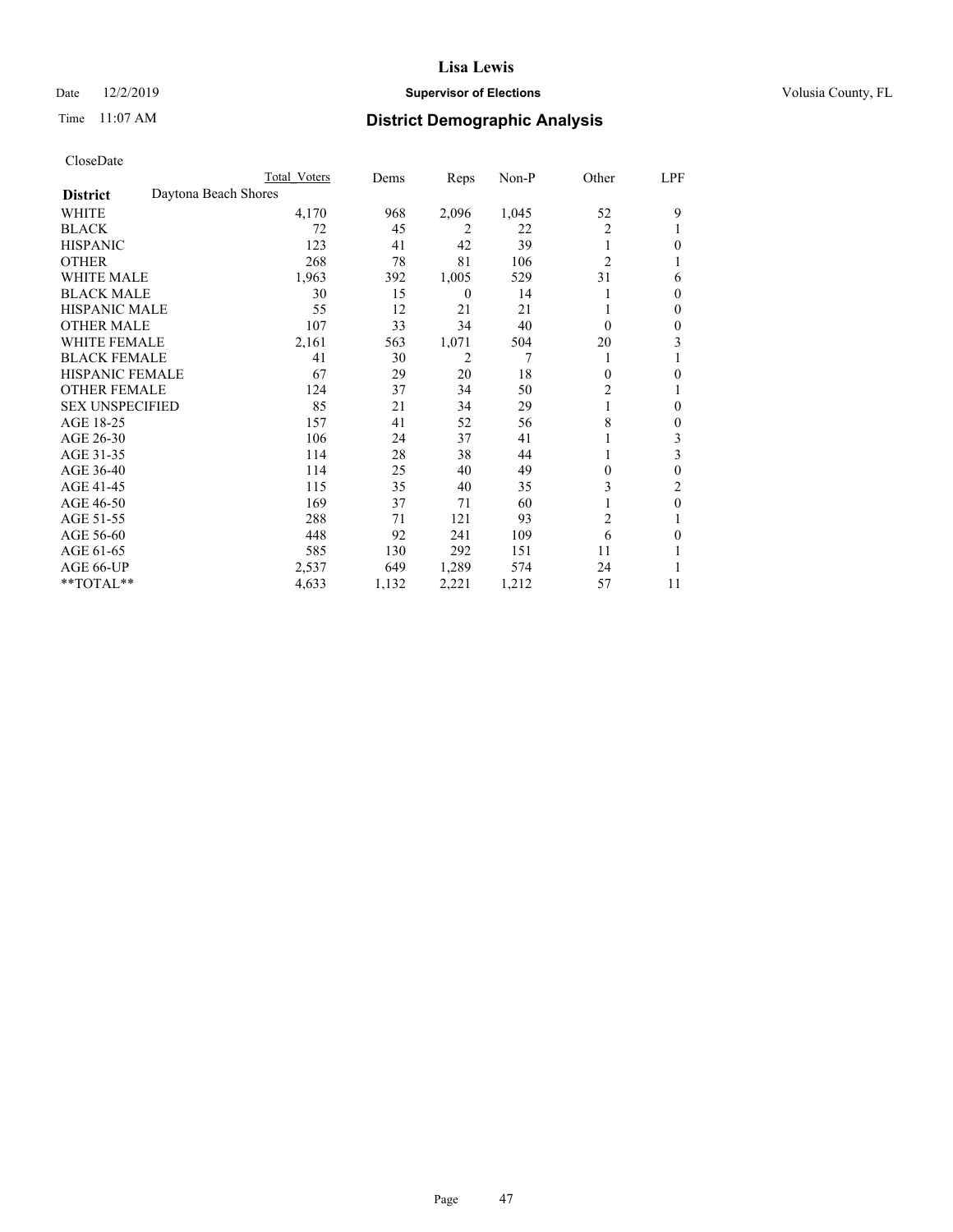## Date 12/2/2019 **Supervisor of Elections Supervisor of Elections** Volusia County, FL

# Time 11:07 AM **District Demographic Analysis**

|                        |        | Total Voters | Dems  | Reps  | Non-P | Other          | LPF              |
|------------------------|--------|--------------|-------|-------|-------|----------------|------------------|
| <b>District</b>        | DeBary |              |       |       |       |                |                  |
| WHITE                  |        | 13,060       | 3,001 | 6,406 | 3,502 | 100            | 51               |
| <b>BLACK</b>           |        | 696          | 506   | 33    | 155   | 2              | $\bf{0}$         |
| <b>HISPANIC</b>        |        | 1,570        | 646   | 355   | 554   | 12             | 3                |
| <b>OTHER</b>           |        | 945          | 250   | 244   | 445   | 5              | 1                |
| WHITE MALE             |        | 6,104        | 1,170 | 3,165 | 1,690 | 44             | 35               |
| <b>BLACK MALE</b>      |        | 321          | 210   | 15    | 94    | $\overline{c}$ | $\mathbf{0}$     |
| <b>HISPANIC MALE</b>   |        | 722          | 270   | 184   | 261   | 6              | 1                |
| <b>OTHER MALE</b>      |        | 325          | 78    | 93    | 150   | 3              | 1                |
| <b>WHITE FEMALE</b>    |        | 6,788        | 1,801 | 3,176 | 1,742 | 54             | 15               |
| <b>BLACK FEMALE</b>    |        | 364          | 287   | 18    | 59    | $\mathbf{0}$   | $\boldsymbol{0}$ |
| <b>HISPANIC FEMALE</b> |        | 826          | 368   | 168   | 282   | 6              | $\overline{2}$   |
| <b>OTHER FEMALE</b>    |        | 426          | 139   | 107   | 178   | $\overline{c}$ | $\mathbf{0}$     |
| <b>SEX UNSPECIFIED</b> |        | 395          | 80    | 112   | 200   | $\overline{c}$ | 1                |
| AGE 18-25              |        | 1,309        | 318   | 389   | 570   | 20             | 12               |
| AGE 26-30              |        | 989          | 244   | 368   | 365   | 8              | $\overline{4}$   |
| AGE 31-35              |        | 1,052        | 265   | 368   | 408   | 7              | $\overline{4}$   |
| AGE 36-40              |        | 1,086        | 244   | 394   | 426   | 7              | 15               |
| AGE 41-45              |        | 1,044        | 288   | 382   | 362   | 7              | 5                |
| AGE 46-50              |        | 1,224        | 284   | 525   | 398   | 10             | 7                |
| AGE 51-55              |        | 1,398        | 352   | 671   | 360   | 11             | 4                |
| AGE 56-60              |        | 1,578        | 405   | 773   | 385   | 13             | $\mathfrak{2}$   |
| AGE 61-65              |        | 1,642        | 459   | 793   | 377   | 13             | $\boldsymbol{0}$ |
| AGE 66-UP              |        | 4,948        | 1,543 | 2,375 | 1,005 | 23             | $\overline{2}$   |
| **TOTAL**              |        | 16,271       | 4,403 | 7,038 | 4,656 | 119            | 55               |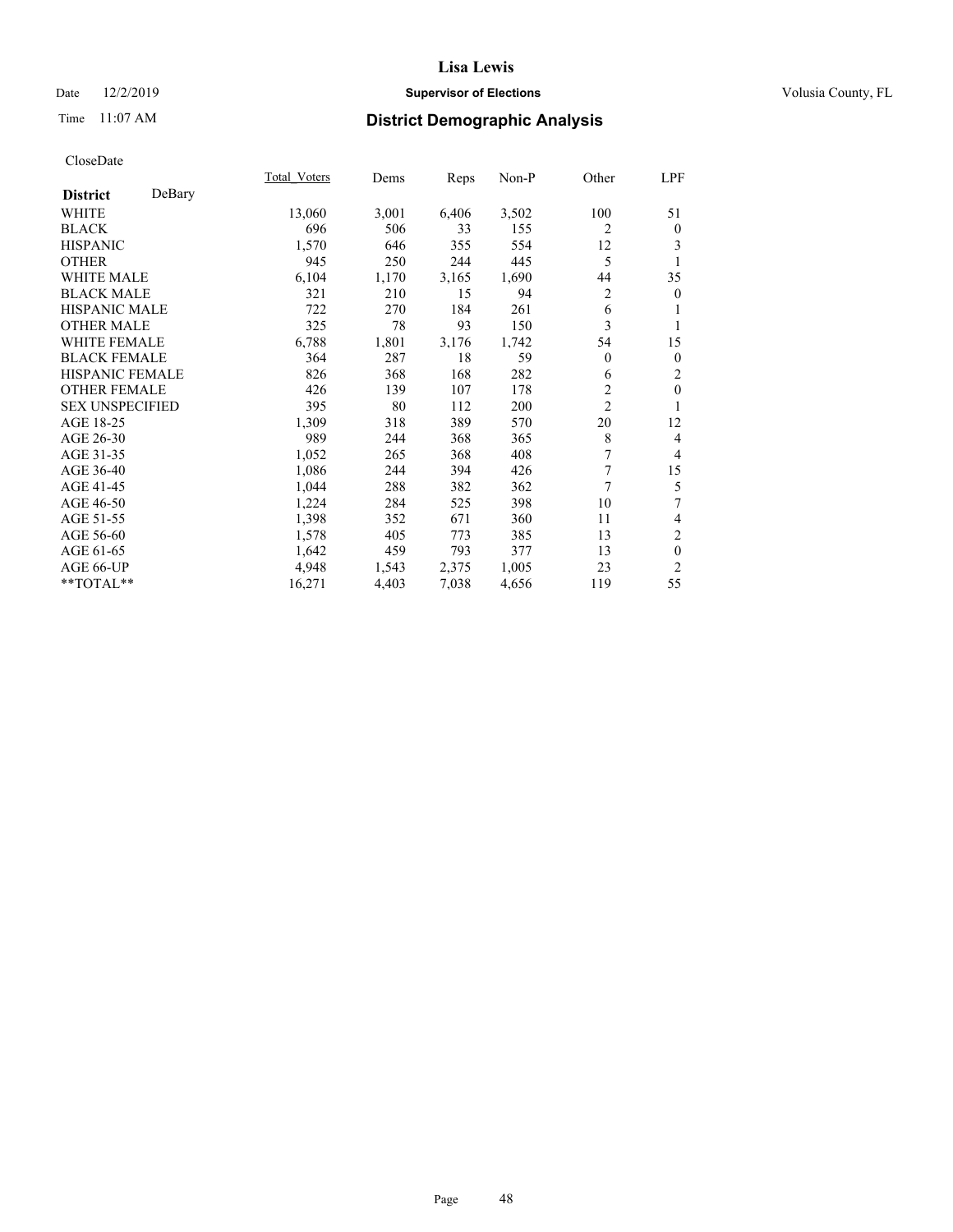## Date 12/2/2019 **Supervisor of Elections Supervisor of Elections** Volusia County, FL

# Time 11:07 AM **District Demographic Analysis**

|                        |        | Total Voters | Dems  | Reps  | Non-P | Other          | LPF            |
|------------------------|--------|--------------|-------|-------|-------|----------------|----------------|
| <b>District</b>        | DeLand |              |       |       |       |                |                |
| WHITE                  |        | 16,213       | 4,797 | 6,988 | 4,193 | 162            | 73             |
| <b>BLACK</b>           |        | 3,054        | 2,384 | 100   | 555   | 12             | 3              |
| <b>HISPANIC</b>        |        | 2,379        | 1,054 | 417   | 884   | 17             | 7              |
| <b>OTHER</b>           |        | 1,447        | 532   | 261   | 641   | 10             | 3              |
| WHITE MALE             |        | 7,125        | 1,764 | 3,246 | 1,986 | 78             | 51             |
| <b>BLACK MALE</b>      |        | 1,177        | 862   | 50    | 257   | 6              | $\overline{c}$ |
| <b>HISPANIC MALE</b>   |        | 973          | 393   | 197   | 372   | 6              | 5              |
| <b>OTHER MALE</b>      |        | 538          | 198   | 111   | 224   | 5              | $\theta$       |
| <b>WHITE FEMALE</b>    |        | 8,915        | 2,979 | 3,684 | 2,149 | 83             | 20             |
| <b>BLACK FEMALE</b>    |        | 1,815        | 1,476 | 45    | 287   | 6              | 1              |
| HISPANIC FEMALE        |        | 1,371        | 643   | 219   | 497   | 10             | 2              |
| <b>OTHER FEMALE</b>    |        | 619          | 246   | 103   | 263   | 5              | $\sqrt{2}$     |
| <b>SEX UNSPECIFIED</b> |        | 560          | 206   | 111   | 238   | $\mathfrak{2}$ | 3              |
| AGE 18-25              |        | 2,487        | 953   | 520   | 964   | 32             | 18             |
| AGE 26-30              |        | 1,684        | 640   | 391   | 631   | 10             | 12             |
| AGE 31-35              |        | 1,626        | 601   | 403   | 592   | 16             | 14             |
| AGE 36-40              |        | 1,657        | 625   | 450   | 556   | 17             | 9              |
| AGE 41-45              |        | 1,532        | 550   | 457   | 503   | 18             | $\overline{4}$ |
| AGE 46-50              |        | 1,571        | 580   | 517   | 453   | 15             | 6              |
| AGE 51-55              |        | 1,634        | 583   | 631   | 403   | 10             | 7              |
| AGE 56-60              |        | 1,804        | 673   | 716   | 399   | 13             | 3              |
| AGE 61-65              |        | 1,931        | 771   | 722   | 419   | 16             | 3              |
| AGE 66-UP              |        | 7,167        | 2,791 | 2,959 | 1,353 | 54             | 10             |
| **TOTAL**              |        | 23,093       | 8,767 | 7,766 | 6,273 | 201            | 86             |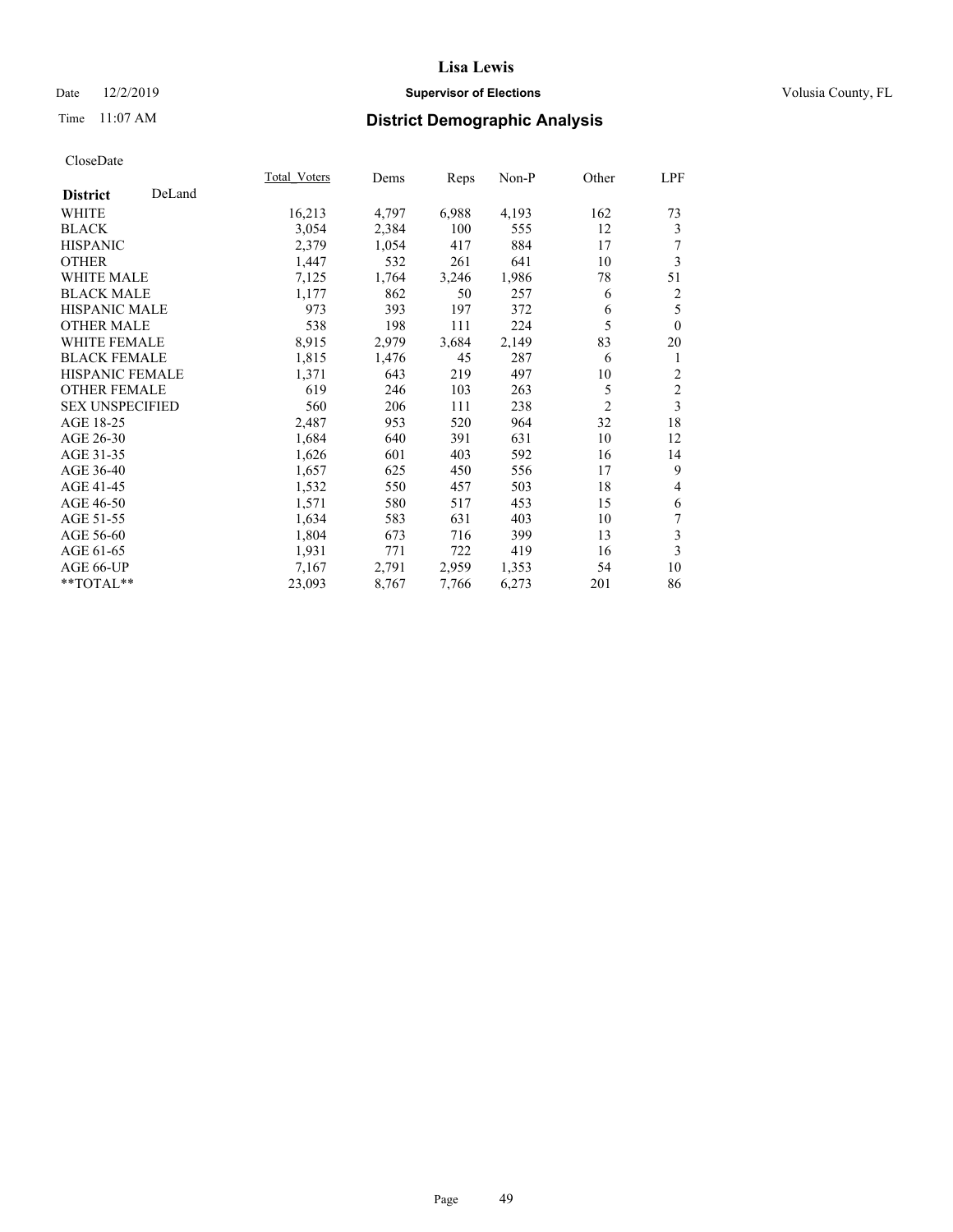## Date 12/2/2019 **Supervisor of Elections Supervisor of Elections** Volusia County, FL

# Time 11:07 AM **District Demographic Analysis**

|                                       | Total Voters | Dems  | Reps  | $Non-P$ | Other          | <u>LPF</u>     |
|---------------------------------------|--------------|-------|-------|---------|----------------|----------------|
| Deltona District 1<br><b>District</b> |              |       |       |         |                |                |
| <b>WHITE</b>                          | 5,091        | 1,355 | 1,954 | 1,731   | 37             | 14             |
| <b>BLACK</b>                          | 1,160        | 853   | 48    | 254     | 5              | $\theta$       |
| <b>HISPANIC</b>                       | 3,032        | 1,499 | 361   | 1,161   | 10             |                |
| <b>OTHER</b>                          | 649          | 208   | 108   | 327     | 5              |                |
| <b>WHITE MALE</b>                     | 2,369        | 541   | 962   | 843     | 15             | 8              |
| <b>BLACK MALE</b>                     | 498          | 335   | 30    | 130     | 3              | 0              |
| HISPANIC MALE                         | 1,376        | 654   | 176   | 541     | 4              |                |
| <b>OTHER MALE</b>                     | 207          | 66    | 39    | 100     | 1              |                |
| WHITE FEMALE                          | 2,656        | 802   | 970   | 856     | 22             | 6              |
| <b>BLACK FEMALE</b>                   | 646          | 507   | 17    | 120     | $\overline{2}$ | $\theta$       |
| <b>HISPANIC FEMALE</b>                | 1,607        | 822   | 182   | 597     | 6              | $\mathbf{0}$   |
| <b>OTHER FEMALE</b>                   | 286          | 105   | 51    | 129     | 1              | 0              |
| <b>SEX UNSPECIFIED</b>                | 287          | 83    | 44    | 157     | 3              | 0              |
| AGE 18-25                             | 1,167        | 384   | 183   | 589     | 8              | 3              |
| AGE 26-30                             | 955          | 346   | 175   | 423     | 8              | 3              |
| AGE 31-35                             | 923          | 315   | 190   | 407     | 8              | 3              |
| AGE 36-40                             | 906          | 318   | 203   | 379     | 5              |                |
| AGE 41-45                             | 829          | 345   | 174   | 303     | 4              | 3              |
| AGE 46-50                             | 850          | 329   | 238   | 275     | 8              | $\theta$       |
| AGE 51-55                             | 884          | 314   | 290   | 275     | 5              | 0              |
| AGE 56-60                             | 911          | 379   | 274   | 252     | 4              | $\overline{c}$ |
| AGE 61-65                             | 839          | 362   | 262   | 213     | 1              |                |
| AGE 66-UP                             | 1,668        | 823   | 482   | 357     | 6              | $\theta$       |
| $*$ TOTAL $*$                         | 9,932        | 3,915 | 2,471 | 3,473   | 57             | 16             |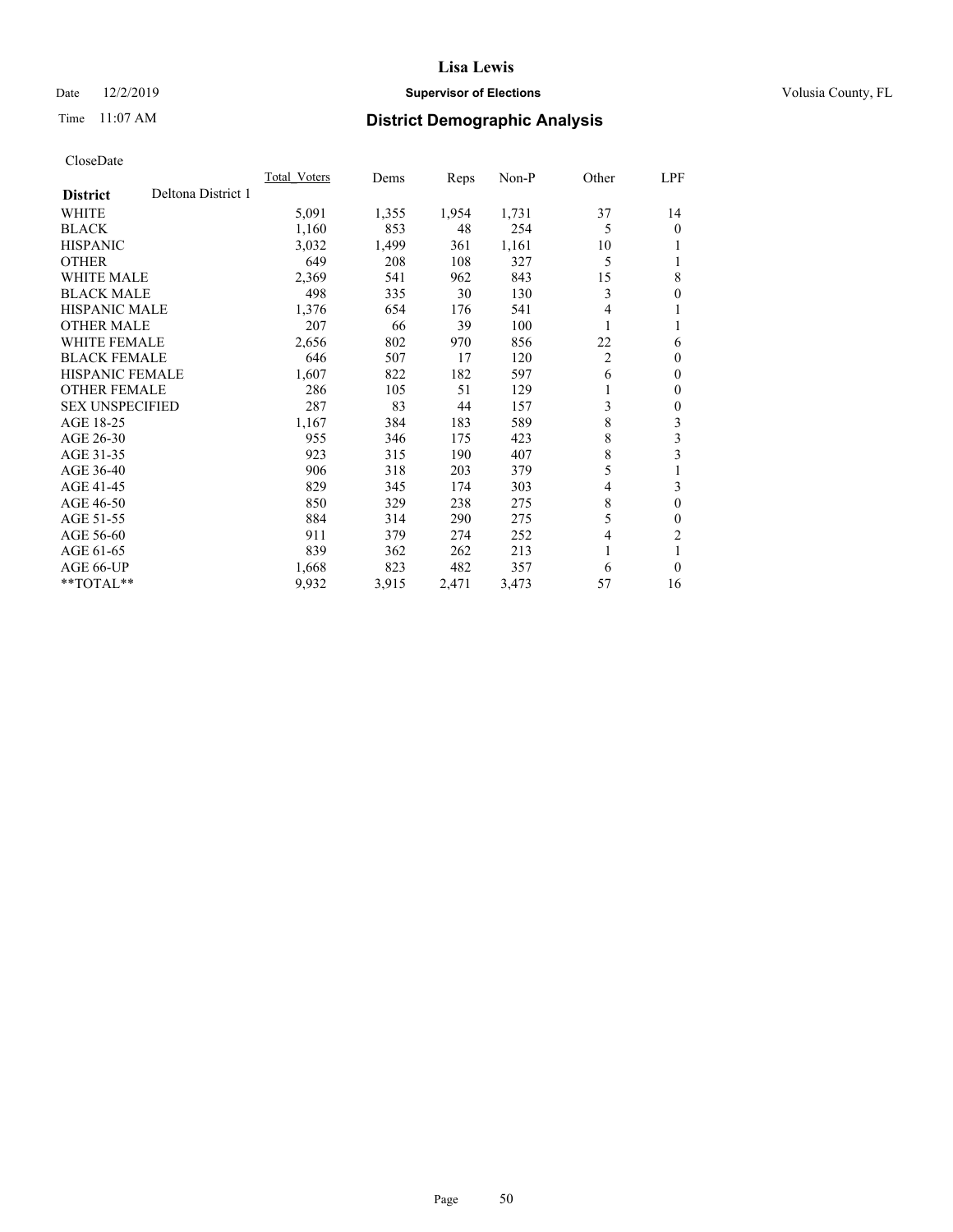## Date 12/2/2019 **Supervisor of Elections Supervisor of Elections** Volusia County, FL

# Time 11:07 AM **District Demographic Analysis**

|                        |                    | <b>Total Voters</b> | Dems  | Reps  | $Non-P$ | Other          | LPF            |
|------------------------|--------------------|---------------------|-------|-------|---------|----------------|----------------|
| <b>District</b>        | Deltona District 2 |                     |       |       |         |                |                |
| <b>WHITE</b>           |                    | 6,043               | 1,624 | 2,526 | 1,817   | 54             | 22             |
| <b>BLACK</b>           |                    | 1,017               | 740   | 50    | 219     | 8              | $\theta$       |
| <b>HISPANIC</b>        |                    | 3,247               | 1,513 | 502   | 1,215   | 10             | 7              |
| <b>OTHER</b>           |                    | 686                 | 257   | 106   | 318     | $\overline{4}$ | 1              |
| <b>WHITE MALE</b>      |                    | 2,766               | 641   | 1,196 | 890     | 26             | 13             |
| <b>BLACK MALE</b>      |                    | 466                 | 307   | 34    | 121     | 4              | $\mathbf{0}$   |
| <b>HISPANIC MALE</b>   |                    | 1,523               | 649   | 264   | 602     | 4              | 4              |
| <b>OTHER MALE</b>      |                    | 254                 | 89    | 45    | 117     | $\overline{c}$ | 1              |
| <b>WHITE FEMALE</b>    |                    | 3,205               | 969   | 1,300 | 900     | 27             | 9              |
| <b>BLACK FEMALE</b>    |                    | 539                 | 424   | 16    | 95      | 4              | $\theta$       |
| <b>HISPANIC FEMALE</b> |                    | 1,675               | 842   | 235   | 590     | 6              | $\overline{2}$ |
| <b>OTHER FEMALE</b>    |                    | 300                 | 136   | 42    | 121     | 1              | $\theta$       |
| <b>SEX UNSPECIFIED</b> |                    | 265                 | 77    | 52    | 133     | 2              | 1              |
| AGE 18-25              |                    | 1,118               | 371   | 208   | 515     | 18             | 6              |
| AGE 26-30              |                    | 834                 | 272   | 184   | 368     | 8              | 2              |
| AGE 31-35              |                    | 866                 | 303   | 192   | 358     | 6              | 7              |
| AGE 36-40              |                    | 919                 | 335   | 202   | 365     | 12             | 5              |
| AGE 41-45              |                    | 900                 | 346   | 219   | 331     | 3              | 1              |
| AGE 46-50              |                    | 882                 | 299   | 260   | 317     | $\overline{c}$ | 4              |
| AGE 51-55              |                    | 914                 | 352   | 283   | 275     | 3              | 1              |
| AGE 56-60              |                    | 999                 | 373   | 337   | 286     | $\overline{2}$ | 1              |
| AGE 61-65              |                    | 1,026               | 397   | 367   | 253     | 8              |                |
| AGE 66-UP              |                    | 2,535               | 1,086 | 932   | 501     | 14             | $\overline{2}$ |
| $*$ TOTAL $*$          |                    | 10,993              | 4,134 | 3,184 | 3,569   | 76             | 30             |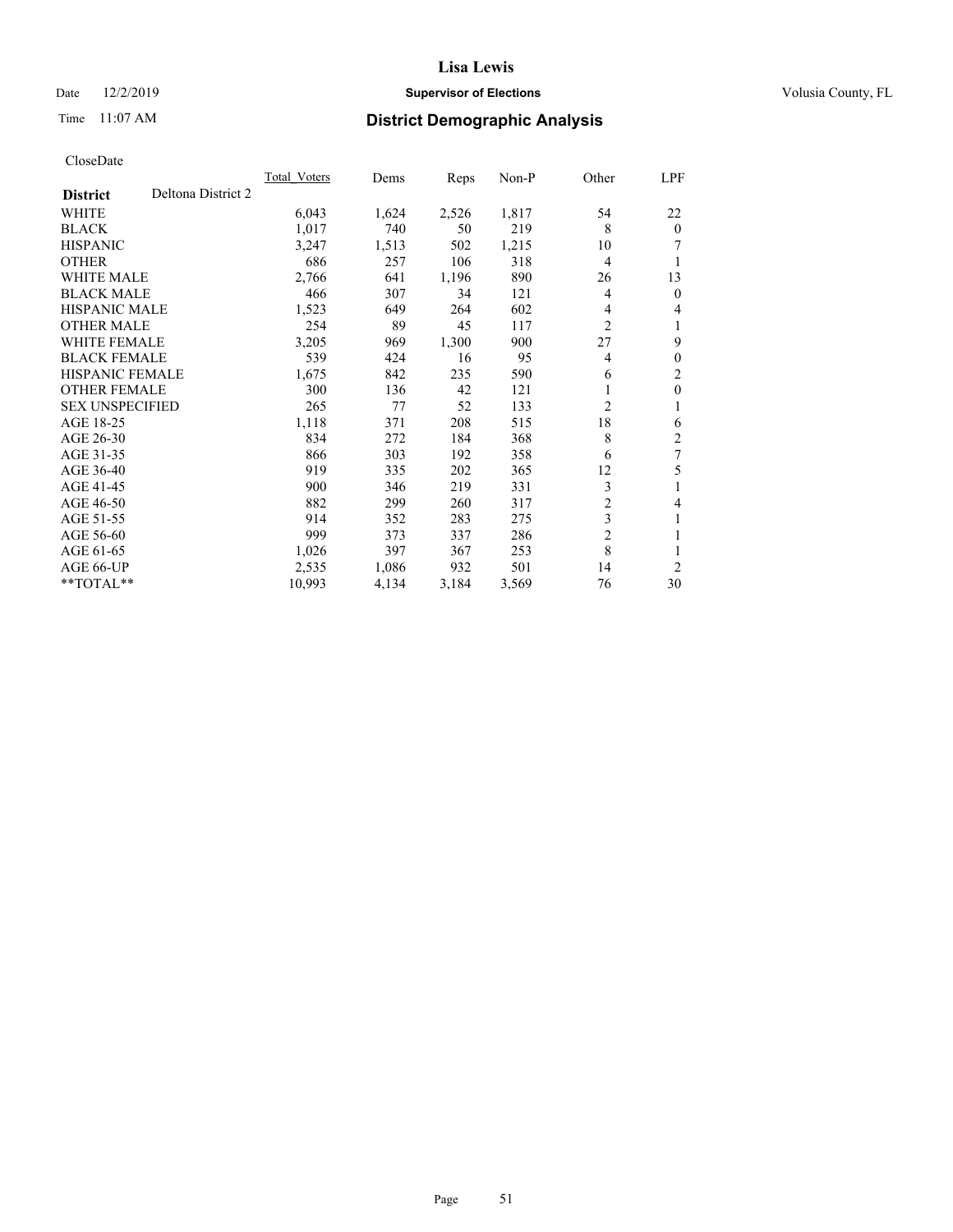## Date 12/2/2019 **Supervisor of Elections Supervisor of Elections** Volusia County, FL

# Time 11:07 AM **District Demographic Analysis**

|                                       | <b>Total Voters</b> | Dems  | Reps  | $Non-P$ | Other          | LPF              |
|---------------------------------------|---------------------|-------|-------|---------|----------------|------------------|
| Deltona District 3<br><b>District</b> |                     |       |       |         |                |                  |
| WHITE                                 | 5,468               | 1,502 | 2,128 | 1,777   | 41             | 20               |
| <b>BLACK</b>                          | 953                 | 716   | 33    | 200     | 4              | $\theta$         |
| <b>HISPANIC</b>                       | 3,439               | 1,626 | 440   | 1,359   | 9              | 5                |
| <b>OTHER</b>                          | 699                 | 231   | 110   | 352     | 6              | $\theta$         |
| <b>WHITE MALE</b>                     | 2,512               | 588   | 1,056 | 833     | 20             | 15               |
| <b>BLACK MALE</b>                     | 408                 | 289   | 23    | 95      | 1              | $\theta$         |
| HISPANIC MALE                         | 1,573               | 697   | 229   | 638     | 6              | 3                |
| <b>OTHER MALE</b>                     | 249                 | 77    | 44    | 126     | $\overline{c}$ | $\theta$         |
| WHITE FEMALE                          | 2,855               | 882   | 1,040 | 907     | 21             | 5                |
| <b>BLACK FEMALE</b>                   | 532                 | 418   | 10    | 101     | 3              | $\theta$         |
| <b>HISPANIC FEMALE</b>                | 1,819               | 905   | 208   | 701     | 3              | 2                |
| <b>OTHER FEMALE</b>                   | 318                 | 123   | 47    | 146     | $\overline{c}$ | $\mathbf{0}$     |
| <b>SEX UNSPECIFIED</b>                | 293                 | 96    | 54    | 141     | $\overline{c}$ | $\theta$         |
| AGE 18-25                             | 1,089               | 376   | 168   | 533     | 10             | 2                |
| AGE 26-30                             | 915                 | 341   | 154   | 410     | 6              | 4                |
| AGE 31-35                             | 937                 | 321   | 210   | 391     | 9              | 6                |
| AGE 36-40                             | 875                 | 294   | 186   | 384     | 8              | 3                |
| AGE 41-45                             | 843                 | 320   | 185   | 334     | 4              | $\boldsymbol{0}$ |
| AGE 46-50                             | 878                 | 329   | 244   | 297     | 5              | 3                |
| AGE 51-55                             | 921                 | 330   | 278   | 306     | 3              | 4                |
| AGE 56-60                             | 960                 | 373   | 305   | 280     | $\overline{c}$ | $\theta$         |
| AGE 61-65                             | 864                 | 338   | 268   | 252     | 5              |                  |
| AGE 66-UP                             | 2,277               | 1,053 | 713   | 501     | 8              | 2                |
| **TOTAL**                             | 10,559              | 4,075 | 2,711 | 3,688   | 60             | 25               |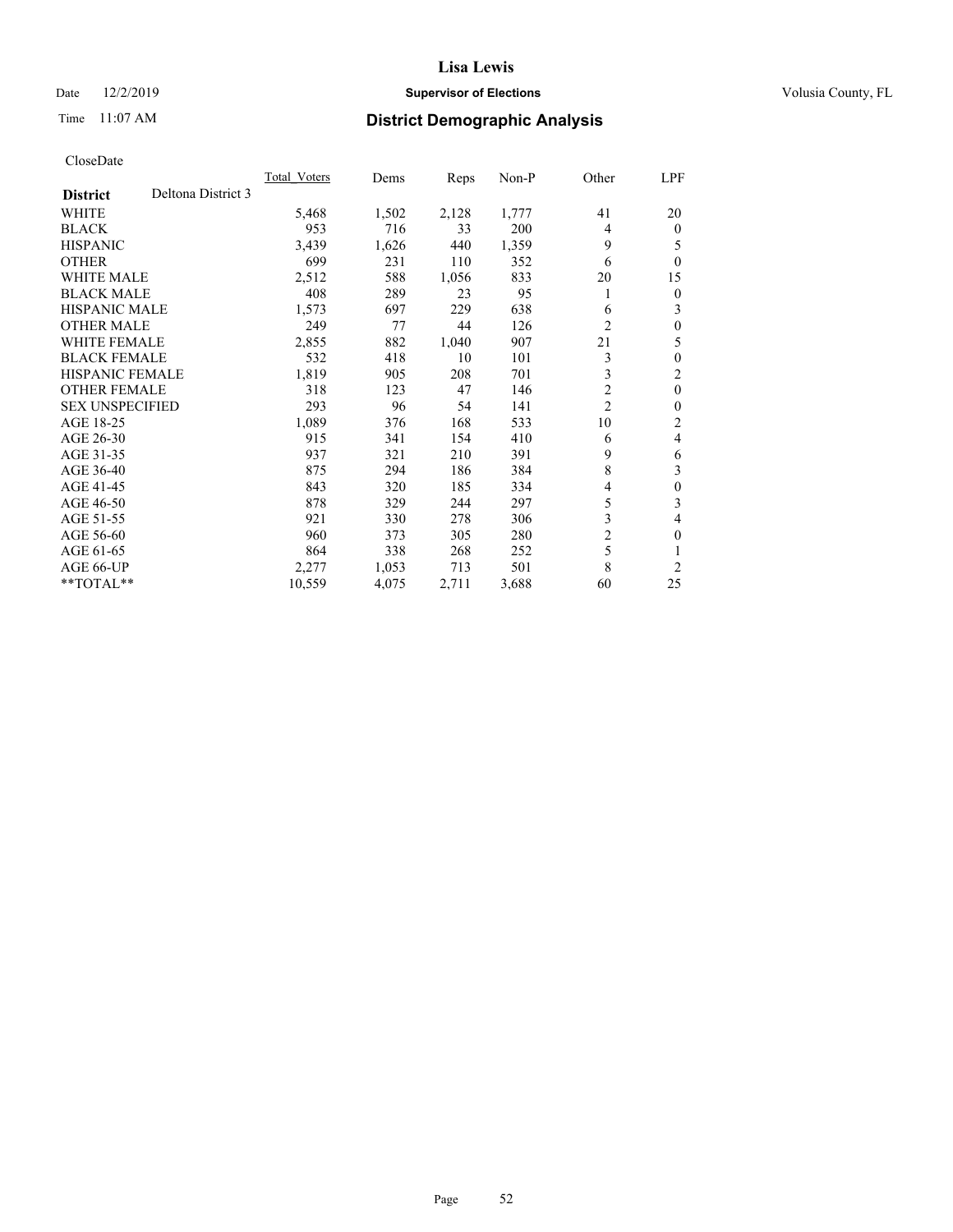## Date 12/2/2019 **Supervisor of Elections Supervisor of Elections** Volusia County, FL

# Time 11:07 AM **District Demographic Analysis**

|                        |                    | Total Voters | Dems  | Reps  | $Non-P$ | Other            | LPF            |
|------------------------|--------------------|--------------|-------|-------|---------|------------------|----------------|
| <b>District</b>        | Deltona District 4 |              |       |       |         |                  |                |
| WHITE                  |                    | 5,444        | 1,593 | 2,122 | 1,668   | 39               | 22             |
| <b>BLACK</b>           |                    | 1,031        | 724   | 47    | 255     | $\overline{2}$   | 3              |
| <b>HISPANIC</b>        |                    | 3,810        | 1,875 | 490   | 1,426   | 14               | 5              |
| <b>OTHER</b>           |                    | 719          | 247   | 147   | 320     | 5                | $\theta$       |
| <b>WHITE MALE</b>      |                    | 2,496        | 642   | 1,004 | 814     | 19               | 17             |
| <b>BLACK MALE</b>      |                    | 463          | 301   | 26    | 132     | 2                | 2              |
| HISPANIC MALE          |                    | 1,791        | 823   | 264   | 696     | 7                | 1              |
| <b>OTHER MALE</b>      |                    | 249          | 73    | 58    | 118     | $\theta$         | $\theta$       |
| WHITE FEMALE           |                    | 2,884        | 933   | 1,094 | 834     | 19               | 4              |
| <b>BLACK FEMALE</b>    |                    | 552          | 415   | 18    | 118     | $\boldsymbol{0}$ | 1              |
| <b>HISPANIC FEMALE</b> |                    | 1,958        | 1,023 | 220   | 704     | 7                | 4              |
| <b>OTHER FEMALE</b>    |                    | 326          | 139   | 65    | 118     | 4                | $\theta$       |
| <b>SEX UNSPECIFIED</b> |                    | 285          | 90    | 57    | 135     | $\overline{2}$   |                |
| AGE 18-25              |                    | 1,156        | 391   | 226   | 526     | 11               | 2              |
| AGE 26-30              |                    | 953          | 371   | 169   | 400     | 5                | $\,$ 8 $\,$    |
| AGE 31-35              |                    | 949          | 320   | 169   | 449     | 6                | 5              |
| AGE 36-40              |                    | 854          | 333   | 156   | 356     | 6                | 3              |
| AGE 41-45              |                    | 859          | 357   | 179   | 318     | 5                | $\theta$       |
| AGE 46-50              |                    | 884          | 317   | 249   | 306     | 7                | 5              |
| AGE 51-55              |                    | 938          | 378   | 276   | 278     | 3                | 3              |
| AGE 56-60              |                    | 988          | 413   | 302   | 267     | 4                | $\overline{c}$ |
| AGE 61-65              |                    | 939          | 410   | 279   | 244     | 5                |                |
| AGE 66-UP              |                    | 2,484        | 1,149 | 801   | 525     | 8                | 1              |
| **TOTAL**              |                    | 11,004       | 4,439 | 2,806 | 3,669   | 60               | 30             |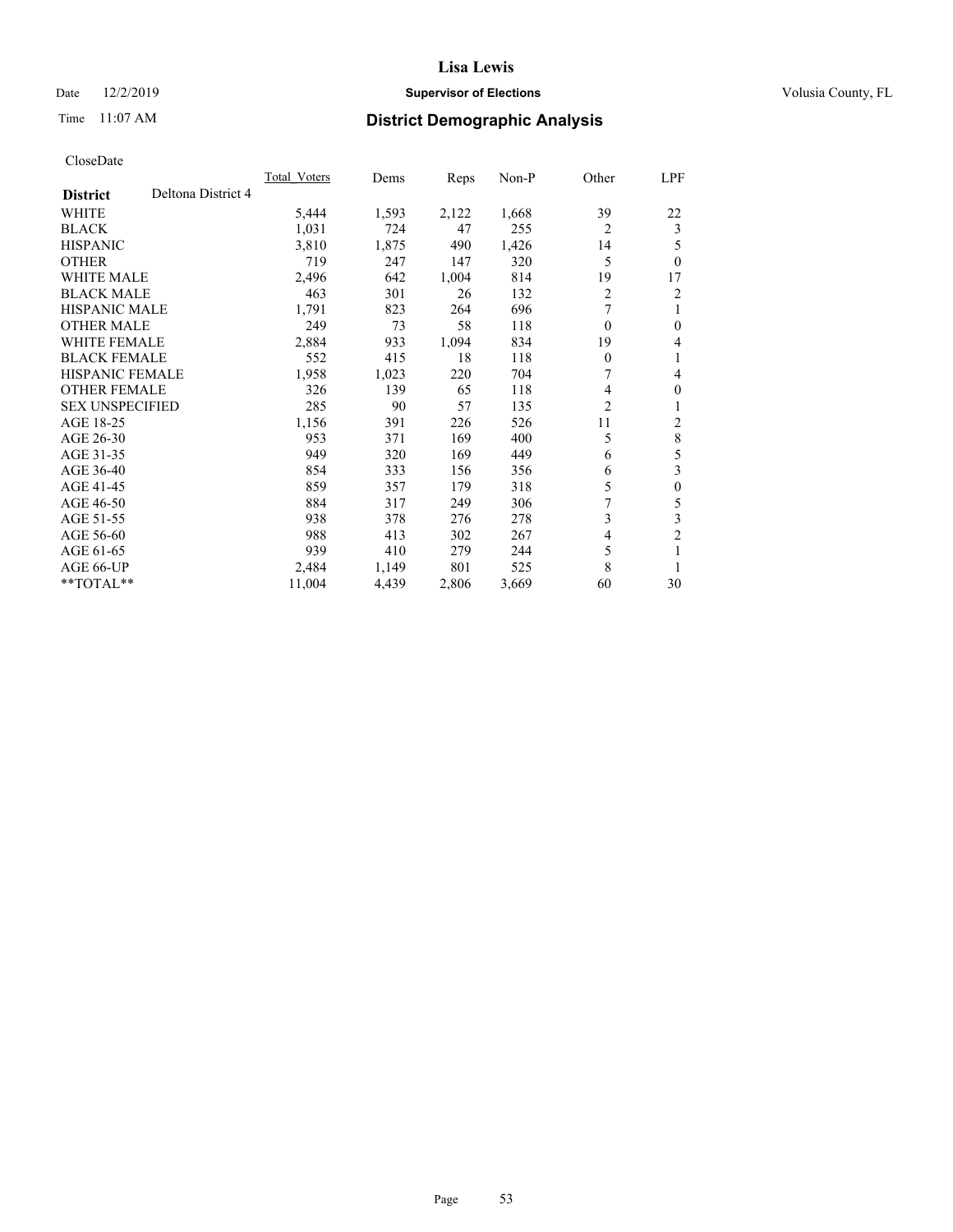## Date 12/2/2019 **Supervisor of Elections Supervisor of Elections** Volusia County, FL

# Time 11:07 AM **District Demographic Analysis**

|                                       | <b>Total Voters</b> | Dems  | Reps  | $Non-P$ | Other | LPF            |
|---------------------------------------|---------------------|-------|-------|---------|-------|----------------|
| Deltona District 5<br><b>District</b> |                     |       |       |         |       |                |
| WHITE                                 | 5,401               | 1,474 | 2,180 | 1,688   | 40    | 19             |
| <b>BLACK</b>                          | 1,083               | 826   | 46    | 205     | 6     | $\mathbf{0}$   |
| <b>HISPANIC</b>                       | 3,220               | 1,461 | 463   | 1,287   | 6     | 3              |
| <b>OTHER</b>                          | 604                 | 187   | 124   | 284     | 6     | 3              |
| <b>WHITE MALE</b>                     | 2,522               | 576   | 1,077 | 832     | 24    | 13             |
| <b>BLACK MALE</b>                     | 467                 | 328   | 25    | 111     | 3     | $\overline{0}$ |
| <b>HISPANIC MALE</b>                  | 1,506               | 630   | 252   | 618     | 3     | 3              |
| <b>OTHER MALE</b>                     | 199                 | 66    | 50    | 77      | 4     | $\overline{2}$ |
| <b>WHITE FEMALE</b>                   | 2,801               | 880   | 1,071 | 828     | 16    | 6              |
| <b>BLACK FEMALE</b>                   | 595                 | 481   | 21    | 90      | 3     | $\mathbf{0}$   |
| <b>HISPANIC FEMALE</b>                | 1,670               | 805   | 209   | 653     | 3     | $\mathbf{0}$   |
| <b>OTHER FEMALE</b>                   | 256                 | 90    | 54    | 111     | 0     | 1              |
| <b>SEX UNSPECIFIED</b>                | 291                 | 91    | 54    | 144     | 2     | $\mathbf{0}$   |
| AGE 18-25                             | 1,185               | 371   | 217   | 583     | 10    | 4              |
| AGE 26-30                             | 831                 | 272   | 172   | 376     |       | 4              |
| AGE 31-35                             | 821                 | 272   | 182   | 358     | 7     | $\overline{c}$ |
| AGE 36-40                             | 824                 | 304   | 165   | 346     | 6     | $\overline{3}$ |
| AGE 41-45                             | 838                 | 315   | 179   | 337     | 2     | 5              |
| AGE 46-50                             | 856                 | 308   | 252   | 282     | 11    | 3              |
| AGE 51-55                             | 898                 | 349   | 295   | 249     | 3     | $\overline{2}$ |
| AGE 56-60                             | 1,003               | 363   | 368   | 268     | 4     | $\theta$       |
| AGE 61-65                             | 908                 | 377   | 310   | 214     | 5     | $\overline{2}$ |
| AGE 66-UP                             | 2,144               | 1,017 | 673   | 451     | 3     | $\theta$       |
| $*$ TOTAL $*$                         | 10,308              | 3,948 | 2,813 | 3,464   | 58    | 25             |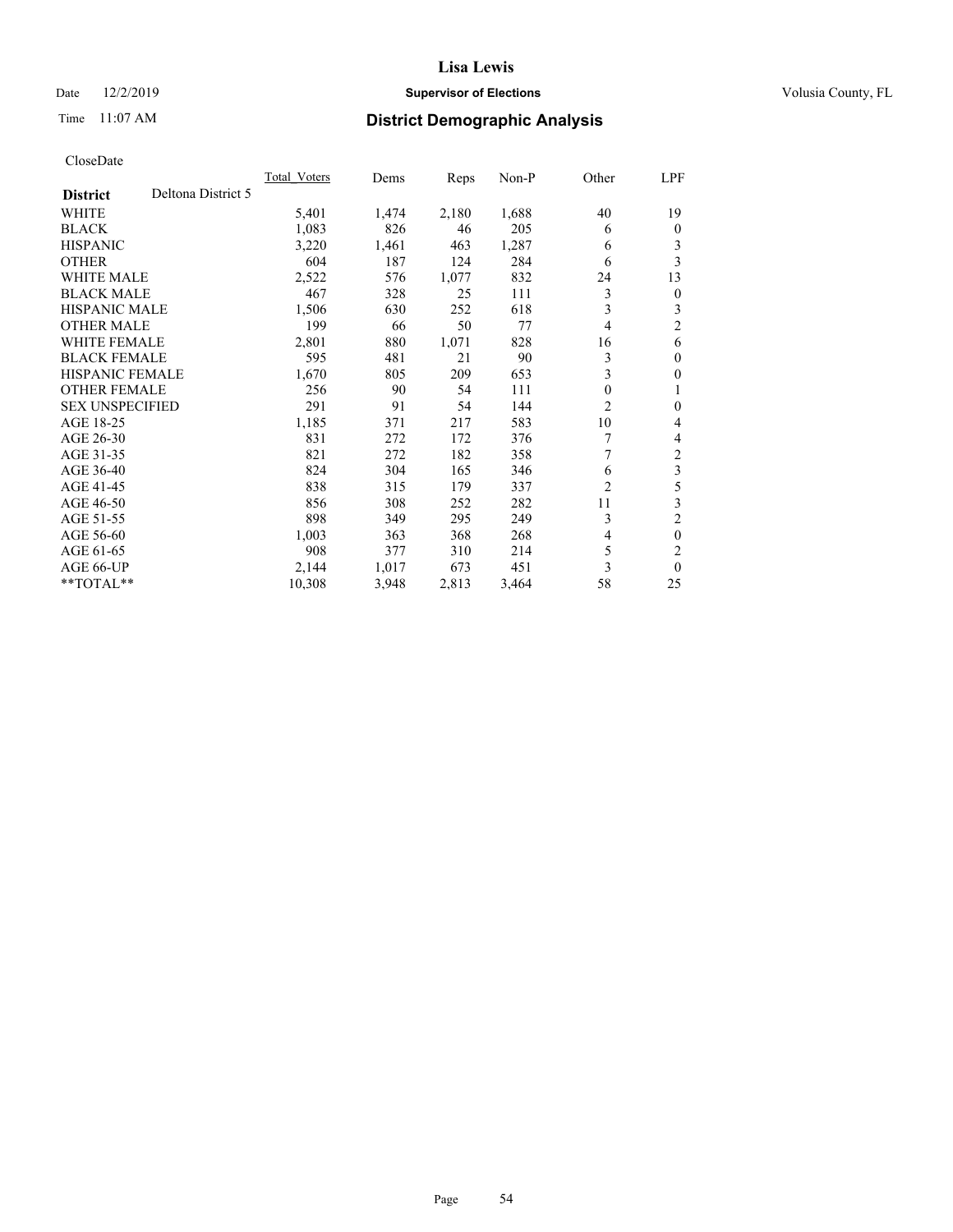## Date 12/2/2019 **Supervisor of Elections Supervisor of Elections** Volusia County, FL

# Time 11:07 AM **District Demographic Analysis**

|                        |                    | <b>Total Voters</b> | Dems  | Reps  | Non-P | Other          | LPF            |
|------------------------|--------------------|---------------------|-------|-------|-------|----------------|----------------|
| <b>District</b>        | Deltona District 6 |                     |       |       |       |                |                |
| WHITE                  |                    | 5,998               | 1,536 | 2,524 | 1,868 | 43             | 27             |
| <b>BLACK</b>           |                    | 1,008               | 726   | 45    | 232   | 5              | $\theta$       |
| <b>HISPANIC</b>        |                    | 2,670               | 1,233 | 357   | 1,058 | 18             | 4              |
| <b>OTHER</b>           |                    | 634                 | 198   | 140   | 290   | 5              | 1              |
| <b>WHITE MALE</b>      |                    | 2,779               | 601   | 1,239 | 899   | 23             | 17             |
| <b>BLACK MALE</b>      |                    | 466                 | 319   | 27    | 116   | $\overline{4}$ | $\mathbf{0}$   |
| <b>HISPANIC MALE</b>   |                    | 1,233               | 540   | 194   | 484   | 12             | 3              |
| <b>OTHER MALE</b>      |                    | 227                 | 66    | 53    | 105   | $\overline{c}$ |                |
| WHITE FEMALE           |                    | 3,129               | 918   | 1,246 | 935   | 20             | 10             |
| <b>BLACK FEMALE</b>    |                    | 533                 | 401   | 18    | 113   | 1              | $\overline{0}$ |
| <b>HISPANIC FEMALE</b> |                    | 1,391               | 678   | 157   | 549   | 6              | 1              |
| <b>OTHER FEMALE</b>    |                    | 277                 | 102   | 64    | 109   | $\overline{c}$ | $\mathbf{0}$   |
| <b>SEX UNSPECIFIED</b> |                    | 275                 | 68    | 68    | 138   |                | $\mathbf{0}$   |
| AGE 18-25              |                    | 1,114               | 358   | 205   | 530   | 17             | 4              |
| AGE 26-30              |                    | 843                 | 272   | 198   | 364   | 4              | 5              |
| AGE 31-35              |                    | 864                 | 290   | 202   | 365   | 6              | 1              |
| AGE 36-40              |                    | 870                 | 295   | 225   | 339   | 6              | 5              |
| AGE 41-45              |                    | 779                 | 235   | 213   | 319   | 8              | 4              |
| AGE 46-50              |                    | 903                 | 305   | 266   | 317   | 12             | 3              |
| AGE 51-55              |                    | 927                 | 330   | 306   | 281   | 6              | 4              |
| AGE 56-60              |                    | 1,039               | 355   | 412   | 266   | 4              | $\overline{2}$ |
| AGE 61-65              |                    | 942                 | 357   | 355   | 223   | 3              | 4              |
| AGE 66-UP              |                    | 2,029               | 896   | 684   | 444   | 5              | $\theta$       |
| **TOTAL**              |                    | 10,310              | 3,693 | 3,066 | 3,448 | 71             | 32             |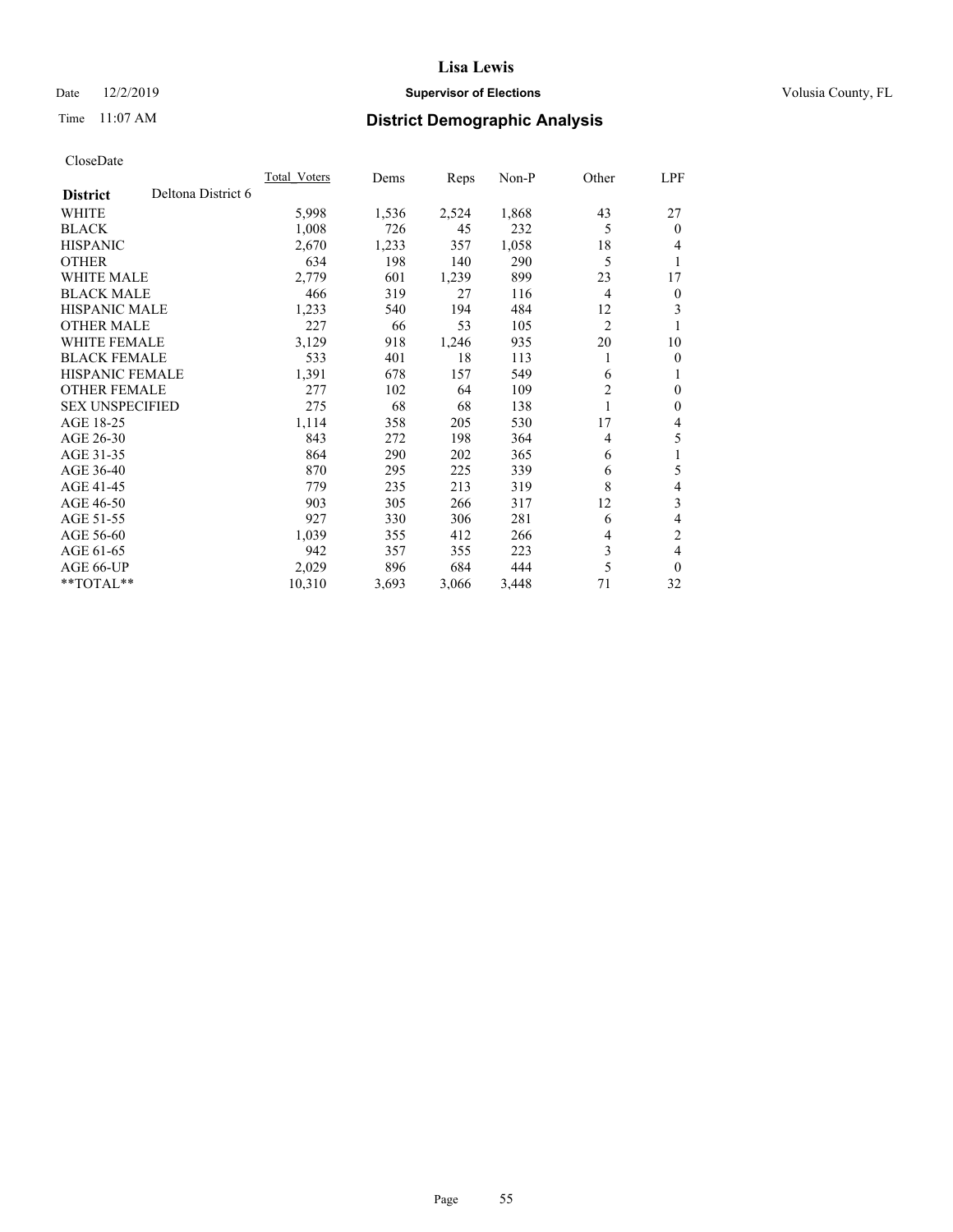## Date 12/2/2019 **Supervisor of Elections Supervisor of Elections** Volusia County, FL

# Time 11:07 AM **District Demographic Analysis**

|                        |                      | Total Voters | Dems  | Reps           | Non-P | Other          | LPF    |
|------------------------|----------------------|--------------|-------|----------------|-------|----------------|--------|
| <b>District</b>        | Edgewater District 1 |              |       |                |       |                |        |
| WHITE                  |                      | 3,470        | 1,058 | 1,342          | 1,022 | 35             | 13     |
| <b>BLACK</b>           |                      | 89           | 64    | 3              | 20    | 2              | 0      |
| <b>HISPANIC</b>        |                      | 76           | 26    | 17             | 32    | 1              | $_{0}$ |
| <b>OTHER</b>           |                      | 147          | 52    | 25             | 68    | $\overline{2}$ | 0      |
| WHITE MALE             |                      | 1,563        | 384   | 686            | 470   | 14             | 9      |
| <b>BLACK MALE</b>      |                      | 43           | 26    | 3              | 12    | $\overline{c}$ | 0      |
| <b>HISPANIC MALE</b>   |                      | 31           | 7     | 9              | 15    | 0              | 0      |
| <b>OTHER MALE</b>      |                      | 58           | 23    | 11             | 23    |                | 0      |
| WHITE FEMALE           |                      | 1,860        | 661   | 638            | 536   | 21             | 4      |
| <b>BLACK FEMALE</b>    |                      | 44           | 36    | $\overline{0}$ | 8     | $\theta$       | 0      |
| <b>HISPANIC FEMALE</b> |                      | 44           | 18    | 8              | 17    |                | 0      |
| <b>OTHER FEMALE</b>    |                      | 54           | 19    | 12             | 22    |                | 0      |
| <b>SEX UNSPECIFIED</b> |                      | 85           | 26    | 20             | 39    | 0              | 0      |
| AGE 18-25              |                      | 262          | 70    | 76             | 108   | 5              | 3      |
| AGE 26-30              |                      | 225          | 60    | 66             | 91    | 6              | 2      |
| AGE 31-35              |                      | 252          | 75    | 75             | 97    | 2              | 3      |
| AGE 36-40              |                      | 221          | 68    | 66             | 86    |                | 0      |
| AGE 41-45              |                      | 240          | 72    | 84             | 82    |                |        |
| AGE 46-50              |                      | 255          | 60    | 95             | 93    | 5              | 2      |
| AGE 51-55              |                      | 299          | 79    | 124            | 93    | 2              | 1      |
| AGE 56-60              |                      | 430          | 137   | 173            | 118   | $\overline{c}$ | 0      |
| AGE 61-65              |                      | 454          | 144   | 168            | 138   | 4              | 0      |
| AGE 66-UP              |                      | 1,144        | 435   | 460            | 236   | 12             |        |
| **TOTAL**              |                      | 3,782        | 1,200 | 1,387          | 1,142 | 40             | 13     |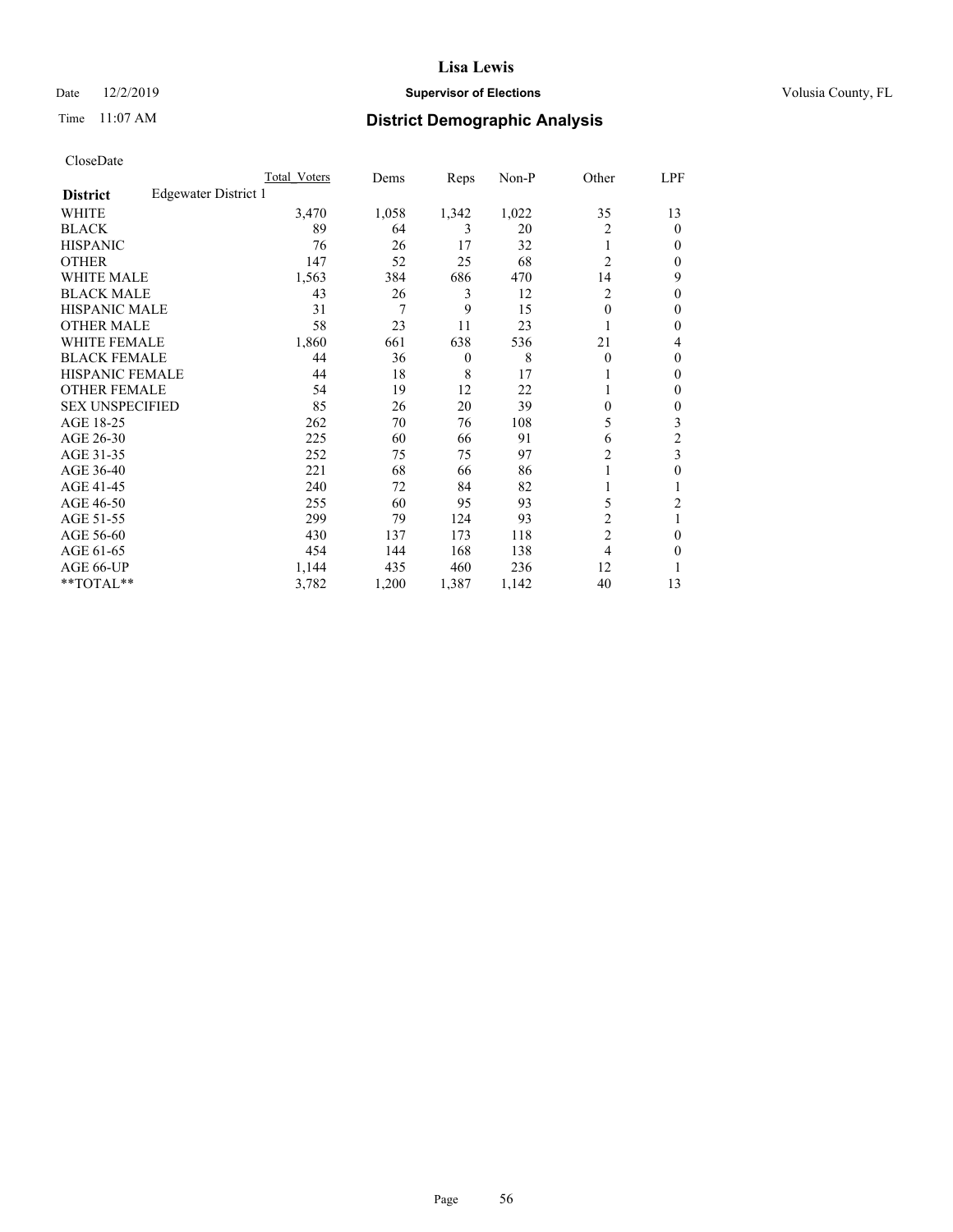## Date 12/2/2019 **Supervisor of Elections Supervisor of Elections** Volusia County, FL

# Time 11:07 AM **District Demographic Analysis**

|                        |                      | Total Voters | Dems  | Reps  | Non-P          | Other          | LPF    |
|------------------------|----------------------|--------------|-------|-------|----------------|----------------|--------|
| <b>District</b>        | Edgewater District 2 |              |       |       |                |                |        |
| WHITE                  |                      | 3,797        | 1,104 | 1,531 | 1,122          | 33             |        |
| <b>BLACK</b>           |                      | 66           | 49    | 5     | 10             | 2              | 0      |
| <b>HISPANIC</b>        |                      | 79           | 32    | 20    | 23             | 4              | $_{0}$ |
| <b>OTHER</b>           |                      | 128          | 38    | 33    | 56             |                | 0      |
| WHITE MALE             |                      | 1,742        | 443   | 765   | 517            | 11             | 6      |
| <b>BLACK MALE</b>      |                      | 28           | 19    | 2     | 6              |                | 0      |
| <b>HISPANIC MALE</b>   |                      | 45           | 14    | 13    | 15             | 3              | 0      |
| <b>OTHER MALE</b>      |                      | 44           | 12    | 12    | 20             | $\Omega$       | 0      |
| <b>WHITE FEMALE</b>    |                      | 2,021        | 648   | 759   | 591            | 22             |        |
| <b>BLACK FEMALE</b>    |                      | 37           | 29    | 3     | $\overline{4}$ |                | 0      |
| <b>HISPANIC FEMALE</b> |                      | 32           | 18    | 6     | 7              |                | 0      |
| <b>OTHER FEMALE</b>    |                      | 47           | 18    | 13    | 15             |                | 0      |
| <b>SEX UNSPECIFIED</b> |                      | 74           | 22    | 16    | 36             | $\Omega$       | 0      |
| AGE 18-25              |                      | 312          | 81    | 89    | 134            | 8              | 0      |
| AGE 26-30              |                      | 278          | 79    | 82    | 111            | 6              | 0      |
| AGE 31-35              |                      | 269          | 73    | 81    | 106            | 4              | 5      |
| AGE 36-40              |                      | 249          | 66    | 78    | 103            | 2              | 0      |
| AGE 41-45              |                      | 260          | 68    | 101   | 90             |                | 0      |
| AGE 46-50              |                      | 305          | 68    | 120   | 111            | 5              |        |
| AGE 51-55              |                      | 303          | 75    | 127   | 98             | 3              | 0      |
| AGE 56-60              |                      | 424          | 127   | 193   | 102            | $\overline{c}$ | 0      |
| AGE 61-65              |                      | 408          | 138   | 175   | 92             | $\overline{c}$ |        |
| AGE 66-UP              |                      | 1,262        | 448   | 543   | 264            | 7              | 0      |
| **TOTAL**              |                      | 4,070        | 1,223 | 1,589 | 1,211          | 40             | 7      |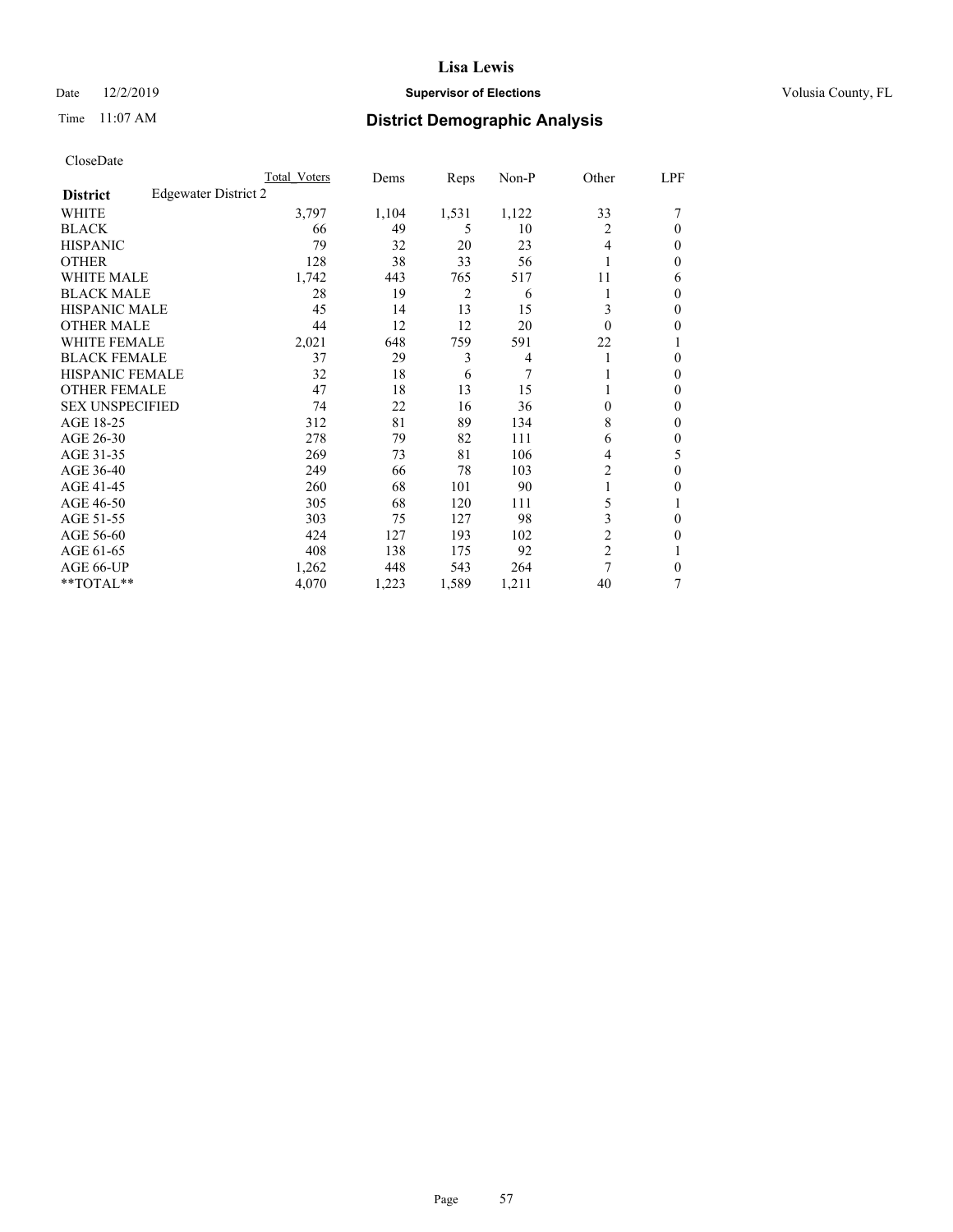## Date 12/2/2019 **Supervisor of Elections Supervisor of Elections** Volusia County, FL

# Time 11:07 AM **District Demographic Analysis**

|                        |                      | <b>Total Voters</b> | Dems  | Reps           | Non-P | Other          | LPF            |
|------------------------|----------------------|---------------------|-------|----------------|-------|----------------|----------------|
| <b>District</b>        | Edgewater District 3 |                     |       |                |       |                |                |
| WHITE                  |                      | 3,594               | 1,031 | 1,412          | 1,098 | 40             | 13             |
| <b>BLACK</b>           |                      | 109                 | 81    | 5              | 23    | 0              | $\mathbf{0}$   |
| <b>HISPANIC</b>        |                      | 80                  | 31    | 12             | 36    |                | $\theta$       |
| <b>OTHER</b>           |                      | 153                 | 41    | 38             | 72    | $\overline{2}$ | $\theta$       |
| <b>WHITE MALE</b>      |                      | 1,631               | 395   | 685            | 526   | 19             | 6              |
| <b>BLACK MALE</b>      |                      | 51                  | 39    | $\overline{2}$ | 10    | 0              | $\mathbf{0}$   |
| <b>HISPANIC MALE</b>   |                      | 36                  | 13    | 5              | 18    | 0              | $\mathbf{0}$   |
| <b>OTHER MALE</b>      |                      | 50                  | 12    | 13             | 24    |                | $\mathbf{0}$   |
| WHITE FEMALE           |                      | 1,918               | 631   | 701            | 558   | 21             | 7              |
| <b>BLACK FEMALE</b>    |                      | 56                  | 41    | 3              | 12    | 0              | $\mathbf{0}$   |
| <b>HISPANIC FEMALE</b> |                      | 41                  | 15    | 7              | 18    |                | $\theta$       |
| <b>OTHER FEMALE</b>    |                      | 59                  | 20    | 19             | 19    |                | $\theta$       |
| <b>SEX UNSPECIFIED</b> |                      | 94                  | 18    | 32             | 44    | 0              | $\theta$       |
| AGE 18-25              |                      | 342                 | 78    | 94             | 159   | 10             | 1              |
| AGE 26-30              |                      | 278                 | 86    | 83             | 106   | 2              | 1              |
| AGE 31-35              |                      | 241                 | 68    | 75             | 95    | $\overline{2}$ |                |
| AGE 36-40              |                      | 211                 | 42    | 62             | 105   |                | 1              |
| AGE 41-45              |                      | 249                 | 49    | 94             | 102   |                | 3              |
| AGE 46-50              |                      | 291                 | 79    | 113            | 94    | 3              | $\overline{2}$ |
| AGE 51-55              |                      | 324                 | 97    | 132            | 89    | 4              | $\overline{2}$ |
| AGE 56-60              |                      | 357                 | 117   | 129            | 103   | 7              | 1              |
| AGE 61-65              |                      | 420                 | 133   | 170            | 113   | 4              | $\theta$       |
| AGE 66-UP              |                      | 1,223               | 435   | 515            | 263   | 9              |                |
| **TOTAL**              |                      | 3,936               | 1,184 | 1,467          | 1,229 | 43             | 13             |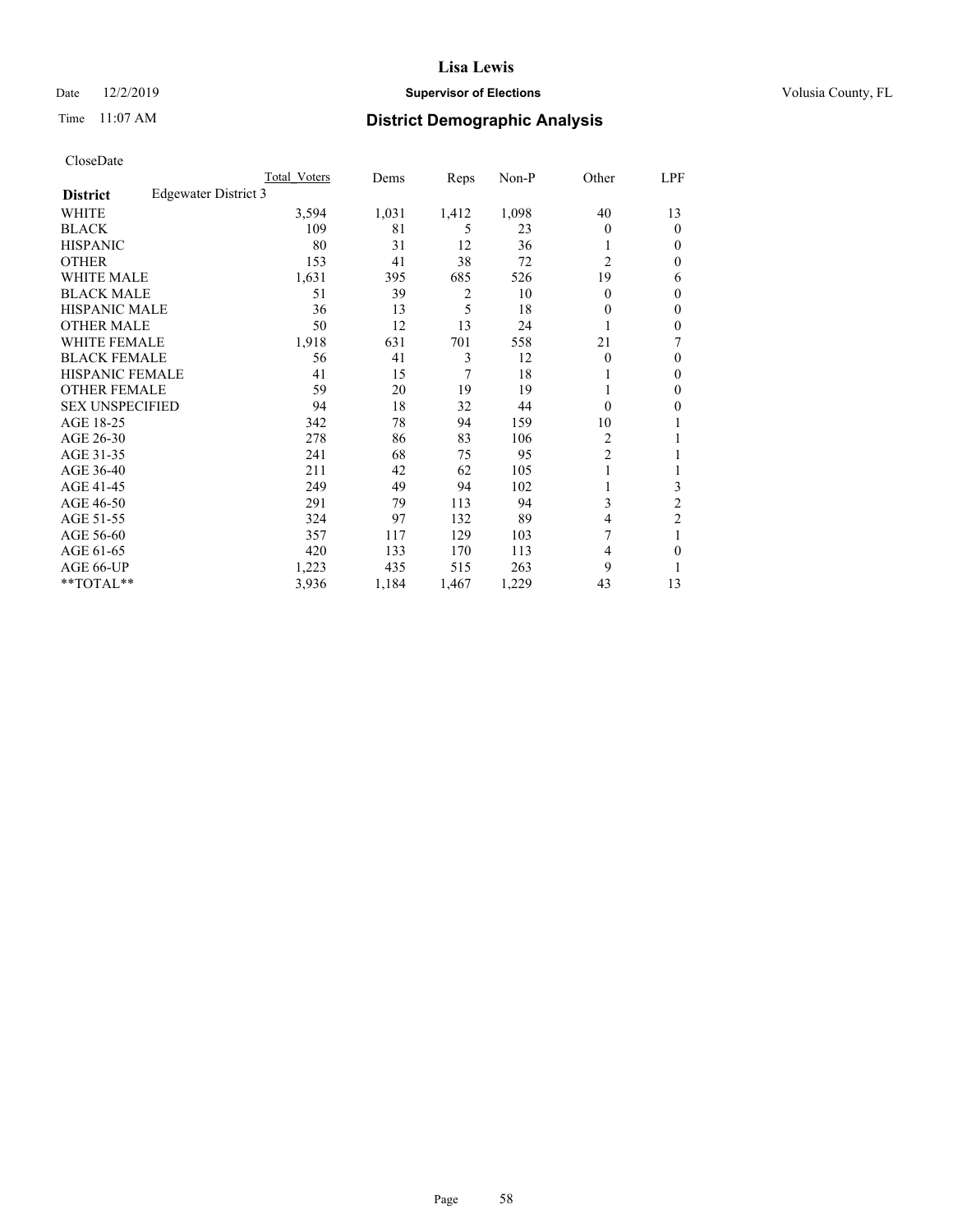## Date 12/2/2019 **Supervisor of Elections Supervisor of Elections** Volusia County, FL

# Time 11:07 AM **District Demographic Analysis**

|                        |                      | Total Voters | Dems  | Reps           | Non-P | Other          | LPF    |
|------------------------|----------------------|--------------|-------|----------------|-------|----------------|--------|
| <b>District</b>        | Edgewater District 4 |              |       |                |       |                |        |
| WHITE                  |                      | 4,705        | 1,259 | 1,947          | 1,442 | 43             | 14     |
| <b>BLACK</b>           |                      | 108          | 79    | 6              | 21    | 2              | 0      |
| <b>HISPANIC</b>        |                      | 97           | 40    | 19             | 38    | $\theta$       | $_{0}$ |
| <b>OTHER</b>           |                      | 136          | 39    | 30             | 66    |                | 0      |
| WHITE MALE             |                      | 2,132        | 478   | 935            | 690   | 21             | 8      |
| <b>BLACK MALE</b>      |                      | 54           | 34    | 4              | 14    | $\overline{c}$ | 0      |
| <b>HISPANIC MALE</b>   |                      | 37           | 12    | 7              | 18    | 0              | 0      |
| <b>OTHER MALE</b>      |                      | 48           | 15    | 15             | 17    |                | 0      |
| WHITE FEMALE           |                      | 2,529        | 773   | 993            | 735   | 22             | 6      |
| <b>BLACK FEMALE</b>    |                      | 53           | 44    | $\overline{2}$ | 7     | $\theta$       | 0      |
| <b>HISPANIC FEMALE</b> |                      | 60           | 28    | 12             | 20    | 0              | 0      |
| <b>OTHER FEMALE</b>    |                      | 60           | 19    | 13             | 28    | 0              | 0      |
| <b>SEX UNSPECIFIED</b> |                      | 73           | 14    | 21             | 38    | 0              | 0      |
| AGE 18-25              |                      | 321          | 85    | 82             | 147   | 3              | 4      |
| AGE 26-30              |                      | 235          | 44    | 75             | 113   | $\overline{2}$ | 1      |
| AGE 31-35              |                      | 257          | 68    | 76             | 107   | $\overline{2}$ | 4      |
| AGE 36-40              |                      | 248          | 60    | 84             | 101   | 1              | 2      |
| AGE 41-45              |                      | 254          | 76    | 80             | 93    | 4              |        |
| AGE 46-50              |                      | 283          | 67    | 112            | 101   | 2              |        |
| AGE 51-55              |                      | 309          | 82    | 145            | 79    | 3              | 0      |
| AGE 56-60              |                      | 468          | 113   | 214            | 136   | 5              | 0      |
| AGE 61-65              |                      | 504          | 136   | 226            | 136   | 6              | 0      |
| AGE 66-UP              |                      | 2,167        | 686   | 908            | 554   | 18             |        |
| **TOTAL**              |                      | 5,046        | 1,417 | 2,002          | 1,567 | 46             | 14     |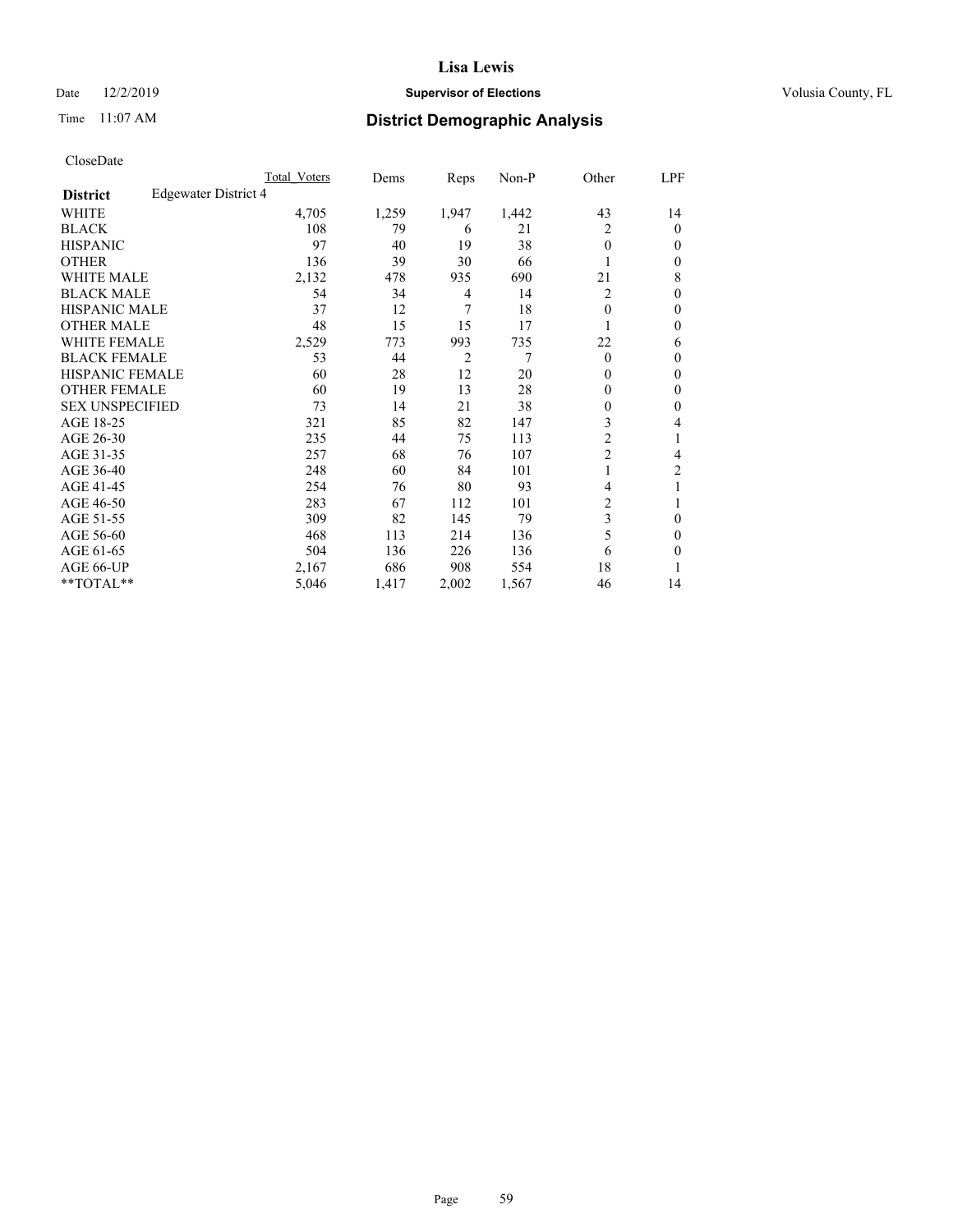## Date 12/2/2019 **Supervisor of Elections Supervisor of Elections** Volusia County, FL

# Time 11:07 AM **District Demographic Analysis**

|                                          | Total Voters | Dems | Reps | Non-P | Other          | LPF          |
|------------------------------------------|--------------|------|------|-------|----------------|--------------|
| Holly Hill District 1<br><b>District</b> |              |      |      |       |                |              |
| WHITE                                    | 1,612        | 498  | 587  | 502   | 16             | 9            |
| <b>BLACK</b>                             | 201          | 140  | 8    | 49    | 2              | 2            |
| <b>HISPANIC</b>                          | 115          | 50   | 19   | 45    | $\mathbf{1}$   | $\theta$     |
| <b>OTHER</b>                             | 119          | 37   | 30   | 51    |                | 0            |
| WHITE MALE                               | 780          | 209  | 299  | 265   | 3              | 4            |
| <b>BLACK MALE</b>                        | 78           | 52   | 4    | 20    | 1              |              |
| <b>HISPANIC MALE</b>                     | 60           | 22   | 14   | 23    | 1              | 0            |
| <b>OTHER MALE</b>                        | 46           | 14   | 14   | 18    | $\theta$       | $\mathbf{0}$ |
| <b>WHITE FEMALE</b>                      | 812          | 284  | 280  | 230   | 13             | 5            |
| <b>BLACK FEMALE</b>                      | 119          | 84   | 4    | 29    | 1              |              |
| <b>HISPANIC FEMALE</b>                   | 54           | 28   | 5    | 21    | $\theta$       | 0            |
| <b>OTHER FEMALE</b>                      | 50           | 21   | 13   | 16    | $\theta$       | $\Omega$     |
| <b>SEX UNSPECIFIED</b>                   | 48           | 11   | 11   | 25    | 1              | 0            |
| AGE 18-25                                | 166          | 41   | 35   | 85    | 3              | 2            |
| AGE 26-30                                | 140          | 64   | 29   | 45    | 2              | $\theta$     |
| AGE 31-35                                | 134          | 46   | 35   | 49    | 1              | 3            |
| AGE 36-40                                | 126          | 46   | 22   | 54    | 2              | 2            |
| AGE 41-45                                | 128          | 42   | 33   | 51    | $\overline{c}$ | $\theta$     |
| AGE 46-50                                | 136          | 43   | 42   | 50    | 1              | 0            |
| AGE 51-55                                | 189          | 73   | 59   | 55    | $\theta$       | 2            |
| AGE 56-60                                | 226          | 81   | 87   | 56    | $\overline{c}$ | $\theta$     |
| AGE 61-65                                | 229          | 70   | 80   | 75    | $\overline{c}$ | 2            |
| AGE 66-UP                                | 573          | 219  | 222  | 127   | 5              | 0            |
| **TOTAL**                                | 2,047        | 725  | 644  | 647   | 20             | 11           |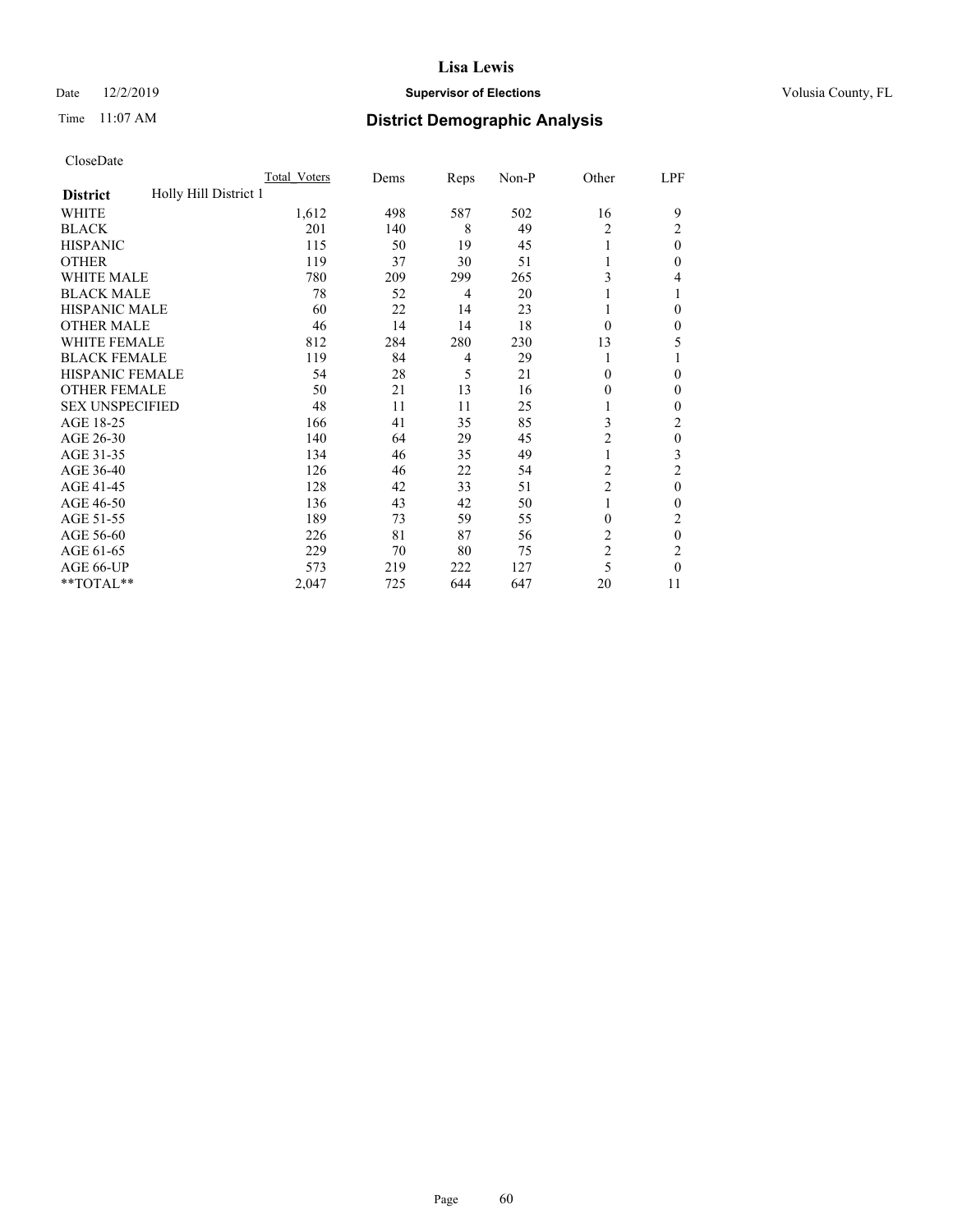## Date 12/2/2019 **Supervisor of Elections Supervisor of Elections** Volusia County, FL

# Time 11:07 AM **District Demographic Analysis**

|                                          | Total Voters | Dems | Reps | Non-P | Other          | LPF              |
|------------------------------------------|--------------|------|------|-------|----------------|------------------|
| Holly Hill District 2<br><b>District</b> |              |      |      |       |                |                  |
| WHITE                                    | 1,562        | 532  | 490  | 513   | 13             | 14               |
| <b>BLACK</b>                             | 288          | 209  | 10   | 69    | $\Omega$       | 0                |
| <b>HISPANIC</b>                          | 68           | 30   | 12   | 26    | 0              | $_{0}$           |
| <b>OTHER</b>                             | 109          | 37   | 13   | 59    | 0              | 0                |
| WHITE MALE                               | 742          | 207  | 257  | 261   |                | 10               |
| <b>BLACK MALE</b>                        | 125          | 81   | 5    | 39    | $\Omega$       | 0                |
| <b>HISPANIC MALE</b>                     | 34           | 11   | 9    | 14    | 0              | 0                |
| <b>OTHER MALE</b>                        | 36           | 8    | 7    | 21    | 0              | 0                |
| WHITE FEMALE                             | 801          | 322  | 229  | 240   | 6              | 4                |
| <b>BLACK FEMALE</b>                      | 160          | 127  | 5    | 28    | 0              | 0                |
| <b>HISPANIC FEMALE</b>                   | 34           | 19   | 3    | 12    | 0              | 0                |
| <b>OTHER FEMALE</b>                      | 42           | 22   | 4    | 16    | 0              | 0                |
| <b>SEX UNSPECIFIED</b>                   | 53           | 11   | 6    | 36    | 0              | 0                |
| AGE 18-25                                | 195          | 72   | 29   | 90    | 0              | 4                |
| AGE 26-30                                | 167          | 55   | 39   | 70    | 3              | 0                |
| AGE 31-35                                | 180          | 71   | 30   | 75    | $\overline{2}$ | $\overline{c}$   |
| AGE 36-40                                | 153          | 59   | 30   | 62    | $\theta$       | 2                |
| AGE 41-45                                | 102          | 38   | 19   | 42    | 2              |                  |
| AGE 46-50                                | 184          | 66   | 53   | 63    | $\theta$       | $\overline{c}$   |
| AGE 51-55                                | 185          | 70   | 65   | 49    | 0              | 1                |
| AGE 56-60                                | 237          | 93   | 68   | 72    | $\overline{c}$ | 2                |
| AGE 61-65                                | 196          | 93   | 53   | 48    | $\overline{2}$ | $\boldsymbol{0}$ |
| AGE 66-UP                                | 428          | 191  | 139  | 96    | $\overline{c}$ | 0                |
| **TOTAL**                                | 2,027        | 808  | 525  | 667   | 13             | 14               |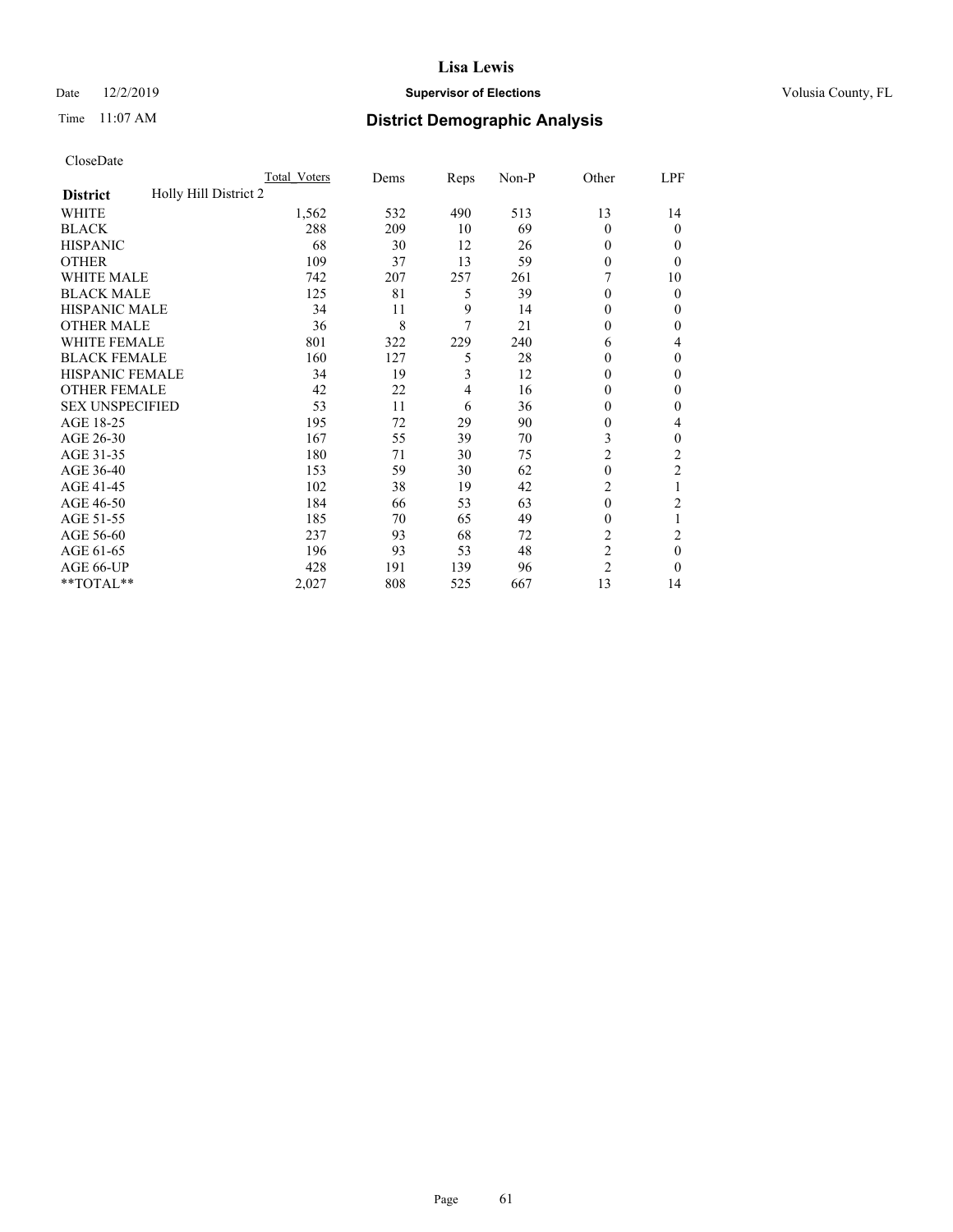## Date 12/2/2019 **Supervisor of Elections Supervisor of Elections** Volusia County, FL

# Time 11:07 AM **District Demographic Analysis**

|                                          | Total Voters | Dems | Reps | Non-P | Other    | LPF            |
|------------------------------------------|--------------|------|------|-------|----------|----------------|
| Holly Hill District 3<br><b>District</b> |              |      |      |       |          |                |
| WHITE                                    | 1,629        | 525  | 623  | 458   | 18       | 5              |
| <b>BLACK</b>                             | 213          | 161  | 10   | 42    | $\Omega$ | 0              |
| <b>HISPANIC</b>                          | 66           | 30   | 6    | 28    | 2        | $_{0}$         |
| <b>OTHER</b>                             | 100          | 35   | 19   | 45    |          | 0              |
| WHITE MALE                               | 698          | 190  | 293  | 201   | 9        | 5              |
| <b>BLACK MALE</b>                        | 90           | 56   | 9    | 25    | $\theta$ | 0              |
| <b>HISPANIC MALE</b>                     | 36           | 17   | 3    | 14    | 2        | 0              |
| <b>OTHER MALE</b>                        | 29           | 12   | 4    | 13    | $\theta$ | 0              |
| <b>WHITE FEMALE</b>                      | 914          | 330  | 325  | 250   | 9        | 0              |
| <b>BLACK FEMALE</b>                      | 122          | 104  | 1    | 17    | $\theta$ | 0              |
| <b>HISPANIC FEMALE</b>                   | 29           | 13   | 3    | 13    | 0        | 0              |
| <b>OTHER FEMALE</b>                      | 40           | 15   | 9    | 16    | 0        | 0              |
| <b>SEX UNSPECIFIED</b>                   | 50           | 14   | 11   | 24    |          | 0              |
| AGE 18-25                                | 120          | 40   | 25   | 54    |          | 0              |
| AGE 26-30                                | 97           | 33   | 25   | 38    |          | 0              |
| AGE 31-35                                | 93           | 34   | 18   | 40    |          | 0              |
| AGE 36-40                                | 94           | 33   | 21   | 39    |          | 0              |
| AGE 41-45                                | 109          | 46   | 24   | 39    | 0        | 0              |
| AGE 46-50                                | 108          | 32   | 31   | 43    |          |                |
| AGE 51-55                                | 148          | 52   | 42   | 51    |          | $\overline{c}$ |
| AGE 56-60                                | 186          | 67   | 57   | 58    | 2        | $\overline{2}$ |
| AGE 61-65                                | 212          | 86   | 73   | 46    | 7        | $\theta$       |
| AGE 66-UP                                | 841          | 328  | 342  | 165   | 6        | 0              |
| **TOTAL**                                | 2,008        | 751  | 658  | 573   | 21       | 5              |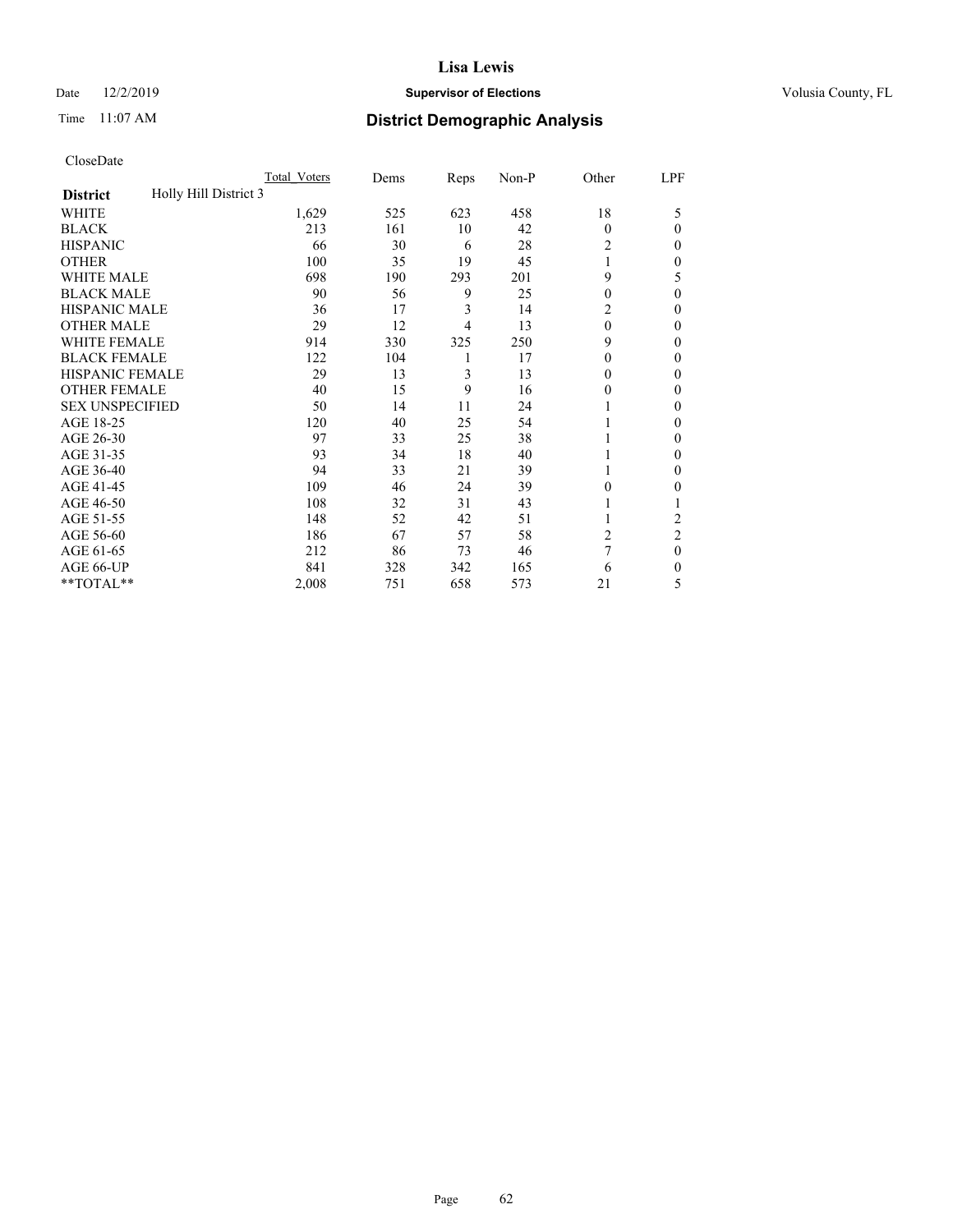## Date 12/2/2019 **Supervisor of Elections Supervisor of Elections** Volusia County, FL

# Time 11:07 AM **District Demographic Analysis**

|                                          | Total Voters | Dems | Reps           | Non-P | Other          | LPF            |
|------------------------------------------|--------------|------|----------------|-------|----------------|----------------|
| Holly Hill District 4<br><b>District</b> |              |      |                |       |                |                |
| WHITE                                    | 1,477        | 460  | 539            | 459   | 15             | 4              |
| <b>BLACK</b>                             | 423          | 310  | 10             | 101   | 2              | $\Omega$       |
| <b>HISPANIC</b>                          | 86           | 37   | 13             | 35    | $\theta$       |                |
| <b>OTHER</b>                             | 106          | 43   | 18             | 45    | $\theta$       | 0              |
| WHITE MALE                               | 664          | 173  | 258            | 221   | 10             | 2              |
| <b>BLACK MALE</b>                        | 125          | 84   | 2              | 38    | 1              | $\theta$       |
| <b>HISPANIC MALE</b>                     | 41           | 19   | $\overline{2}$ | 19    | $\theta$       |                |
| <b>OTHER MALE</b>                        | 32           | 15   | 8              | 9     | $\mathbf{0}$   | 0              |
| <b>WHITE FEMALE</b>                      | 799          | 283  | 276            | 233   | 5              | 2              |
| <b>BLACK FEMALE</b>                      | 290          | 221  | 8              | 60    | 1              | $\theta$       |
| <b>HISPANIC FEMALE</b>                   | 43           | 17   | 10             | 16    | $\theta$       | 0              |
| <b>OTHER FEMALE</b>                      | 45           | 23   | 8              | 14    | $\theta$       | $\Omega$       |
| <b>SEX UNSPECIFIED</b>                   | 53           | 15   | 8              | 30    | $\theta$       | 0              |
| AGE 18-25                                | 247          | 93   | 46             | 105   |                | 2              |
| AGE 26-30                                | 225          | 99   | 39             | 86    | 1              | $\theta$       |
| AGE 31-35                                | 191          | 70   | 41             | 77    | 1              | $\overline{c}$ |
| AGE 36-40                                | 146          | 71   | 27             | 44    | 4              | $\theta$       |
| AGE 41-45                                | 137          | 52   | 38             | 45    | 2              | 0              |
| AGE 46-50                                | 142          | 50   | 36             | 54    | $\overline{c}$ | $\Omega$       |
| AGE 51-55                                | 158          | 56   | 48             | 53    | 1              | 0              |
| AGE 56-60                                | 205          | 77   | 72             | 53    | $\overline{c}$ |                |
| AGE 61-65                                | 177          | 79   | 64             | 34    | $\mathbf{0}$   | $\theta$       |
| AGE 66-UP                                | 464          | 203  | 169            | 89    | 3              | 0              |
| **TOTAL**                                | 2,092        | 850  | 580            | 640   | 17             | 5              |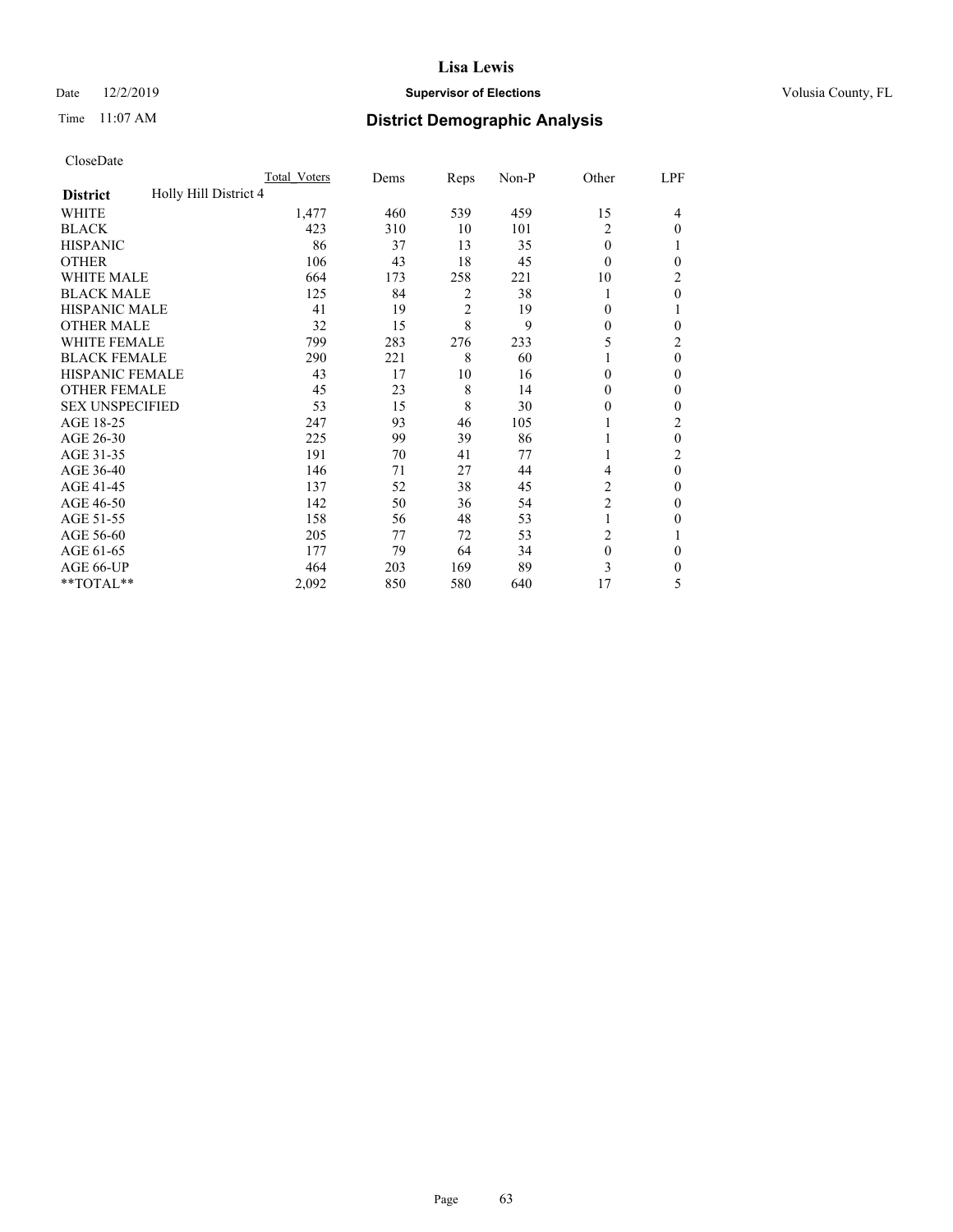## Date 12/2/2019 **Supervisor of Elections Supervisor of Elections** Volusia County, FL

# Time 11:07 AM **District Demographic Analysis**

|                        |            | Total Voters | Dems | Reps | Non-P | Other    | LPF |
|------------------------|------------|--------------|------|------|-------|----------|-----|
| <b>District</b>        | Lake Helen |              |      |      |       |          |     |
| WHITE                  |            | 1,852        | 516  | 792  | 522   | 18       | 4   |
| <b>BLACK</b>           |            | 168          | 140  | 6    | 22    | $\Omega$ | 0   |
| <b>HISPANIC</b>        |            | 74           | 28   | 19   | 25    | 1        |     |
| <b>OTHER</b>           |            | 72           | 26   | 17   | 28    | 0        |     |
| <b>WHITE MALE</b>      |            | 842          | 199  | 385  | 249   | 5        | 4   |
| <b>BLACK MALE</b>      |            | 75           | 64   | 3    | 8     | 0        | 0   |
| <b>HISPANIC MALE</b>   |            | 32           | 15   | 7    | 9     | 0        |     |
| <b>OTHER MALE</b>      |            | 22           | 11   | 4    | 6     | $\Omega$ |     |
| <b>WHITE FEMALE</b>    |            | 989          | 315  | 396  | 265   | 13       | 0   |
| <b>BLACK FEMALE</b>    |            | 89           | 75   | 2    | 12    | $\theta$ | 0   |
| <b>HISPANIC FEMALE</b> |            | 41           | 12   | 12   | 16    |          | 0   |
| <b>OTHER FEMALE</b>    |            | 33           | 14   | 5    | 14    | 0        | 0   |
| <b>SEX UNSPECIFIED</b> |            | 43           | 5    | 20   | 18    | 0        | 0   |
| AGE 18-25              |            | 174          | 40   | 57   | 72    | 4        |     |
| AGE 26-30              |            | 139          | 28   | 54   | 56    | 0        |     |
| AGE 31-35              |            | 147          | 41   | 43   | 60    | 3        | 0   |
| AGE 36-40              |            | 141          | 42   | 42   | 56    |          | 0   |
| AGE 41-45              |            | 133          | 34   | 39   | 58    | 1        |     |
| AGE 46-50              |            | 153          | 40   | 59   | 49    | 2        | 3   |
| AGE 51-55              |            | 178          | 47   | 84   | 45    | 2        | 0   |
| AGE 56-60              |            | 239          | 77   | 108  | 51    | 3        | 0   |
| AGE 61-65              |            | 229          | 85   | 98   | 44    | 2        | 0   |
| AGE 66-UP              |            | 633          | 276  | 250  | 106   |          | 0   |
| **TOTAL**              |            | 2,166        | 710  | 834  | 597   | 19       | 6   |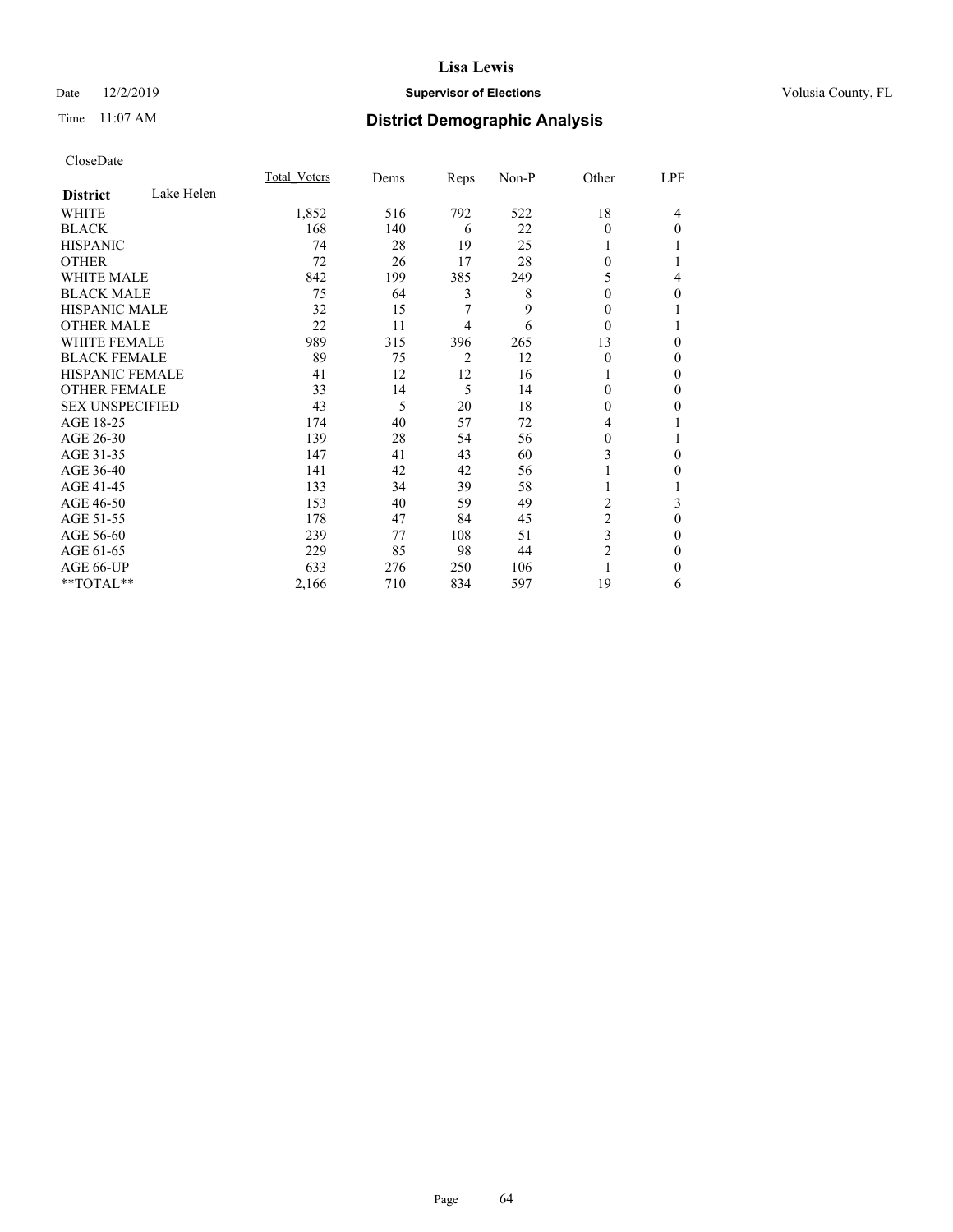## Date 12/2/2019 **Supervisor of Elections Supervisor of Elections** Volusia County, FL

| CloseDate |
|-----------|
|-----------|

|                                          | Total Voters | Dems  | Reps  | Non-P    | Other          | LPF      |
|------------------------------------------|--------------|-------|-------|----------|----------------|----------|
| New Smyrna Bch Zone 1<br><b>District</b> |              |       |       |          |                |          |
| WHITE                                    | 5,103        | 1,440 | 2,382 | 1,213    | 53             | 15       |
| <b>BLACK</b>                             | 17           | 12    |       | 4        | 0              | $\Omega$ |
| <b>HISPANIC</b>                          | 69           | 22    | 24    | 22       |                | 0        |
| <b>OTHER</b>                             | 160          | 39    | 54    | 67       | $\Omega$       | 0        |
| <b>WHITE MALE</b>                        | 2,365        | 551   | 1,165 | 616      | 24             | 9        |
| <b>BLACK MALE</b>                        | 13           | 9     | 0     | 4        | $\Omega$       | 0        |
| <b>HISPANIC MALE</b>                     | 27           | 10    | 8     | 9        | $\theta$       | 0        |
| <b>OTHER MALE</b>                        | 55           | 11    | 26    | 18       | $\Omega$       | 0        |
| <b>WHITE FEMALE</b>                      | 2,691        | 874   | 1,199 | 583      | 29             | 6        |
| <b>BLACK FEMALE</b>                      | 4            | 3     | 1     | $\theta$ | $\theta$       | 0        |
| <b>HISPANIC FEMALE</b>                   | 42           | 12    | 16    | 13       |                | 0        |
| <b>OTHER FEMALE</b>                      | 64           | 26    | 24    | 14       | $\Omega$       | 0        |
| <b>SEX UNSPECIFIED</b>                   | 88           | 17    | 22    | 49       | $\Omega$       | 0        |
| AGE 18-25                                | 276          | 56    | 102   | 111      | 6              |          |
| AGE 26-30                                | 196          | 40    | 69    | 84       | 2              |          |
| AGE 31-35                                | 224          | 67    | 56    | 96       | 3              | 2        |
| AGE 36-40                                | 209          | 58    | 65    | 81       |                | 4        |
| AGE 41-45                                | 209          | 49    | 82    | 72       | 6              | 0        |
| AGE 46-50                                | 280          | 70    | 123   | 84       | $\overline{2}$ |          |
| AGE 51-55                                | 396          | 96    | 201   | 96       | $\overline{2}$ |          |
| AGE 56-60                                | 610          | 154   | 311   | 132      | 11             | 2        |
| AGE 61-65                                | 672          | 218   | 310   | 138      | $\overline{4}$ | 2        |
| AGE 66-UP                                | 2,277        | 705   | 1,142 | 412      | 17             |          |
| **TOTAL**                                | 5,349        | 1,513 | 2,461 | 1,306    | 54             | 15       |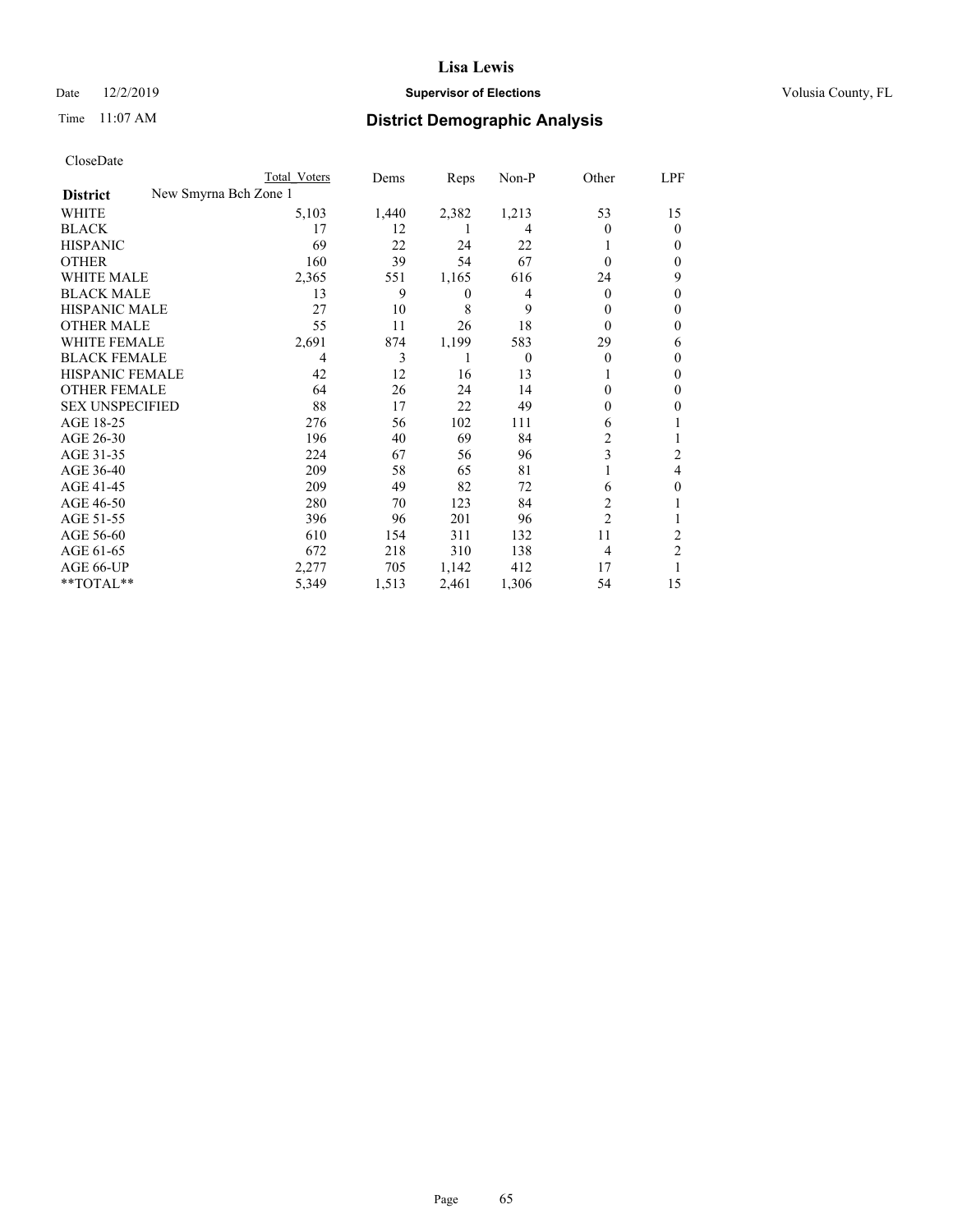## Date 12/2/2019 **Supervisor of Elections Supervisor of Elections** Volusia County, FL

| CloseDate |
|-----------|
|-----------|

|                                          | Total Voters | Dems  | Reps  | Non-P | Other          | LPF            |
|------------------------------------------|--------------|-------|-------|-------|----------------|----------------|
| New Smyrna Bch Zone 2<br><b>District</b> |              |       |       |       |                |                |
| WHITE                                    | 4,304        | 1,333 | 1,771 | 1,127 | 59             | 14             |
| <b>BLACK</b>                             | 89           | 75    | 2     | 12    | 0              | $\Omega$       |
| <b>HISPANIC</b>                          | 95           | 33    | 33    | 28    |                | 0              |
| <b>OTHER</b>                             | 173          | 60    | 47    | 63    |                | 2              |
| <b>WHITE MALE</b>                        | 1,960        | 511   | 855   | 555   | 29             | 10             |
| <b>BLACK MALE</b>                        | 32           | 27    | 1     | 4     | $\overline{0}$ | 0              |
| <b>HISPANIC MALE</b>                     | 56           | 11    | 23    | 22    | 0              | 0              |
| <b>OTHER MALE</b>                        | 60           | 22    | 17    | 19    | $\overline{0}$ | 2              |
| WHITE FEMALE                             | 2,303        | 809   | 900   | 560   | 30             | 4              |
| <b>BLACK FEMALE</b>                      | 56           | 47    |       | 8     | $\theta$       | 0              |
| HISPANIC FEMALE                          | 39           | 22    | 10    | 6     |                | 0              |
| <b>OTHER FEMALE</b>                      | 73           | 28    | 21    | 23    |                | 0              |
| <b>SEX UNSPECIFIED</b>                   | 82           | 24    | 25    | 33    | $\theta$       | 0              |
| AGE 18-25                                | 282          | 98    | 80    | 97    | 4              | 3              |
| AGE 26-30                                | 216          | 72    | 64    | 76    | 4              | 0              |
| AGE 31-35                                | 230          | 60    | 76    | 87    | 5              | 2              |
| AGE 36-40                                | 247          | 85    | 59    | 94    | 6              | 3              |
| AGE 41-45                                | 233          | 70    | 63    | 96    | 2              | 2              |
| AGE 46-50                                | 320          | 82    | 130   | 100   | 7              |                |
| AGE 51-55                                | 367          | 85    | 171   | 104   | 7              | 0              |
| AGE 56-60                                | 483          | 123   | 235   | 114   | 10             |                |
| AGE 61-65                                | 558          | 203   | 228   | 120   | 5              | 2              |
| AGE 66-UP                                | 1,725        | 623   | 747   | 342   | 11             | $\overline{c}$ |
| **TOTAL**                                | 4,661        | 1,501 | 1,853 | 1,230 | 61             | 16             |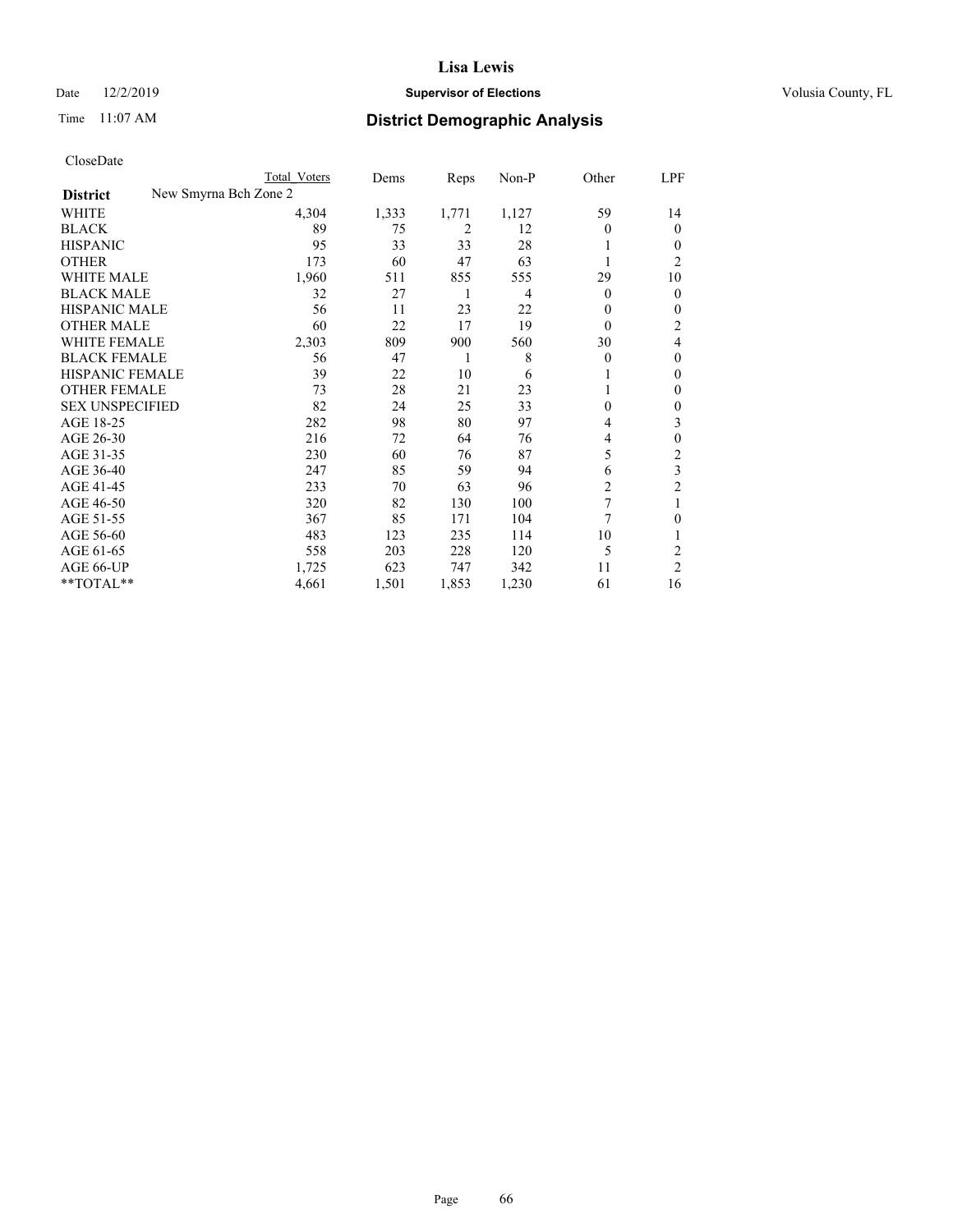## Date 12/2/2019 **Supervisor of Elections Supervisor of Elections** Volusia County, FL

| CloseDate |
|-----------|
|-----------|

|                                          | Total Voters | Dems  | Reps  | Non-P | Other    | LPF            |
|------------------------------------------|--------------|-------|-------|-------|----------|----------------|
| New Smyrna Bch Zone 3<br><b>District</b> |              |       |       |       |          |                |
| WHITE                                    | 5,731        | 1,456 | 2,650 | 1,526 | 81       | 18             |
| <b>BLACK</b>                             | 58           | 37    | 2     | 17    |          |                |
| <b>HISPANIC</b>                          | 132          | 43    | 43    | 45    | 1        | 0              |
| <b>OTHER</b>                             | 172          | 41    | 55    | 74    |          |                |
| <b>WHITE MALE</b>                        | 2,640        | 567   | 1,271 | 748   | 43       | 11             |
| <b>BLACK MALE</b>                        | 30           | 16    | 1     | 11    |          |                |
| <b>HISPANIC MALE</b>                     | 69           | 24    | 20    | 24    |          | 0              |
| <b>OTHER MALE</b>                        | 62           | 18    | 16    | 27    | 1        | 0              |
| <b>WHITE FEMALE</b>                      | 3,051        | 883   | 1,360 | 764   | 38       | 6              |
| <b>BLACK FEMALE</b>                      | 28           | 21    | 1     | 6     | $\theta$ | 0              |
| <b>HISPANIC FEMALE</b>                   | 60           | 18    | 22    | 20    | $\theta$ | 0              |
| <b>OTHER FEMALE</b>                      | 71           | 16    | 27    | 27    | $\theta$ |                |
| <b>SEX UNSPECIFIED</b>                   | 82           | 14    | 32    | 35    | $\theta$ |                |
| AGE 18-25                                | 332          | 67    | 115   | 139   | 9        | 2              |
| AGE 26-30                                | 260          | 57    | 84    | 110   | 6        | 3              |
| AGE 31-35                                | 321          | 80    | 105   | 128   | 6        | $\overline{c}$ |
| AGE 36-40                                | 341          | 85    | 122   | 126   | 6        | $\overline{c}$ |
| AGE 41-45                                | 319          | 83    | 131   | 99    | 3        | 3              |
| AGE 46-50                                | 329          | 75    | 150   | 99    | 5        | 0              |
| AGE 51-55                                | 416          | 78    | 215   | 115   | 5        | 3              |
| AGE 56-60                                | 579          | 141   | 279   | 155   | 3        |                |
| AGE 61-65                                | 689          | 187   | 311   | 175   | 13       | 3              |
| AGE 66-UP                                | 2,507        | 724   | 1,238 | 516   | 28       |                |
| **TOTAL**                                | 6,093        | 1,577 | 2,750 | 1,662 | 84       | 20             |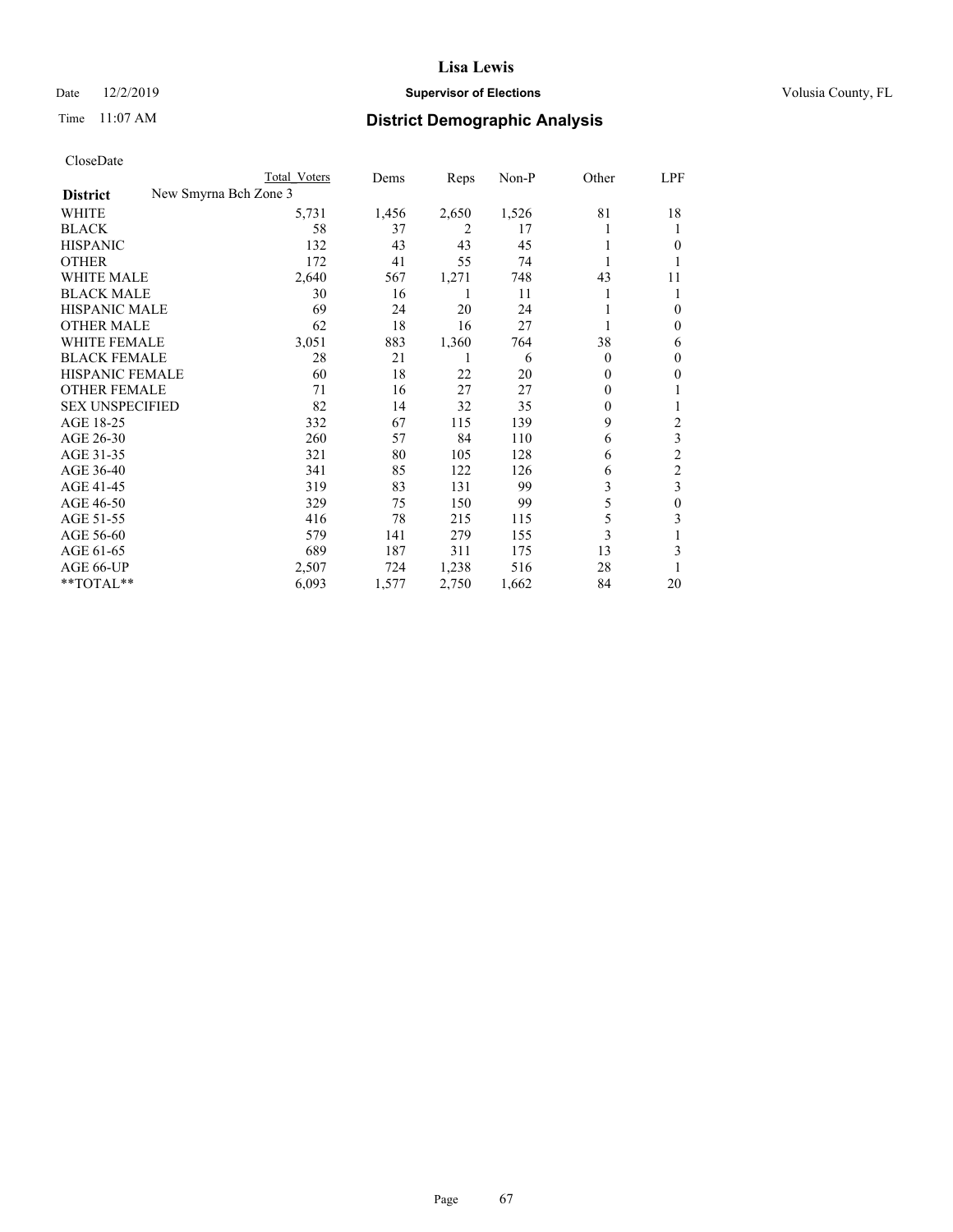## Date 12/2/2019 **Supervisor of Elections Supervisor of Elections** Volusia County, FL

| CloseDate |
|-----------|
|-----------|

|                        | Total Voters          | Dems  | Reps  | $Non-P$ | Other        | LPF            |
|------------------------|-----------------------|-------|-------|---------|--------------|----------------|
| <b>District</b>        | New Smyrna Bch Zone 4 |       |       |         |              |                |
| WHITE                  | 5,789                 | 1,508 | 2,680 | 1,501   | 89           | 11             |
| <b>BLACK</b>           | 606                   | 499   | 17    | 88      |              | 1              |
| <b>HISPANIC</b>        | 142                   | 52    | 42    | 47      |              | 0              |
| <b>OTHER</b>           | 280                   | 85    | 57    | 134     | 3            | 1              |
| <b>WHITE MALE</b>      | 2,632                 | 578   | 1,296 | 704     | 46           | 8              |
| <b>BLACK MALE</b>      | 238                   | 185   | 7     | 44      |              |                |
| <b>HISPANIC MALE</b>   | 59                    | 21    | 19    | 18      |              | 0              |
| <b>OTHER MALE</b>      | 110                   | 25    | 27    | 54      | 3            |                |
| WHITE FEMALE           | 3,101                 | 915   | 1,358 | 782     | 43           | 3              |
| <b>BLACK FEMALE</b>    | 358                   | 306   | 9     | 43      | $\theta$     | $\theta$       |
| HISPANIC FEMALE        | 77                    | 31    | 21    | 25      | $\mathbf{0}$ | $\mathbf{0}$   |
| <b>OTHER FEMALE</b>    | 117                   | 47    | 25    | 45      | 0            | $\mathbf{0}$   |
| <b>SEX UNSPECIFIED</b> | 125                   | 36    | 34    | 55      | $\theta$     | 0              |
| AGE 18-25              | 471                   | 150   | 131   | 177     | 12           |                |
| AGE 26-30              | 344                   | 104   | 96    | 133     | 8            | 3              |
| AGE 31-35              | 327                   | 104   | 103   | 113     | 5            | $\overline{2}$ |
| AGE 36-40              | 336                   | 102   | 121   | 108     | 4            | 1              |
| AGE 41-45              | 312                   | 79    | 124   | 105     | 4            | $\theta$       |
| AGE 46-50              | 429                   | 142   | 165   | 110     | 10           | 2              |
| AGE 51-55              | 468                   | 140   | 197   | 123     | 8            | $\theta$       |
| AGE 56-60              | 704                   | 199   | 339   | 160     | 6            | 0              |
| AGE 61-65              | 781                   | 251   | 342   | 175     | 12           |                |
| AGE 66-UP              | 2,645                 | 873   | 1,178 | 566     | 25           | 3              |
| $*$ TOTAL $*$          | 6,817                 | 2,144 | 2,796 | 1,770   | 94           | 13             |
|                        |                       |       |       |         |              |                |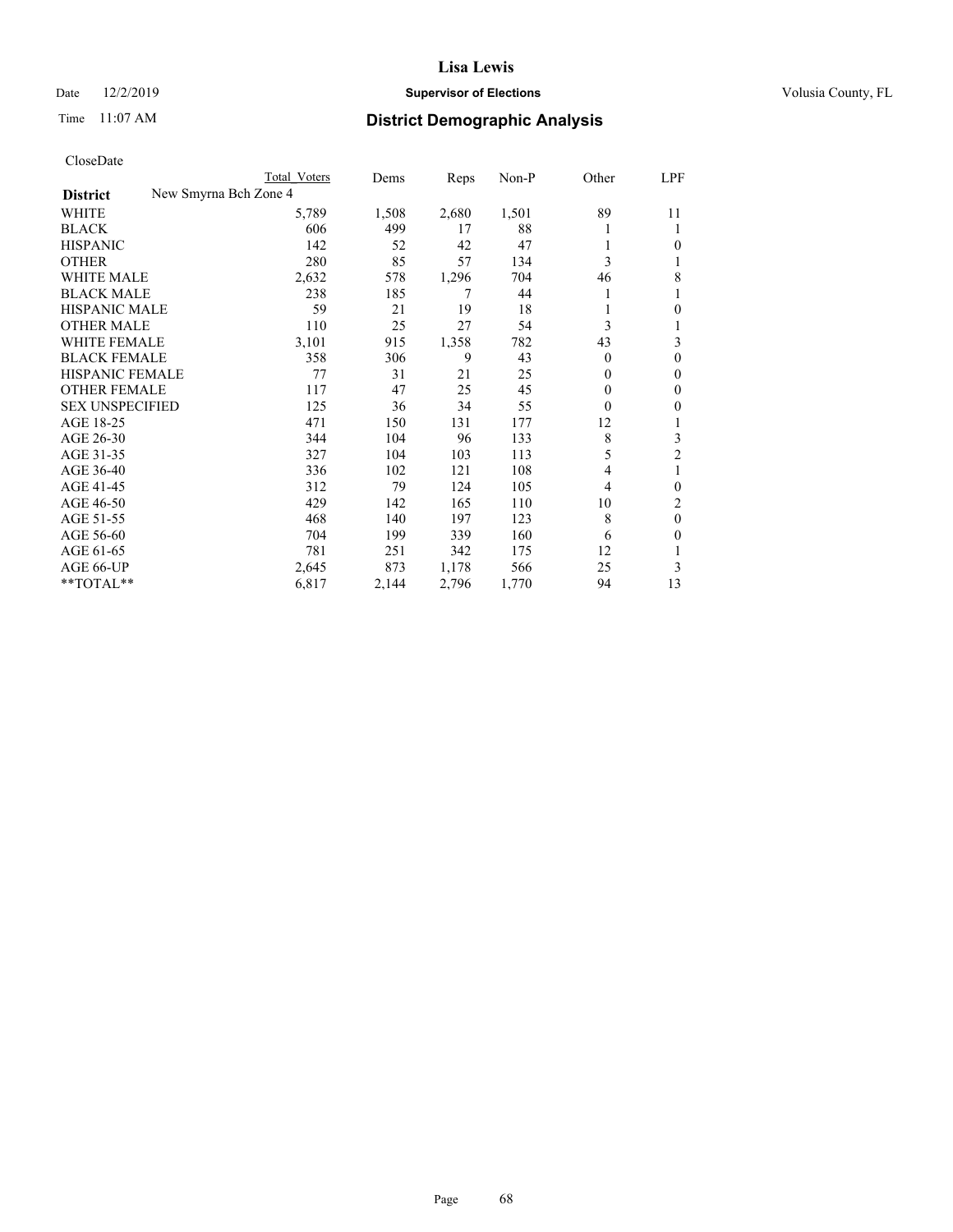## Date 12/2/2019 **Supervisor of Elections Supervisor of Elections** Volusia County, FL

# Time 11:07 AM **District Demographic Analysis**

|                        |          | <b>Total Voters</b> | Dems | Reps | Non-P | Other    | LPF      |
|------------------------|----------|---------------------|------|------|-------|----------|----------|
| <b>District</b>        | Oak Hill |                     |      |      |       |          |          |
| WHITE                  |          | 1,361               | 334  | 632  | 376   | 16       | 3        |
| <b>BLACK</b>           |          | 151                 | 129  | 4    | 18    | 0        | 0        |
| <b>HISPANIC</b>        |          | 14                  | 6    | 2    | 6     | $\theta$ | 0        |
| <b>OTHER</b>           |          | 43                  | 12   | 14   | 17    | $\Omega$ | 0        |
| WHITE MALE             |          | 678                 | 149  | 326  | 197   | 4        | 2        |
| <b>BLACK MALE</b>      |          | 68                  | 53   | 2    | 13    | $\theta$ | $\theta$ |
| <b>HISPANIC MALE</b>   |          | 5                   |      | 1    | 3     | $\theta$ | 0        |
| <b>OTHER MALE</b>      |          | 16                  | 3    | 7    | 6     | $\Omega$ | 0        |
| WHITE FEMALE           |          | 665                 | 183  | 295  | 174   | 12       |          |
| <b>BLACK FEMALE</b>    |          | 83                  | 76   | 2    | 5     | $\Omega$ | 0        |
| <b>HISPANIC FEMALE</b> |          | 9                   | 5    | 1    | 3     | $\Omega$ | 0        |
| <b>OTHER FEMALE</b>    |          | 17                  | 8    | 5    | 4     | $\Omega$ | 0        |
| <b>SEX UNSPECIFIED</b> |          | 28                  | 3    | 13   | 12    | 0        | 0        |
| AGE 18-25              |          | 101                 | 31   | 24   | 41    | 5        | 0        |
| AGE 26-30              |          | 72                  | 23   | 22   | 25    | 2        | 0        |
| AGE 31-35              |          | 58                  | 18   | 20   | 19    |          | 0        |
| AGE 36-40              |          | 81                  | 27   | 28   | 25    | 0        |          |
| AGE 41-45              |          | 77                  | 25   | 19   | 33    | $\theta$ | 0        |
| AGE 46-50              |          | 80                  | 24   | 32   | 23    |          | 0        |
| AGE 51-55              |          | 125                 | 38   | 54   | 32    |          | 0        |
| AGE 56-60              |          | 180                 | 54   | 83   | 40    | 3        | 0        |
| AGE 61-65              |          | 190                 | 61   | 88   | 39    | $\theta$ | 2        |
| AGE 66-UP              |          | 605                 | 180  | 282  | 140   | 3        | 0        |
| **TOTAL**              |          | 1,569               | 481  | 652  | 417   | 16       | 3        |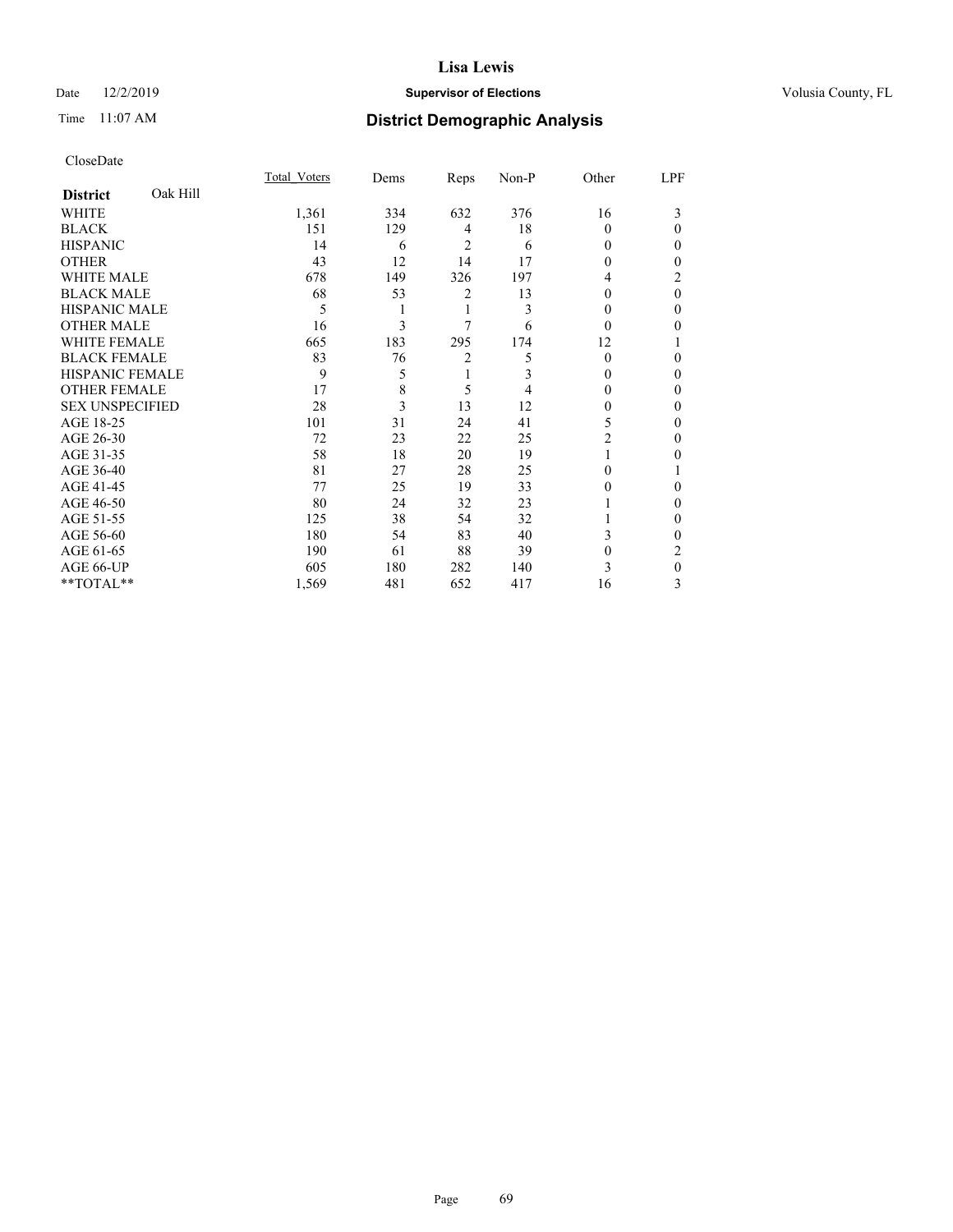## Date 12/2/2019 **Supervisor of Elections Supervisor of Elections** Volusia County, FL

# Time 11:07 AM **District Demographic Analysis**

|                        |                    | Total Voters | Dems | Reps | Non-P | Other    | LPF      |
|------------------------|--------------------|--------------|------|------|-------|----------|----------|
| <b>District</b>        | Orange City Seat 1 |              |      |      |       |          |          |
| WHITE                  |                    | 794          | 239  | 317  | 226   | 9        | 3        |
| <b>BLACK</b>           |                    | 170          | 128  | 7    | 35    | $\theta$ | 0        |
| <b>HISPANIC</b>        |                    | 536          | 246  | 78   | 212   | $\Omega$ | 0        |
| <b>OTHER</b>           |                    | 86           | 46   | 15   | 25    | $\theta$ | 0        |
| WHITE MALE             |                    | 292          | 70   | 127  | 88    | 5        | 2        |
| <b>BLACK MALE</b>      |                    | 54           | 37   | 4    | 13    | $\Omega$ | $\theta$ |
| HISPANIC MALE          |                    | 223          | 92   | 40   | 91    | $\theta$ | 0        |
| <b>OTHER MALE</b>      |                    | 34           | 15   | 11   | 8     | $\Omega$ | 0        |
| WHITE FEMALE           |                    | 499          | 167  | 189  | 138   | 4        |          |
| <b>BLACK FEMALE</b>    |                    | 113          | 89   | 3    | 21    | $\Omega$ | 0        |
| <b>HISPANIC FEMALE</b> |                    | 307          | 150  | 37   | 120   | $\Omega$ | 0        |
| <b>OTHER FEMALE</b>    |                    | 40           | 25   | 2    | 13    | $\Omega$ | 0        |
| <b>SEX UNSPECIFIED</b> |                    | 24           | 14   | 4    | 6     | $\Omega$ | 0        |
| AGE 18-25              |                    | 159          | 61   | 29   | 69    | $\Omega$ | 0        |
| AGE 26-30              |                    | 125          | 54   | 24   | 46    | 1        | 0        |
| AGE 31-35              |                    | 107          | 38   | 23   | 44    |          |          |
| AGE 36-40              |                    | 121          | 47   | 25   | 49    | $\theta$ | 0        |
| AGE 41-45              |                    | 106          | 38   | 21   | 43    | 2        | 2        |
| AGE 46-50              |                    | 102          | 37   | 30   | 32    | 3        | $\theta$ |
| AGE 51-55              |                    | 96           | 33   | 28   | 34    |          | 0        |
| AGE 56-60              |                    | 104          | 50   | 21   | 32    |          | 0        |
| AGE 61-65              |                    | 109          | 44   | 31   | 34    | $\theta$ | 0        |
| AGE 66-UP              |                    | 557          | 257  | 185  | 115   | $\theta$ | 0        |
| **TOTAL**              |                    | 1,586        | 659  | 417  | 498   | 9        | 3        |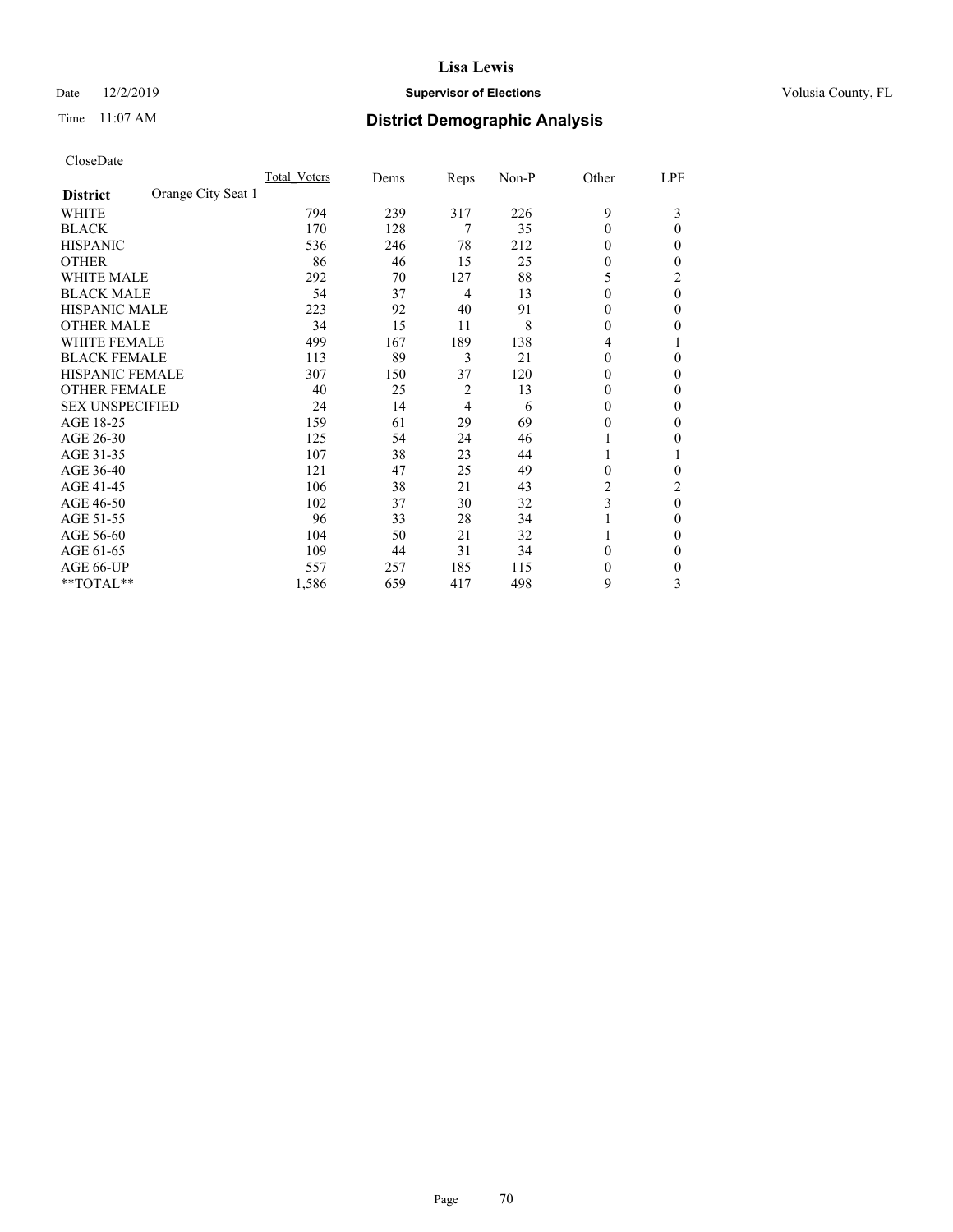## Date 12/2/2019 **Supervisor of Elections Supervisor of Elections** Volusia County, FL

| CloseDate |
|-----------|
|-----------|

|                                       | Total Voters | Dems | Reps           | Non-P | Other    | LPF      |
|---------------------------------------|--------------|------|----------------|-------|----------|----------|
| Orange City Seat 2<br><b>District</b> |              |      |                |       |          |          |
| <b>WHITE</b>                          | 1,121        | 302  | 487            | 323   | 5        | 4        |
| <b>BLACK</b>                          | 70           | 55   | 3              | 12    | $\theta$ | $\theta$ |
| <b>HISPANIC</b>                       | 258          | 120  | 36             | 101   |          | 0        |
| <b>OTHER</b>                          | 61           | 11   | 17             | 32    |          | 0        |
| <b>WHITE MALE</b>                     | 515          | 109  | 241            | 158   | 4        | 3        |
| <b>BLACK MALE</b>                     | 34           | 23   | $\overline{c}$ | 9     | 0        | 0        |
| <b>HISPANIC MALE</b>                  | 104          | 48   | 18             | 37    |          | 0        |
| <b>OTHER MALE</b>                     | 26           | 3    | 9              | 13    |          | 0        |
| <b>WHITE FEMALE</b>                   | 596          | 191  | 240            | 163   |          |          |
| <b>BLACK FEMALE</b>                   | 36           | 32   | 1              | 3     | 0        | 0        |
| <b>HISPANIC FEMALE</b>                | 150          | 71   | 18             | 61    | 0        | 0        |
| <b>OTHER FEMALE</b>                   | 21           | 7    | 6              | 8     | 0        | 0        |
| <b>SEX UNSPECIFIED</b>                | 28           | 4    | 8              | 16    | $\Omega$ | 0        |
| AGE 18-25                             | 177          | 53   | 40             | 83    |          | 0        |
| AGE 26-30                             | 118          | 41   | 28             | 47    | 0        | 2        |
| AGE 31-35                             | 110          | 38   | 35             | 36    |          | $\Omega$ |
| AGE 36-40                             | 104          | 26   | 37             | 40    |          | 0        |
| AGE 41-45                             | 110          | 31   | 34             | 44    | 0        |          |
| AGE 46-50                             | 127          | 33   | 53             | 40    |          | 0        |
| AGE 51-55                             | 150          | 51   | 54             | 45    | 0        | 0        |
| AGE 56-60                             | 142          | 44   | 56             | 42    | 0        | $_{0}$   |
| AGE 61-65                             | 138          | 41   | 69             | 27    |          | 0        |
| AGE 66-UP                             | 334          | 130  | 137            | 64    | 2        |          |
| **TOTAL**                             | 1,510        | 488  | 543            | 468   | 7        | 4        |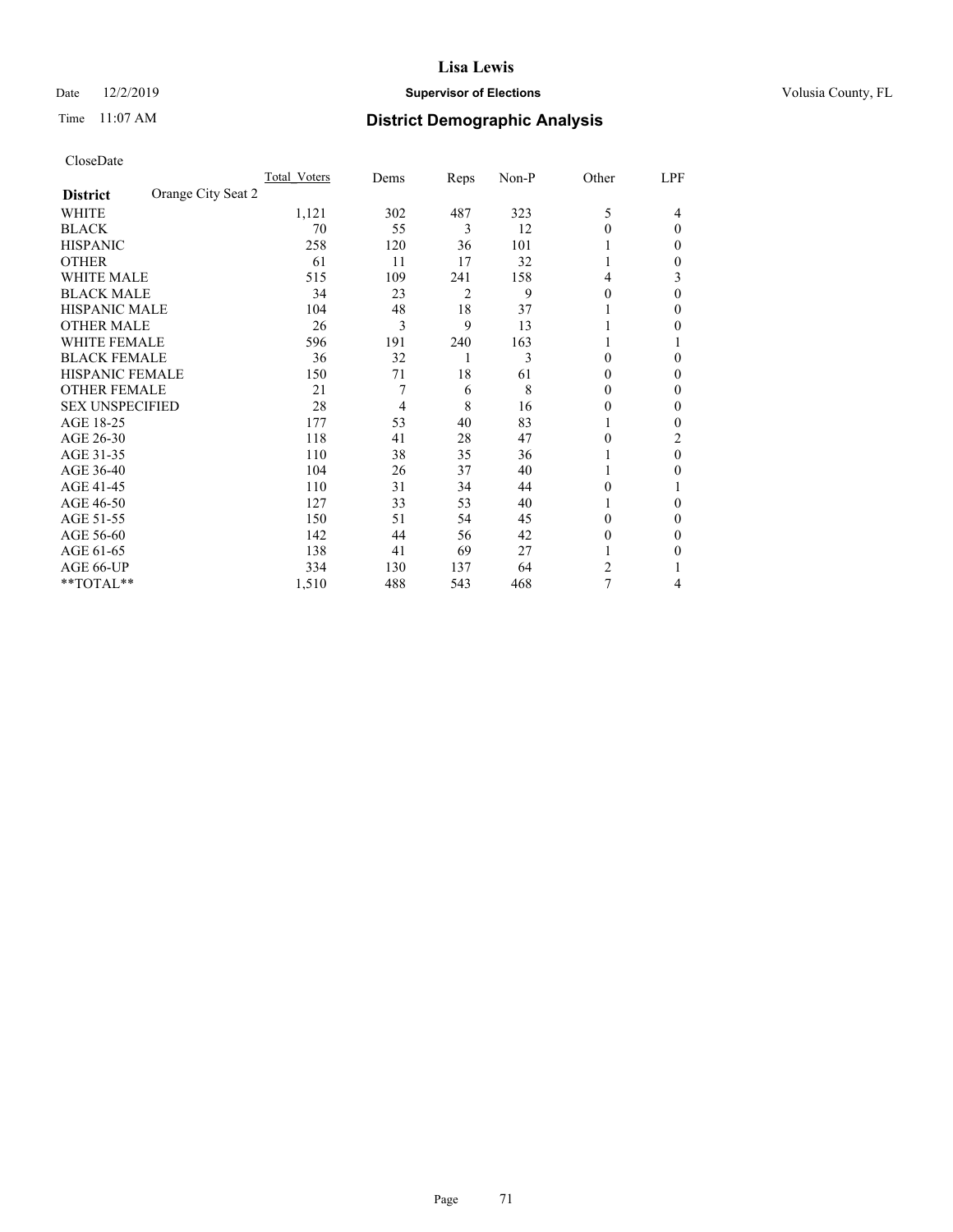## Date 12/2/2019 **Supervisor of Elections Supervisor of Elections** Volusia County, FL

# Time 11:07 AM **District Demographic Analysis**

|                                       | Total Voters | Dems | Reps | Non-P | Other          | LPF      |
|---------------------------------------|--------------|------|------|-------|----------------|----------|
| Orange City Seat 3<br><b>District</b> |              |      |      |       |                |          |
| WHITE                                 | 1,198        | 322  | 500  | 363   | 9              | 4        |
| <b>BLACK</b>                          | 123          | 87   | 5    | 31    | $\theta$       | $\Omega$ |
| <b>HISPANIC</b>                       | 350          | 154  | 58   | 133   | 5              | 0        |
| <b>OTHER</b>                          | 108          | 33   | 20   | 52    | $\overline{2}$ |          |
| WHITE MALE                            | 522          | 120  | 223  | 171   | 4              | 4        |
| <b>BLACK MALE</b>                     | 47           | 31   | 2    | 14    | $\Omega$       | $\Omega$ |
| HISPANIC MALE                         | 136          | 54   | 35   | 43    | 4              | 0        |
| <b>OTHER MALE</b>                     | 39           | 13   | 7    | 18    | $\Omega$       | 1        |
| WHITE FEMALE                          | 659          | 198  | 273  | 184   | 4              | 0        |
| <b>BLACK FEMALE</b>                   | 74           | 54   | 3    | 17    | $\Omega$       | 0        |
| <b>HISPANIC FEMALE</b>                | 206          | 97   | 23   | 85    |                | 0        |
| <b>OTHER FEMALE</b>                   | 49           | 17   | 9    | 22    | 1              | 0        |
| <b>SEX UNSPECIFIED</b>                | 47           | 12   | 8    | 25    | $\overline{2}$ | 0        |
| AGE 18-25                             | 135          | 49   | 24   | 60    |                |          |
| AGE 26-30                             | 108          | 41   | 25   | 39    | $\overline{c}$ |          |
| AGE 31-35                             | 100          | 33   | 19   | 47    | $\theta$       |          |
| AGE 36-40                             | 118          | 44   | 29   | 44    | $\theta$       |          |
| AGE 41-45                             | 115          | 44   | 32   | 39    | $\theta$       | 0        |
| AGE 46-50                             | 137          | 37   | 44   | 52    | 4              | 0        |
| AGE 51-55                             | 106          | 34   | 41   | 30    | L              | 0        |
| AGE 56-60                             | 142          | 51   | 49   | 39    | 3              | 0        |
| AGE 61-65                             | 170          | 52   | 64   | 53    |                | 0        |
| AGE 66-UP                             | 648          | 211  | 256  | 176   | 4              |          |
| **TOTAL**                             | 1,779        | 596  | 583  | 579   | 16             | 5        |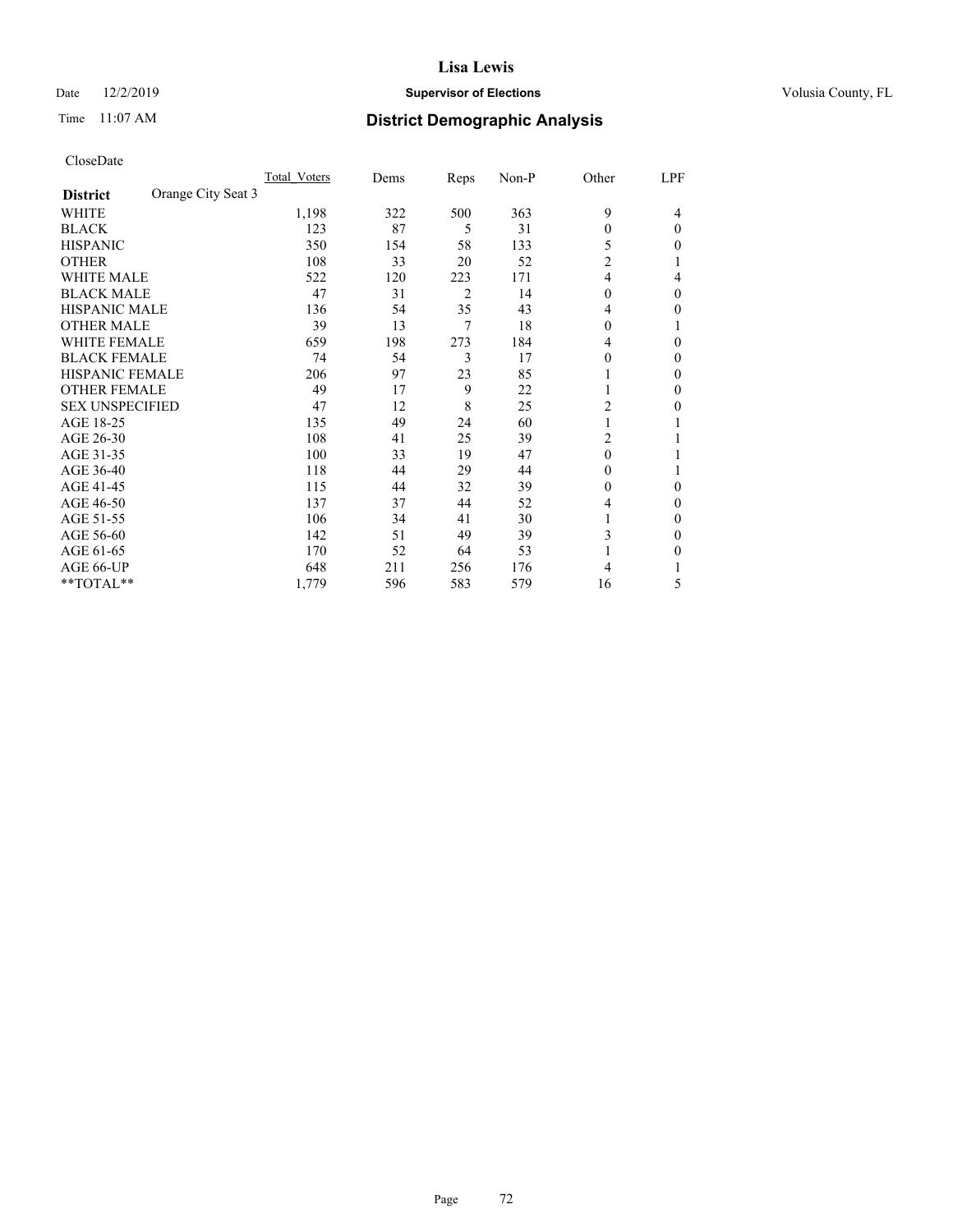### Date 12/2/2019 **Supervisor of Elections Supervisor of Elections** Volusia County, FL

## Time 11:07 AM **District Demographic Analysis**

|                        |                    | Total Voters | Dems | Reps             | Non-P | Other    | LPF |
|------------------------|--------------------|--------------|------|------------------|-------|----------|-----|
| <b>District</b>        | Orange City Seat 4 |              |      |                  |       |          |     |
| WHITE                  |                    | 1,299        | 384  | 535              | 364   | 9        |     |
| <b>BLACK</b>           |                    | 21           | 16   | $\overline{2}$   | 3     | $\Omega$ | 0   |
| <b>HISPANIC</b>        |                    | 111          | 49   | 21               | 41    | 0        | 0   |
| <b>OTHER</b>           |                    | 72           | 16   | 14               | 42    | 0        | 0   |
| <b>WHITE MALE</b>      |                    | 600          | 138  | 263              | 192   | 4        | 3   |
| <b>BLACK MALE</b>      |                    | 9            | 6    | 2                | 1     | $\theta$ | 0   |
| <b>HISPANIC MALE</b>   |                    | 56           | 24   | 13               | 19    | $_{0}$   | 0   |
| <b>OTHER MALE</b>      |                    | 23           | 5    | 5                | 13    | 0        | 0   |
| <b>WHITE FEMALE</b>    |                    | 687          | 245  | 264              | 169   | 5        | 4   |
| <b>BLACK FEMALE</b>    |                    | 12           | 10   | $\boldsymbol{0}$ | 2     | $\theta$ | 0   |
| <b>HISPANIC FEMALE</b> |                    | 54           | 25   | 8                | 21    | 0        | 0   |
| <b>OTHER FEMALE</b>    |                    | 28           | 11   | 6                | 11    | $\Omega$ | 0   |
| <b>SEX UNSPECIFIED</b> |                    | 33           | 1    | 10               | 22    | 0        | 0   |
| AGE 18-25              |                    | 142          | 31   | 49               | 59    |          | 2   |
| AGE 26-30              |                    | 100          | 19   | 26               | 53    | 2        | 0   |
| AGE 31-35              |                    | 100          | 30   | 23               | 47    | 0        | 0   |
| AGE 36-40              |                    | 101          | 35   | 38               | 26    | 0        | 2   |
| AGE 41-45              |                    | 112          | 31   | 35               | 44    | 2        | 0   |
| AGE 46-50              |                    | 114          | 30   | 47               | 37    | $\Omega$ | 0   |
| AGE 51-55              |                    | 129          | 33   | 50               | 45    | $_{0}$   |     |
| AGE 56-60              |                    | 158          | 40   | 72               | 45    | $_{0}$   |     |
| AGE 61-65              |                    | 147          | 50   | 66               | 29    |          |     |
| AGE 66-UP              |                    | 400          | 166  | 166              | 65    | 3        | 0   |
| **TOTAL**              |                    | 1,503        | 465  | 572              | 450   | 9        | 7   |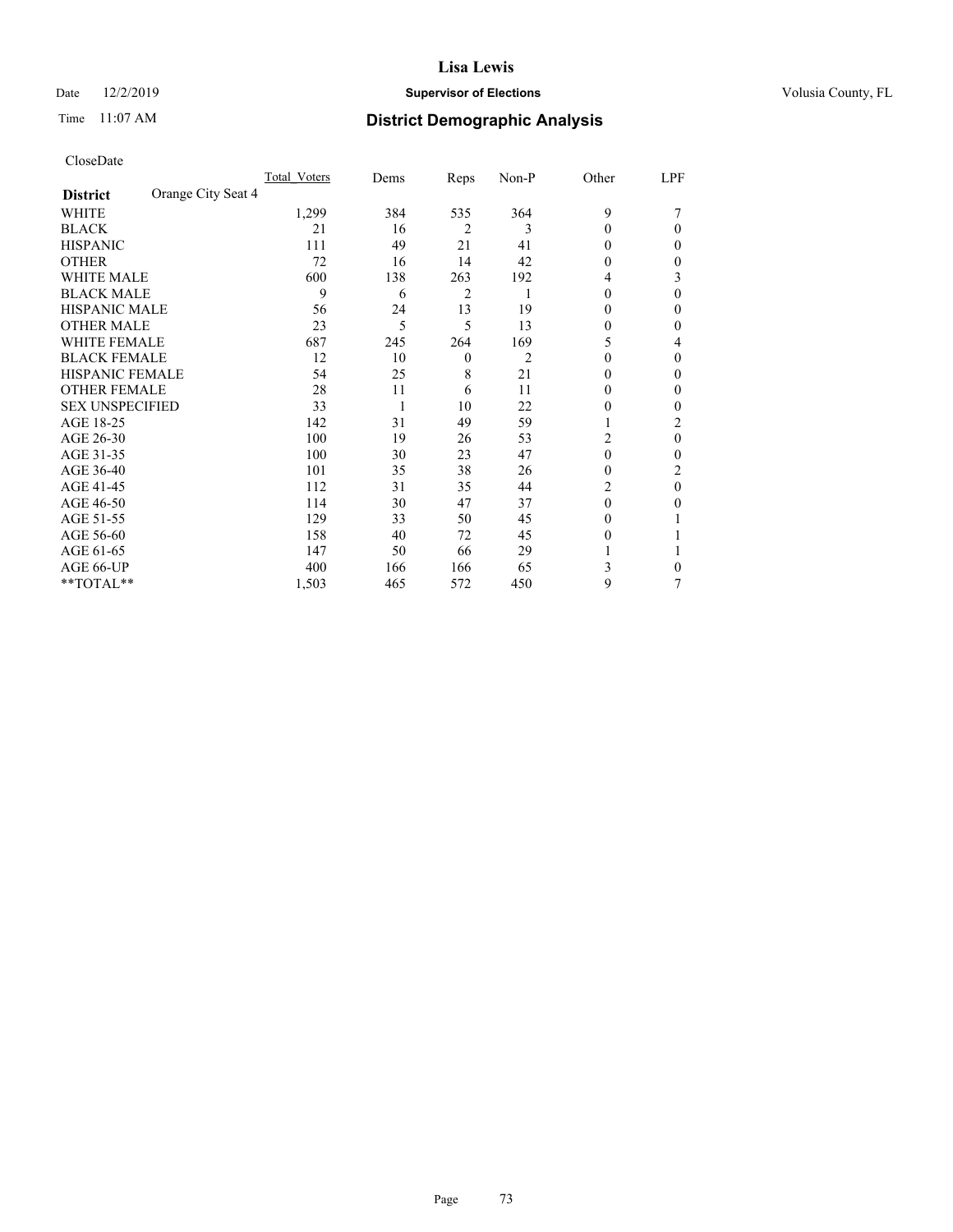Date 12/2/2019 **Supervisor of Elections Supervisor of Elections** Volusia County, FL

# **Lisa Lewis**

## Time 11:07 AM **District Demographic Analysis**

|                        |                    | Total Voters | Dems | Reps | Non-P | Other    | LPF      |
|------------------------|--------------------|--------------|------|------|-------|----------|----------|
| <b>District</b>        | Orange City Seat 5 |              |      |      |       |          |          |
| WHITE                  |                    | 1,584        | 424  | 773  | 372   | 13       | 2        |
| <b>BLACK</b>           |                    | 131          | 104  | 3    | 23    |          | $\theta$ |
| <b>HISPANIC</b>        |                    | 192          | 76   | 28   | 87    | 1        | 0        |
| <b>OTHER</b>           |                    | 78           | 27   | 21   | 30    | 0        | 0        |
| WHITE MALE             |                    | 630          | 136  | 327  | 158   |          | 2        |
| <b>BLACK MALE</b>      |                    | 51           | 38   | 2    | 11    | 0        | $\theta$ |
| <b>HISPANIC MALE</b>   |                    | 87           | 38   | 15   | 33    |          | 0        |
| <b>OTHER MALE</b>      |                    | 19           | 8    | 4    | 7     | 0        | 0        |
| WHITE FEMALE           |                    | 942          | 288  | 442  | 206   | 6        | 0        |
| <b>BLACK FEMALE</b>    |                    | 77           | 65   | 1    | 10    |          | 0        |
| <b>HISPANIC FEMALE</b> |                    | 101          | 37   | 13   | 51    | 0        | 0        |
| <b>OTHER FEMALE</b>    |                    | 45           | 16   | 16   | 13    | 0        | 0        |
| <b>SEX UNSPECIFIED</b> |                    | 33           | 5    | 5    | 23    | 0        | 0        |
| AGE 18-25              |                    | 97           | 29   | 21   | 45    | 2        | 0        |
| AGE 26-30              |                    | 84           | 18   | 22   | 42    | 1        |          |
| AGE 31-35              |                    | 82           | 36   | 20   | 25    |          | 0        |
| AGE 36-40              |                    | 71           | 25   | 17   | 28    | 1        | 0        |
| AGE 41-45              |                    | 68           | 27   | 16   | 23    | 2        | 0        |
| AGE 46-50              |                    | 97           | 34   | 31   | 32    | $\theta$ | 0        |
| AGE 51-55              |                    | 89           | 24   | 33   | 32    | 0        | 0        |
| AGE 56-60              |                    | 138          | 48   | 47   | 40    | 3        | 0        |
| AGE 61-65              |                    | 150          | 60   | 51   | 38    |          | 0        |
| AGE 66-UP              |                    | 1,109        | 330  | 567  | 207   | 4        |          |
| **TOTAL**              |                    | 1,985        | 631  | 825  | 512   | 15       | 2        |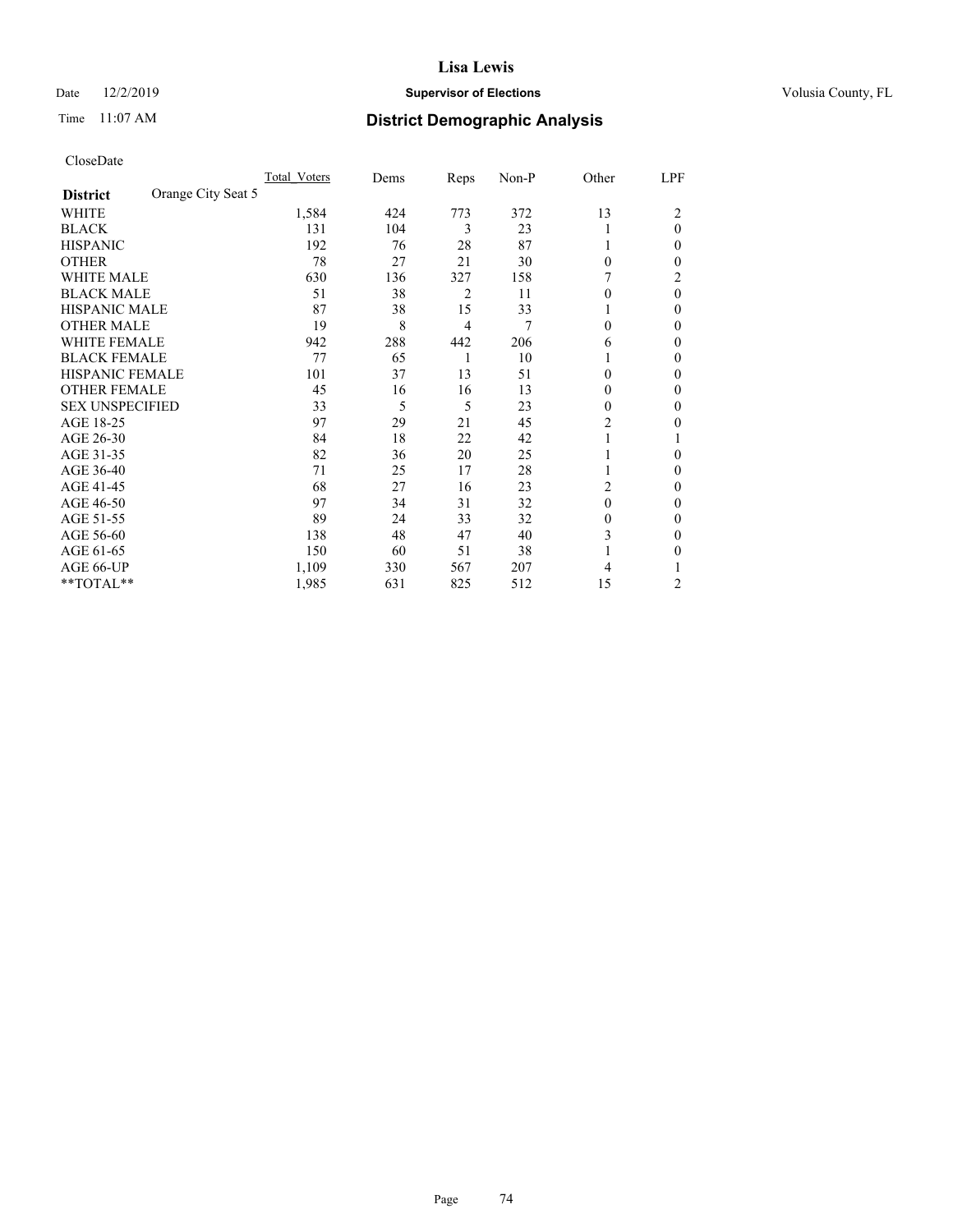### Date 12/2/2019 **Supervisor of Elections Supervisor of Elections** Volusia County, FL

## Time 11:07 AM **District Demographic Analysis**

|                                        | Total Voters | Dems  | Reps  | Non-P | Other          | LPF          |
|----------------------------------------|--------------|-------|-------|-------|----------------|--------------|
| Ormond Beach Zone 1<br><b>District</b> |              |       |       |       |                |              |
| WHITE                                  | 8,149        | 2,236 | 3,823 | 2,015 | 59             | 16           |
| <b>BLACK</b>                           | 130          | 92    | 9     | 29    | $\theta$       | $\mathbf{0}$ |
| <b>HISPANIC</b>                        | 203          | 71    | 57    | 68    | 5              | 2            |
| <b>OTHER</b>                           | 453          | 133   | 119   | 195   | 5              |              |
| <b>WHITE MALE</b>                      | 3,752        | 858   | 1,867 | 988   | 27             | 12           |
| <b>BLACK MALE</b>                      | 72           | 46    | 5     | 21    | $\theta$       | $\mathbf{0}$ |
| <b>HISPANIC MALE</b>                   | 85           | 27    | 26    | 28    | 3              | 1            |
| <b>OTHER MALE</b>                      | 176          | 49    | 46    | 79    | $\overline{2}$ | $\mathbf{0}$ |
| <b>WHITE FEMALE</b>                    | 4,328        | 1,359 | 1,933 | 1,000 | 32             | 4            |
| <b>BLACK FEMALE</b>                    | 56           | 45    | 4     |       | $\theta$       | $\theta$     |
| <b>HISPANIC FEMALE</b>                 | 115          | 42    | 30    | 40    | $\overline{c}$ | 1            |
| <b>OTHER FEMALE</b>                    | 207          | 65    | 56    | 83    | 3              | $\theta$     |
| <b>SEX UNSPECIFIED</b>                 | 144          | 41    | 41    | 61    | $\theta$       | 1            |
| AGE 18-25                              | 655          | 161   | 228   | 255   | 8              | 3            |
| AGE 26-30                              | 410          | 107   | 141   | 154   | 8              | $\theta$     |
| AGE 31-35                              | 471          | 103   | 194   | 163   | 7              | 4            |
| AGE 36-40                              | 483          | 126   | 174   | 179   | 2              | 2            |
| AGE 41-45                              | 513          | 141   | 201   | 161   | 5              | 5            |
| AGE 46-50                              | 625          | 151   | 288   | 179   | 6              | 1            |
| AGE 51-55                              | 756          | 192   | 371   | 190   | 3              | $\theta$     |
| AGE 56-60                              | 827          | 236   | 394   | 192   | 5              | $\theta$     |
| AGE 61-65                              | 965          | 298   | 477   | 180   | 9              | 1            |
| AGE 66-UP                              | 3,230        | 1,017 | 1,540 | 654   | 16             | 3            |
| **TOTAL**                              | 8,935        | 2,532 | 4,008 | 2,307 | 69             | 19           |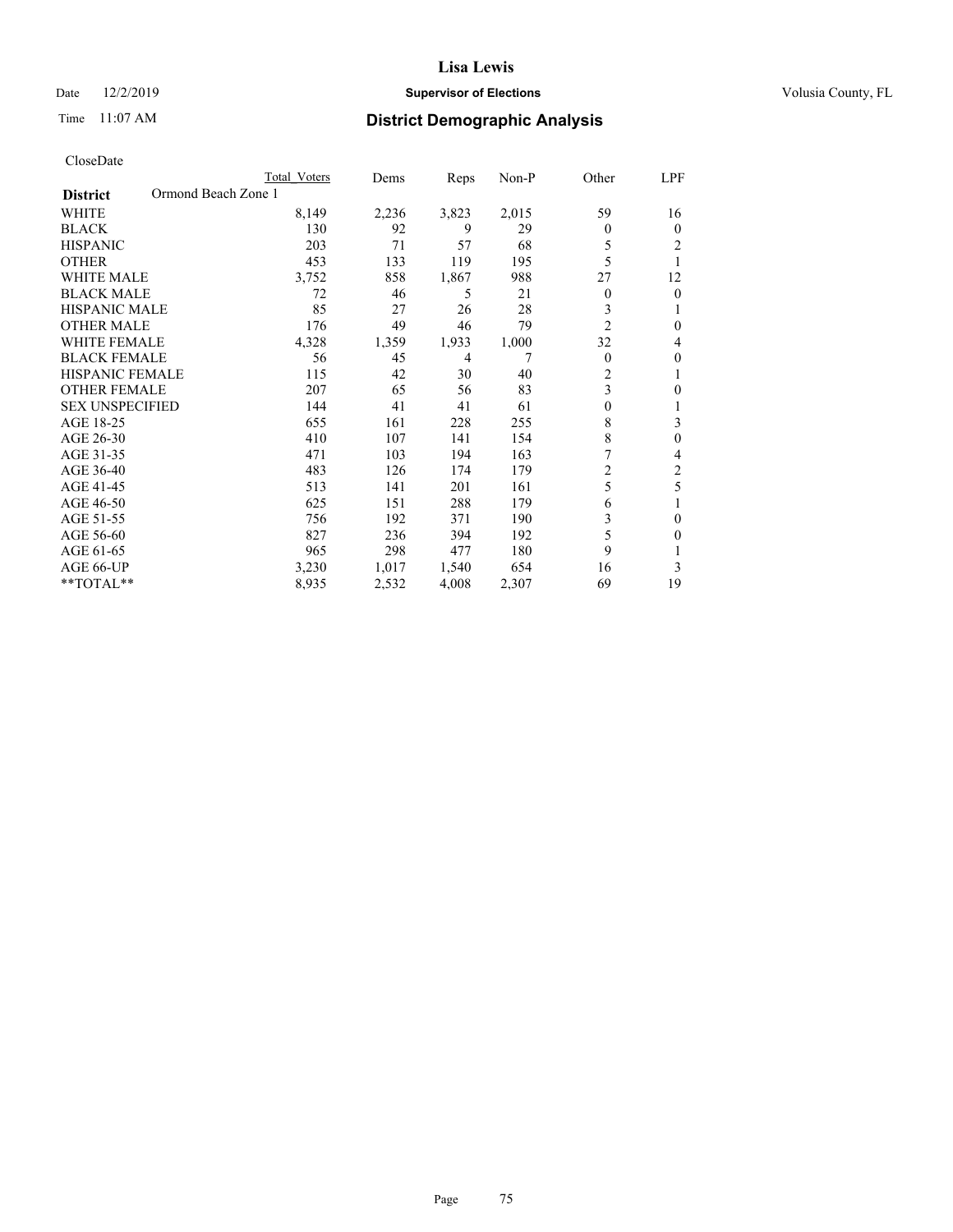### Date 12/2/2019 **Supervisor of Elections Supervisor of Elections** Volusia County, FL

## Time 11:07 AM **District Demographic Analysis**

|                                        | Total Voters | Dems  | Reps  | Non-P | Other          | LPF            |
|----------------------------------------|--------------|-------|-------|-------|----------------|----------------|
| Ormond Beach Zone 2<br><b>District</b> |              |       |       |       |                |                |
| WHITE                                  | 6,201        | 1,972 | 2,403 | 1,744 | 63             | 19             |
| <b>BLACK</b>                           | 416          | 325   | 19    | 71    |                | $\theta$       |
| <b>HISPANIC</b>                        | 255          | 111   | 51    | 89    | 3              | 1              |
| <b>OTHER</b>                           | 428          | 147   | 97    | 180   | $\overline{2}$ | $\overline{2}$ |
| <b>WHITE MALE</b>                      | 2,758        | 733   | 1,184 | 801   | 25             | 15             |
| <b>BLACK MALE</b>                      | 161          | 114   | 9     | 37    |                | $\mathbf{0}$   |
| <b>HISPANIC MALE</b>                   | 93           | 39    | 28    | 25    |                | $\mathbf{0}$   |
| <b>OTHER MALE</b>                      | 152          | 47    | 32    | 69    | $\overline{2}$ | 2              |
| <b>WHITE FEMALE</b>                    | 3,371        | 1,217 | 1,202 | 911   | 37             | 4              |
| <b>BLACK FEMALE</b>                    | 247          | 204   | 10    | 33    | $\theta$       | $\theta$       |
| <b>HISPANIC FEMALE</b>                 | 155          | 71    | 21    | 60    | $\overline{2}$ | 1              |
| <b>OTHER FEMALE</b>                    | 174          | 71    | 51    | 52    | $\theta$       | $\theta$       |
| <b>SEX UNSPECIFIED</b>                 | 189          | 59    | 33    | 96    |                | $\theta$       |
| AGE 18-25                              | 600          | 165   | 163   | 256   | 12             | 4              |
| AGE 26-30                              | 491          | 156   | 140   | 188   | 6              | 1              |
| AGE 31-35                              | 445          | 153   | 122   | 167   | $\overline{2}$ | 1              |
| AGE 36-40                              | 394          | 116   | 106   | 161   | 8              | 3              |
| AGE 41-45                              | 430          | 146   | 115   | 159   | 4              | 6              |
| AGE 46-50                              | 541          | 163   | 203   | 168   | 5              | $\overline{2}$ |
| AGE 51-55                              | 666          | 200   | 277   | 178   | 8              | 3              |
| AGE 56-60                              | 710          | 231   | 279   | 194   | 5              |                |
| AGE 61-65                              | 736          | 274   | 279   | 175   | 7              | 1              |
| AGE 66-UP                              | 2,287        | 951   | 886   | 438   | 12             | $\theta$       |
| **TOTAL**                              | 7,300        | 2,555 | 2,570 | 2,084 | 69             | 22             |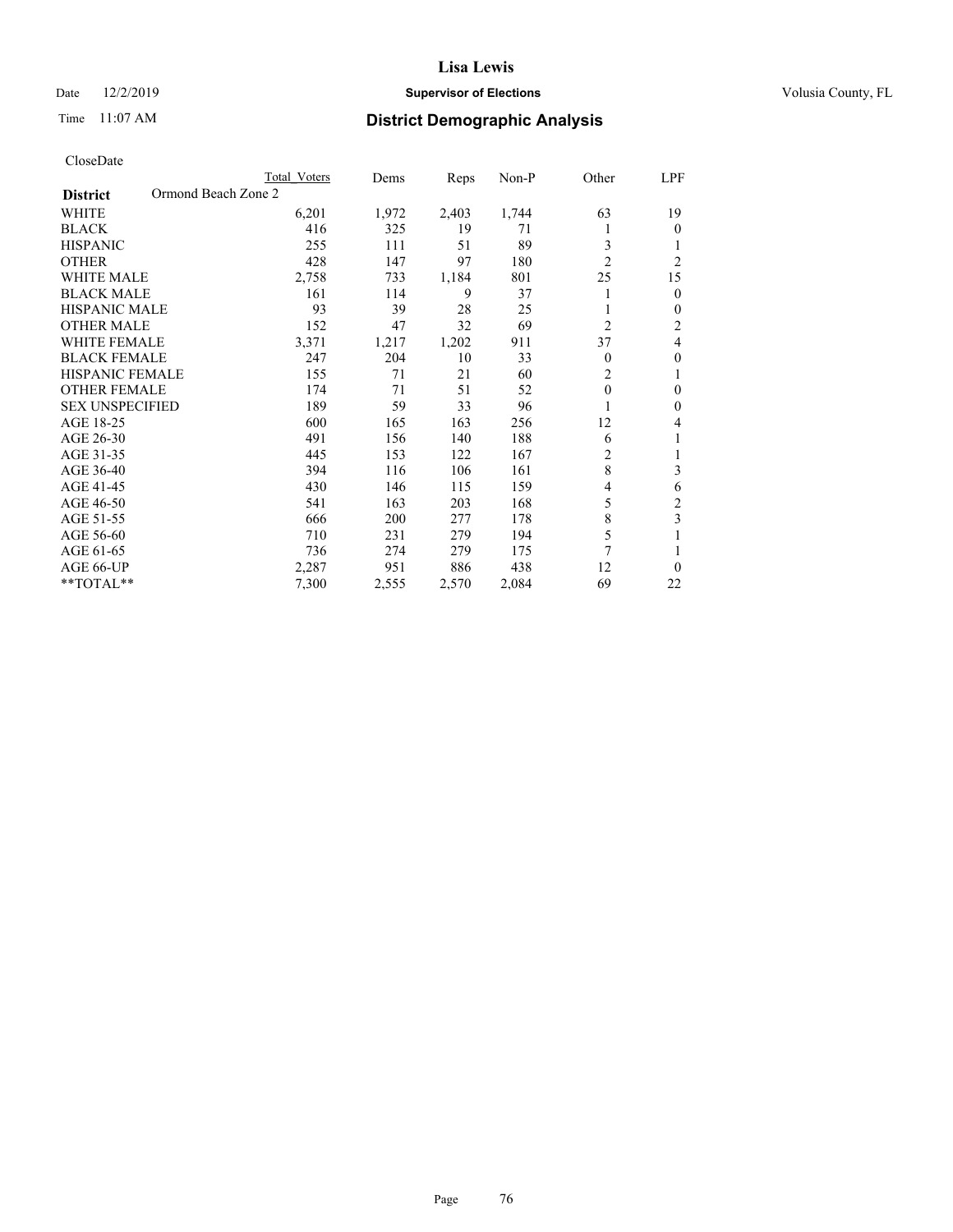### Date 12/2/2019 **Supervisor of Elections Supervisor of Elections** Volusia County, FL

## Time 11:07 AM **District Demographic Analysis**

|                                        | Total Voters | Dems  | Reps  | $Non-P$ | Other          | LPF            |
|----------------------------------------|--------------|-------|-------|---------|----------------|----------------|
| Ormond Beach Zone 3<br><b>District</b> |              |       |       |         |                |                |
| WHITE                                  | 7,660        | 1,951 | 3,784 | 1,846   | 58             | 21             |
| <b>BLACK</b>                           | 345          | 256   | 13    | 71      | 5              | $\theta$       |
| <b>HISPANIC</b>                        | 314          | 105   | 82    | 122     | 4              |                |
| <b>OTHER</b>                           | 571          | 177   | 135   | 251     | 7              |                |
| <b>WHITE MALE</b>                      | 3,560        | 786   | 1,861 | 870     | 26             | 17             |
| <b>BLACK MALE</b>                      | 141          | 97    | 5     | 37      | 2              | 0              |
| <b>HISPANIC MALE</b>                   | 143          | 42    | 41    | 57      | $\overline{2}$ | 1              |
| <b>OTHER MALE</b>                      | 204          | 59    | 49    | 92      | $\overline{4}$ | $\theta$       |
| <b>WHITE FEMALE</b>                    | 4,014        | 1,145 | 1,889 | 944     | 32             | 4              |
| <b>BLACK FEMALE</b>                    | 199          | 156   | 8     | 32      | 3              | $\theta$       |
| <b>HISPANIC FEMALE</b>                 | 165          | 63    | 39    | 61      | $\overline{c}$ | $\mathbf{0}$   |
| <b>OTHER FEMALE</b>                    | 274          | 97    | 71    | 105     | 1              | $\mathbf{0}$   |
| <b>SEX UNSPECIFIED</b>                 | 190          | 44    | 51    | 92      | $\overline{c}$ | 1              |
| AGE 18-25                              | 898          | 240   | 316   | 324     | 15             | 3              |
| AGE 26-30                              | 528          | 154   | 180   | 186     | 3              | 5              |
| AGE 31-35                              | 563          | 168   | 200   | 189     | 5              | 1              |
| AGE 36-40                              | 579          | 136   | 227   | 206     | 5              | 5              |
| AGE 41-45                              | 517          | 114   | 225   | 170     | 6              | $\mathfrak{2}$ |
| AGE 46-50                              | 625          | 146   | 306   | 161     | 9              | 3              |
| AGE 51-55                              | 755          | 184   | 389   | 174     | 7              |                |
| AGE 56-60                              | 798          | 212   | 380   | 200     | 5              | 1              |
| AGE 61-65                              | 901          | 274   | 452   | 167     | 8              | $\theta$       |
| AGE 66-UP                              | 2,726        | 861   | 1,339 | 513     | 11             | 2              |
| $*$ TOTAL $*$                          | 8,890        | 2,489 | 4,014 | 2,290   | 74             | 23             |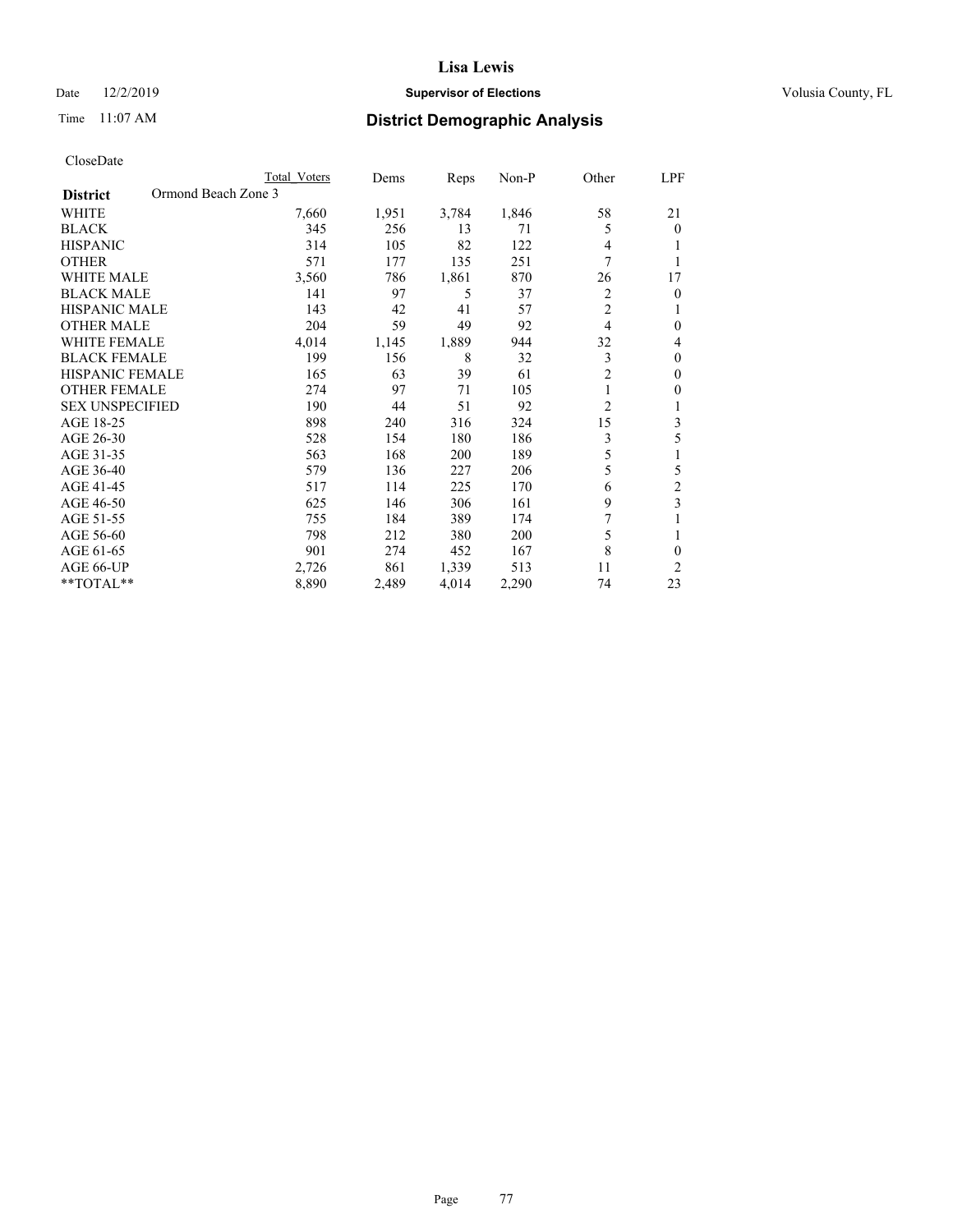### Date 12/2/2019 **Supervisor of Elections Supervisor of Elections** Volusia County, FL

## Time 11:07 AM **District Demographic Analysis**

|                                        | Total Voters | Dems  | Reps  | Non-P | Other          | LPF                     |
|----------------------------------------|--------------|-------|-------|-------|----------------|-------------------------|
| Ormond Beach Zone 4<br><b>District</b> |              |       |       |       |                |                         |
| WHITE                                  | 7,284        | 2,185 | 3,041 | 1,980 | 62             | 16                      |
| <b>BLACK</b>                           | 260          | 187   | 16    | 53    | 3              | 1                       |
| <b>HISPANIC</b>                        | 209          | 92    | 46    | 71    | $\theta$       | $\Omega$                |
| <b>OTHER</b>                           | 419          | 113   | 109   | 194   | 3              | $\Omega$                |
| <b>WHITE MALE</b>                      | 3,180        | 811   | 1,373 | 958   | 28             | 10                      |
| <b>BLACK MALE</b>                      | 122          | 82    | 7     | 30    | $\overline{c}$ | 1                       |
| <b>HISPANIC MALE</b>                   | 92           | 38    | 22    | 32    | $\theta$       | $\theta$                |
| <b>OTHER MALE</b>                      | 167          | 41    | 39    | 85    | $\overline{2}$ | $\mathbf{0}$            |
| <b>WHITE FEMALE</b>                    | 4,015        | 1,355 | 1,632 | 988   | 34             | 6                       |
| <b>BLACK FEMALE</b>                    | 134          | 102   | 8     | 23    |                | $\theta$                |
| <b>HISPANIC FEMALE</b>                 | 115          | 54    | 24    | 37    | 0              | $\Omega$                |
| <b>OTHER FEMALE</b>                    | 169          | 55    | 45    | 68    |                | $\theta$                |
| <b>SEX UNSPECIFIED</b>                 | 178          | 39    | 62    | 77    | 0              | $\theta$                |
| AGE 18-25                              | 546          | 151   | 161   | 227   | 5              | $\overline{2}$          |
| AGE 26-30                              | 460          | 120   | 156   | 175   | 7              | $\mathfrak{2}$          |
| AGE 31-35                              | 475          | 159   | 126   | 185   | $\overline{c}$ | $\overline{\mathbf{3}}$ |
| AGE 36-40                              | 370          | 101   | 114   | 148   | 3              | 4                       |
| AGE 41-45                              | 344          | 83    | 134   | 122   | 3              | 2                       |
| AGE 46-50                              | 442          | 111   | 165   | 162   |                | 3                       |
| AGE 51-55                              | 552          | 152   | 235   | 159   | 6              | $\theta$                |
| AGE 56-60                              | 761          | 230   | 325   | 197   | 9              | $\theta$                |
| AGE 61-65                              | 849          | 285   | 351   | 203   | 10             | $\theta$                |
| AGE 66-UP                              | 3,373        | 1,185 | 1,445 | 720   | 22             |                         |
| **TOTAL**                              | 8,172        | 2,577 | 3,212 | 2,298 | 68             | 17                      |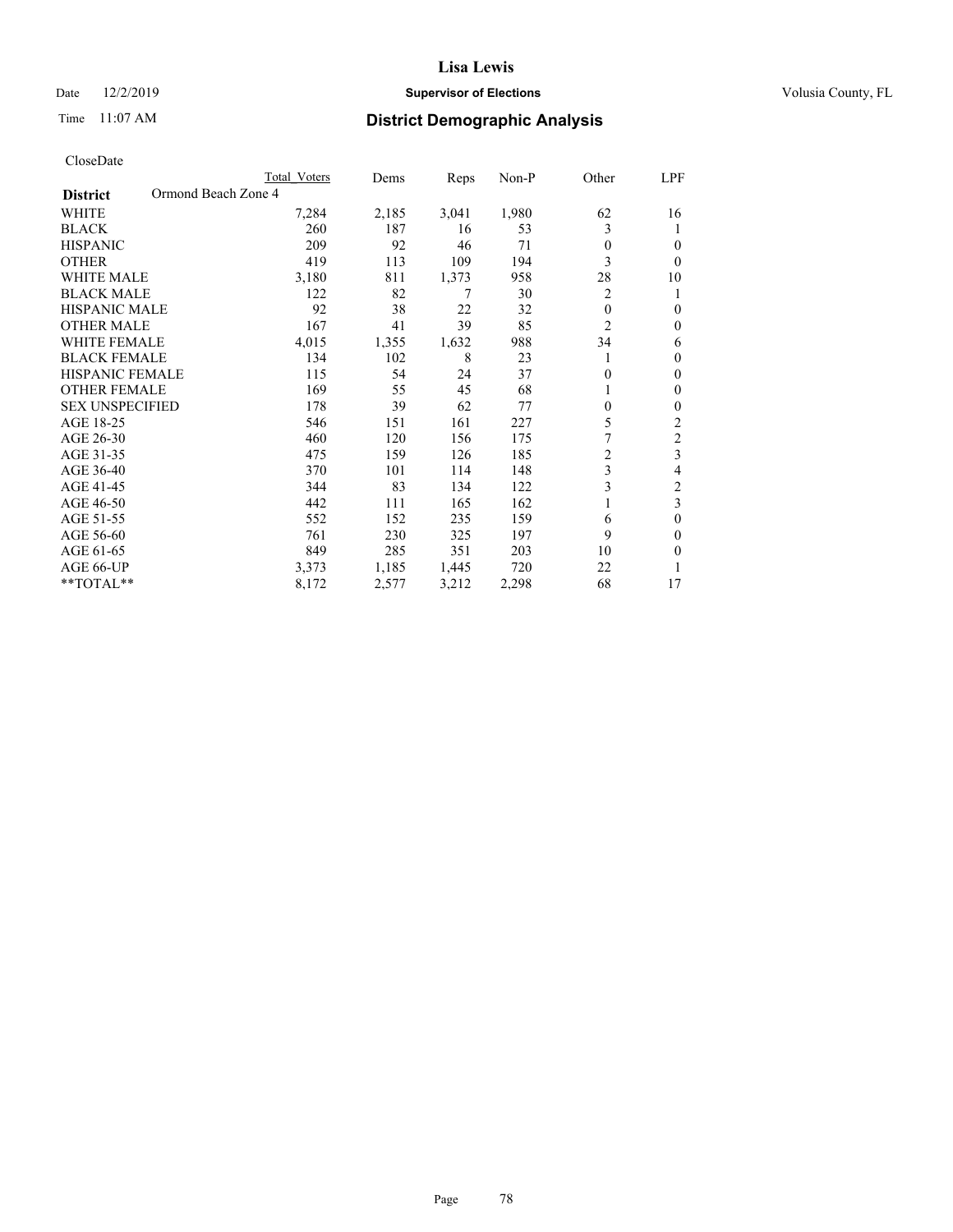### Date 12/2/2019 **Supervisor of Elections Supervisor of Elections** Volusia County, FL

## Time 11:07 AM **District Demographic Analysis**

|                        |         | Total Voters | Dems | Reps         | Non-P          | Other        | LPF      |
|------------------------|---------|--------------|------|--------------|----------------|--------------|----------|
| <b>District</b>        | Pierson |              |      |              |                |              |          |
| WHITE                  |         | 584          | 158  | 300          | 115            | 5            | 6        |
| <b>BLACK</b>           |         | 43           | 36   | 1            | 6              | $\theta$     | $\Omega$ |
| <b>HISPANIC</b>        |         | 182          | 84   | 11           | 87             | 0            | 0        |
| <b>OTHER</b>           |         | 35           | 8    | 6            | 21             | 0            | 0        |
| WHITE MALE             |         | 290          | 73   | 148          | 60             | 4            | 5        |
| <b>BLACK MALE</b>      |         | 21           | 18   | 1            | $\overline{2}$ | 0            | 0        |
| <b>HISPANIC MALE</b>   |         | 93           | 46   | 6            | 41             | 0            | 0        |
| <b>OTHER MALE</b>      |         | 17           | 2    | 5            | 10             | $\mathbf{0}$ | 0        |
| WHITE FEMALE           |         | 288          | 84   | 148          | 54             |              |          |
| <b>BLACK FEMALE</b>    |         | 22           | 18   | $\mathbf{0}$ | 4              | $\Omega$     | 0        |
| <b>HISPANIC FEMALE</b> |         | 86           | 36   | 5            | 45             | 0            | 0        |
| <b>OTHER FEMALE</b>    |         | 11           | 5    | 1            | 5              | 0            | $\Omega$ |
| <b>SEX UNSPECIFIED</b> |         | 16           | 4    | 4            | 8              | 0            | 0        |
| AGE 18-25              |         | 115          | 35   | 22           | 57             | 0            |          |
| AGE 26-30              |         | 79           | 31   | 18           | 28             | 0            | 2        |
| AGE 31-35              |         | 57           | 18   | 20           | 19             | 0            | 0        |
| AGE 36-40              |         | 64           | 15   | 22           | 26             | 0            |          |
| AGE 41-45              |         | 51           | 11   | 21           | 17             | 0            | 2        |
| AGE 46-50              |         | 60           | 17   | 24           | 19             | 0            | $\Omega$ |
| AGE 51-55              |         | 51           | 19   | 20           | 11             |              | 0        |
| AGE 56-60              |         | 81           | 28   | 35           | 17             |              | 0        |
| AGE 61-65              |         | 98           | 32   | 45           | 20             |              | 0        |
| AGE 66-UP              |         | 188          | 80   | 91           | 15             | 2            | 0        |
| **TOTAL**              |         | 844          | 286  | 318          | 229            | 5            | 6        |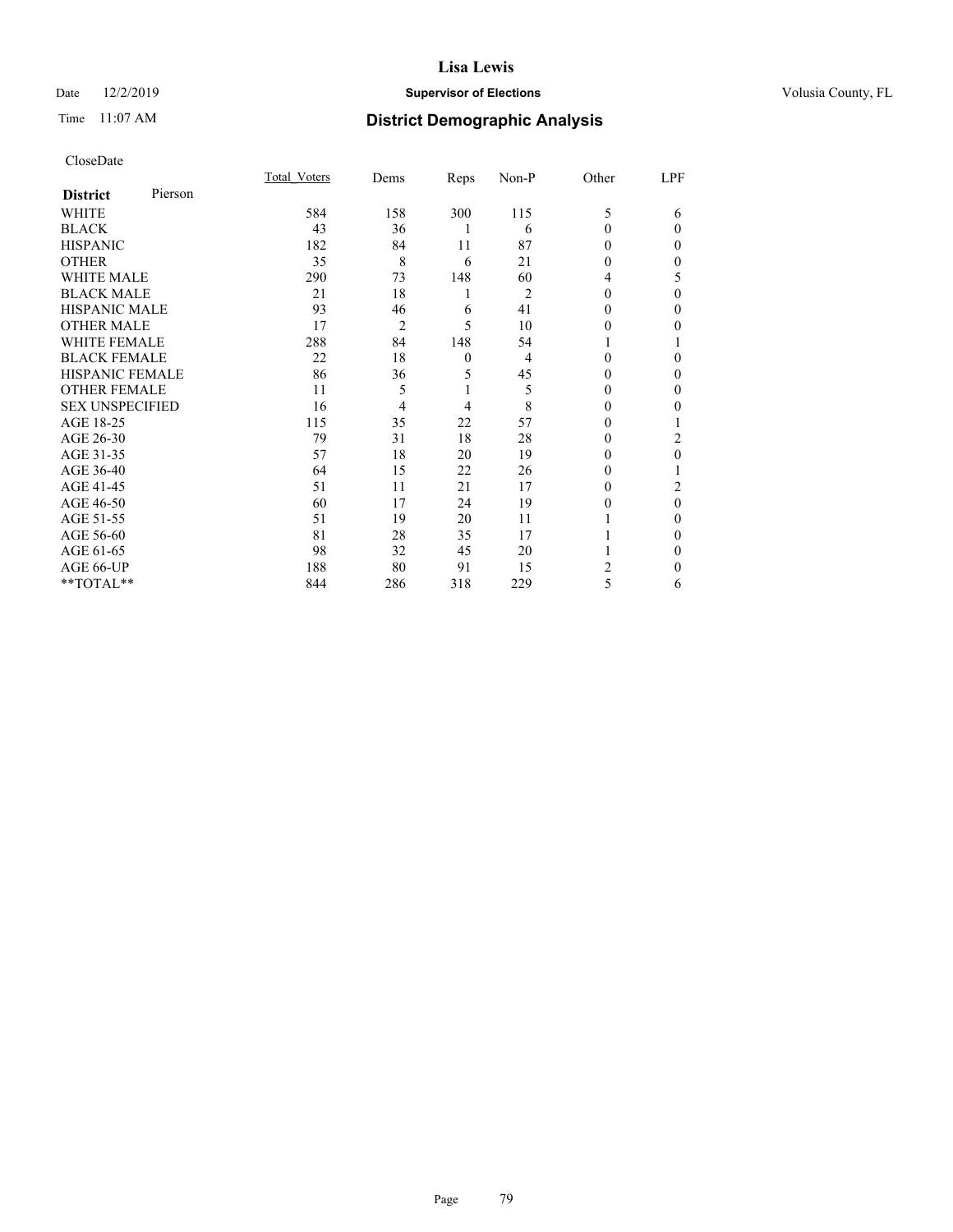### Date 12/2/2019 **Supervisor of Elections Supervisor of Elections** Volusia County, FL

## Time 11:07 AM **District Demographic Analysis**

|                        |             | Total Voters | Dems | Reps           | Non-P | Other    | LPF            |
|------------------------|-------------|--------------|------|----------------|-------|----------|----------------|
| <b>District</b>        | Ponce Inlet |              |      |                |       |          |                |
| WHITE                  |             | 3,023        | 683  | 1,587          | 704   | 41       | 8              |
| <b>BLACK</b>           |             | 13           | 3    | 4              | 6     | $\theta$ | $\theta$       |
| <b>HISPANIC</b>        |             | 63           | 11   | 26             | 25    | 0        |                |
| <b>OTHER</b>           |             | 112          | 29   | 43             | 40    | 0        | $\theta$       |
| WHITE MALE             |             | 1,450        | 272  | 788            | 364   | 20       | 6              |
| <b>BLACK MALE</b>      |             |              | 1    | $\overline{2}$ | 4     | $\Omega$ | $\mathbf{0}$   |
| <b>HISPANIC MALE</b>   |             | 24           | 4    | 11             | 9     | 0        | $\theta$       |
| <b>OTHER MALE</b>      |             | 42           | 12   | 17             | 13    | $\theta$ | $\mathbf{0}$   |
| <b>WHITE FEMALE</b>    |             | 1,548        | 404  | 791            | 330   | 21       | $\overline{2}$ |
| <b>BLACK FEMALE</b>    |             | 6            | 2    | 2              | 2     | $\theta$ | $\theta$       |
| <b>HISPANIC FEMALE</b> |             | 39           | 7    | 15             | 16    | 0        | 1              |
| <b>OTHER FEMALE</b>    |             | 46           | 13   | 16             | 17    | 0        | $\theta$       |
| <b>SEX UNSPECIFIED</b> |             | 49           | 11   | 18             | 20    | 0        | $\theta$       |
| AGE 18-25              |             | 158          | 31   | 56             | 63    | 6        | $\overline{c}$ |
| AGE 26-30              |             | 97           | 19   | 37             | 38    | 2        | 1              |
| AGE 31-35              |             | 78           | 19   | 27             | 31    | 0        | 1              |
| AGE 36-40              |             | 80           | 22   | 31             | 27    | 0        | $\theta$       |
| AGE 41-45              |             | 101          | 14   | 50             | 36    |          | $\theta$       |
| AGE 46-50              |             | 160          | 37   | 75             | 43    | 3        | 2              |
| AGE 51-55              |             | 217          | 33   | 118            | 65    | 0        | 1              |
| AGE 56-60              |             | 353          | 87   | 188            | 73    | 4        |                |
| AGE 61-65              |             | 432          | 93   | 239            | 88    | 12       | $\theta$       |
| AGE 66-UP              |             | 1,535        | 371  | 839            | 311   | 13       |                |
| **TOTAL**              |             | 3,211        | 726  | 1,660          | 775   | 41       | 9              |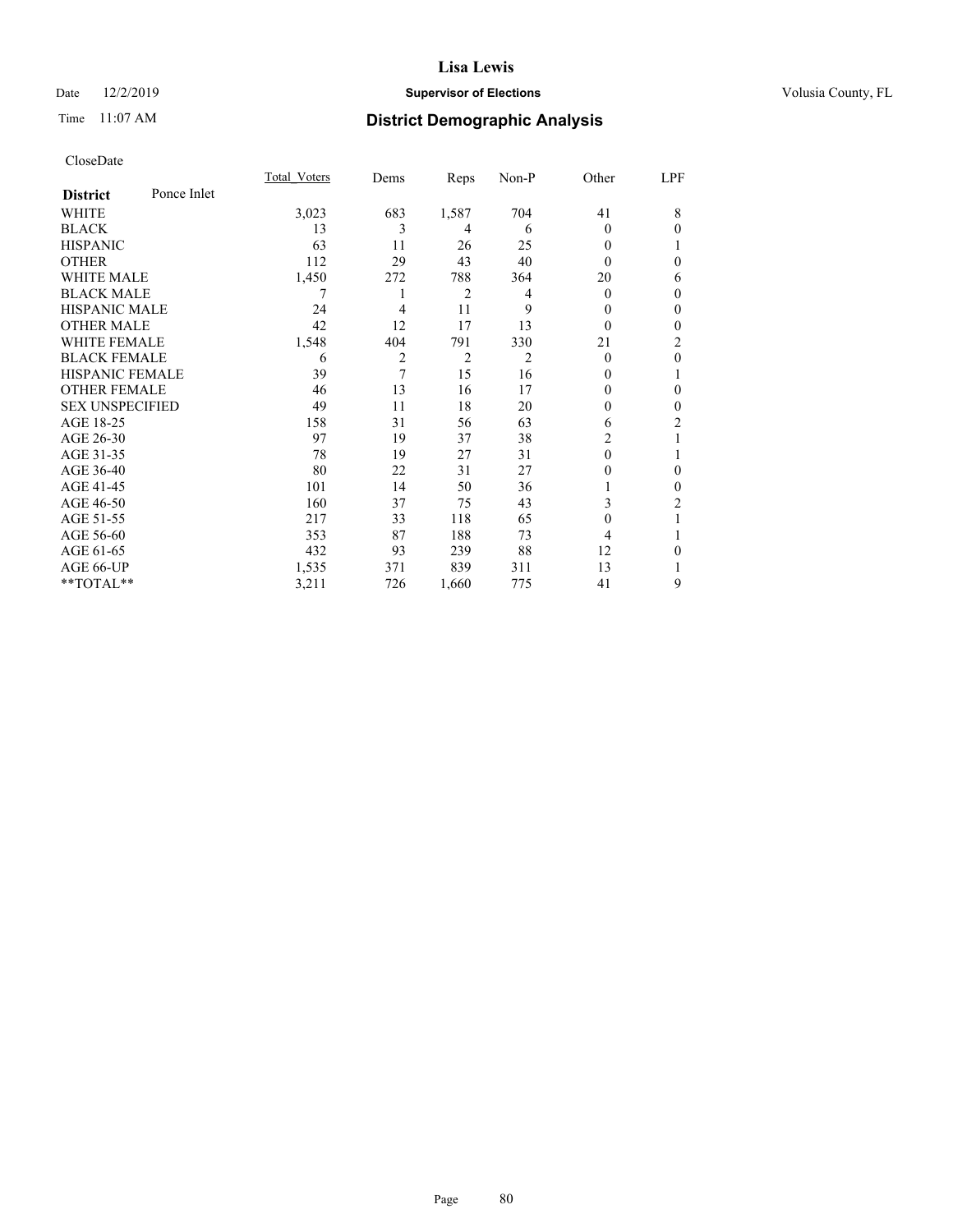### Date 12/2/2019 **Supervisor of Elections Supervisor of Elections** Volusia County, FL

## Time 11:07 AM **District Demographic Analysis**

|                        | Total Voters           | Dems  | Reps  | Non-P | Other          | LPF            |
|------------------------|------------------------|-------|-------|-------|----------------|----------------|
| <b>District</b>        | Port Orange District 1 |       |       |       |                |                |
| WHITE                  | 8,783                  | 2,662 | 3,213 | 2,797 | 87             | 24             |
| <b>BLACK</b>           | 219                    | 148   | 16    | 52    | 3              | $\mathbf{0}$   |
| <b>HISPANIC</b>        | 369                    | 137   | 73    | 156   | $\overline{c}$ |                |
| <b>OTHER</b>           | 431                    | 120   | 102   | 197   | 10             | $\overline{2}$ |
| <b>WHITE MALE</b>      | 4,031                  | 1,021 | 1,617 | 1,344 | 37             | 12             |
| <b>BLACK MALE</b>      | 101                    | 62    | 11    | 26    | 2              | $\theta$       |
| <b>HISPANIC MALE</b>   | 156                    | 57    | 33    | 65    | 1              | $\mathbf{0}$   |
| <b>OTHER MALE</b>      | 147                    | 35    | 35    | 72    | 3              | $\overline{2}$ |
| <b>WHITE FEMALE</b>    | 4,633                  | 1,614 | 1,553 | 1,404 | 50             | 12             |
| <b>BLACK FEMALE</b>    | 114                    | 84    | 5     | 24    |                | $\theta$       |
| <b>HISPANIC FEMALE</b> | 201                    | 76    | 38    | 85    |                | 1              |
| <b>OTHER FEMALE</b>    | 193                    | 59    | 58    | 72    | 4              | $\theta$       |
| <b>SEX UNSPECIFIED</b> | 226                    | 59    | 54    | 110   | 3              | $\theta$       |
| AGE 18-25              | 794                    | 233   | 166   | 368   | 24             | 3              |
| AGE 26-30              | 670                    | 178   | 180   | 298   | 12             | $\overline{c}$ |
| AGE 31-35              | 588                    | 188   | 135   | 254   | 7              | 4              |
| AGE 36-40              | 574                    | 166   | 159   | 236   | 7              | 6              |
| AGE 41-45              | 571                    | 151   | 177   | 232   | 6              | 5              |
| AGE 46-50              | 641                    | 191   | 206   | 235   | 5              | 4              |
| AGE 51-55              | 767                    | 211   | 297   | 254   | 4              | 1              |
| AGE 56-60              | 1,031                  | 317   | 396   | 308   | 10             | $\theta$       |
| AGE 61-65              | 1,087                  | 373   | 431   | 277   | 6              | $\theta$       |
| AGE 66-UP              | 3,079                  | 1,059 | 1,257 | 740   | 21             | $\overline{c}$ |
| **TOTAL**              | 9,802                  | 3,067 | 3,404 | 3,202 | 102            | 27             |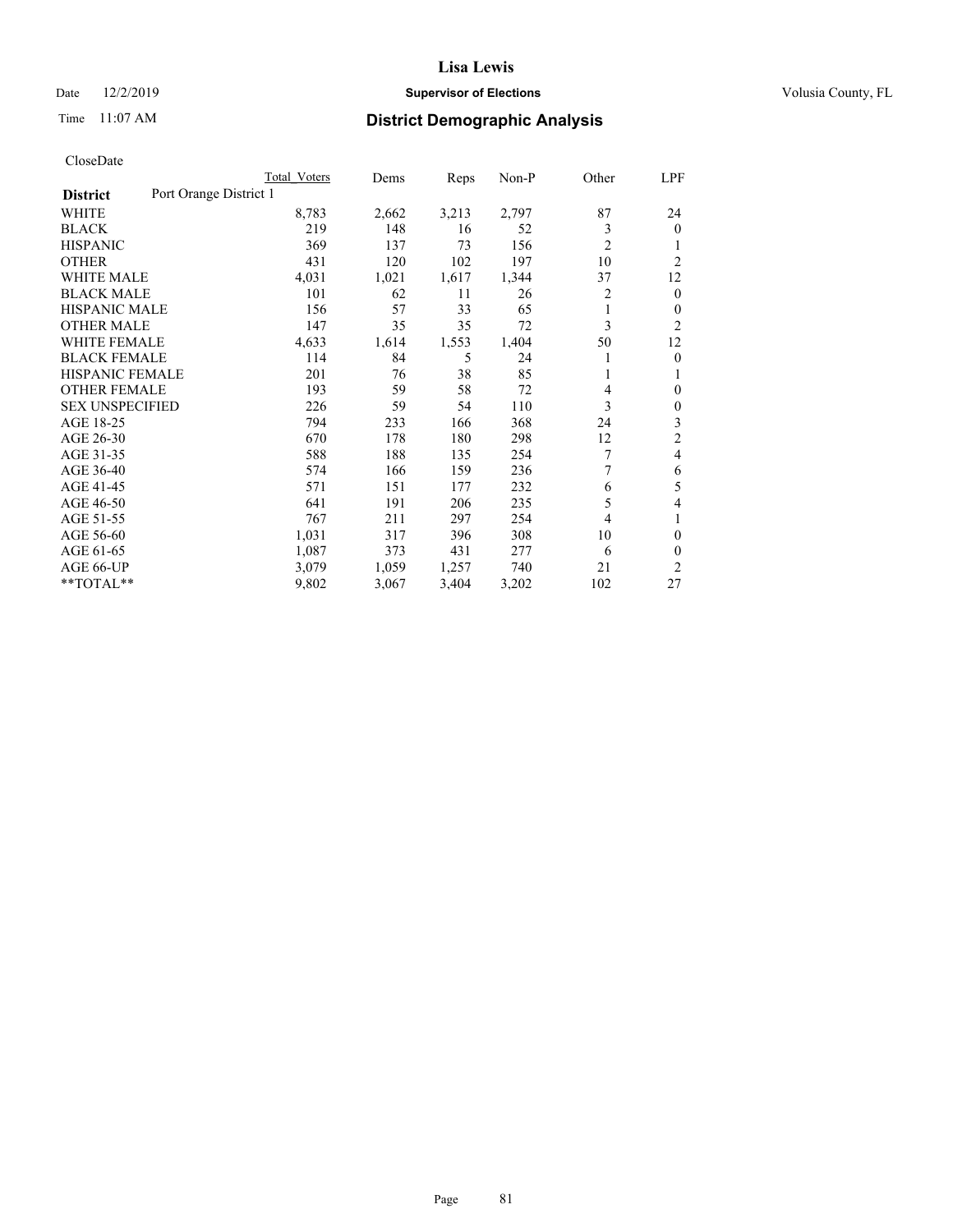### Date 12/2/2019 **Supervisor of Elections Supervisor of Elections** Volusia County, FL

## Time 11:07 AM **District Demographic Analysis**

|                                           | Total Voters | Dems  | Reps  | Non-P | Other          | <u>LPF</u>     |
|-------------------------------------------|--------------|-------|-------|-------|----------------|----------------|
| Port Orange District 2<br><b>District</b> |              |       |       |       |                |                |
| WHITE                                     | 9,175        | 2,712 | 3,671 | 2,669 | 93             | 30             |
| <b>BLACK</b>                              | 481          | 354   | 25    | 96    | 4              | 2              |
| <b>HISPANIC</b>                           | 451          | 169   | 87    | 190   | 5              | $\mathbf{0}$   |
| <b>OTHER</b>                              | 573          | 182   | 112   | 271   | 6              | $\overline{2}$ |
| <b>WHITE MALE</b>                         | 4,091        | 1,015 | 1,758 | 1,247 | 52             | 19             |
| <b>BLACK MALE</b>                         | 172          | 116   | 11    | 43    | $\overline{2}$ | $\mathbf{0}$   |
| <b>HISPANIC MALE</b>                      | 217          | 77    | 48    | 88    | 4              | $\theta$       |
| <b>OTHER MALE</b>                         | 218          | 58    | 53    | 104   | 1              | 2              |
| <b>WHITE FEMALE</b>                       | 4,958        | 1,662 | 1,863 | 1,381 | 41             | 11             |
| <b>BLACK FEMALE</b>                       | 302          | 232   | 14    | 53    | $\overline{2}$ | 1              |
| <b>HISPANIC FEMALE</b>                    | 229          | 90    | 38    | 100   | 1              | $\mathbf{0}$   |
| <b>OTHER FEMALE</b>                       | 249          | 96    | 40    | 108   | 5              | $\overline{0}$ |
| <b>SEX UNSPECIFIED</b>                    | 244          | 71    | 70    | 102   | $\theta$       | 1              |
| AGE 18-25                                 | 952          | 284   | 240   | 398   | 25             | 5              |
| AGE 26-30                                 | 816          | 233   | 233   | 334   | 12             | 4              |
| AGE 31-35                                 | 741          | 223   | 195   | 307   | 8              | 8              |
| AGE 36-40                                 | 664          | 185   | 217   | 257   | 3              | $\overline{2}$ |
| AGE 41-45                                 | 546          | 144   | 197   | 197   | 4              | 4              |
| AGE 46-50                                 | 611          | 179   | 237   | 184   | 7              | 4              |
| AGE 51-55                                 | 787          | 229   | 312   | 237   | 7              | 2              |
| AGE 56-60                                 | 1,041        | 334   | 423   | 269   | 12             | 3              |
| AGE 61-65                                 | 1,008        | 344   | 414   | 244   | 5              | 1              |
| AGE 66-UP                                 | 3,514        | 1,262 | 1,427 | 799   | 25             | 1              |
| **TOTAL**                                 | 10,680       | 3,417 | 3,895 | 3,226 | 108            | 34             |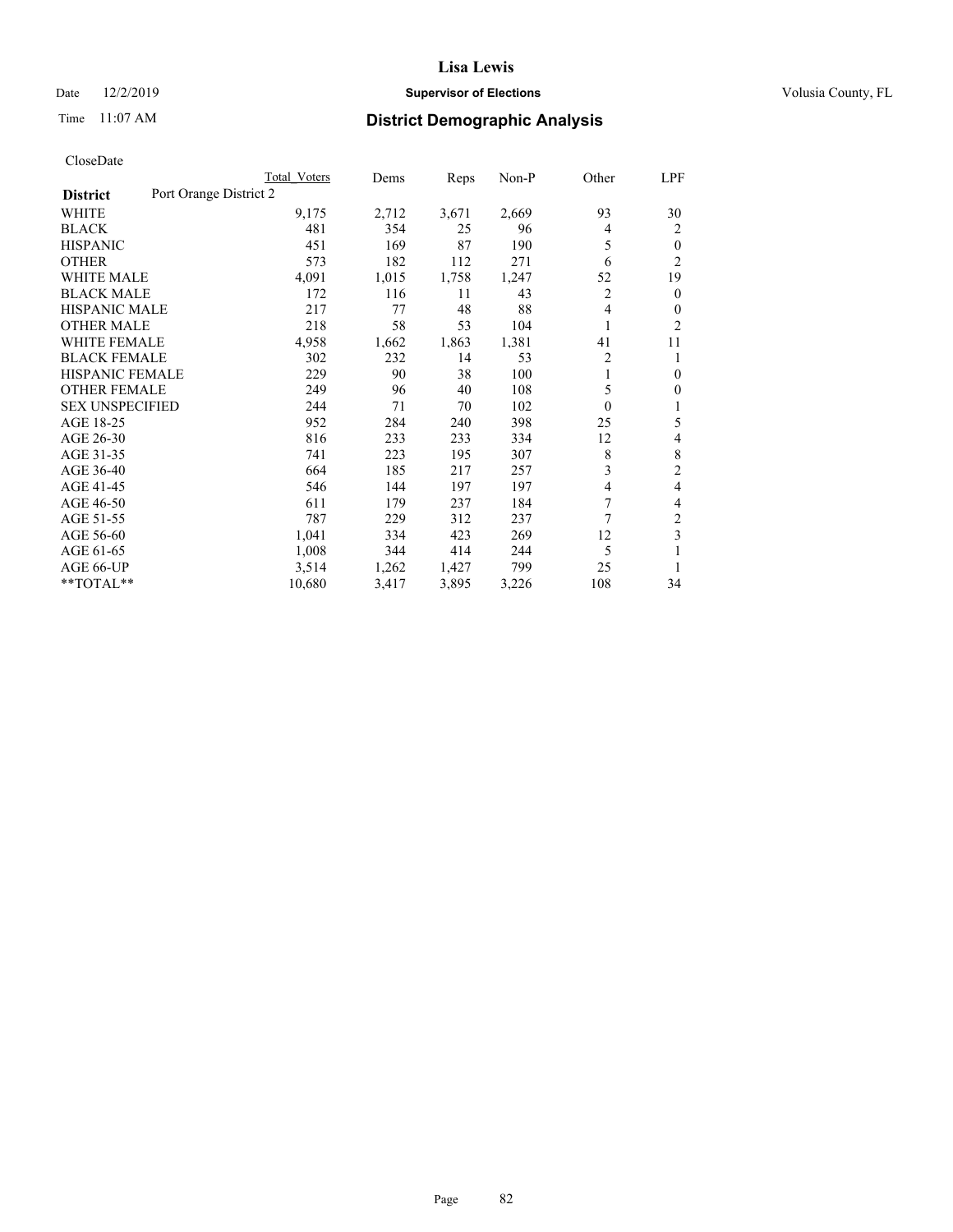### Date 12/2/2019 **Supervisor of Elections Supervisor of Elections** Volusia County, FL

## Time 11:07 AM **District Demographic Analysis**

|                        | Total Voters           | Dems  | Reps  | Non-P | Other          | LPF            |
|------------------------|------------------------|-------|-------|-------|----------------|----------------|
| <b>District</b>        | Port Orange District 3 |       |       |       |                |                |
| WHITE                  | 11,248                 | 3,000 | 4,901 | 3,184 | 131            | 32             |
| <b>BLACK</b>           | 471                    | 344   | 20    | 104   | 2              | 1              |
| <b>HISPANIC</b>        | 538                    | 183   | 118   | 231   | 2              | 4              |
| <b>OTHER</b>           | 708                    | 204   | 186   | 312   | 6              | $\theta$       |
| WHITE MALE             | 5,116                  | 1,163 | 2,335 | 1,526 | 68             | 24             |
| <b>BLACK MALE</b>      | 218                    | 149   | 13    | 54    |                | 1              |
| <b>HISPANIC MALE</b>   | 244                    | 81    | 70    | 89    | 1              | 3              |
| <b>OTHER MALE</b>      | 276                    | 84    | 70    | 118   | 4              | $\theta$       |
| <b>WHITE FEMALE</b>    | 5,987                  | 1,801 | 2,503 | 1,615 | 61             | 7              |
| <b>BLACK FEMALE</b>    | 248                    | 191   | 7     | 49    |                | $\theta$       |
| <b>HISPANIC FEMALE</b> | 283                    | 99    | 47    | 135   |                | 1              |
| <b>OTHER FEMALE</b>    | 306                    | 96    | 91    | 117   | $\overline{2}$ | $\theta$       |
| <b>SEX UNSPECIFIED</b> | 287                    | 67    | 89    | 128   | $\overline{2}$ | 1              |
| AGE 18-25              | 1,158                  | 302   | 354   | 471   | 26             | 5              |
| AGE 26-30              | 941                    | 253   | 310   | 364   | 11             | 3              |
| AGE 31-35              | 846                    | 212   | 292   | 329   | 8              | 5              |
| AGE 36-40              | 887                    | 240   | 292   | 337   | 13             | 5              |
| AGE 41-45              | 786                    | 232   | 279   | 261   | 11             | $\mathfrak{Z}$ |
| AGE 46-50              | 866                    | 250   | 345   | 261   | 7              | 3              |
| AGE 51-55              | 930                    | 260   | 393   | 258   | 12             | 7              |
| AGE 56-60              | 1,074                  | 278   | 483   | 302   | 10             |                |
| AGE 61-65              | 1,147                  | 372   | 507   | 259   | 8              | 1              |
| AGE 66-UP              | 4,330                  | 1,332 | 1,970 | 989   | 35             | 4              |
| **TOTAL**              | 12,965                 | 3,731 | 5,225 | 3,831 | 141            | 37             |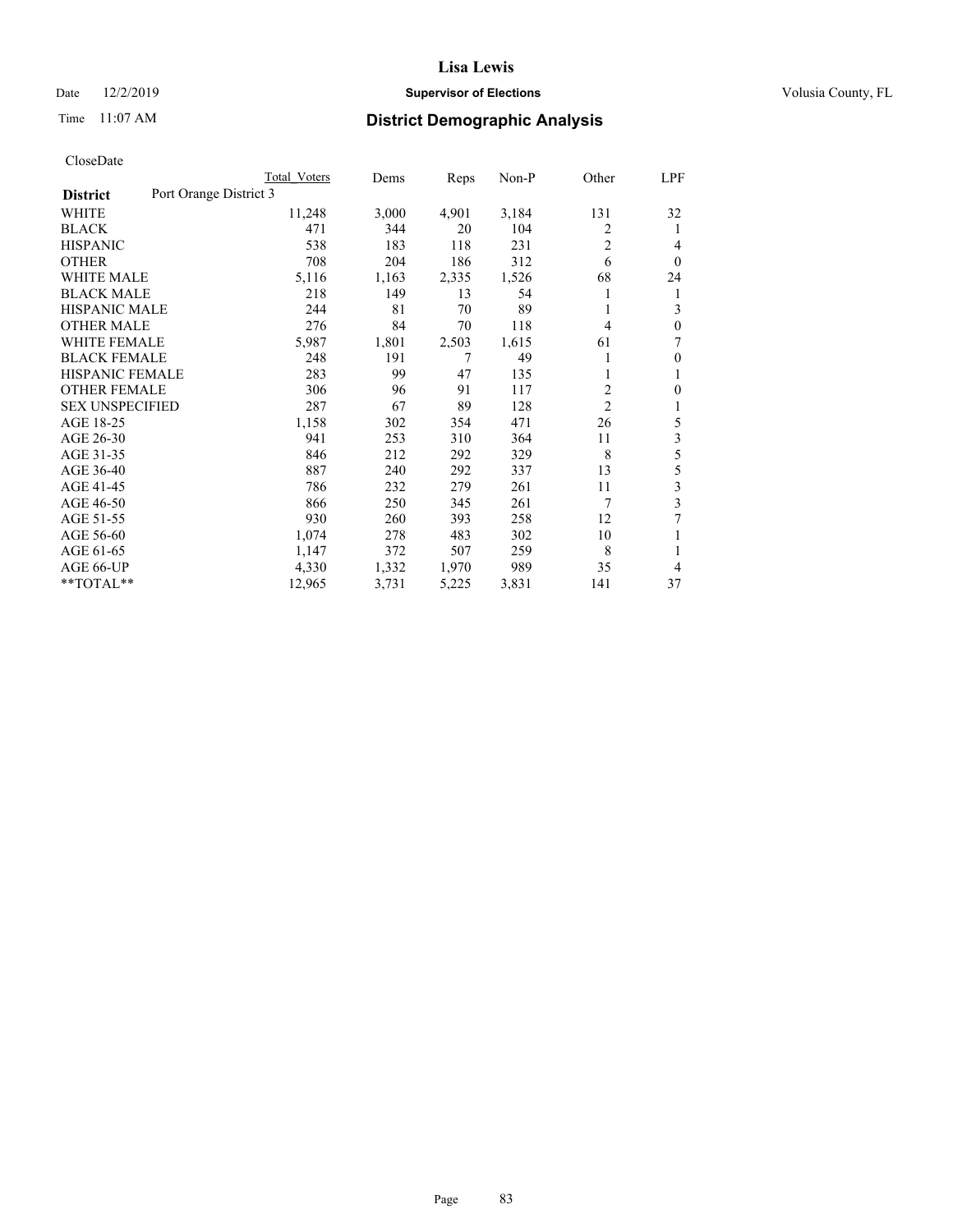### Date 12/2/2019 **Supervisor of Elections Supervisor of Elections** Volusia County, FL

## Time 11:07 AM **District Demographic Analysis**

|                        | Total Voters           | Dems  | Reps  | Non-P | Other          | LPF            |
|------------------------|------------------------|-------|-------|-------|----------------|----------------|
| <b>District</b>        | Port Orange District 4 |       |       |       |                |                |
| WHITE                  | 10,273                 | 2,698 | 4,693 | 2,746 | 100            | 36             |
| <b>BLACK</b>           | 321                    | 227   | 22    | 71    |                | $\mathbf{0}$   |
| <b>HISPANIC</b>        | 442                    | 156   | 131   | 152   | $\overline{c}$ | 1              |
| <b>OTHER</b>           | 684                    | 227   | 161   | 283   | 11             | $\overline{2}$ |
| <b>WHITE MALE</b>      | 4,822                  | 1,077 | 2,312 | 1,357 | 50             | 26             |
| <b>BLACK MALE</b>      | 153                    | 98    | 15    | 40    | $\Omega$       | $\mathbf{0}$   |
| <b>HISPANIC MALE</b>   | 191                    | 61    | 59    | 71    | 0              | $\mathbf{0}$   |
| <b>OTHER MALE</b>      | 260                    | 81    | 68    | 101   | 8              | $\overline{2}$ |
| WHITE FEMALE           | 5,315                  | 1,591 | 2,323 | 1,341 | 50             | 10             |
| <b>BLACK FEMALE</b>    | 163                    | 126   | 7     | 29    |                | $\mathbf{0}$   |
| <b>HISPANIC FEMALE</b> | 242                    | 93    | 67    | 79    | $\overline{c}$ | 1              |
| <b>OTHER FEMALE</b>    | 304                    | 123   | 69    | 109   | 3              | $\theta$       |
| <b>SEX UNSPECIFIED</b> | 270                    | 58    | 87    | 125   | 0              | $\mathbf{0}$   |
| AGE 18-25              | 1,144                  | 286   | 367   | 460   | 27             | 4              |
| AGE 26-30              | 654                    | 199   | 214   | 229   | 8              | 4              |
| AGE 31-35              | 720                    | 219   | 233   | 249   | 12             | 7              |
| AGE 36-40              | 797                    | 219   | 266   | 297   | 10             | 5              |
| AGE 41-45              | 903                    | 221   | 363   | 300   | 12             | 7              |
| AGE 46-50              | 1,046                  | 247   | 482   | 306   | 9              | 2              |
| AGE 51-55              | 989                    | 242   | 469   | 270   | 6              | $\overline{c}$ |
| AGE 56-60              | 1,152                  | 310   | 571   | 259   | 7              | 5              |
| AGE 61-65              | 1,075                  | 360   | 494   | 216   | 5              | $\mathbf{0}$   |
| AGE 66-UP              | 3,240                  | 1,005 | 1,548 | 666   | 18             | 3              |
| **TOTAL**              | 11,720                 | 3,308 | 5,007 | 3,252 | 114            | 39             |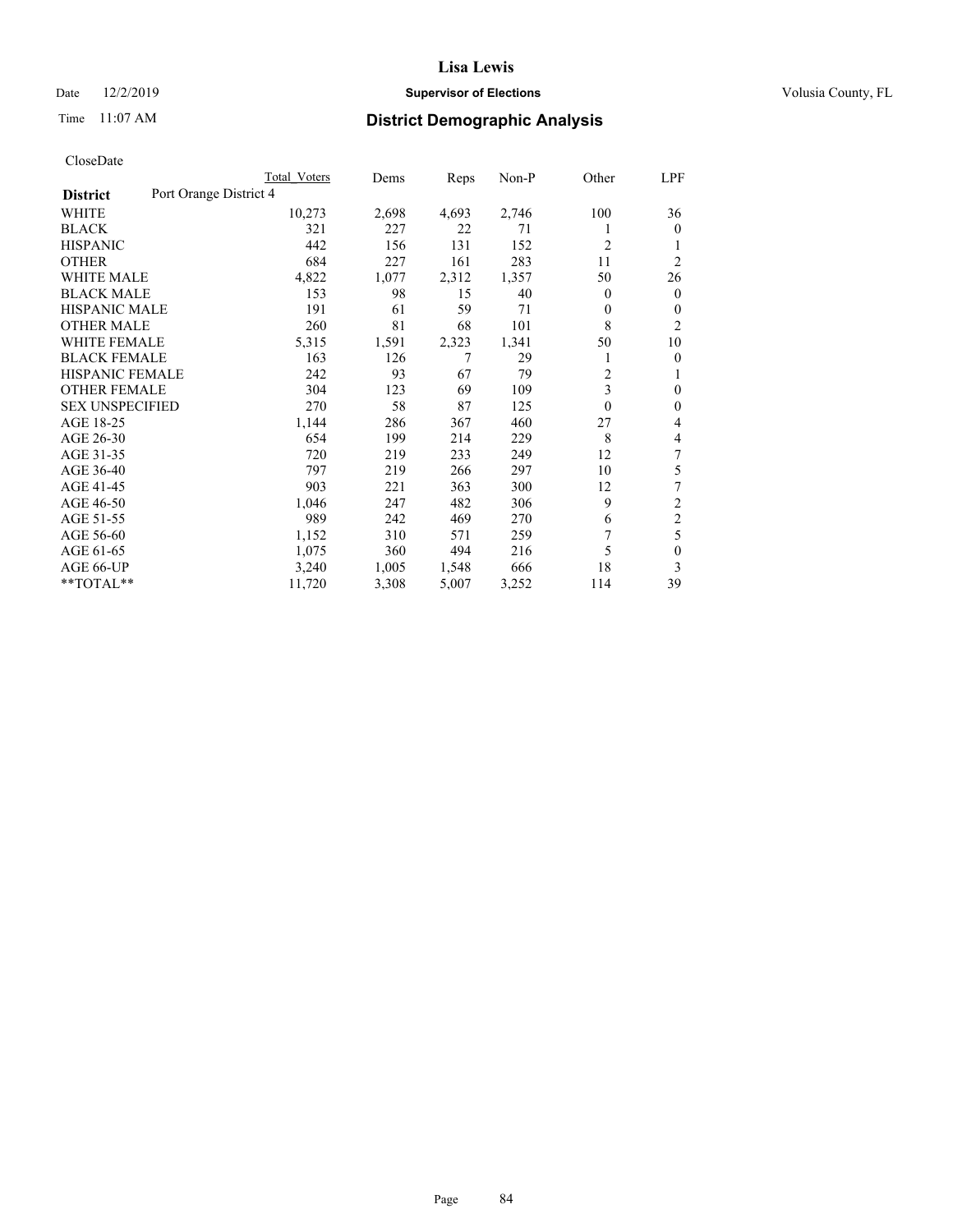### Date 12/2/2019 **Supervisor of Elections Supervisor of Elections** Volusia County, FL

## Time 11:07 AM **District Demographic Analysis**

|                        |               | Total Voters | Dems  | Reps  | Non-P | Other            | LPF            |
|------------------------|---------------|--------------|-------|-------|-------|------------------|----------------|
| <b>District</b>        | South Daytona |              |       |       |       |                  |                |
| WHITE                  |               | 7,170        | 2,243 | 2,744 | 2,071 | 90               | 22             |
| <b>BLACK</b>           |               | 755          | 562   | 23    | 166   | 4                | $\mathbf{0}$   |
| <b>HISPANIC</b>        |               | 331          | 139   | 68    | 119   | 4                | 1              |
| <b>OTHER</b>           |               | 439          | 152   | 91    | 192   | $\overline{2}$   | $\overline{2}$ |
| <b>WHITE MALE</b>      |               | 3,252        | 850   | 1,350 | 995   | 44               | 13             |
| <b>BLACK MALE</b>      |               | 282          | 200   | 12    | 68    | 2                | 0              |
| <b>HISPANIC MALE</b>   |               | 144          | 47    | 37    | 57    | $\overline{c}$   | 1              |
| <b>OTHER MALE</b>      |               | 138          | 46    | 35    | 56    |                  | $\theta$       |
| <b>WHITE FEMALE</b>    |               | 3,832        | 1,374 | 1,366 | 1,038 | 46               | 8              |
| <b>BLACK FEMALE</b>    |               | 464          | 358   | 10    | 94    | $\overline{2}$   | $\theta$       |
| <b>HISPANIC FEMALE</b> |               | 176          | 86    | 31    | 57    | $\overline{2}$   | $\theta$       |
| <b>OTHER FEMALE</b>    |               | 211          | 85    | 49    | 74    | 1                | $\overline{2}$ |
| <b>SEX UNSPECIFIED</b> |               | 196          | 50    | 36    | 109   | $\boldsymbol{0}$ | 1              |
| AGE 18-25              |               | 763          | 227   | 179   | 332   | 19               | 6              |
| AGE 26-30              |               | 667          | 216   | 151   | 287   | 9                | 4              |
| AGE 31-35              |               | 622          | 222   | 151   | 238   | 10               | 1              |
| AGE 36-40              |               | 554          | 207   | 129   | 209   | 5                | 4              |
| AGE 41-45              |               | 488          | 149   | 139   | 189   | 9                | $\mathfrak{2}$ |
| AGE 46-50              |               | 589          | 193   | 222   | 169   | $\overline{2}$   | 3              |
| AGE 51-55              |               | 702          | 242   | 271   | 182   | 4                | 3              |
| AGE 56-60              |               | 919          | 312   | 370   | 229   | 8                | $\theta$       |
| AGE 61-65              |               | 920          | 345   | 343   | 222   | 10               | $\theta$       |
| AGE 66-UP              |               | 2,471        | 983   | 971   | 491   | 24               | $\overline{2}$ |
| $*$ TOTAL $*$          |               | 8,695        | 3,096 | 2,926 | 2,548 | 100              | 25             |